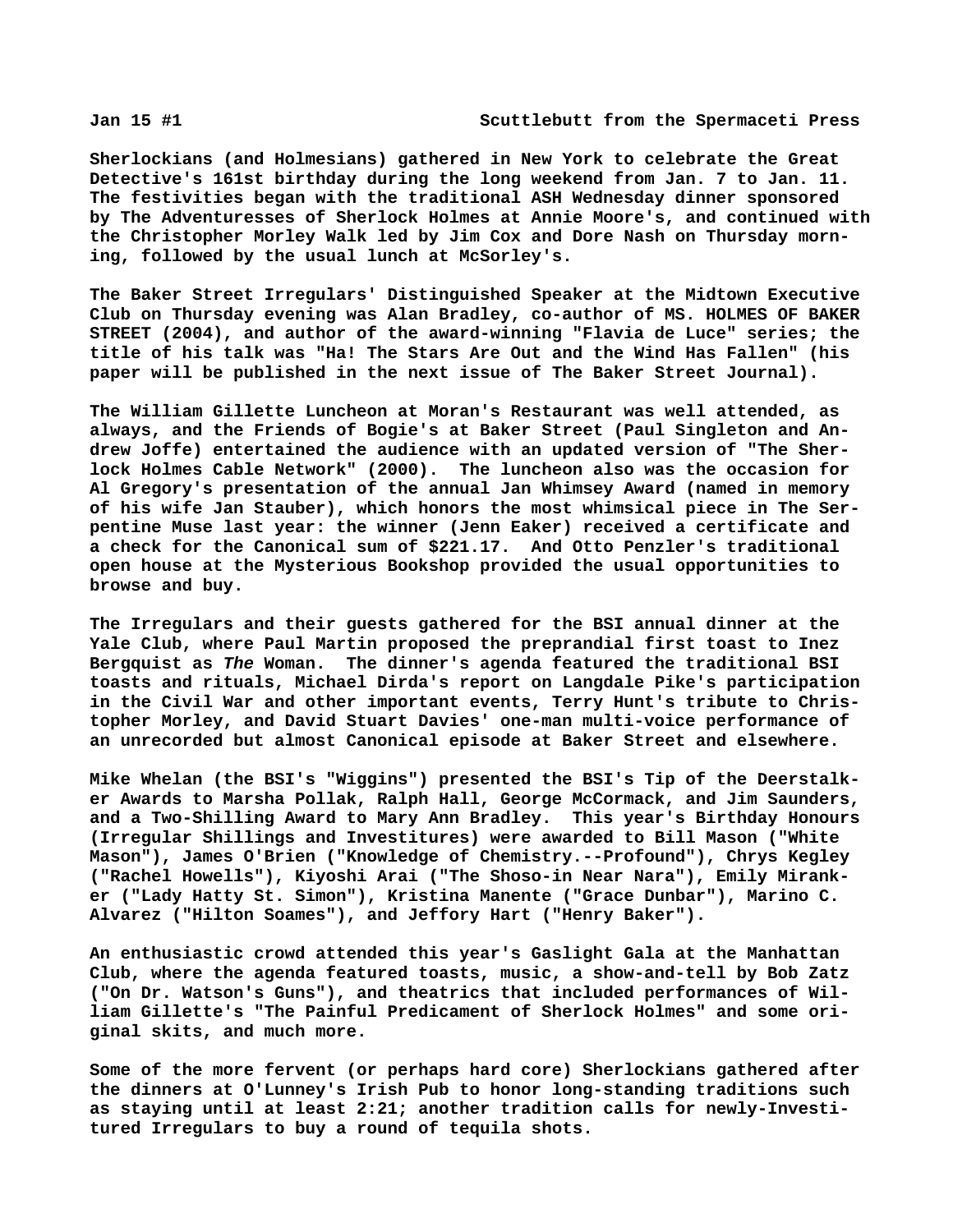**Jan 15 #2 On Saturday morning Covent Garden West (the dealers room at the Roosevelt Hotel) welcomed sellers and buyers, and authors and editors delighted to inscribe or sign their books. The Beacon Society held its annual meeting, and the Junior Bloodstain of The Clients of Adrian Mulliner featured Gayle Lange Puhl's new play "The Riddle of the Refurbished Room" (performed by Ken Vogel's hand puppets).**

**The BSI's Saturday-afternoon reception at the Yale Club offered entertainment, conversation, wining, and dining; Timothy S. Greer was honored as the winner of the Morley-Montgomery Award (a check accompanied by an attractive certificate) for the best contribution to The Baker Street Journal in 2014. The John H. Watson Fund benefited from energetic sales of tickets for the raffle prize (the set of five medals handcrafted by Maggie Schpak for The Curious Collectors of Baker Street), and an auction of attractive donations to the Fund.**

**The main Saturday-evening event was the annual "Very Irregular Lost in New York with a Bunch of Sherlockians" dinner arranged by Chrys Kegley and The Curious Collectors of Baker Street at O'Lunney's Times Square Pub, with 54 on hand for the festivities, and on Sunday morning a goodly crowd gathered at the Adventuresses of Sherlock Holmes' brunch at the Churchill Tavern.**

**A final note for those who want to plan ahead: The Baker Street Irregulars' next annual dinner will be held on Jan. 15, 2016. The Sherlock Holmes Society of London's annual dinner likely will be on Jan. 9, 2016.**

**I've not reported on everything, I hasten to add; there will be much more detailed reports in the spring issue of The Baker Street Journal. The BSJ appears quarterly, and subscriptions (four issues plus the Christmas Annual) cost \$39.95 (to the U.S.) or \$52.00 (elsewhere); payment by credit card or PayPal is welcome, or you can pay by check sent to the BSJ (Box 583, Zionsville, IN 46077).**

**You can also subscribe at the BSJ web-site at <[www.bakerstreetjournal.com>,](http://www.bakerstreetjournal.com) which has interesting features such as articles from recent issues of the BSJ, some of the papers written by winners of the Morley-Montgomery Awards, and information on the BSI's other publications and activities.**

**The title of The Baker Street Journal's 2014 Christmas Annual is "The Only Actor Who Ever Got It Right" (it's now in the hands of BSJ subscribers, and not otherwise available unless you can find it at eBay or wherever), and it is a warm tribute to Douglas Wilmer, now 95 years old, and it includes his speech to the Sherlock Holmes Society of London's annual dinner in 1994.**

**The BSJ's 2015 Christmas Annual will be a 40th-anniversary tribute to Nicholas Meyer's THE SEVEN-PER-CENT SOLUTION, both the book and the film; the Annual, edited by Steven Doyle, will commemorate the spark that ignited the great Sherlockian "boom" of the 1970s.**

**Al Gregory <[gaslightandfog@verizon.net> o](mailto:gaslightandfog@verizon.net)ffers (via e-mail) his 2015 edition of "The ABC of the BSI" (an alphabetical listing of Investitures, with recipients, from "Abbey Grange" to "Young Stamford") and "The Florin Society" (couples in which both spouses have received Irregular Shillings).**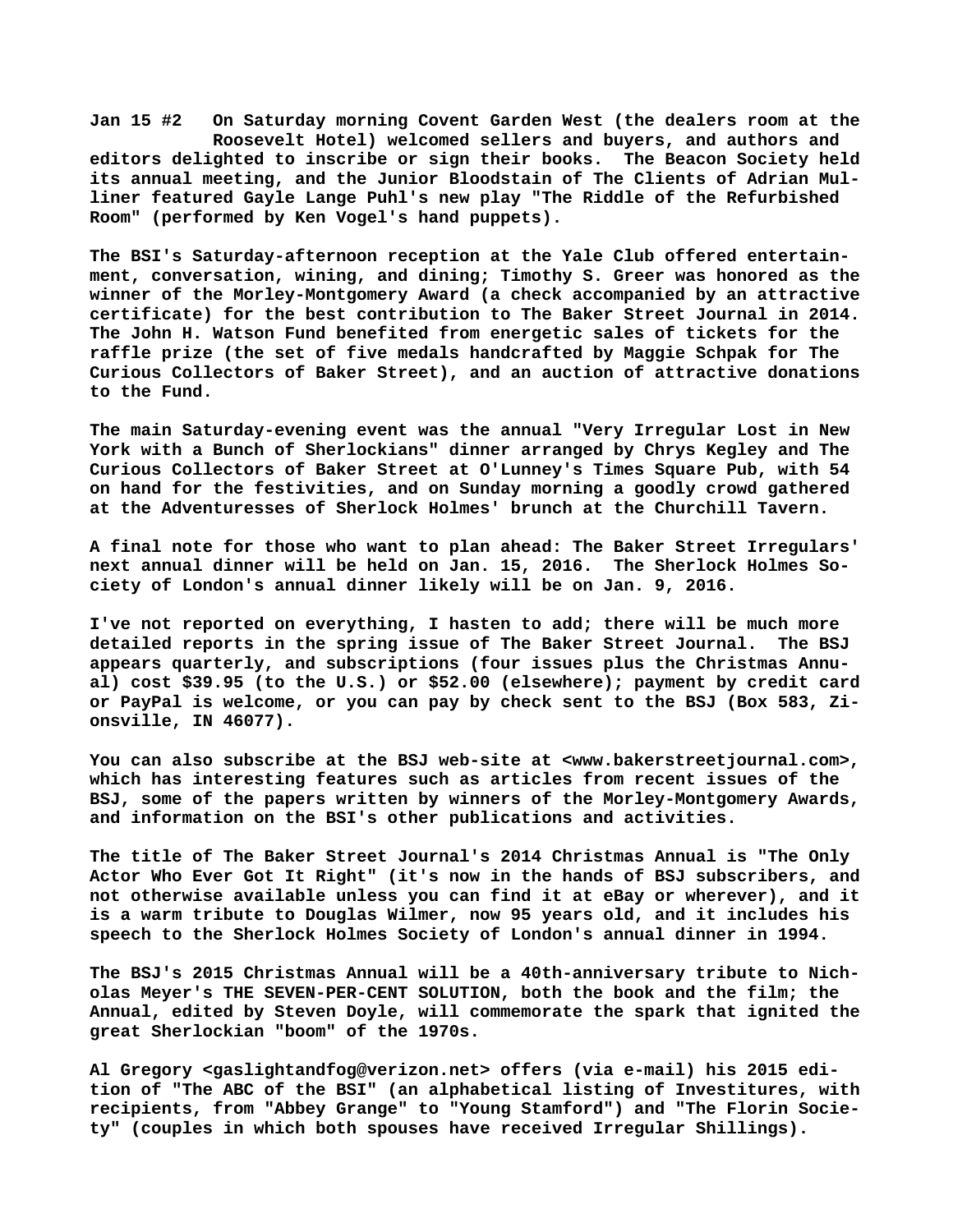**Jan 15 #3 OUT OF THE ABYSS is the latest volume in the Baker Street Ir regulars Manuscript Series (2014; 229 pp., \$39.95); edited by Andrew Solberg, Steven Rothman, and Robert Katz, it offers a facsimile of the original manuscript of "The Empty House", an annotated transcript, interesting commentary on both the manuscript and the story, artwork by Frederic Dorr Steele on the dust jacket, and a nice surprise if you (carefully) remove the dust jacket to inspect the cloth binding. Details, on the book, including the table of contents and one of the articles, are available at [<www.bakerstreetjournal.com>.](http://www.bakerstreetjournal.com)**

**Sonia Fetherston's PRINCE OF THE REALM: THE MOST IRREGULAR JAMES BLISS AUS-TIN (2014; 174 pp., \$21.95) is the second volume in the BSI's biographical series, and it's a fine tribute to a fascinating man who was a collector, scholar, and mentor, and a good friend to many Sherlockians.**

**Also from the BSI is SHERLOCKIAN SATURDAYS AT THE PRATT, edited by William Hyder (2014; 192 pp., \$21.95), offering a grand survey of three decades of Canonical scholarship from the annual gatherings at Baltimore's Enoch Pratt Free Library. All of the BSI's books can be ordered using the BSI web-site or by mail (checks payable to The Baker Street Irregulars) from Michael H. Kean, 3040 Stoat Road, Pebble Beach, CA 93593; shipping for one book costs \$5.95 to U.S./\$22.95 elsewhere. Add \$1.50/\$5.00 for each additional book in the same shipment.**

**THE DRURY LANE THEATRE MYSTERY is Dennis Hoey's only screenplay, unproduced and only now published, found by Michael A. Hoey after his father died, and now available accompanied by Michael's account of his father's life and career, and a description and history of the Drury Lane (Indianapolis: Gasogene Books, 2014; 85 pp., \$12.95) <[www.gasogenebooks.com>.](http://www.gasogenebooks.com) Dennis Hoey had a long career on stage, screen, radio, and television, almost always as a supporting character in roles that included Inspector Lestrade in Universal's "Sherlock Holmes" series, and of course Holmes, Watson, and Lestrade are all involved in Hoey's mystery at the Drury Lane.**

**One of the nicest things about modern technology is that it offers access to so much information, as can be seen easily in Gasogene's SHERLOCK HOLMES AND CONAN DOYLE IN THE NEWSPAPERS, VOLUME 1, 1881-1892, edited (and annotated) by Mattias Boström and Matt Laffey (2014; 306 pp., \$32.95). They've scoured digitized archives and extracted and reprinted a treasure trove of articles that offer a fascinating look at what was to be found in print in those years, including (for example) the first commentary on the many mistakes in "Silver Blaze" (and the critics were not at all kind). There will be more volumes to come in the series, and that's nice news indeed for anyone who want to see just how valuable an institution the Press can be.**

**Also from Gasogene: 221 BBC, by Bert Coules (2014; 297 pp., \$22.95) is an expanded and revised second edition of the 76-page booklet published by the Northern Musgraves in 1998, and it will be welcomed by all those who have enjoyed Bert's work on the BBC's radio series, which not only was the first (and the only) series to have dramatized all of the Canon but also was extended by Bert to include 15 apocryphal stories. Bert tells grand stories about how the series was made, and has a fine chapter ("Sherlock Speaks!") in which he discusses earlier appearances of Holmes and Watson on radio.**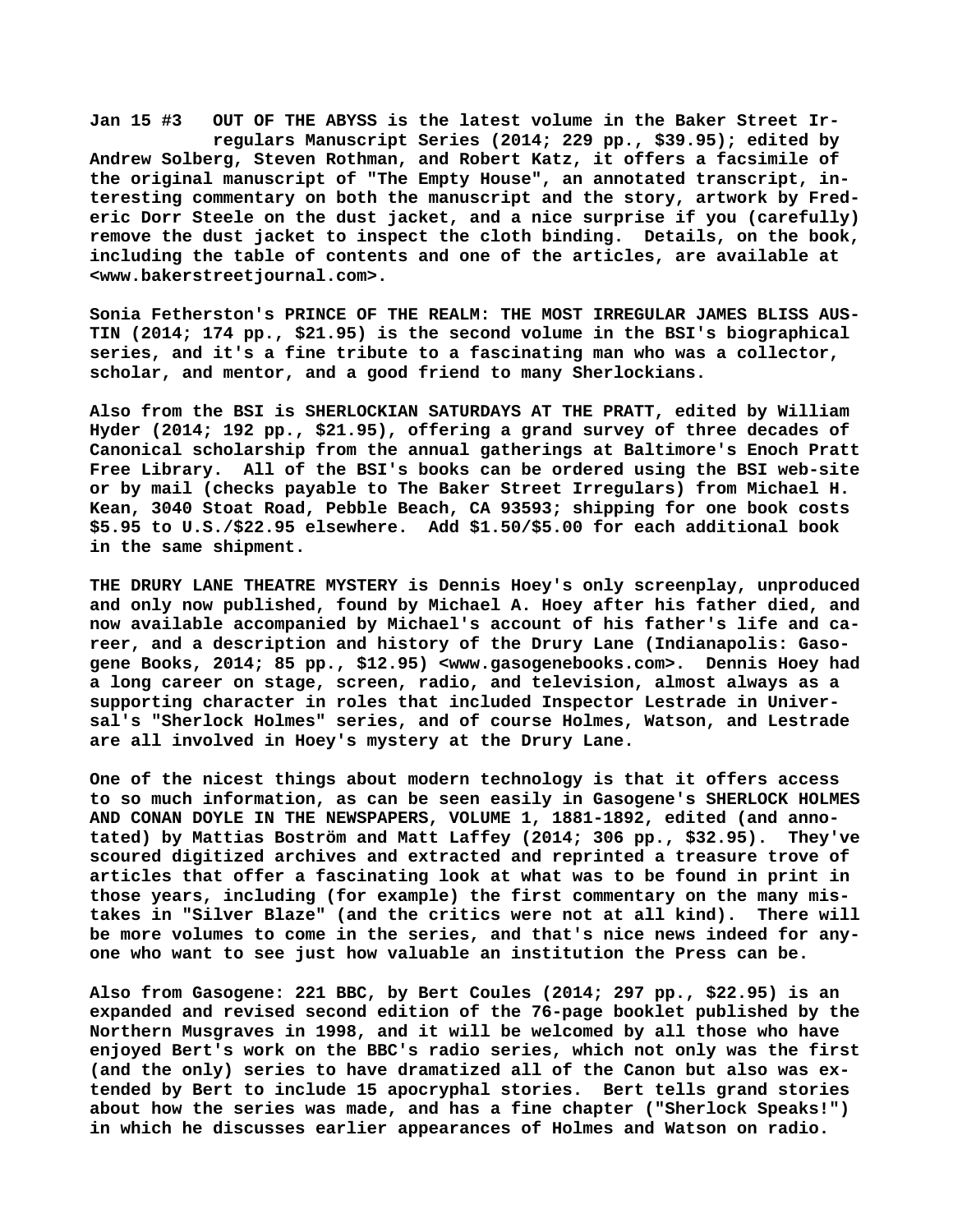**Jan 15 #4 Wipro Ltd. is a global information technology, consulting, and outsourcing company based in India, and The Times of India reported (Dec. 23) that Wipro has developed a cognitive computing system the company has named Holmes (as in heuristics and ontology-based learning machines and experimental systems). The newspaper wondered whether Wipro's Holmes would partner with IBM's Watson. It should be noted that IBM's Watson has nothing to do with the Canon; its name honors Thomas J. Watson, for many years the head of IBM.**

**There's no shortage of Sherlockian commercials, now on the Internet as well as on television; here's one from Sephora [<www.tinyurl.com/l3ah2f4>, n](http://www.tinyurl.com/l3ah2f4)oted by Samantha Wolov.**

**The statues of Paddington Bear (Nov 14 #3) were sold at auction at Christie's web-site, but Sherlock Paddington, designed by Benedict Cumberbatch, was one of the select number of statues that were sold in a by-invitationonly live auction before the on-line event. The hammer price for Sherlock Paddington was £17,000 (not the most expensive Paddington, which was a W2 1RH bear designed by artist Tracey Quinn that sold for £58,000). You can see images of all the bears at <[www.tinyurl.com/nt7qtqe>.](http://www.tinyurl.com/nt7qtqe)**

**Further to the report (Oct 14 #8) of the new commercial DVD of Tom Baker's "The Hound of the Baskervilles" (1982), the voice-over commentary by Baker includes his recollection of playing both Holmes and Moriarty on stage, in the same play. And so he did, which qualifies him for the list of actors who have played both roles.**

**Alexander Orlov has been exploring the Associated Press' digitized archives and has found a nice photograph of the passport Sir Arthur Conan Doyle used when he visited the front during World War One [<www.tinyurl.com/q2lfsmk>;](http://www.tinyurl.com/q2lfsmk) it should be noted that the descriptive text isn't accurate.**

**Andrew Lane's YOUNG SHERLOCK: STONE COLD (London: Macmillan, 2014; 307 pp., £12.99) is the seventh in his imaginative series; Sherlock now is a student at Oxford, but quickly becomes involved with bizarre crimes and criminals. And Lane has a second novel about Caleb Challenger, grandson of Professor George Edward Challenger: LOST WORLDS: SHADOW CREATURES (London: Macmillan, 2014; 320 pp., £12.99) has Caleb and his friends still in pursuit of supposedly mythological creatures, and still in conflict with a sinister corporation that wants to exploit them. The books are nicely written and the stories well told, and both series will be interesting for young adults.**

**There's now a Sherlock Holmes Hostel in Vladivostok. Images are available at [<www.booking.com/hotel/ru/sherlock-holmes-hostel.html>, a](http://www.booking.com/hotel/ru/sherlock-holmes-hostel.html)nd the cost is \$7.00 a night for a bed in four-bed mixed dormitory room.**

**Shane Peacock's THE BOY SHERLOCK HOLMES is another well-written series for young adults, with a total of six books providing an interesting back-story for Holmes, Moriarty, Lestrade, and Irene Adler; the last in the series was BECOMING HOLMES (Toronto: Tundra, 2012; 245 pp., \$9.99), and all of the titles are available as trade paperbacks. Peacock's interesting web-site for the series is at [<www.theboysherlockholmes.com>, a](http://www.theboysherlockholmes.com)nd there's more about his other work at <[www.shanepeacock.ca>.](http://www.shanepeacock.ca)**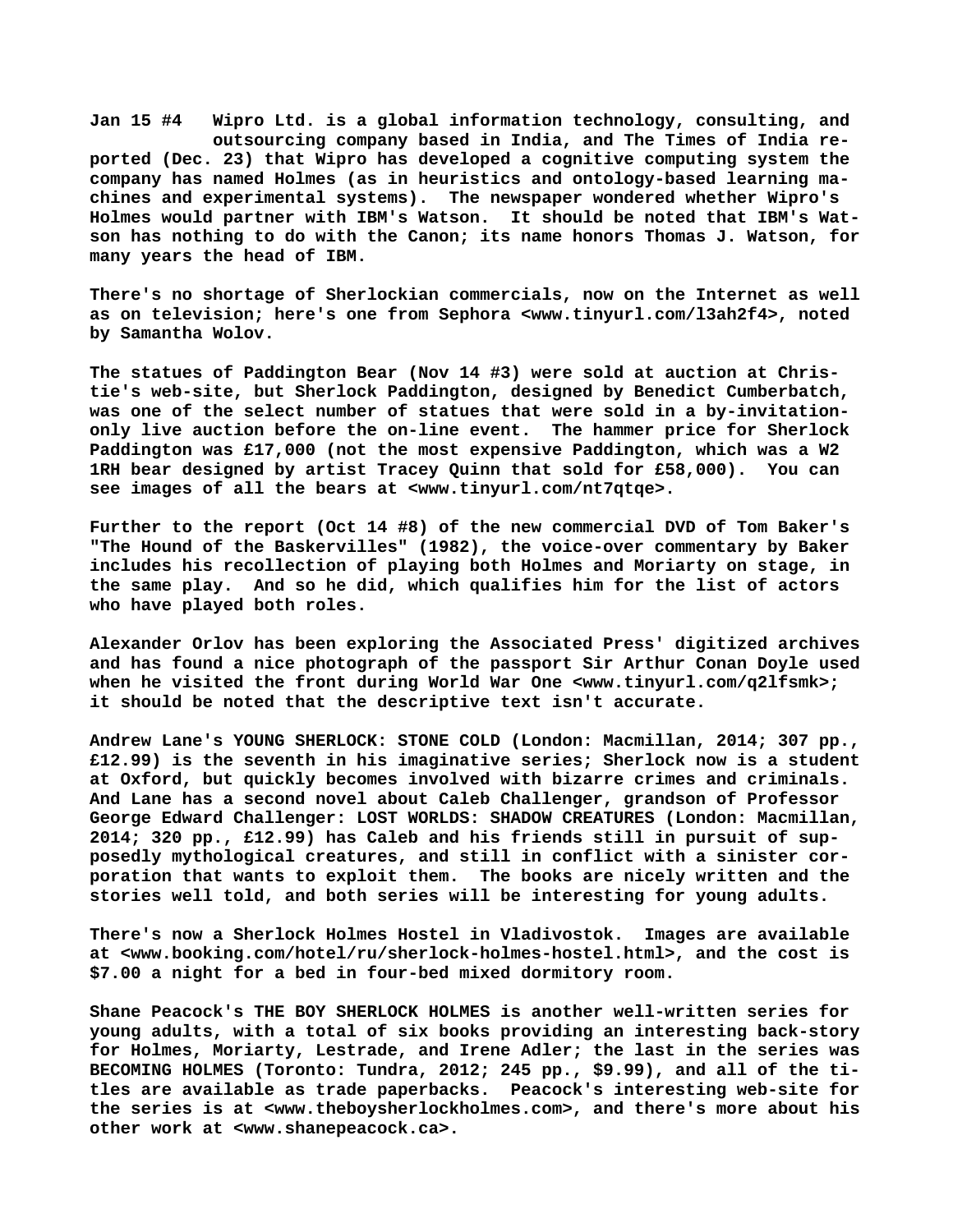**Jan 15 #5 And when did Tom Baker play both Holmes and Moriarty on stage, in the same play? In 1985, in Dublin, in the premiere of Hugh Leonard's "The Mask of Moriarty". There are other actors have appeared in the role(s) in that play, including Geoffrey Palmer and Paxton Whitehead, and the script's available from Samuel French <[www.samuelfrench.com>.](http://www.samuelfrench.com) But: name another performer who has appeared as both Holmes and Moriarty in an entirely different production.**

**The February issue of Ellery Queen's Mystery Magazine, continues a long anual tradition of honoring Sherlock Holmes' birthday, with Sherlockian artwork on the cover, an amusing pastiche by Terence Faherty, and reviews by Steve Steinbock of new Sherlockian books.**

**The Museum of London continues to offer intriguing events tied to its Sherlock Holmes Exhibition, including "Sleeping with Sherlock" on Feb. 14 and Mar. 28: the all-night event includes a three-course dinner, talks by detective specialists, comedy performances and improvised story-telling, the secrets of fingerprinting and blood-splatter analysis, grizzly ghost stories in the thick of night, a movie marathon, and a full English breakfast (all for £175.00). Their web-site [<www.tinyurl.com/qg68kht> h](http://www.tinyurl.com/qg68kht)as details on all of the museum's Sherlockian events.**

**Y CYLCH BRITH (a Welsh translation of "The Speckled Band" that was arranged by The Deerstalkers of Welshpool) is now available from Y Lolfa, unofficial printers to the activist Welsh Language Society as a 60-page trade paperback (£3.95) [<www.ylolfa.com> a](http://www.ylolfa.com)nd <[www.amazon.co.uk>.](http://www.amazon.co.uk)**

**The December issue of the electronic journal Ripperologist has Adam Woods' interesting article "Sherlock Holmes and the Polish Jew" (which includes a reprint of Sir Robert Anderson's 1903 article "Sherlock Holmes, Detective, As Seen by Scotland Yard"); Anderson was Assistant Commissioner of the London Metropolitan Police, and the Polish Jew was Aaron Kosminski, whom Anderson believed was Jack the Ripper. Woods' article discusses Conan Doyle and Scotland Yard as well as Sherlock Holmes. Ripperologist is devoted to all aspects of Jack the Ripper (who is mentioned in Hornung's story); contact editor Eduardo Zinna at <[editorez@yahoo.co.uk> f](mailto:editorez@yahoo.co.uk)or information on how to subscribe.**

**Alexander Orlov has reported on a new HOLMES in Tajikistan <[www.holmes.tj>;](http://www.holmes.tj) it's billed (in Russian) as the first search engine in the country, making it "convenient to look for the right information in your home town in Tajikistan."**

**It has been a long wait for fans of Mary Russell and Sherlock Holmes (GAR-MENT OF SHADOWS was published in 2012), and Laurie R. King's DREAMING SPIES (New York: Bantam, 2015; 352 pp., \$26.00) is welcome indeed. Russell and Holmes are en route from India to San Francisco (between events in THE GAME and LOCKED ROOMS), and are diverted to Japan and presented with a mystery that's finally solved only after they return to England; the characters are interesting and the plot both imaginative and complicated. Laurie has an excellent web-site at [<www.laurierking.com> t](http://www.laurierking.com)hat's fun for both newcomers and old hands (you can also subscribe to her newsletter "Between the Lines: The Buzz from Laurie R. King").**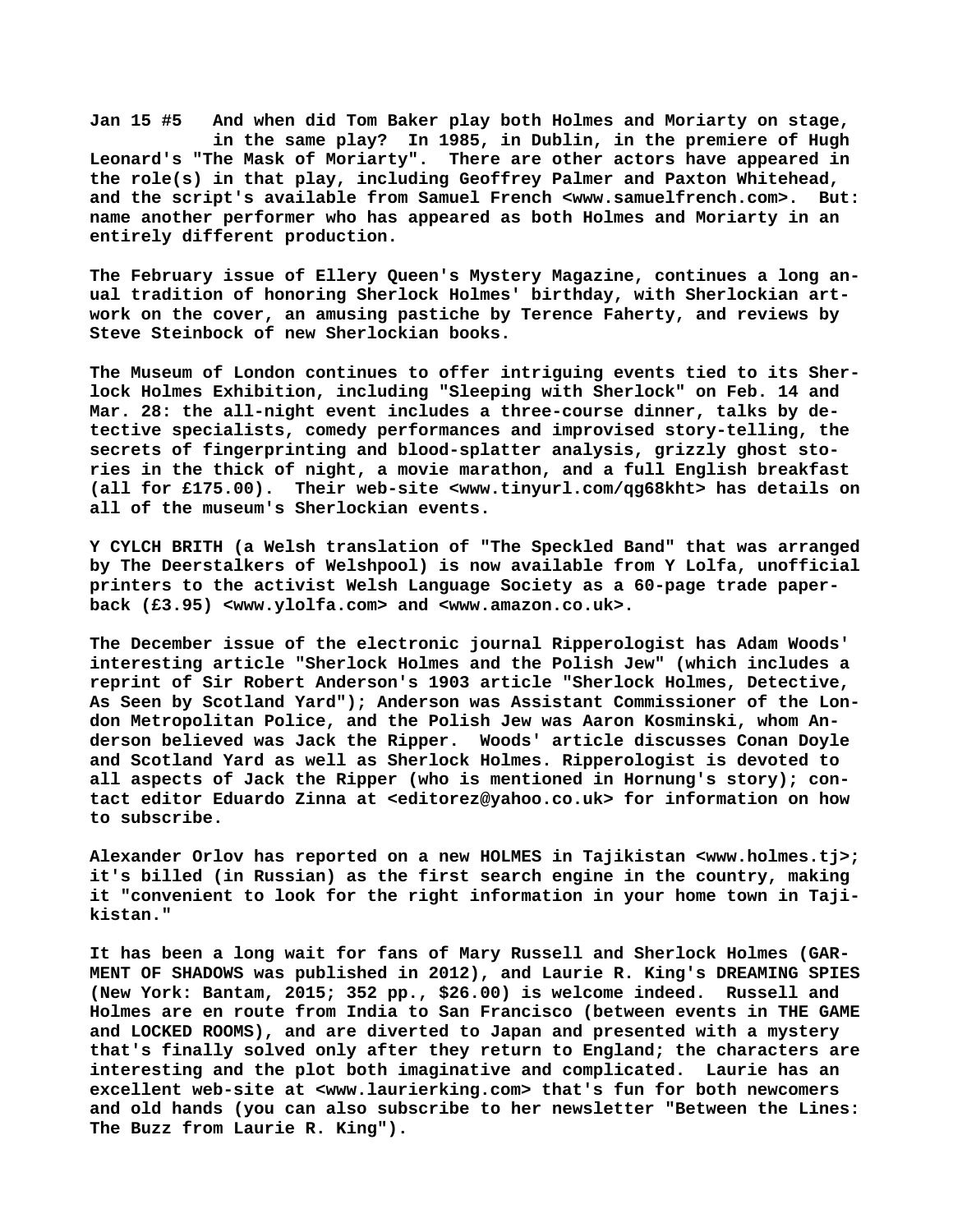**Jan 15 #6 And what other performer has appeared as both Holmes and Watson on stage in an entirely different production? Kenneth Macmillan, who was seen as both The Great Detective and The Infamous Professor in the ballet "The Great Detective" at Sadler's Wells in London in 1953. Bert Coules has suggested another candidate: Jeremy Brett, in the play written for him by Jeremy Paul, in which Professor Moriarty actually** *was* **Sherlock Holmes (or at least "a conjuration of his fevered mind)."**

**"Mr. Holmes" (the film that stars Ian McKellen as an aged Holmes, based on Mitch Cullen's A SLIGHT TRICK OF THE MIND), will be screened at the Berlin International Film Festival in February [<www.berlinale.de>, a](http://www.berlinale.de)nd it should not be long before it's in theaters. And PBS-TV has announced that it will air "Arthur and George" (the television series based on Julian Barnes' novel, with Martin Clunes as Conan Doyle) on "Masterpiece" later this year.**

**Filming has begun on the "Sherlock" special and according to Mark Gatiss, in an interview with Paul Jones of Radio Times, it will "completely" solve the mystery of Moriarty's appearance at the end of the third season. The special may or may not air at Christmas. There's a (very) brief glimpse of Benedict Cumberbatch in BBC One's "Enjoy 2015" trailer available at YouTube [<www.tinyurl.com/lqx2js6>.](http://www.tinyurl.com/lqx2js6)**

**"Missing since Jan. 4: Gillette Castle. Age 100+. Description: Castle-like and stony." That's the promotion for the Connecticut Humanities Council's "The Great Connecticut Caper" ("12 chapters, 12 authors, 12 illustrators, 1 story"), an imaginative on-line weekly serial that's well worth exploring [<www.ctcaper.cthumanities.org>.](http://www.ctcaper.cthumanities.org)**

**Anthony Horowitz's publisher reports that THE HOUSE OF SILK (Dec 11 #5) has sold more than 450,000 copies in more than 35 countries, so there will be a wide audience for his MORIARTY (London: Orion, 2014; 310 pp., £19.99) (New York: HarperCollins, 2014; 285 pp., \$26.99). They'll not be disappointed: it's a well-written page-turner, finely plotted and with a surprise ending. The story is set after the fateful battle at the Reichenbach, with Holmes and Watson only mentioned; the major characters are Scotland Yard Inspector Athelney Jones, Pinkerton investigator Frederick Chase, and American master criminal Clarence Devereux, and they're accompanied by interesting supporting characters.**

**For completists: the British edition of MORIARTY has extra content (a Sherlockian pastiche "The Three Monarchs"), and a variant sold exclusively at Waterstone's also included a Canonical crossword puzzle; Horowitz did not make a American signing tour, but the U.S. edition with an exclusive laidin bookmark signed by the author is available the from Mysterious Bookshop [<www.themyteriousbookshop.com>.](http://www.themyteriousbookshop.com)**

**The web-site of The Priory Scholars of NYC now offers a chance to listen to three of the Priory Scholars of Fordham's broadcasts over WFUV in the very old days: "The Priory School" (1969), "The Second Stain" (1970), and "The Bruce-Partington Plans" (1970); go to [<www.prioryscholarsnyc.wordpress.com>](http://www.prioryscholarsnyc.wordpress.com) and click on "Radio Programmes" at the right. You will hear some familiar voices (some of the people who participated still come to the birthday festivities in New York in January).**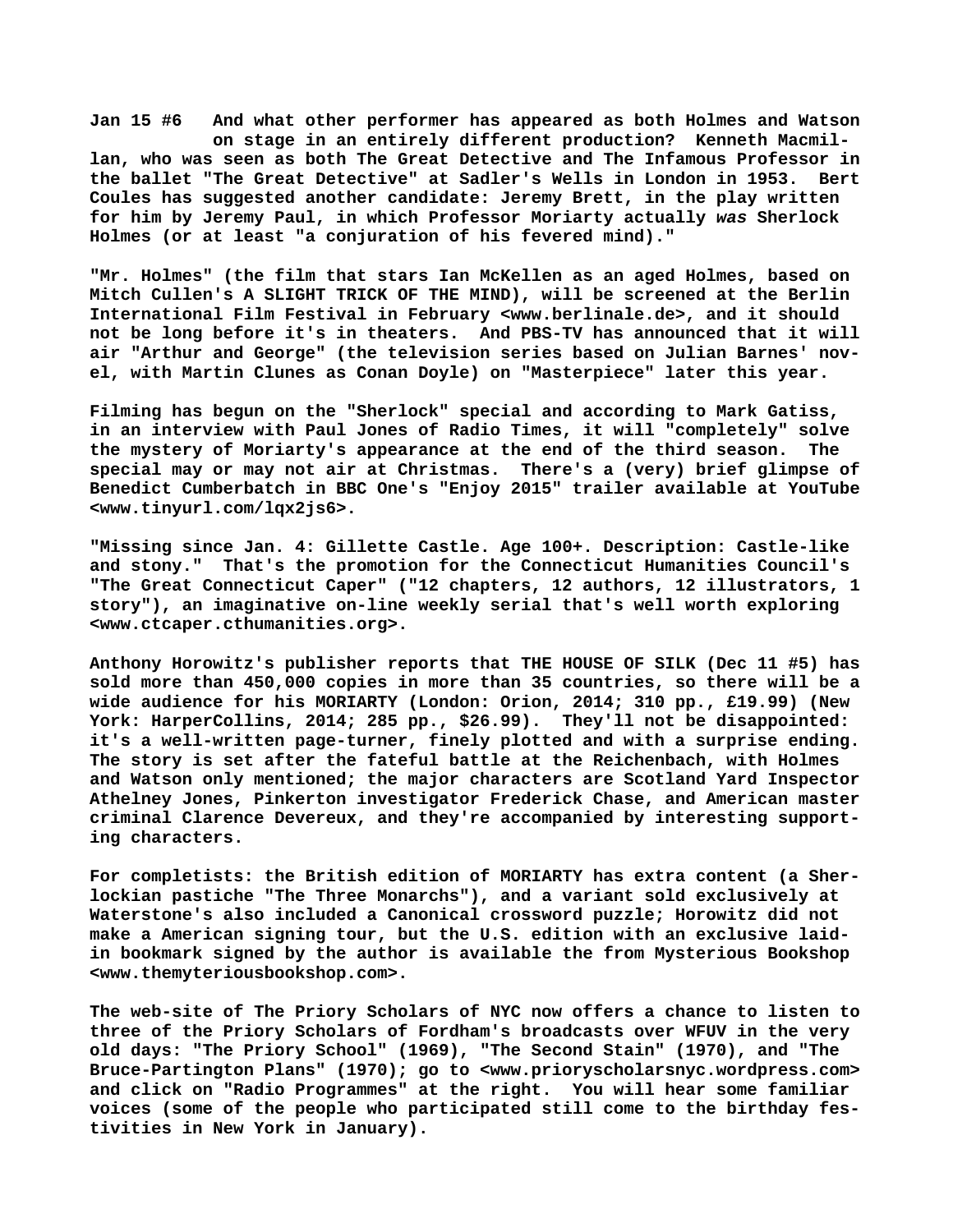**Jan 15 #7 The Norwegian Explorers' "Christmas Annual 2014" has the theme "Pairings" and the authors range from Robert Brusic's thoughts about Sherlock Holmes and Helena Modjeska to Michael Eckman's nice tribute to Baring-Gould's ANNOTATED SHERLOCK HOLMES. Edited by Timothy Reich and Ray Riethmeier, the 50-page booklet can be ordered from Timothy Reich (6809 Pillsbury Avenue, Richfield, MN 55423; the cost is \$8.00 postpaid (checks payable to The Norwegian Explorers, please).**

**Laurie R. King's MARY'S CHRISTMAS is an imaginative short story available as an e-story (\$2.99) and as a signed 33-page paper copy (\$10.00). Russell tells Holmes about one her thoroughly unusual Uncle Jake, and there's more information at Laurie's web-site [<www.tinyurl.com/q96d4ko>.](http://www.tinyurl.com/q96d4ko)**

**The third issue of the resurrected Saturday Review of Literature was published this month, edited by George Fletcher, Jon Lellenberg, Don Pollock, and Phil Shreffler, and with articles that include James B. Saunders' memories of his teenage years with Chris Steinbrunner ("Irregulars of Auld"), Harrison Hunt's tribute to Christ Cella ("Christopher Morley's Beloved Punchinello"), and Derham Groves' report on a project carried out by his architecture students "(Designing the Conan Doyle Mystery Theatre"). \$5.00 postpaid from Donald Pollock (521 College Avenue, Niagara Falls, NY 14305).**

**Patrick Gowers died on Dec. 30. He was an accomplished composer, and wrote a guitar concerto for John Williams, a Toccato for organ for Simon Preston, and (certainly most important for Sherlockians) he composed and conducted the splendid music for the Granada "Sherlock Holmes" television series.**

**The Fourth Garrideb is a new Sherlockian society devoted to coin collecting in connection with the Canon; Greg Ruby presides over the society, and he has created an interesting and colorfully-illustrated web-site that covers coins, medals, orders, decorations, wooden nickels, cryptocurrency, tokens, and much more <[www.fourthgarrideb.com>.](http://www.fourthgarrideb.com)**

**Austin J. McLean ("The London Library") died on Jan. 16. He was the right man in the right place at the right time: as head of special collections at the University of Minnesota Library, he found the funds for and negotiated their acquisition of John Bennett Shaw's collection, and thus was instrumental in creating the wonderful Sherlock Holmes Collections in Minneapolis. He received his Investiture from The Baker Street Irregulars in 1990.**

**Bill Dorn has compiled a 42-minute DVD "The Adventures of Sherlock Holmes: A Comparison of Actors in Identical Scenes" with brief scenes from film and television versions of ten of the stories; it's not for sale, but he'll be happy to send copies for use in classroom environments [<billdorn@mac.com>.](mailto:billdorn@mac.com)**

**Sherlockian philately: Alexander Orlov has reported that last year Zanzibar issued 16 Cinderella mini-sheets, each with a different photograph of Conan Doyle, framed by an image of Watson (Vitaly Solomin) and Holmes (Vasily Livanov playing chess. Steve Trussel displays images of these and many other Sherlockian and Doylean stamps at his excellent (and colorful) web-site The Philatelic Sherlock Holmes [<www.trussel.com/detfic/sholmes.htm>.](http://www.trussel.com/detfic/sholmes.htm) It should be noted that Cinderellas are not real postage stamps, and that Zanzibar no longer is a country and thus has no postal service.**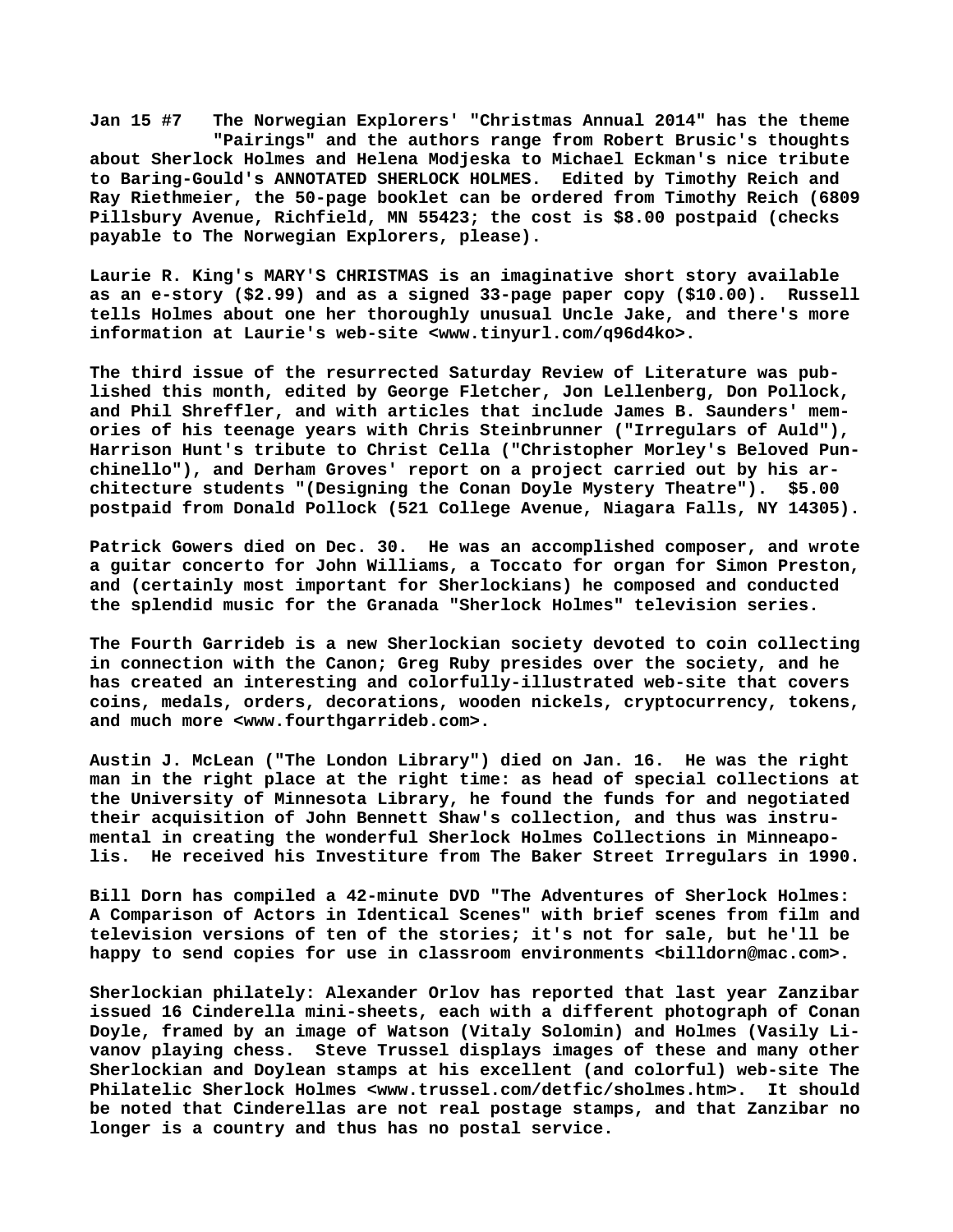**Jan 15 #8 Mike Poteet reported in a message to The Hounds of the Internet that this year is the 50th anniversary of the Broadway premiere of the musical "Baker Street", and Rod Mollise noted that once was included in the catalog of the Tams-Witmark Music Library. And is still is, in case you want to try to suggest that a local theater or school produce the show [<www.tams-witmark.com>.](http://www.tams-witmark.com)**

**The birthday-festivities performance by Andrew Joffe and Paul Singleton at the William Gillette luncheon (Jan 15 #1) was recorded by Greg Oliver Bodine, and he has kindly made it available at YouTube (copyright 2015); you can watch it at YouTube <[www.youtu.be/4BoTmQVueYg>.](http://www.youtu.be/4BoTmQVueYg)**

**And if you want to see what things were like in London, the Sherlock Holmes Society of London proudly displays 125 photographs from this year's annual dinner [<www.tinyurl.com/mjatsh9>; t](http://www.tinyurl.com/mjatsh9)hey're nicely captioned (roll your mouse over the images).**

**The gas-lamp era is has not ended: Michael Bragg notes that NPR's Ari Shapiro reported on NPR's "All Things Considered" on Jan. 15 that British Gas employs five lamplighters to tend to London's 1,500 gaslamps, still working and protected by law, thanks to British Heritage. You can read (and listen to) the story at [<www.tinyurl.com/pjkk8nj>.](http://www.tinyurl.com/pjkk8nj)**

**Ken Ludwig's "The Game's Afoot" is running at the Little Theatre of Alexandria in Alexandria, Va., through Feb. 7 [<www.thelittletheatre.com>.](http://www.thelittletheatre.com) And at the Academy of Performing Arts Playhouse in Orleans, Mass., through Feb. 15 [<www.apacape.org>.](http://www.apacape.org)**

**"The Speckled Band: An Adventure of Sherlock Holmes" (a new play by Timothy N. Evers) is scheduled at the Classical Theatre Company in Houston, Tex., Feb. 4-22 [<www.classicaltheatre.org>.](http://www.classicaltheatre.org)**

**Katie Forgette's "Sherlock Holmes and the Case of the Jersey Lily" will be performed at the Carrollwood Players Theatre in Tampa, Fla., Feb. 13-Mar. 7 [<www.carrollwoodplayers.org>](http://www.carrollwoodplayers.org)**

**"The Hound of the Baskervilles" (by R. Hamilton Wright and David Pichette) is scheduled at the Indiana Repertory Theatre in Indianapolis, Feb. 18-Mar. 1 [<www.irtlive.com>.](http://www.irtlive.com)**

**The Frisco Area Children's Theater will present Flip Kobler and Cindy Marcus' new play "Baker Street Irregulars" at the Frisco Discovery Center in Frisco, Tex., Feb. 27-Mar. 7 <[www.friscoacts.com>.](http://www.friscoacts.com)**

**Alas: printing costs for this newsletter have risen slightly, and the new subscription rates for the ink-on-paper version now are \$13.50 (domestic) and \$21.50 (international). The electronic version is available (without charge, and with illustrations in color and live URLs) at the Red Circle's web-site <[www.tinyurl.com/d8uoo80> a](http://www.tinyurl.com/d8uoo80)s well as at Willis Frick's Sherlocktron [<www.tinyurl.com/kl9gcll>.](http://www.tinyurl.com/kl9gcll)**

 **The Spermaceti Press: Peter E. Blau, 7103 Endicott Court, Bethesda, MD 20817-4401 (301-229-5669) <[blau7103@comcast.net>](mailto:blau7103@comcast.net)**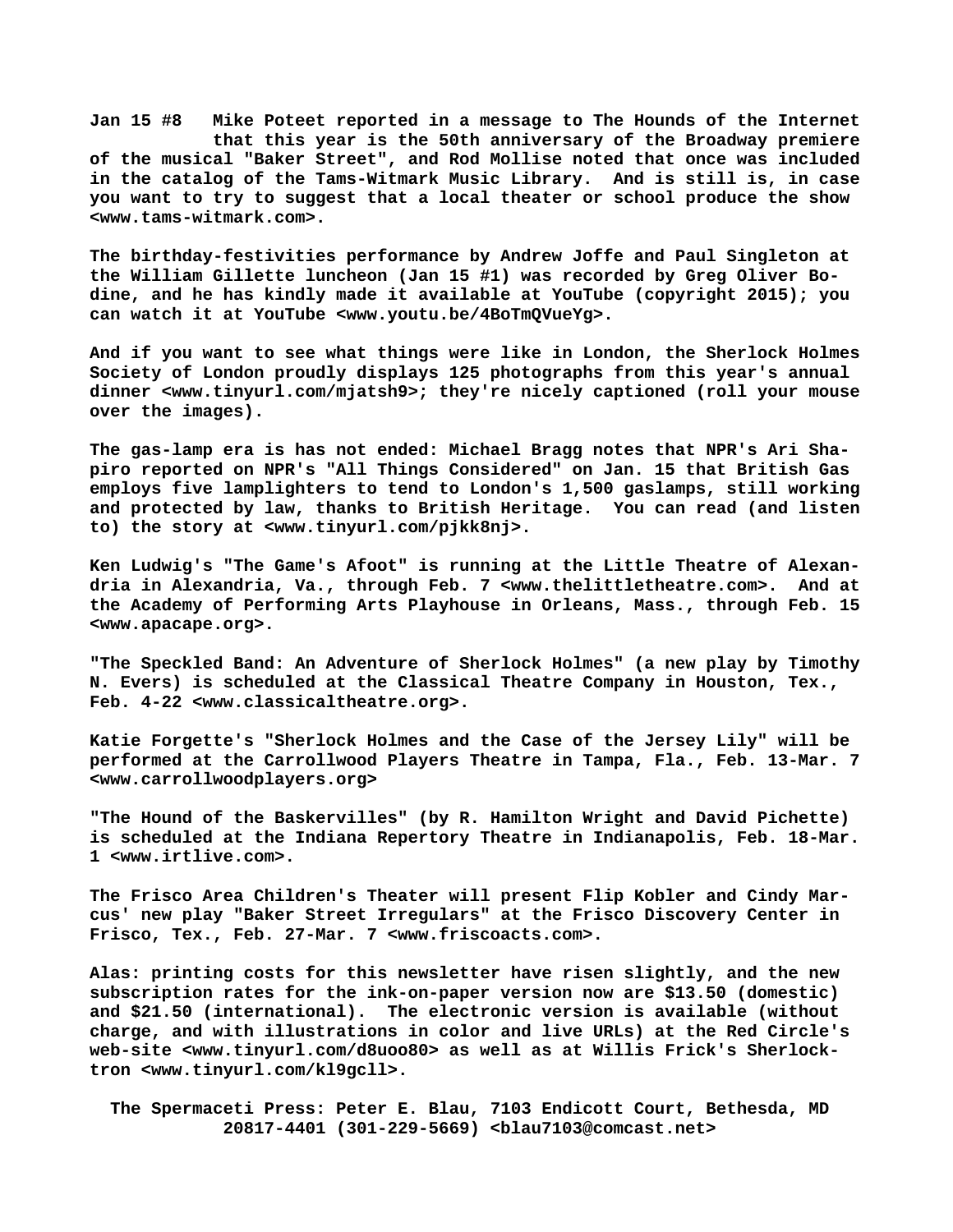## **Feb 15 #1 Scuttlebutt from the Spermaceti Press**

**Still more news about last month's birthday festivities in New York: Kareem Abdul-Jabbar, almost certainly the tallest author of a Sherlockian pastiche (MYCROFT HOLMES, due from Titan later this year) attended the annual dinner of The Baker Street Irregulars, and you can read more about it in Jonathan Blitzer's report for The New Yorker at <[www.tinyurl.com/mb49798>,](http://www.tinyurl.com/mb49798) Randall Stock kindly notes that if you encounter a paywall, you run a Google search for ["best impression of someone with a low profile"] (you need to include the quotation marks).**

**Blitzer's story appeared in print in The New Yorker on Feb. 2, preceded by Nick Paumgarten's comments on the move of the magazine's offices from its headquarters at 4 Times Square to join the rest of its parent company Condé Nast at 1 World Trade Center. Paumgarten noted that there are "islands of safety" in the Times Square neighborhood, including one that will be familiar to those who fondly remember the Algonquin Hotel: the Red Flame diner, "still sincere in spite of a series of face-lifts."**

**Tim Dedopulos' THE SHERLOCK HOLMES PUZZLE COLLECTION (London: Carlton/SevenOaks, 2011; 288 pp., \$5.99) offers 150 enigmas to test your logic, non-Sherlockian but presented by Holmes and others in the Canon. Such as: "I'd like you to consider the following sequence of numbers, Watson. They are 2, 5, 8, 11, 16, 14. What number less than 20 is the next in the line? I assure you that you do not need mathematical aptitude to arrive at the correct answer."**

**The winter issue of The Magic Door (the newsletter published by The Friends of the Arthur Conan Doyle Collection at the Toronto Reference Library) honors Conan Doyle's trip to Canada in 1914, and you can request a copy of the newsletter from Clifford S. Goldfarb, 22 Markdale Avenue, Toronto, ON M6C, 1T1, Canada [<cgoldfarb@sympatico.ca>.](mailto:cgoldfarb@sympatico.ca)**

**The 2013 Cameron Hollyer Memorial Lecture was presented at the Library by Bernard Lightman (on "Conan Doyle and the Scientific Naturalists"), and his paper has now been published for members of The Friends of the Arthur Conan Doyle Collection; a limited number of copies are available if you join the Friends now. Their web-site at [<www.acdfriends.org> h](http://www.acdfriends.org)as PayPal and creditcard capability, or you can contact Cliff Goldfarb (addresses above); the minimum donation of \$25.00 brings you three issues of their newsletter and a copy of the 2014 Memorial Lecture (by Lyndsay Faye on "Sir Arthur Conan Doyle: Storytelling and the Passion of the Narrator").**

**Cliff Goldfarb will deliver the Cameron Hollyer Memorial Lecture this year (on "Arthur Conan Doyle's Waterloo") on June 27, in honor of the 200th anniversary of the Battle, and Canadian actor Robert H. Thomson will present a reading of Conan Doyle's one-act pay "Waterloo".**

**Ravelry [<www.ravelry.com> i](http://www.ravelry.com)s a free knit-and-crochet on-line community and Melissa Ennis has noted their pattern for a "Dancing Men Muff" (there are quite a few other Sherlockian patterns available). Melissa also has found a Sherlock Holmes dog costume pattern available from McCall's (one of their "sewing patterns for today's fashion trends" [<www.tinyurl.com/qch3jdc>.](http://www.tinyurl.com/qch3jdc)**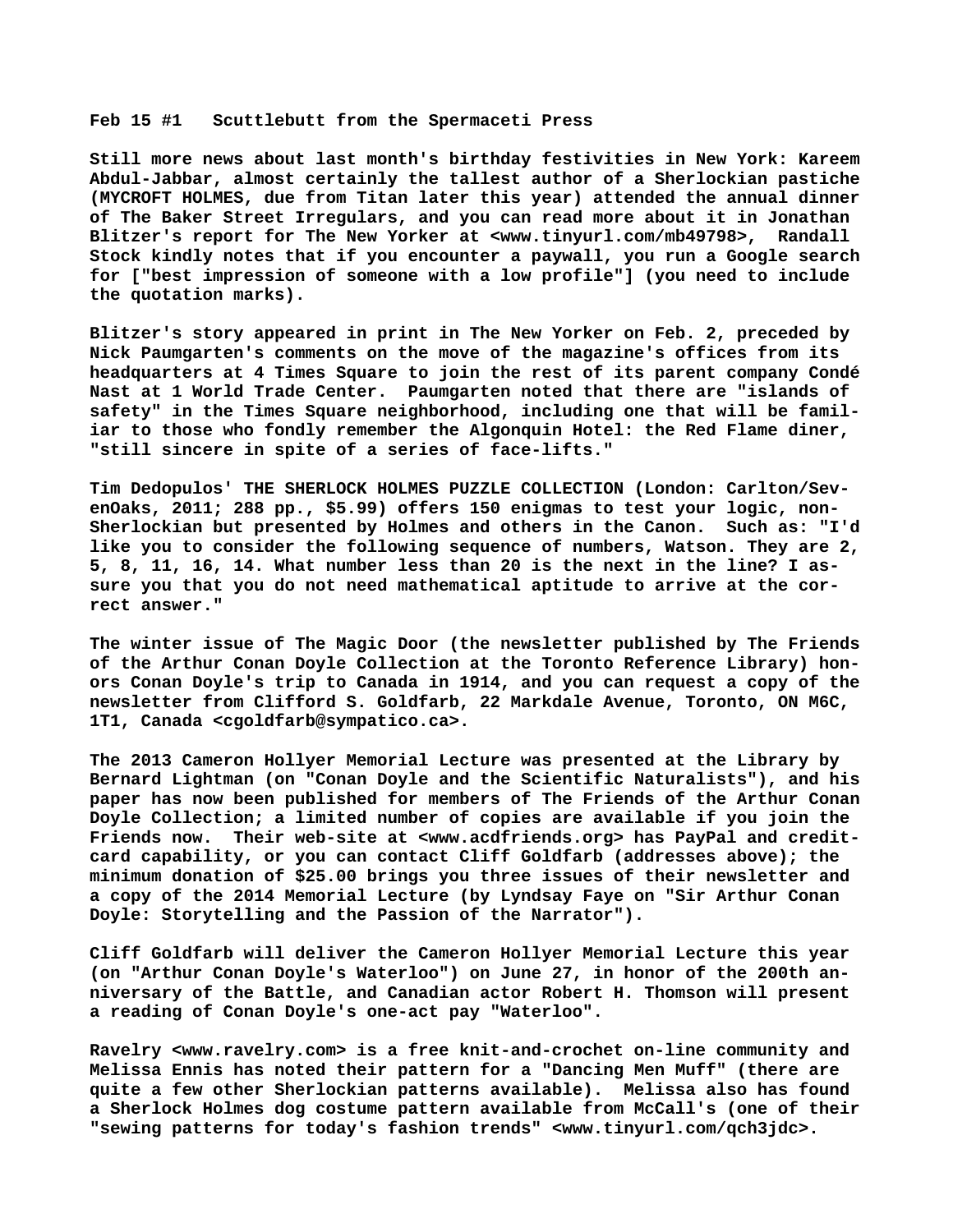**Feb 15 #2 It's time for another mention of the delightful web-site "Basil Rathbone: Master of Stage and Screen" maintained by Marcia Jessen, who presents an excellent catalog of his work on stage, screen, radio, television, and records <[www.basilrathbone.net>.](http://www.basilrathbone.net) There are opportunities to listen and view, and there's also a gallery of photographs: the page for the 1940s [<www.tinyurl.com/nggwdhh> i](http://www.tinyurl.com/nggwdhh)ncludes one that shows him with Nigel Bruce and Rupert Hughes, receiving his certificate of membership in The Baker Street Irregulars. The presentation was on Apr. 17, 1944, when Bruce also received a certificate of membership.**

**What number is next in the sequence 2, 5, 8, 11, 16, 14? The answer is 17. Why?**

**Bradford Morrow's THE FORGERS (New York: Mysterious Press, 2014; 242 pp., \$24.00) is an imaginative mystery (and thriller) involving collectors, book dealers, forgers, and forgeries that include revelations in letters written by Arthur Conan Doyle; it's a well-written book, with an intriguing plot.**

**Jim Saunders has a proposal for the next Sherlock Holmes movie: Jabez Wilson receives reward money for exposing bank robber Vincent Spaulding, and moves to Indonesia, where he goes into business distilling gin using a special process and recipe; he heats the gin in a huge cauldron, more than 25 feet high, the largest cauldron in the world, and is quite successful, but has to call in Sherlock Holmes when saboteurs try to destroy the cauldron. The name of the movie? "The Giant Vat of Sumatra".**

**David Hale Smith's "Return of the Great American Indie Bookstore" is in the January issue of the in-flight magazine American Way, with a colorful report on how nice an independent brick-and-mortar bookstore can be; you can read the article on-line at [<www.tinyurl.com/ph4x8r5>.](http://www.tinyurl.com/ph4x8r5)**



**Michele B. Slung edited two interesting anthologies: I SHUDDER AT YOUR TOUCH (1991) and SHUDDER AGAIN (1993), each containing "22 tales of sex and horror"; the second anthology has stories by Ray Bradbury, Harlan Ellison, J. G. Ballard, and 19 others, according to the dust jacket, and one of the 19 others is Arthur Conan Doyle, whose "The Parasite" is described as a "masterpiece of sexual mesmerism and demonic destruction."**

**The Financial Post had a story (Jan. 30) about Tweed Marijuana** Inc., Canada's first publicly-traded pot producer.

**pany uses "creative and engaging titles for its products," taking cues from "famous people who have worn tweed fabric throughout history." And one of their brands ("Bakerstreet") is named in honor of the street on which Sherlock Holmes lived. Their web-site's at [<www.tinyurl.com/nmhxn3u>.](http://www.tinyurl.com/nmhxn3u)**

**More than 30 years ago a young Mitch Cullin visited John Bennett Shaw and Dorothy Shaw at their home in Santa Fe and filmed a delightful interview; footage from the visit has now been edited into a 25-minute "Conversation with John Bennett Shaw" <[www.vimeo.com/118371969>, k](http://www.vimeo.com/118371969)indly reported by Jennie Paton. And yes, that's the Mitch Cullin who went on to write A SLIGHT TRICK OF THE MIND (2005), which has been dramatized as "Mr. Holmes" (starring Ian McKellen), due in theaters this year.**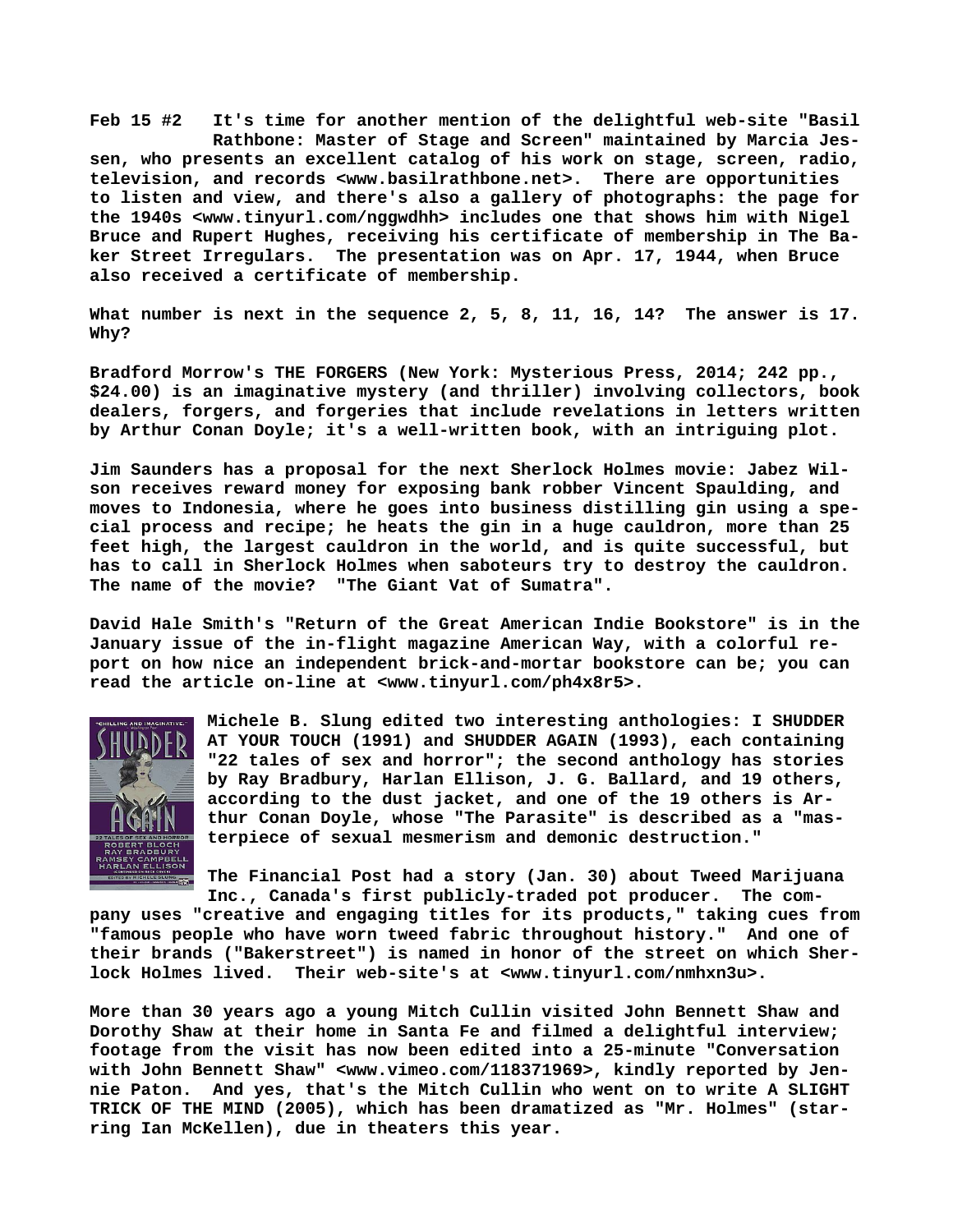**Feb 15 #3 Ken Ludwig's new play "Baskerville: A Sherlock Holmes Mystery" premiered at Arena Stage in Washington to enthusiastic reviews in the press and from local Sherlockians; there's lots of energy and drama, and even more humor, in the script, acting, direction, and set design. The next productions will be at the McCarter Theatre Center in Princeton N.J., Mar. 10-29 <[www.mccarter.org>, a](http://www.mccarter.org)nd at the Old Globe in San Diego, Calif., July 24-Aug. 23 <[www.theoldglobe.org>.](http://www.theoldglobe.org) Recommended.**

**What number is next in the sequence 2, 5, 8, 11, 16, 14? The answer is 17. Why? The numbers are in increasing length when spelled out as words. Two has three letters, five has four, and 14 has eight. The only number less that 20 with nine digits is seventeen.**

**LeRoy Lad Panek offers an interesting survey in his AFTER SHERLOCK HOLMES: THE EVOLUTION OF BRITISH AND AMERICAN DETECTIVE STORIES, 1891-1914 (Jefferson: McFarland, 2014; 214 pp., \$40.00); he begins earlier than 1891, continues with a discussion of what's unique about a detective story, and goes on to examine and review the Canon and the best of many authors who helped make the genre so much fun for such a wide and enthusiastic audience. The publisher's at [<www.mcfarlandpub.com> \(](http://www.mcfarlandpub.com)800-253-2817).**

**The next running of The Baker Street Irregulars' "The Silver Blaze" at Saratoga Racetrack in Saratoga Springs, N.Y., is scheduled for Aug. 1; more information is available from Candace Lewis <[clewis1880@aol.com>.](mailto:clewis1880@aol.com)**

**The owners of Simpson's-in-the-Strand are looking for someone "to revitalize this magnificent space and name," which may well be bad news indeed for those who have fond memories of dining, and dining well, in an establishment that was known to Holmes and Watson (and mentioned in "The Dying Detective" and "The Illustrious Client"). Founded in 1828 as a coffee house and chess club, Simpson's became famous as a properly British restaurant serving properly British food, but that sort of tradition seems to be less important now both to locals and to tourists. You can visit their web-site [<www.simpsonsinthestrand.co.uk> f](http://www.simpsonsinthestrand.co.uk)or what may be a last look at a true landmark of a vanishing era.**

**There's a sample from the new film "Mr. Holmes" (starring Ian McKellen) at YouTube [<www.tinyurl.com/otnf6un>.](http://www.tinyurl.com/otnf6un) And McKellen has provided a teaser poster at his Facebook page [<www.tinyurl.com/orwh2zu>.](http://www.tinyurl.com/orwh2zu)**

**Stepping Stones School has won final approval of its plan to convert Undershaw, Conan Doyle's former home, into a school for special-needs children (Sep 14 #6); the main part of the house will be largely preserved and restored, with changes to floor plans to allow for classrooms and bedrooms, and an extension will be built to house studios and other facilities.**

**There are three titles in Christian Klaver's series THE SUPERNATURAL CASE FILES OF SHERLOCK HOLMES (Charleston: CreateSpace, 2014): THE ADVENTURE OF THE SOLITARY GRAVE, THE ADVENTURE OF THE INNSMOUTH WHALER, and THE ADVEN-TURE OF THE LUSTROUS PEARL (each \$6.00); we find Holmes and Watson involved with vampires, and with the Esoteric Order of Dagon, and Klaver has a website [<www.christianklaver.com> \(](http://www.christianklaver.com)his personal motto is "writing the fantastic until it bleeds").**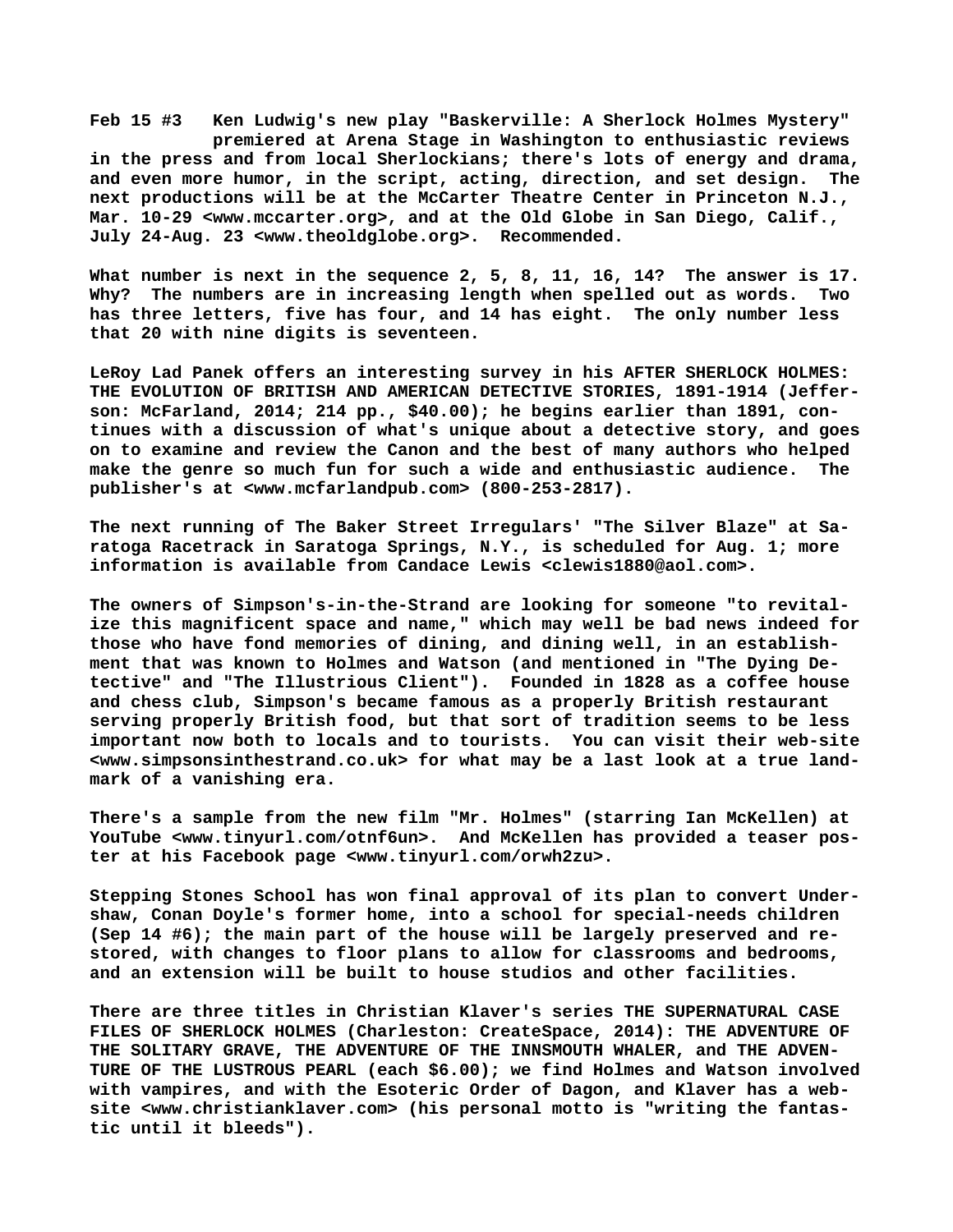**Feb 15 #4 Further to the item on Col. Percy H. Fawcett and the film based on David Grann's THE LOST CITY OF Z (Dec 14 #2), Benedict Cumberbatch won't be playing Fawcett, and will instead star in the title role in "Doctor Strange". Charlie Hunnam has now been cast as Fawcett; there's no word on whether the film will show Fawcett's meeting with Conan Doyle.**

**Benedict Cumberbatch and Sophie Hunter celebrated Valentine's Day by marrying, at St. Peter and St. Paul's Church in Mottistone on the Isle of Wight.**

**William Gillette's "Sherlock Holmes" has been restored, and had its world premiere in Paris on Jan. 31; it will be screened next during the San Francisco Silent Film Festival, May 28-June 1, and tickets will go on sale in March <[www.silentfilm.org> \(](http://www.silentfilm.org)don't neglect the link to their "The Gillette Jollification" blog entry). You can also, thanks to the BBC News Magazine, see a three-minute clip from the film at <[www.tinyurl.com/n5apa2r>.](http://www.tinyurl.com/n5apa2r)**

**The Société Sherlock Holmes de France have published LE GUIDE DU FIM SHER-LOCK HOLMES (1916), a 64-page profusely-illustrated discussion of the film and its actors, with articles by Thierry Saint-Joanis and Bernard Oudin; it is almost all in English, and costs €20.00 at <[www.sshf.com/boutique.php>,](http://www.sshf.com/boutique.php) where you can see thumb-nail images showing the results of their splendid research. Recommended.**

**The Beacon Society <[www.beaconsociety.com> o](http://www.beaconsociety.com)ffers Jan Stauber grants of up to \$500 to fund development of programs that will introduce young people to Sherlock Holmes in the U.S. and Canada; the deadline for grant applications is May 1, and details are available at the web-site.**

**Nicely timed to coincide with publicity for Martin Clunes' television series "Arthur & George": a series of thirty Conan Doyle letters pertaining to the Edalji Case <[www.tinyurl.com/m5y2h25>, c](http://www.tinyurl.com/m5y2h25)oming to auction at Bonhams in London on Mar. 18. The mini-series is scheduled to air on ITV in Britain in three weekly one-hour episodes beginning on Mar. 2; there's a one-minute trailer at <[www.tinyurl.com/mq8d8ct>.](http://www.tinyurl.com/mq8d8ct)**

**And Clunes has told Radio Times (Feb. 16) that he hopes to extend his role as Conan Doyle into a full series; Philippa Braithwaite, Clunes' wife and producer of the mini-series, explained that a longer series could combine real events from the author's life with fictional elements: "We have told only a few months of Conan Doyle's life in 'Arthur & George' so there's so much more there."**

**Adam Zanzie has launched an Indiegogo campaign to raise funds for his thesis project: adapting Conan Doyle's "The Parasite" into a short film; contributors get a copy of the film, and other perks depending on the amount contributed, and you can see a brief trailer at [<www.tinyurl.com/lqnt4tz>.](http://www.tinyurl.com/lqnt4tz)**

**Further to the item (Nov 11 #6) on "Sherlock Holmes 4D" (an 11-minute "comedy mystery adventure"), visitors can enjoy the experience at Paultons Park in Hampshire when the park opens for the season on Mar. 20. The film also is being screened at the Allou! Fun Park near Athens in Greece. 4D films combine 3D film with special effects in the theater, and you can see a oneminute teaser of the 3D version of the film at [<www.tinyurl.com/nczkmqt>.](http://www.tinyurl.com/nczkmqt)**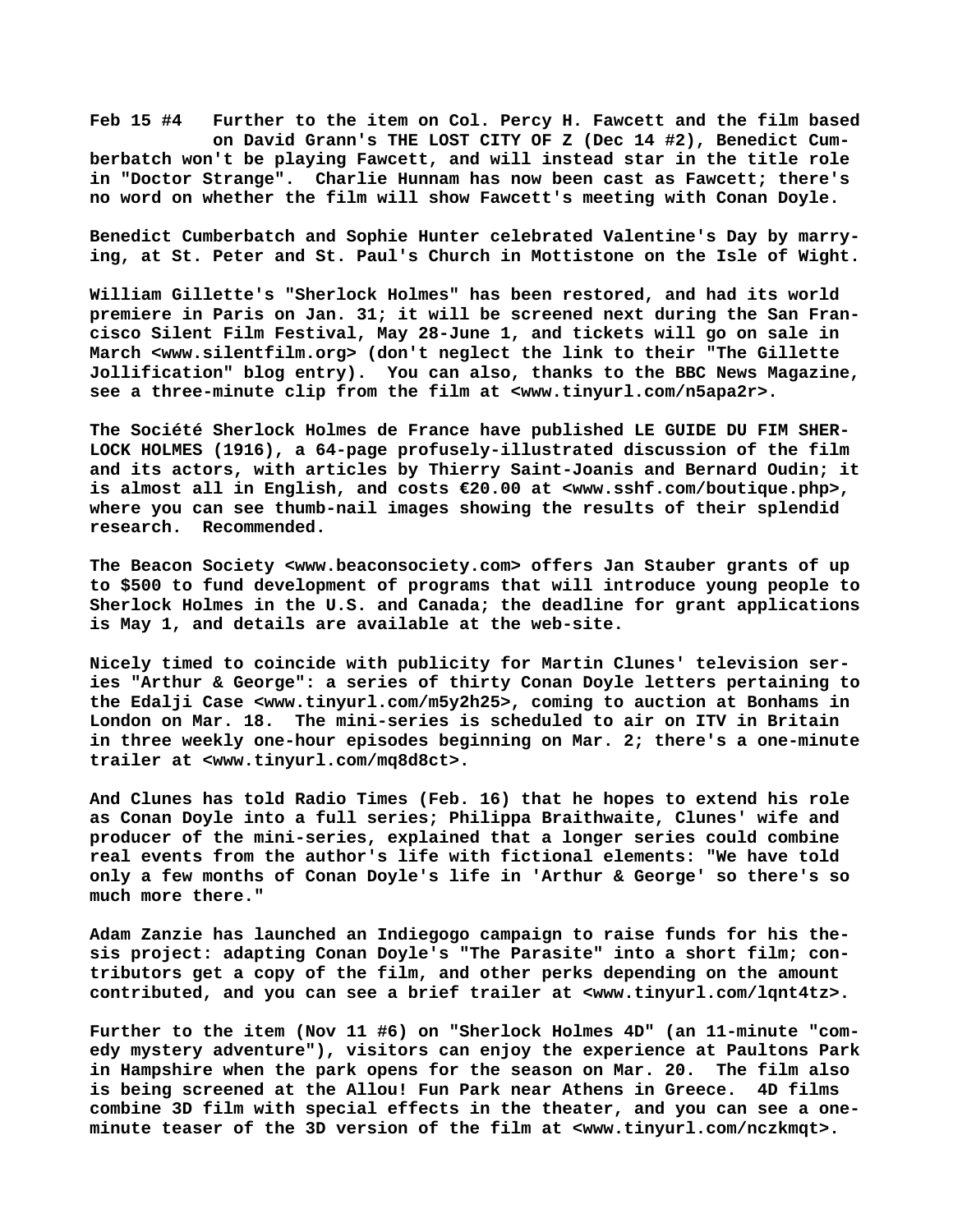**Feb 15 #5 B. J. Rahn's THE REAL WORLD OF SHERLOCK (Stroud: Amberley Pub lishing, 2014; 264 pp., £20.00) explores both the character and his creator (and Edgar Allan Poe and Dupin, and Joseph Bell), and the police and the forensic science of the Victorian era, providing an excellent background for exploring the world of the Canon.**

**CONAN DOYLE'S WAR (Stroud: Amberley Publishing; 160 pp., £7.99) is part of Amberley's "Great Writers on the Great War" series, and it's an edited version (omitting details of which units fought where, and when) of the first of the six volumes of his THE BRITISH CAMPAIGN IN FRANCE AND FLANDERS, offering a fine opportunity to see how well Conan Doyle wrote about World War One. The publisher's web-site is at [<www.amberley-books.com>.](http://www.amberley-books.com)**

**Anthony Horowitz's pastiche "The Three Monarchs" was published only in the British edition of his MORIARTY (Jan 15 #6), but it's available on-line as an e-story (\$1.99) for Kindle and Nook and the like.**

**DC Smith has noted a 3-minute YouTube video of Mary Ciccolella's spectacular miniature room-box recreation of the sitting-room at 221B Baker Street [<www.tinyurl.com/ku2obwv>, a](http://www.tinyurl.com/ku2obwv)nd there are close-up photographs of the room at [<www.tinyurl.com/px6tdzr>.](http://www.tinyurl.com/px6tdzr) I've not heard that anyone has done a miniature of the sitting-room in the "Sherlock" television series, but I'm sure someone will.**

**Congratulations to Graham Moore, who won an Oscar (best adapted screenplay) for "The Imitation Game"; he also is the author of the pastiche THE SHER-LOCKIAN (Nov 10 #8), and you can listen to his interview with Scott Monty and Burt Wolder on "I Hear of Sherlock Everywhere" <[www.ihose.co/ihose30>.](http://www.ihose.co/ihose30)**



**Brad Keefauver is the energetic proprietor of Sherlock Peoria <[www.sherlockpeoria.blogspot.com> a](http://www.sherlockpeoria.blogspot.com)s well as an enthusiastic fan of the television series "Elementary"; see his post for Feb. 5 for information on his new society The Thursday Night Elementals.**

**At long last: you can read the Sherlock Holmes story "Discovering the Border Burghs and, by Deduction, the Brig Bazaar" (first published in 1903 in THE BOOK O' THE BRIG and only recently found by Walter Elliott when a copy of the 48-page pamphlet turned up in his attic). Conan Doyle appeared at the bazaar, which was held to raise funds to replace a wooden bridge that was destroyed by a flood in the town of Selkirk in Scotland in 1902. Read all about it at <[www.tinyurl.com/kduqaro> \(](http://www.tinyurl.com/kduqaro)there's a link to the story) and watch a two-minute video at [<www.tinyurl.com/mno5kyn>.](http://www.tinyurl.com/mno5kyn)**

**It should be noted that, even faster than with "The Case of the Man Who Was Wanted" in 1948 (when there was no Internet), people have expressed doubts that the story actually was written by Conan Doyle; Mattias Boström is one of the doubters, based in part on research in what was published about the bazaar in local papers, and you can read his conclusions at Scott Monty's "I Hear of Sherlock Everywhere" blog [<www.tinyurl.com/p5x5sz5>.](http://www.tinyurl.com/p5x5sz5) Digitized data-bases are a wonderful resource, as one can see in SHERLOCK HOLMES AND CONAN DOYLE IN THE NEWSPAPERS, 1881-1892 (Jan 15 #3), the results of careful research by Mattias and Matt Laffey.**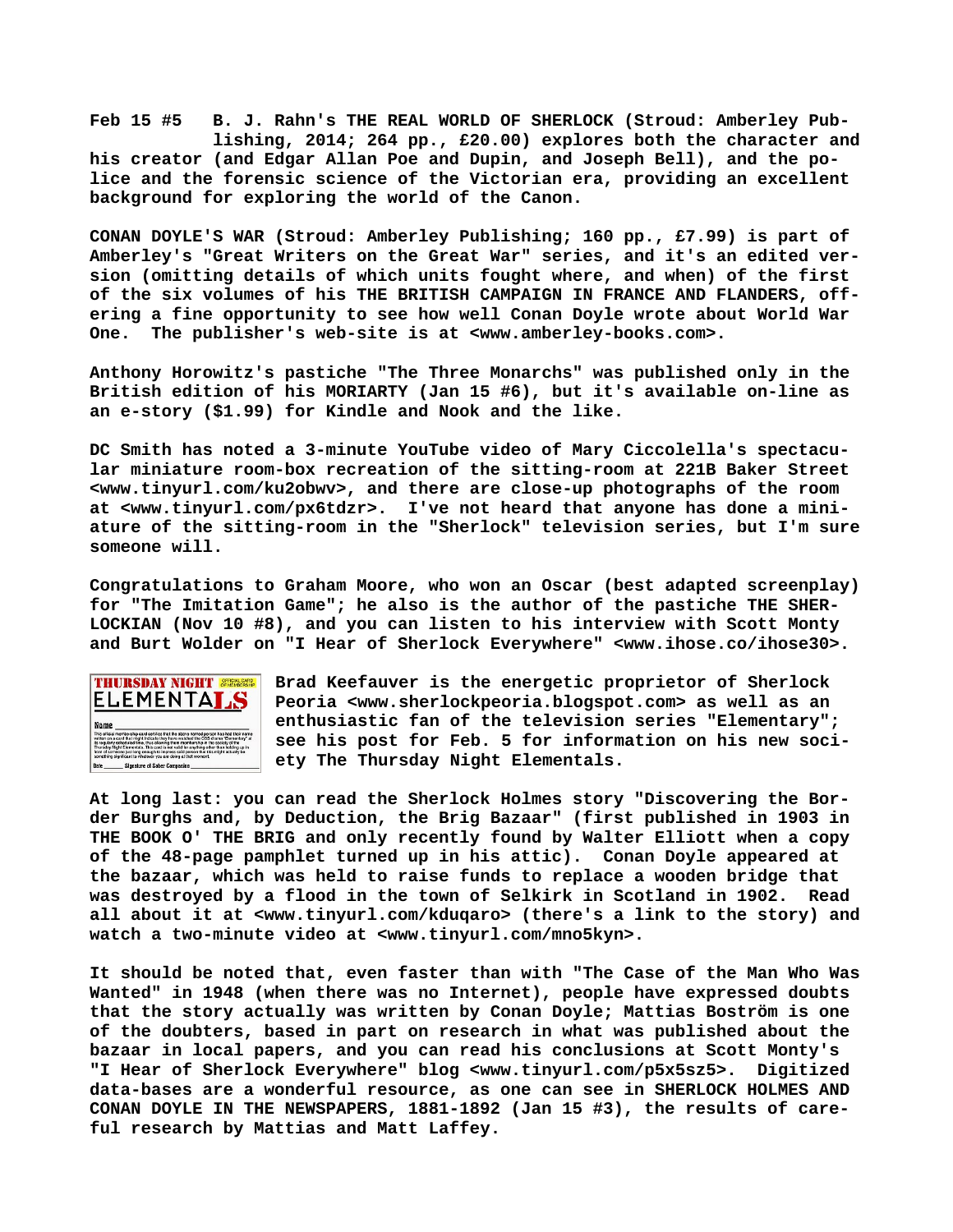**Feb 15 #6 Neil Gaiman's TRIGGER WARNING (New York: William Morrow, 2015; 310 pp., \$26.99) is aptly subtitled as "short fictions and disturbances"; it's a collection of short stories and poems by a writer whose talents for story-telling allow him to engage his readers with thoroughly imaginative humor and horror; one of the stories is "The Case of Death and Honey" (reprinted from A STUDY IN SHERLOCK: STORIES INSPIRED BY THE HOLMES CANON).**

**"Before being eclipsed by Howard Pyle, Doyle and Holmes were the objects of my obsession, and I still dip into their worlds from time to time," notes Ian Schoenherr, who has an interesting blog devoted to Howard Pyle; recent entries are devoted to Pyle's illustrations for Conan Doyle's poem "A Forgotten Tale" (1895) [<www.tinyurl.com/mbmdk5p> a](http://www.tinyurl.com/mbmdk5p)nd his novel "The Parasite" (1984) [<www.tinyurl.com/n6xkg4h>.](http://www.tinyurl.com/n6xkg4h)**

**"PaleyFest Made in NY" (celebrated by the Paley Center for Media in October 2013) included a 38-minute session on "Elementary" with the series' executive producers and leading actors <[www.tinyurl.com/qaogbr4>; i](http://www.tinyurl.com/qaogbr4)t's available (with a session on "The Americans") at Amazon <[www.tinyurl.com/lg6r7ag>.](http://www.tinyurl.com/lg6r7ag)**

**Shafquat Towheed has edited an interesting edition of THE SIGN OF FOUR (Peterborough: Broadview Press, 2010; 218 pp., \$13.95) that offers far more than an arresting cover photograph of an Andaman Islander: there's an insightful introduction that sets the story in context, followed by an annotated version of the story, and five appendixes reprinting extracts from contemporary accounts of events in India, Afghanistan, and the Andaman Islands, and reviews of the newly-published book. It's availfrom the publisher <[www.broadviewpress.com>.](http://www.broadviewpress.com)**



**Benedict Cumberbatch is keeping busy: he'll play the title role in the National Theatre's production of "Hamlet"; previews at the Barbican Theatre in London begin on Aug. 5; all the tickets have already been sold, but the production will be filmed and shown in theaters worldwide in October. Details at <[www.tinyurl.com/pdee6b3>.](http://www.tinyurl.com/pdee6b3)**

**University of Southern Maine media student Kate Tracy's web-series "S(her) lock" (described as "a feminist LGBTQIA positive take on Sherlock Holmes") is underway. You can see her Kickstarter promotion and clips from four of the six episodes on-line at [<www.tinyurl.com/o9ufwvp>, a](http://www.tinyurl.com/o9ufwvp)nd there are posts about the web-series at Scott Monty's "I Hear of Sherlock Everywhere" blog [<www.tinyurl.com/lws8gyc> a](http://www.tinyurl.com/lws8gyc)nd [<www.tinyurl.com/lmvz4wm>.](http://www.tinyurl.com/lmvz4wm)**

**Benedict Cumberbatch as you've never seen him before: on the cover of Radio Times (Feb. 21); actually, on three different covers, with portraits in the styles of Rembrandt, Warhol, and Van Gogh [<www.tinyurl.com/nxtucuq>.](http://www.tinyurl.com/nxtucuq)**

**Alan Howard died on Feb. 14. He had a distinguished career as an actor on stage, screen, and television, and his list of credits includes Theophilus St. James in "The Willow House School" in a BBC television series of Conan Doyle's non-Sherlockian stories (1967) and the Duke of Holdernesse in the Granada version of "The Priory School" (1986). "The Willow House School" was the BBC's title for Conan Doyle's "The Usher of Lea House School".**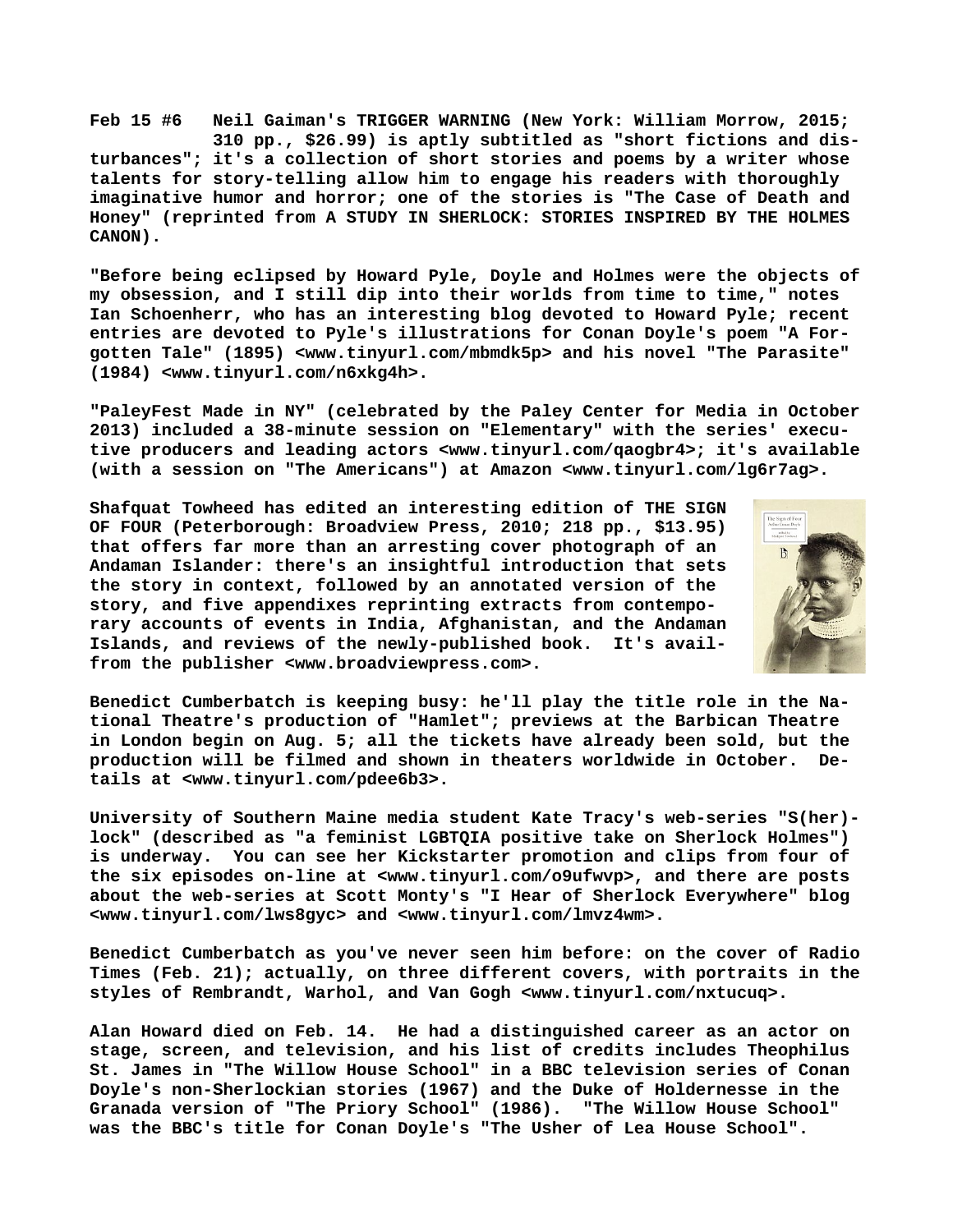**Feb 15 #7 The Black Phoenix Alchemy Lab specializes in "formulating body and household blends with a dark, romantic Gothic tone" and has introduced a 221B Baker Street line that's inspired by Canonical characters and stories; their web-site's at [<www.blackphoenixalchemylab.com>.](http://www.blackphoenixalchemylab.com) They're affiliated with the Black Phoenix Trading Post which offered (it's out of stock, but there's a waiting list) an "A Study in Emerald Neil Gaiman Pendant" <[www.blackphoenixtradingpost.com>.](http://www.blackphoenixtradingpost.com)**

**Three non-Sherlockian manuscripts ("The Nightmare Room", "The Parish Magazine", and "Through the Veil") and some Conan Doyle letters will be offered at auction at Swann Galleries in New York on Mar. 19. Read all about it at Randall Stock's "Best of Sherlock" web-site <[www.tinyurl.com/m4dh2l7>.](http://www.tinyurl.com/m4dh2l7)**

**Lynnette Porter's BENEDICT CUMBERBATCH: IN TRANSITION (Sep 13 #6) was a delightful examination of his work as an actor and his relationship with his fandom, and she now offers BENEDICT CUMBERBATCH: TRANSITION COMPLETED (London: MX Publishing, 2014, 286 pp., \$18.95); her research is just as careful, and her reporting covers his recent work on stage, screen, radio, and television, including what's known about some things not yet completed, or even not yet in production. It is an excellent book, and the earlier book still is available; the publisher's web-sites are at [<www.mxpublishing.com>](http://www.mxpublishing.com) and <mxpublishing.co.uk>.**

**Also from MX: P. James Macaluso Jr. uses Legos to illustrate the Canon in full color, his latest being THE BOSCOMBE VALLEY MYSTERY, THE FIVE ORANGE PIPS, and THE MAN WITH THE TWISTED LIP (\$9.95 each), with imaginative recreations of Sidney Paget's illustrations for each story.**

**And there's more: ROGUES GALLERY (2014; 232 pp., \$14.95) is the latest in Dan Adriacco's series of about Sebastian McCabe and Jeff Cody, his modernday Holmes and Watson, with the sleuths at work in five short stories; Dan has a blog at <[www.bakerstreetbeat.blogspot.com> t](http://www.bakerstreetbeat.blogspot.com)hat's interesting, entertaining, and Sherlockian. THE LAST CONFESSION OF SHERLOCK HOLMES, by Kieran Lyne (2014; 206 pp., \$14.95), is a retelling of the conflict leading to the battle at Reichenbach Falls, and then an account of Holmes' return to London and his pursuit of a new Jack the Ripper. Kim H. Krisco's SHERLOCK HOLMES: THE GOLDEN YEARS (2014; 345 pp., \$18.95) has Holmes and Watson in retirement, reunited with Irene Adler and battling a malevolent villain in London and Battle Creek, and then involved in colonial complications with Leander Starr Jameson in South Africa.**

**Fans of Basil of Baker Street may wish to bid on a production two-cell setup showing Basil and Dawson from "The Great Mouse Detective" coming to auction at Heritage Auctions on Apr. 9 <[www.tinyurl.com/lcdvexr>.](http://www.tinyurl.com/lcdvexr)**

**THE LAST AMERICAN VAMPIRE (New York: Grand Central, 2015; 398 pp., \$27.00), by Seth Grahame-Smith, is a sequel to his ABRAHAM LINCOLN: VAMPIRE HUNTER (2010) and it offers an interesting look into a thoroughly popular genre; the last American vampire is Henry Sturges, and one of the many famous people he encounters is Arthur Conan Doyle, in London in 1888, while pursuing Jack the Ripper. Special compliments to Elizabeth Connor, who designed the truly imaginative dust jacket, which is on display, along with a video preview of the book, at <[www.sethgrahamesmith.com>.](http://www.sethgrahamesmith.com)**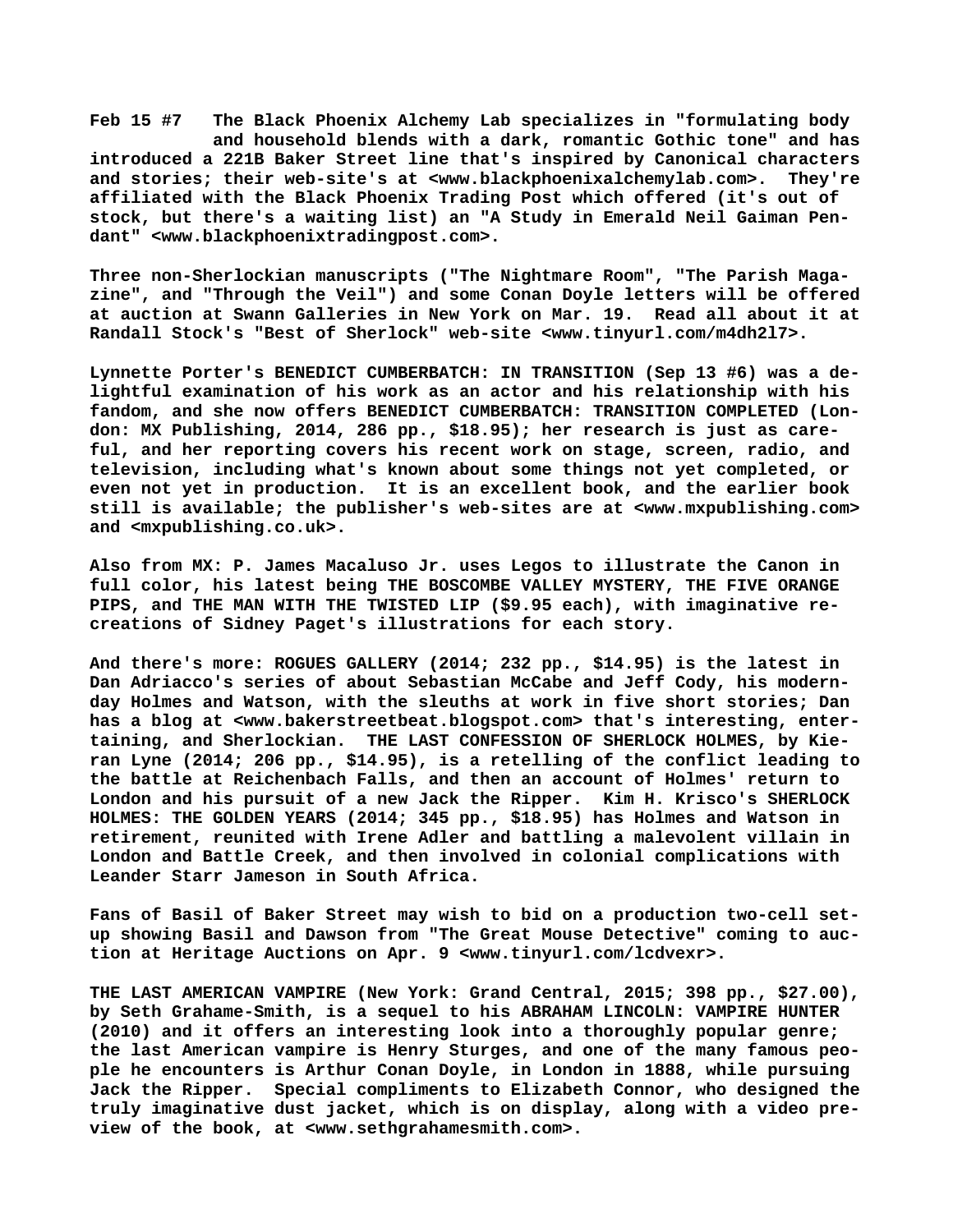**Feb 15 #8 The spiritualist Noah Zerdin held a seance at the Aeolian Hall in London in 1934 and made recordings on 26 acetate disks that were discovered by Zerdin's son in 2001; he donated them to the British Library, and it is now possible to listen to the message that Conan Doyle delivered to the seance. Josh Jones posted about the seance to the blog Open Content on May 7, 2014 [<www.tinyurl.com/kyzmczr>, a](http://www.tinyurl.com/kyzmczr)nd included links both to a recording Conan Doyle made before his death and to the 1934 recording; Steve Cleary's blog at a British Library web-site [<www.tinyurl.com/on5k32l>](http://www.tinyurl.com/on5k32l) offers more information about Zerdin and the seance.**

**Sherlocked: The Official Sherlock Convention will be held in London on Apr. 24-26, organized in association with Hartswood Films (the production company for "Sherlock") at the ExCel convention center in London; you can sign up at the web-site <[www.massiveevents.co.uk/sherlocked> f](http://www.massiveevents.co.uk/sherlocked)or e-mail messages with more information about the convention.**

**And there's some Sherlockian theater: The Garland Civic Theatre will perform Jaime Robledo's "Watson: The Last Great Tale of the Legendary Sherlock Holmes" in Garland, Texas, Mar. 6-28 [<www.gardlandcivictheatre.org>.](http://www.gardlandcivictheatre.org)**

**On the Fly's improvisational "The Adventures of Sherlock Holmes" is scheduled at the Grace Emily Hotel in Adelaide, Australia, on Mar. 9-11, during the Adelaide Improv Festival <[www.onthefly.org.au>.](http://www.onthefly.org.au)**

**"The Hound of the Baskervilles" (the excellent parody by Steven Canny and John Nicholson) is being performed at the Curtain Call Theatre in Latham, N.Y., through Mar. 28 [<www.curtaincalltheatre.com>.](http://www.curtaincalltheatre.com) And it's scheduled at the Breckinridge Backstage Theatre in Breckenridge, Colo., Mar. 12-Apr. 4 [<www.backstagetheatre.org>.](http://www.backstagetheatre.org)**

**"Sherlock Holmes and the House of Dead Lords" will debut at the Victorian Players Theater in Youngstown, Ohio, Mar. 13-29 [<www.victorianplayers.org>.](http://www.victorianplayers.org)**

**Steven Dietz's "Sherlock Holmes: The Final Adventure" is scheduled by the Cheyenne Little Theater Players at the Cheyenne Little Theatre in Cheyenne, Wyo., Mar. 13-29 [<www.cheyennelittletheatre.org>.](http://www.cheyennelittletheatre.org)**

**Katie Forgette's "Sherlock Holmes and the Case of the Jersey Lily" will be performed at the Mundelein High School Auditorium in Mundelein, Ill., Mar. 27-29 <[www.kirkplayers.org>.](http://www.kirkplayers.org) And at the Dorset Theatre Festival in Dorset, Vt., July 9-25 [<www.dorsettheatrefestival.org>.](http://www.dorsettheatrefestival.org)**

**"The bleak tale of a Norfolk village that's slowly falling into the sea" is how the Royal Geographical Society's magazine Geographical began its report (Feb. 12) about what's happening to Happisburgh, and to the Hill House Pub (where Conan Doyle was inspired to write "The Dancing Men"). The Norfolk coastline is eroding, and it's estimated that it would take £15 million to close the gap in protective sea defenses, and that "if the pub's luck holds then it may have another 30 years left before the sea claims it." You can read the story at [<www.tinyurl.com/owdecym>.](http://www.tinyurl.com/owdecym)**

 **The Spermaceti Press: Peter E. Blau, 7103 Endicott Court, Bethesda, MD 20817-4401 (301-229-5669) <[blau7103@comcast.net>](mailto:blau7103@comcast.net)**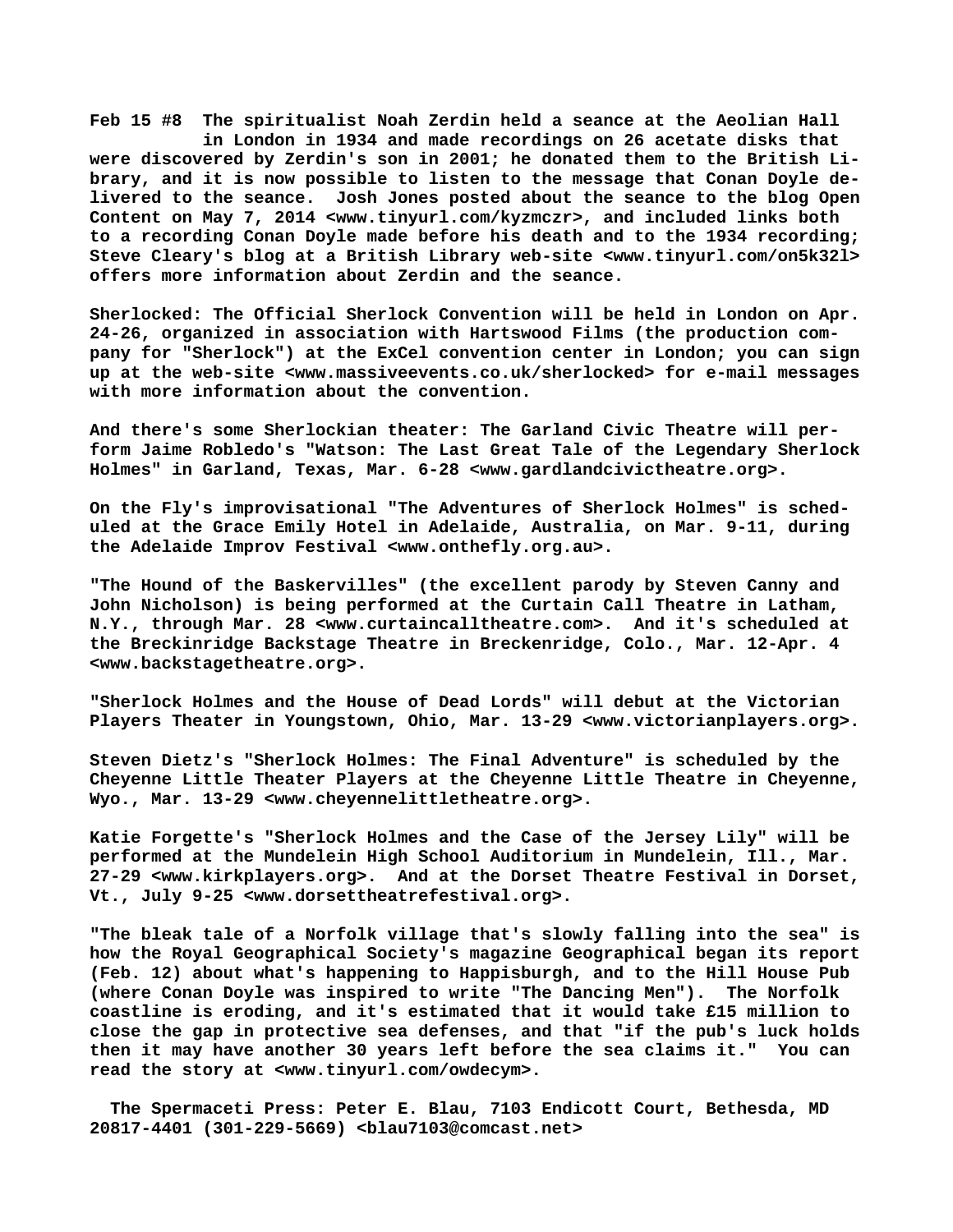**Lyndsay Faye's next book will be THE FATAL FLAME (a sequel to her THE GODS OF GOTHAM and SEVEN FOR A SECRET in her series set 1840s New York), due in May from G. P. Putnam's Sons in May. She offers some insightful thoughts on "The Art of Pastichery" in an interview on Scott Monty's blog "I Hear of Sherlock Everywhere" <[www.tinyurl.com/putaf72>, a](http://www.tinyurl.com/putaf72)nd has her own interesting blog at [<www.lyndsayfaye.com>.](http://www.lyndsayfaye.com)**

**Leonard Nimoy died on Feb. 27. Best known as Mr. Spock on "Star Trek", he wrote two autobiographies, I AM NOT SPOCK (1975) and I AM SPOCK (1995), and appeared as Sherlock Holmes on television in "The Interior Motive" (1975) and on stage in William Gillette's "Sherlock Holmes" (1976). It was thanks to Nicholas Meyer, who wrote and directed "Star Trek IV: The Undiscovered Country" (1991), that Nimoy said (as Spock) "An ancestor of mine maintained that if you eliminate the impossible, whatever remains, no matter how improbable, must be the truth." He also was the host of the television series "In Search of..." that in 1978 went "In Search of...Sherlock Holmes".**

**And Howard Ostrom has a new essay "Beam Me Up Sherlock" at Ross Foad's "No Place Like Holmes" web-site [<www.tinyurl.com/oqv5ljo> w](http://www.tinyurl.com/oqv5ljo)ith details on the many actors, including Leonard Nimoy, who have been part of the Star Trek and Sherlock Holmes franchises.**

**Three non-Sherlockian manuscripts ("The Nightmare Room", "The Parish Magazine", and "Through the Veil") and some Conan Doyle letters at auction at Swann Galleries in New York on Mar. 19 (Feb 15 #7) all were sold, and with prices nicely above the estimates. You'll find all the details at Randall Stock's "Best of Sherlock" web-site <[www.tinyurl.com/m4dh2l7>.](http://www.tinyurl.com/m4dh2l7)**

**There's more news about the recently discovered Sherlock Holmes story "Discovering the Border Burghs and, by Deduction, the Brig Bazaar" (Feb 15 #5): a second copy of THE BOOK O' THE BRIG has been found in Scotland, this one signed on the cover by Conan Doyle. Mattias Boström has provided what he calls "The Final Word on the Lost Sherlock Holmes" story in a long essay at "I Hear of Sherlock Everywhere" [<www.tinyurl.com/qjooldn>, w](http://www.tinyurl.com/qjooldn)ith some interesting information on Conan Doyle's positive and negative reactions to other pastiches.**

**Deadline Hollywood has reported that Sony Pictures TV has sold "Houdini and Doyle" (a ten-episode mini-series) to Fox, ITV, and Shaw Media; the project involves David Shore (creator of "House") and David Hoselton (producer and writer of "House").**

**THE ANGEL OF MONS: A WORLD WAR I LEGEND, by Jerred Metz (Columbia: Singing Bone Press, 2014; 227 pp., \$19.95) is a novel about the battle of Mons and its aftermath; the battle of Mons was the war's first major engagement, and there soon were reports of supernatural forces supporting the British army. Metz paints a vivid picture of the battle, and his characters include Malcolm Leckie (who died of wounds received at Mons); the second part of the novel focuses on a seance conducted by Lily Loder-Symmons for Arthur Conan Doyle and his wife (Malcolm Leckie's sister Jean), Sir Oliver Lodge and his wife, and Sherlock Holmes.**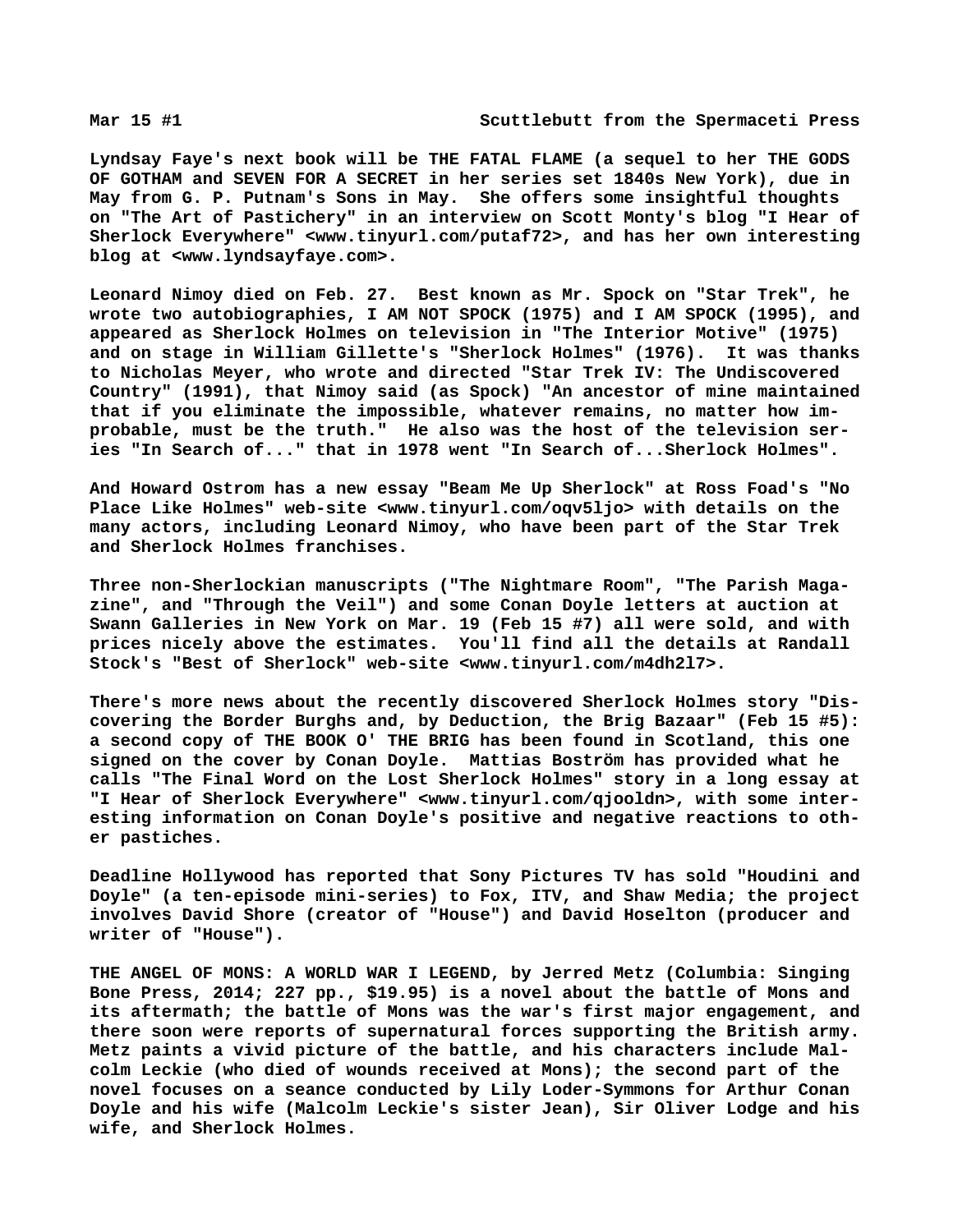**Mar 15 #2 SOURCES AND METHODS, by Jon Lellenberg (Santa Fe: Hazelbaker & Lellenberg, 2015; 154 pp., \$20.00 postpaid to the US) is a companion volume to his BAKER STREET IRREGULAR, his novel about the early days of the BSI (Sep 10 #1), with detailed annotations about the people, places, and events, factual and fictional, in the novel, and a running account of how the novel was written. Available from the publisher (Box 32181, Santa Fe, NM 87594) or by PayPal to [<jonlellenberg@gmail.com>.](mailto:jonlellenberg@gmail.com)**

**Peter Jacoby has formed a discussion group, called The Napoleons of Crime, that will focus on Moriarty's potential behind-the-scenes role in various high-profile crimes and international incidents prior to May 1891. Their inaugural meeting will be at the Public Library in Princeton, N.J., on May 29, and their web-site's at [<www.thenapoleonsofcrime.com>.](http://www.thenapoleonsofcrime.com)**

**Fans of Sherlockian and Doylean and other Old Time Radio will be interested in exploring the Times Past web-site [<www.timespast.ning.com>, w](http://www.timespast.ning.com)here a wide variety of audio is available to listen to or download; the Groups include a "Definitive Sherlock Holmes Group" and the OTRR Library's a real treasure trove. Try [<www.tinyurl.com/mgxp85a> t](http://www.tinyurl.com/mgxp85a)o hear the readings Nigel Stock made for the BBC of nine short stories in 1976 and 1977, and "The Sign of Four" in 1980. There's also Conan Doyle material available, including "The Lost Special" starring Orson Welles (an episode of "Suspense" in 1943).**



**Don Pollock has noted an imaginative new typeface called Sherlock Pro, designed by Kimmy Kirkwood with a variety of ligatures, swashes, glyphs, and other embellishments; go to [<www.tinyurl.com/kjjdgcj> t](http://www.tinyurl.com/kjjdgcj)o see for yourself.**

**The Lost World isn't quite as lost as it used to be, according to a report from Planet Ark (Feb. 18) <[www.planetark.org/wen72776>, n](http://www.planetark.org/wen72776)oted by The Sydney Passengers in their on-line CyberSignals; Venezuela's Mount Roraima now is visited by 3,000 to 4,000 people a year, some of the more affluent arriving by helicopter.**

**Time for another trivia question: name an actor who has played both Sherlock and Mycroft Holmes.**

**Michael Hayes died on Sept. 16. He had a long career as an actor and then as a director; best known for having directed 14 episodes of the Tom Baker "Doctor Who" series, he also directed "The Retired Colourman" in the 1965 Douglas Wilmer series.**

**Ross E. Davies has an interesting article in the latest issue of The Journal of Law ("Giving It Away at The Strand"), discussing the manuscript of "The Golden Pince-Nez" and reprinted a recently-discovered newspaper version of the story published in the N.Y. World in 1911; you can read the article on-line at [<www.tinyurl.com/pgooqgj>.](http://www.tinyurl.com/pgooqgj)**

**The modern Strand Magazine is an interesting successor to the original, and has occasional Sherlockian content; it's published quarterly, and its website [<www.strandmag.com> o](http://www.strandmag.com)ffers links to content from past issues, including (click on "Stories") H. R. F. Keating's amusing homage "Wisteria Lodge" and Barrie Roberts' "The Disappearance of Daniel Question".**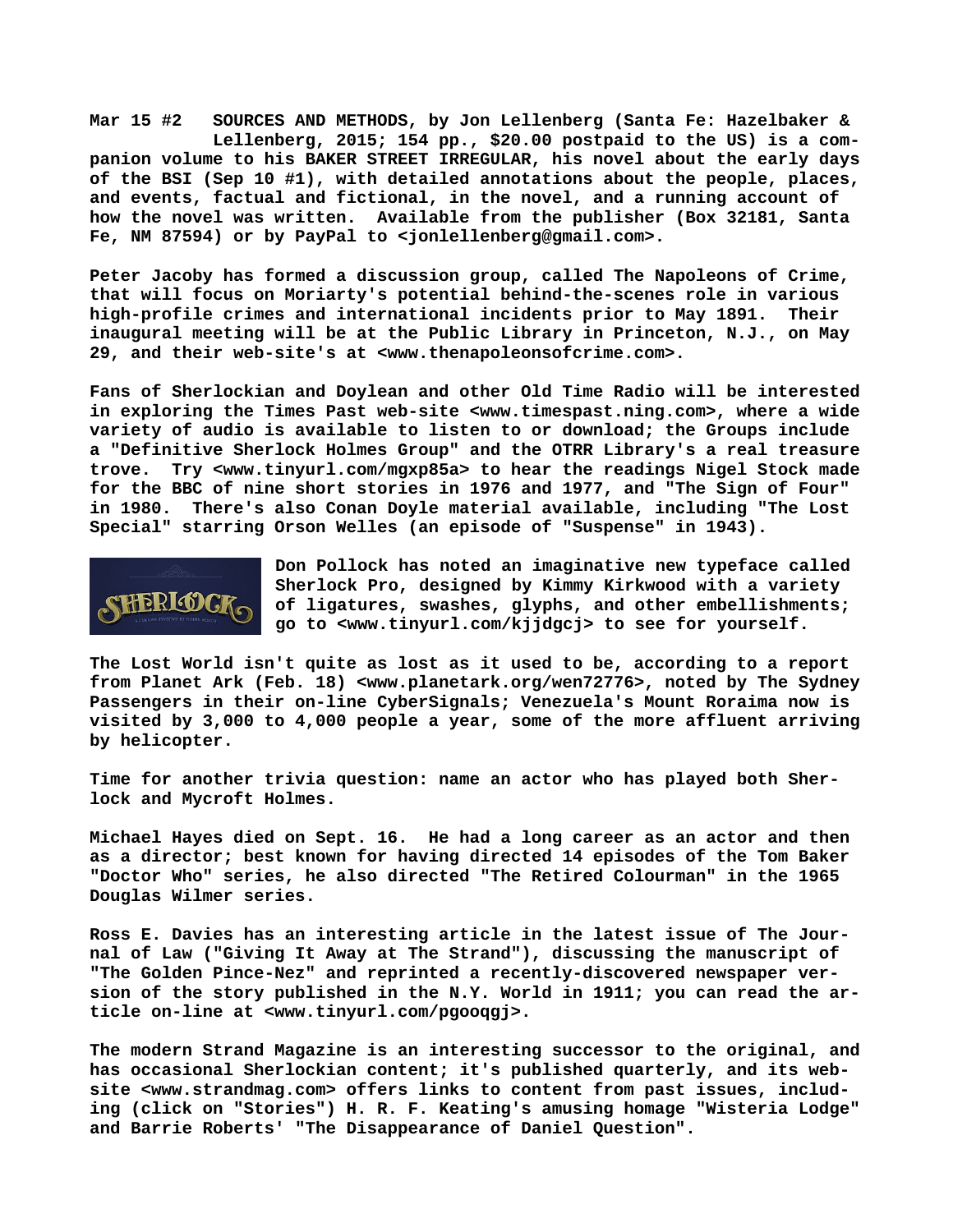**Mar 15 #3 Name an actor who has played both Sherlock and Mycroft Holmes. Christopher Lee played Mycroft in "The Private Life of Sherlock Holmes" (1970) and Sherlock in "Sherlock Holmes and the Leading Lady" and "Incident at Victoria Falls" (1992). But there's more: name an actor who played both Sherlock and Mycroft Holmes in the same production.**

**"Finding Neverland" is a new musical that began previews on Mar. 15, and is scheduled to open at the Lunn-Fontanne Theatre in New York on Apr. 15, with Matthew Morrison as J. M. Barrie and Kelsey Grammer as Charles Frohman); it is based on the film (2004) and is the story of how Barrie was inspired to write "Peter Pan". Conan Doyle had a cameo appearance in the film, but is not listed as a character in the musical, which had its world premiere at Curve in Leicester in 2012, with a reworked version premiering at the American Repertory Theatre in Cambridge in 2014; there's video and audio at the musical's official web-site at <[www.findingneverlandthemusical.com>, a](http://www.findingneverlandthemusical.com)nd a detailed history of the musical is at Wikipedia [<www.tinyurl.com/nv2awjy>.](http://www.tinyurl.com/nv2awjy)**

**Admirers of the Brigadier Gerard will enjoy watching "How the Brigadier Won His Medal" (a 30-minute "Schlitz Playhouse of the Stars" program broadcast by CBS-TV on July 2, 1954) [<www.tinyurl.com/ltqbtwz>.](http://www.tinyurl.com/ltqbtwz) Thanks to Greg Ruby, who reported the video at his web-site <[www.fourthgarrideb.com>.](http://www.fourthgarrideb.com)**

**An official 2-minute teaser for Ian McKellen's film "Mr. Holmes" is available at YouTube <[www.tinyurl.com/kgm723g>.](http://www.tinyurl.com/kgm723g) And you'll be able to see the film in theaters starting June 19 in the U.K. and July 17 in the U.S.**

**Gerry Fisher died on Dec. 20. He first worked in British films as a clapper boy in 1946, became an assistant cameraman in 1947, and then went on to a world-wide career as director of photography, with a list of credits that included "The Adventure of Sherlock Holmes' Smarter Brother" (1975).**

**Inspired by the discovery of the Sherlockian parody in THE BOOK O' THE BRIG (Feb 15 #5), Ian Schoenherr has found two early Sherlockian poems written by Charles Joseph Colton and collected in Colton's VOLUME OF VARIOUS VERSE (1899). Read all about it at Ian's blog <[www.tinyurl.com/la4ncuz>.](http://www.tinyurl.com/la4ncuz)**

**It's nice to know that good Sherlockian books find a wide audience: an article in Publishers Weekly (Mar. 6) notes that Pegasus Books has reported that more than 10,000 hardcover copies were sold last year of IN THE COM-PANY OF SHERLOCK HOLMES, the fine anthology edited by Laurie King and Les Klinger (Oct 14 #1).**

**Phil Attwell notes the death of Britain's last Victorian: Ethel Lang, the last person to have been born during the reign of Queen Victoria, has died at the age of 114. She had lived independently until the age of 105, when she moved to a nursing home.**

**Gillian Barr has noted Lee Jackson's new book DIRTY OLD LONDON: THE VICTOR-IAN FIGHT AGAINST FILTH (New Haven: Yale University Press, 2014; 304 pp., \$34.20), which doesn't mention Sherlock Holmes, but does offer considerable detail on the world into which Holmes was born, and in which he lived. Lee Jackson was interviewed on "Fresh Air" on National Public Radio on Mar. 12, and you can listen to the 14-minute interview at <[www.tinyurl.com/mgz7kdm>.](http://www.tinyurl.com/mgz7kdm)**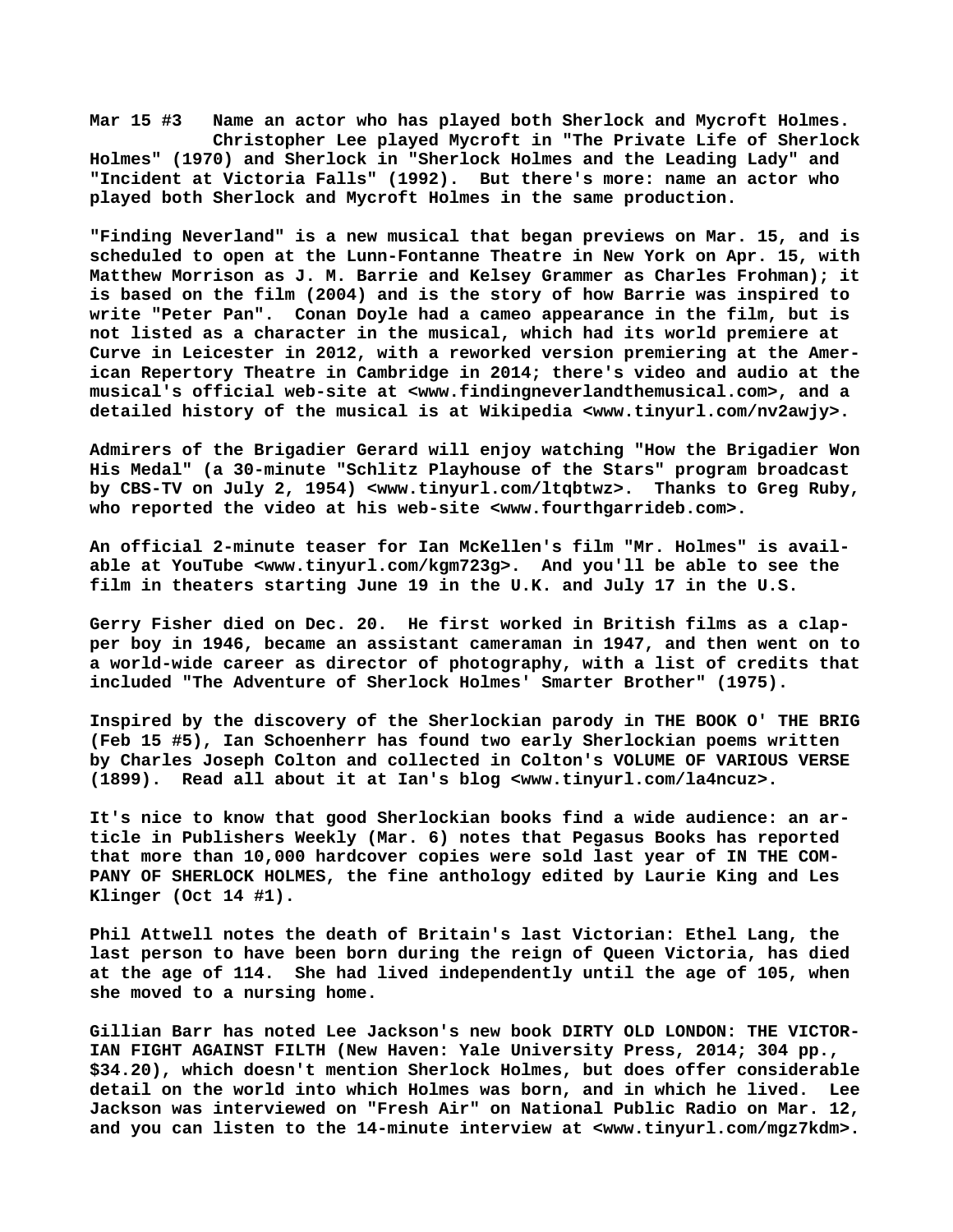**Mar 15 #4 Roger Johnson has published 350 issues of The Sherlock Holmes Society of London's newsletter The District Messenger, and after 32 years at his editorial desk he has handed the excellent newsletter over to Carrie Chandler (who also manages the Society's presence on Facebook and Twitter); current and (all) past issues of the newsletter can be read at the Society's web-site <[www.sherlock-holmes.org.uk>, a](http://www.sherlock-holmes.org.uk)nd it always is a grand way to keep up with what's going on in the U.K. and elsewhere.**

**DREAMING SPIES, Laurie R. King's 13th Mary Russell novel (Jan 15 #5) made the N.Y. Times best-seller list, and has been well reviewed; she's now at work on her next novel, THE MURDER OF MARY RUSSELL, due next spring.**

**Howard Ostrom has reported that "Moi Nezhny Liubimyi Detektiv" (1986) now is available at YouTube with English subtitles [<www.tinyurl.com/l2lkwac>.](http://www.tinyurl.com/l2lkwac) "My Dearly Beloved Detective" is a Russian television comedy about the adventures of Shirley Holmes and Jane Watson, who have a detective agency in Baker Street.**

**Congratulations to Patricia Morison, who celebrated her 100th birthday on Mar. 19. She began her acting career in 1935, and her roles included the evil Mrs. Hilda Courtney in Basil Rathbone's "Dressed to Kill" (1946); she has some nice stories to tell, which you can read in her interview in the L.A. Times <[www.tinyurl.com/lvkhf88>.](http://www.tinyurl.com/lvkhf88)**

**"The original BBC Sherlock is back" is the delightful slogan devised by the British Film Institute for its new four-DVD set (region 2 only) with all of the Douglas Wilmer television series from 1964 and 1965 (two of the shows have been reconstructed, since only some of the original footage survived); there are nice added features, and the set costs £39.99 at the BFI's web-site <[www.tinyurl.com/maba5df>.](http://www.tinyurl.com/maba5df) It's unlikely (alas) that there will be a region 1 or multi-region version of the set.**



**If you'd like to see a larger image of the BFI's imaginative poster, it's available at the Red Circle's web-site <[www.redcircledc.org>.](http://www.redcircledc.org) Or you can take the Underground at the Baker Street station, where the poster's up on the walls.**

**They're off and running: The Baker Street Irregulars' triennial running of The Silver Blaze at Saratoga Raceway in Saratoga, N.Y., is set for Aug. 1 (with a brunch and scholarly presentations on Aug. 2). To enroll on their mailing list, contact Lou Lewis [<llewis@lewisgreer.com>.](mailto:llewis@lewisgreer.com)**

**They're also off and running at Pimlico Race Course in Maryland, where Greg Ruby has revived The Silver Blaze (Southern Division), set for May 23; you can read all about it at [<www.fourthgarrideb.com/silver-blaze> \(](http://www.fourthgarrideb.com/silver-blaze)the deadline for reservations is May 8).**

**Name an actor who has played both Sherlock and Mycroft Holmes in the same production; it's Igor Petrenko, in the last episode ("The Hound of the Baskervilles") of the recent Russian "Sherlock Holmes" series (2013). Petrenko plays Sherlock disguised as Mycroft, but both Sherlock and Mycroft are seen (thanks to trick photography) in a scene near the end of the episode.**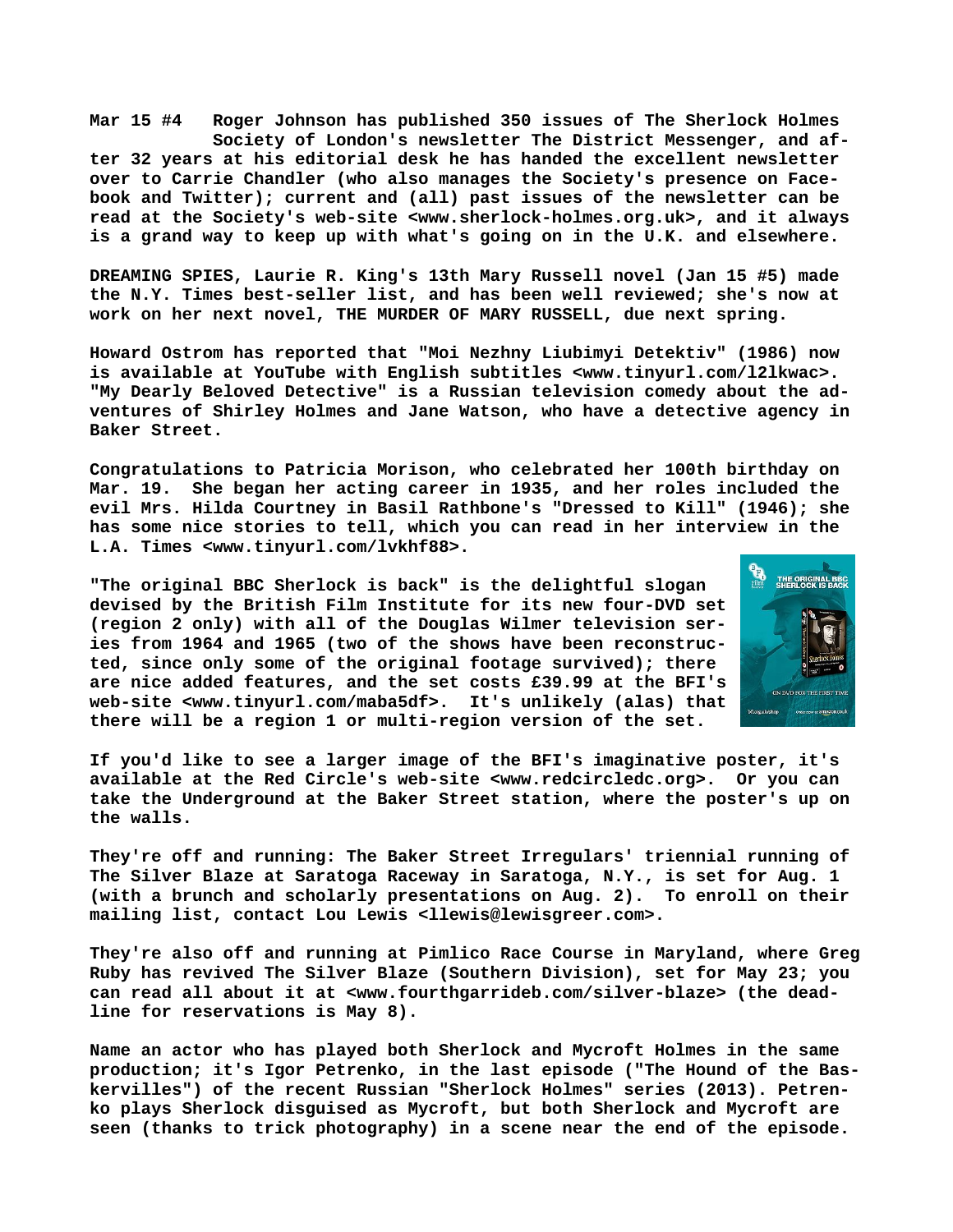**Mar 15 #5 Barrie Ingham died on Jan. 23. He began his acting career on stage and performed with the Old Vic and the Royal Shakespeare Company, and also appeared in many British and American films and television shows. Sherlockians heard (but didn't see) him when he provided the voice for Basil of Baker Street in "The Great Mouse Detective" (1986).**

**Lyn McConchie's SHERLOCK HOLMES: REPEAT BUSINESS (Rockville: Borgo Press, 2013; 244 pp., \$14.99) is a collection of short stories presenting new mysteries brought to Holmes and Watson by clients they know from Canonical cases; her web-site's at [<www.lynmcconchie.com>.](http://www.lynmcconchie.com)**

**"The Crime Museum Uncovered" will be the next major exhibition at the Museum of London, opening Oct. 9. Popularly known as the "Black Museum", the Metropolitan Police's Crime Museum was established in 1875 and was (and is) open only to police professionals and invited guests (one of whom was Sir Arthur Conan Doyle). Now everyone will be able to some of the collection's original evidence from crimes such as the Acid Bath Murders and the Great Train Robbery <[www.tinyurl.com/odstl7s>.](http://www.tinyurl.com/odstl7s)**

**The Baker Street Babes continue to offer interesting material at their website [<www.bakerstreetbabes.com>.](http://www.bakerstreetbabes.com) There's a weird video parody ("The Case of the Missing Shoulder") posted on Mar. 14, an announcement of a new book by Maria Fleischhack (DIE WELT DES SHERLOCK HOLMES) on Mar. 15, a book review by Ardy the Shakespearean Ukulele on Mar. 20, and much more.**

**Steven Moffat has confirmed what fans of "Sherlock" who have access to the Internet already knew: the Christmas special is going to be Victorian (fans posted photographs taken during on-location shooting that showed everyone in Victorian costume). He also explained to Entertainment Weekly (Mar. 16) that the special won't involve a costume ball or a dream sequence, but is "kind of in its own little bubble." So: no Tardis, and no explanation (until the start of the fourth season) of Moriarty's reappearance at the end of the third season.**

**The series of thirty Conan Doyle letters <[www.tinyurl.com/m5y2h25> p](http://www.tinyurl.com/m5y2h25)ertaining to the Edalji Case that came to auction in London Mar. 18 (estimated at £20,000-£40,000) didn't sell. Another item did sell: a copy of THE MEMOIRS OF SHERLOCK HOLMES (1894) with Conan Doyle's inscribed calling card, and a typed letter from George Newnes Limited congratulating the winner of a competition in Tit-Bits in 1893; it sold for £1,125 <[www.tinyurl.com/l8hyazb>.](http://www.tinyurl.com/l8hyazb)**

**The three-part mini-series "Arthur & George" aired on ITV in Great Britain this month, starring Martin Clunes as Conan Doyle, and with a script by Ed Whitmore based on the book by Julian Barnes. The script is inventive, and less than faithful to the book as well as to the actual events in the case.**

**WHITECHAPEL'S SHERLOCK HOLMES: THE CASEBOOK OF FRED WENSLEY, OBE, KPM--VIC-TORIAN CRIME BUSTER, by Dick Kirkby (Barnsley: Pen & Sword Books, 2014; 254 pp., £25.00) is the story of a man who became a police officer in 1888 and spent 25 years in Whitechapel, becoming Chief Constable in 1924, and retiring in 1929; the book offers a detailed picture of Whitechapel and real police work in the Sherlockian era (a rather different view that is found in the Canon). It's published in the U.S. by Casemate (\$50.00).**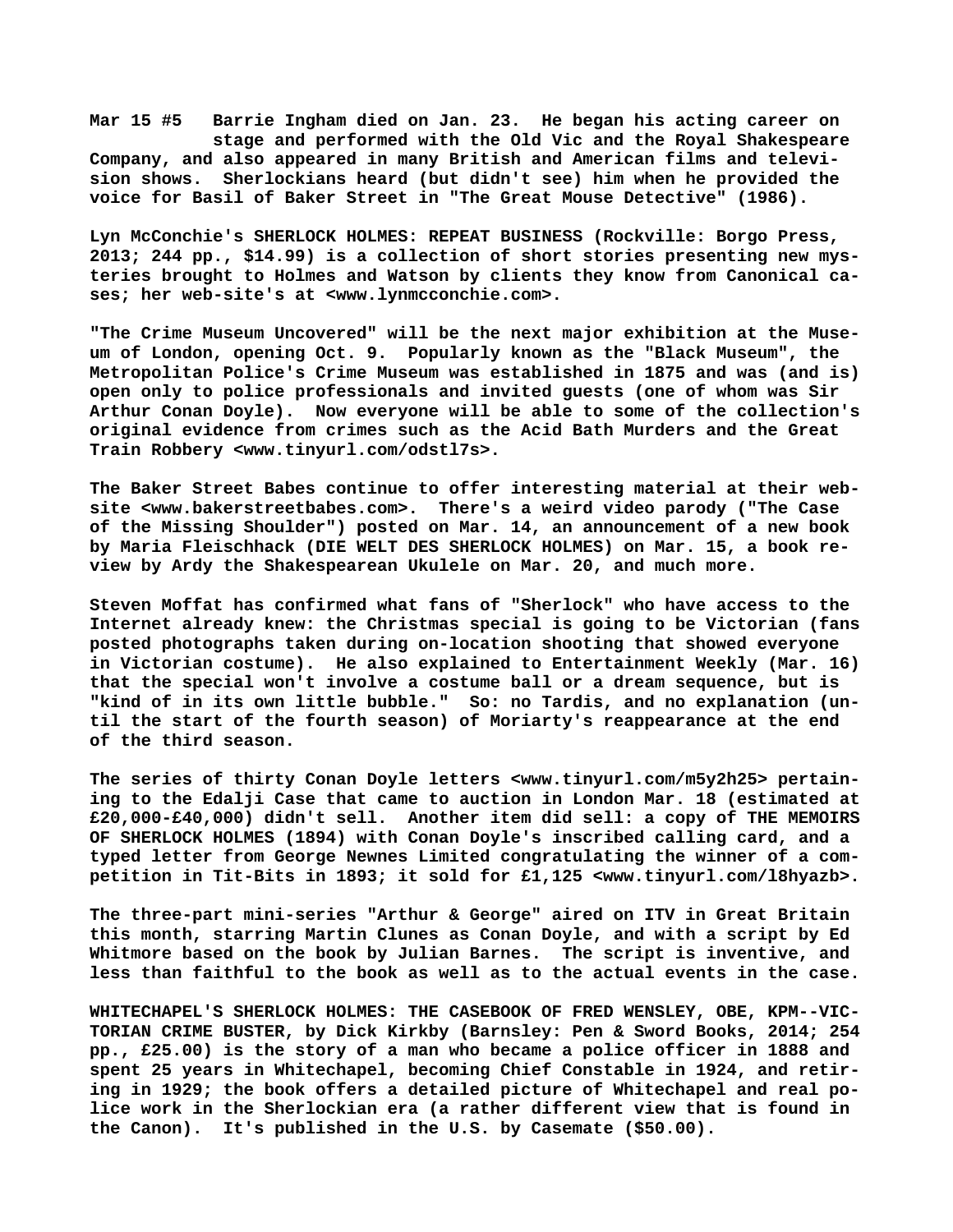**Mar 15 #6 Don Libey died on Mar. 14. He was a highly-regarded expert in the direct marketing industry as well as an author and speaker, an enthusiastic Sherlockian. He was the energetic "Buttons" and Directorat-Small of The John H. Watson Society, wrote the inventive THE BIOGRAPHY AND AUTOBIOGRAPHY OF SHERLOCK HOLMES (Oct 13 #1), and produced two excellent vintages from 221B Cellars. You can read Ariana Maher's nice tribute to Don at the society's web-site [<www.johnhwatsonsociety.org>.](http://www.johnhwatsonsociety.org)**

**Sherlocked: The Official Sherlock Convention in London on Apr. 24-26 (Feb 15 #8) continues to add to its list of expected guests; the price of tickets ranges from £29 for a one-day pass to £2995 for a VIP pass. Details at [<www.sherlocked.com>.](http://www.sherlocked.com)**

**Alfred Weiner wants to sell an assortment of Sherlockiana (including a set of 16-2/3 rpm recordings of Basil Rathbone reading four stories, issued by the Audio Book Co. in 1958); he's at [<almar@stny.rr.com>, a](mailto:almar@stny.rr.com)nd you can request a copy of his sales list from him.**

**The British company Don't Go into the Cellar continues to tour their "The Singular Exploits of Sherlock Holmes", due at The Place in Bedford on Apr. 4 [<www.theplacebedford.org.uk> a](http://www.theplacebedford.org.uk)nd elsewhere afterward; you can find information on their shows at [<www.dontgointothecellar.com>.](http://www.dontgointothecellar.com)**

**The North Platte Community Playhouse will present Steven Dietz's "Sherlock Holmes: The Final Adventure" at the Neville Center for the Performing Arts in North Platte, Neb., Apr. 10-19 <[www.northplattecommunityplayhouse.com>.](http://www.northplattecommunityplayhouse.com) The play's also being performed at the Tent Theatre at Missouri State University in Springfield, Mo., June 25-July 3 <[www.tenttheatre.com>.](http://www.tenttheatre.com)**

**"The Valley of Fear" is scheduled at the Ebenezer Maxwell Mansion in Philadelphia, Apr. 17-19 [<www.ebenzermaxwellmansion.org/sherlock-holmes>; i](http://www.ebenzermaxwellmansion.org/sherlock-holmes)t's the fourth in their series of Sherlock Holmes mysteries.**

**"The Hound of the Baskervilles" (the excellent parody by Steven Canny and John Nicholson) will be performed at St. Stephen's Theater in Philadelphia, May 28-June 28 [<www.lanterntheater.org>.](http://www.lanterntheater.org) And at the Mountain Playhouse in Jennerstown, Pa., Sept. 15-27 [<www.mountainplayhouse.org>.](http://www.mountainplayhouse.org) And the Globe Theatre in Regina, Sask., Jan. 20-Feb. 7 <[www.globetheatrelive.com>.](http://www.globetheatrelive.com)**

**Mark Jones' new play "Sherlock Holmes: The Final Problem" is scheduled at the Chorley Little Theatre in Chorley (Lancashire), June 15-20; their website's at [<www.chorleylittletheatre.com>.](http://www.chorleylittletheatre.com)**

**Chris Hibbs' "The Curious Case in the Colony" will be performed in the Newman Wine Vaults in St. John's, Newfoundland, July 3 to Aug. 15, during the** Shakespeare by the Sea Festival [<www.shakespearebytheseafestival.com>.](http://www.shakespearebytheseafestival.com)

**"Sherlock Holmes and the Mystery of the Crown Jewel" (a new musical by Janet Yates Vogt and Mark Friedman) has been scheduled at the Kalamazoo Civic Theatre in Kalamazoo, Mich., in Oct. 2015 [<www.kazoocivic.com>.](http://www.kazoocivic.com)**

 **The Spermaceti Press: Peter E. Blau, 7103 Endicott Court, Bethesda, MD 20817-4401 (301-229-5669) <[blau7103@comcast.net>](mailto:blau7103@comcast.net)**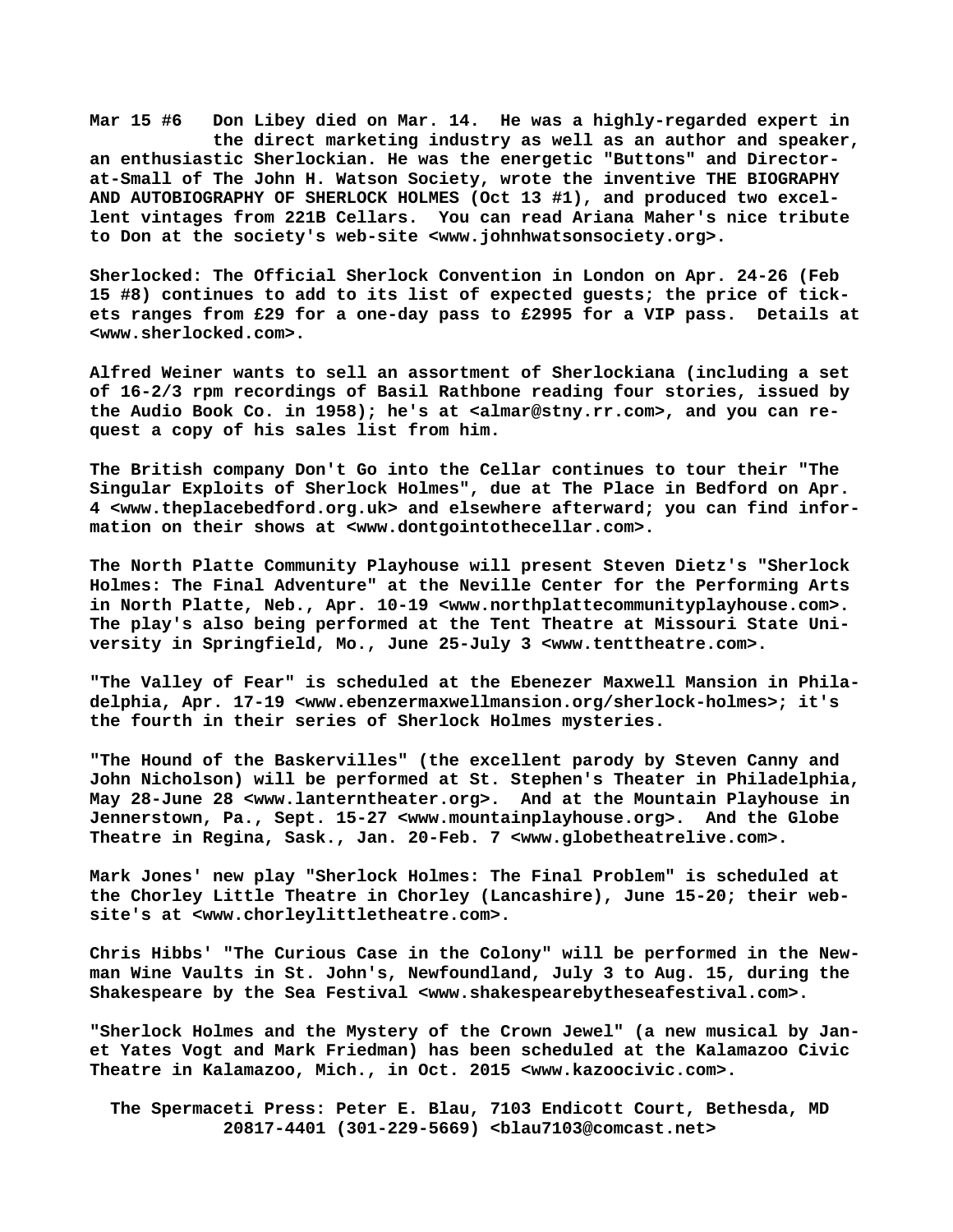**There were two intriguing Sherlockian celebrations of April Fool's Day this year: one from Minneapolis with a headline announcing "Professor Moriarty's Skull Delivered to the University of Minnesota" [<www.tinyurl.com/kwharco>,](http://www.tinyurl.com/kwharco) and the other from Portsmouth reporting "Archive Discovery Proves Sherlock Holmes Was a Real Person" <[www.tinyurl.com/qz4pgc9> \(](http://www.tinyurl.com/qz4pgc9)with an amusing video at the link at the end of the announcement).**

**There's still time to register for "Lippincott's Legacy" (a literary conference honoring the 125th anniversary of the publication of "The Sign of the Four" and "The Picture of Dorian Gray") scheduled for May 29-31 at the University of Nebraska at Omaha (Oct 14 #4); more information is available at [<www.lippincottslegacy.org>.](http://www.lippincottslegacy.org)**

**David Fable's THE MURDER OF SHERLOCK HOLMES (Studio City: Highflyer Press, 2014; 283 pp., \$12.99) begins in 1912, with a London coroner and Dr. Watson examining the body of Sherlock Holmes, and continues with Watson and young Christopher Hudson, the son of Holmes' landlady, investigating a complicated mystery that offers twists and turns, and a new look at the man Watson calls "the perfectly imperfect Sherlock Holmes."**

**British Pathé continues to add material to its web-site archives, which now offer some 90,000 historic clips [<www.britishpathe.com>, a](http://www.britishpathe.com)nd a search for [sherlock holmes] and [conan doyle] turns up interesting material. Thanks to Alexander Orlov for the reminder about this delightful resource.**

**The Museum of London's spectacular exhibition "Sherlock Holmes: The Man Who Never Lived and Will Never Die" has closed, and if you'd like to see what you missed, or recall what you saw, a Catalogue of the Exhibition will soon be published by the Quartering Press. It was compiled by Nicholas Utechin and Catherine Cooke and has a foreword by Exhibition curator Alex Werner, and is illustrated with color plates. The cost of the 96-page catalogue is \$20.00 plus shipping, and you will be able to order it on and after May 11 at [<www.bakerstreetjournal.com>.](http://www.bakerstreetjournal.com)**

**Tom and Marie O'Day report that Hounds of the Baskervilles is a shop that offers "bespoke electric tattooing" and a "traditional barber and shaving parlour" in Singapore; there's a 2-minute video at <[www.vimeo.com/72817640>](http://www.vimeo.com/72817640) and their web-site's at <[www.houndsofthebaskervilles.net>.](http://www.houndsofthebaskervilles.net)**

**Betsy Rosenblatt's 70-page article on "The Adventure of the Shrinking Public Domain" (just published in the University of Colorado Law Review) is a detailed discussion of intellectual-property protection for literary characters in general, and of Sherlock Holmes in particular, considering both copyright and trademark protection, and the complicated history of the Conan Doyle copyright. Betsy is the director of the Center for Intellectual Property Law and Whittier Law School, and ends her article with some interesting suggestions, which she has summarized with a nod to the cable that Conan Doyle sent to William Gillette: "Creators should be able to draw on public domain characters with confidence--to marry them, murder them, or do what they like with them." You can read (and download) her article without charge at [<www.tinyurl.com/obdc4mx>.](http://www.tinyurl.com/obdc4mx)**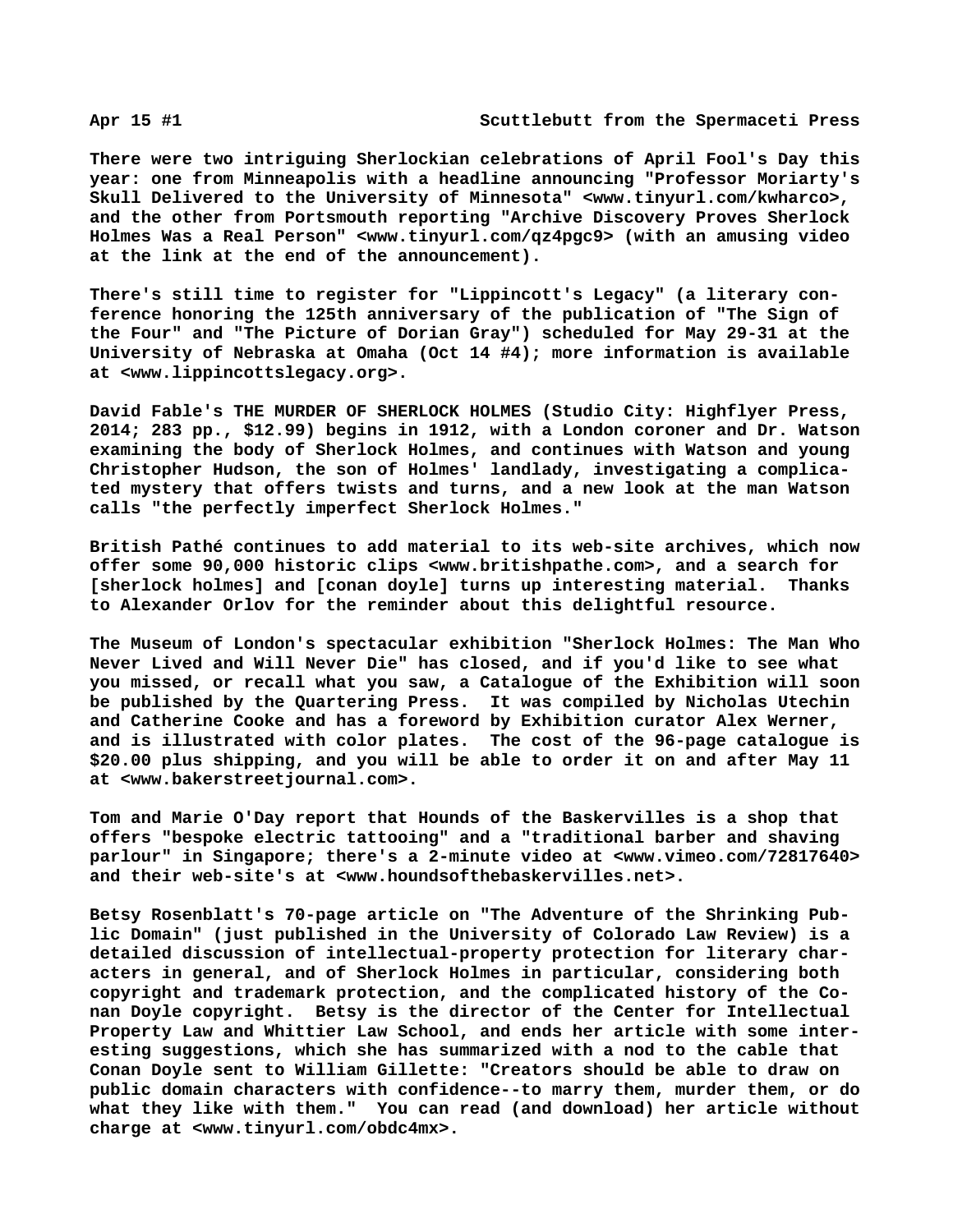**Apr 15 #2 THE STRANGE CASE OF DR. DOYLE, by Daniel and Eugene Friedman (Garden City: Square One, 2015; 339 pp., \$29.95), is subtitled as "a journey into madness & mayhem," and is written in alternate chapters, offering a biography of Conan Doyle and a description of a tour he led in 1910 along the trail of Jack the Ripper's murders. The tour is invented, but allows the authors to explain their conclusions about the Ripper, and the dust jacket's front flap promises: "if you maintain a sharp mind and a keen eye, at the end of your journey you may just uncover a truth you never expected to find." They're certainly correct.**

**"Sherlock Holmes and Dr. Watson will be looking for a rich legacy in Azerbaijan" is the premise of a new comedy "1,000,000 Manat" now being filmed in Baku, according to a report from Alexander Orlov. You can see a photo gallery in Trend Life (Mar. 30) [<www.tinyurl.com/o8rrzqk>.](http://www.tinyurl.com/o8rrzqk)**

**The "International Exhibition of Sherlock Holmes" will run through May 10 at the Perot Museum of Science & Nature in Dallas, Texas, and then move to the Discovery Science Center in Santa Ana, Calif., from June 13 to Sept. 7. The exhibition's also scheduled at the Denver Museum of Nature & Science in Denver, Colo., opening Oct. 15; and at the Pacific Science Center in Seattle, Wash., opening Oct. 13, 2016. [<www.discoverycube.org> i](http://www.discoverycube.org)s the web-site for Santa Ana, and <[www.sherlockholmesexhibition.com> i](http://www.sherlockholmesexhibition.com)s the web-site for the exhibition.**

**James C. O'Leary has an interesting essay on "Canonical Connections in Conan Doyle's 'The Winning Shot'" at Scott Monty's "I Hear of Sherlock Everywhere" web-site <[www.tinyurl.com/l44fqbt>; t](http://www.tinyurl.com/l44fqbt)he story was published in 1883 in Bow Bells.**

**Don Pollock has reported THE CHINA COLLECTORS: AMERICA'S CENTURY-LONG HUNT FOR ASIAN ART TREASURES, a new book by Karl E. Meyer and Shareen Blair Brysac (from Palgrave Macmillan). Don notes that while Meyer is a member of The Baker Street Irregulars, the book does not have a section on Baron Gruner, most likely because of its focus on American collectors.**

**Dana Richards has discovered the Redbeard Brewing Company in Staunton, Va. (their taproom motto is "small batches of big beers"); they describe their 221 Baker Brown as an English Brown Ale "to crave like a Hostess cupcake" [<www.redbeardbrews.com>.](http://www.redbeardbrews.com)**

**David Harnois has added "The Red-Headed League" to his "I Am Lost Without My Boswell" web-site <[www.iamlostwithoutmyboswell.com>; y](http://www.iamlostwithoutmyboswell.com)ou can listen to or download the dramatized reading, which is done well. "A Case of Identity" is next on his schedule, and you can read Peter Holstrom's interview with David at <[www.tinyurl.com/qfxm9th>.](http://www.tinyurl.com/qfxm9th)**

**Greg Ruby continues to provide interesting content related to Sherlockian numismatics at The Fourth Garrideb's web-site <[www.fourthgarrideb.com>, i](http://www.fourthgarrideb.com)ncluding a nicely-illustrated discussion of "Where Would Dr. Lysander Starr Have Done His Banking?" And older news of general interest, such as plans by British banks to end the check-clearing system in 2018; according to a spokeswoman for the payments council, "the next generation probably won't even have a checkbook."**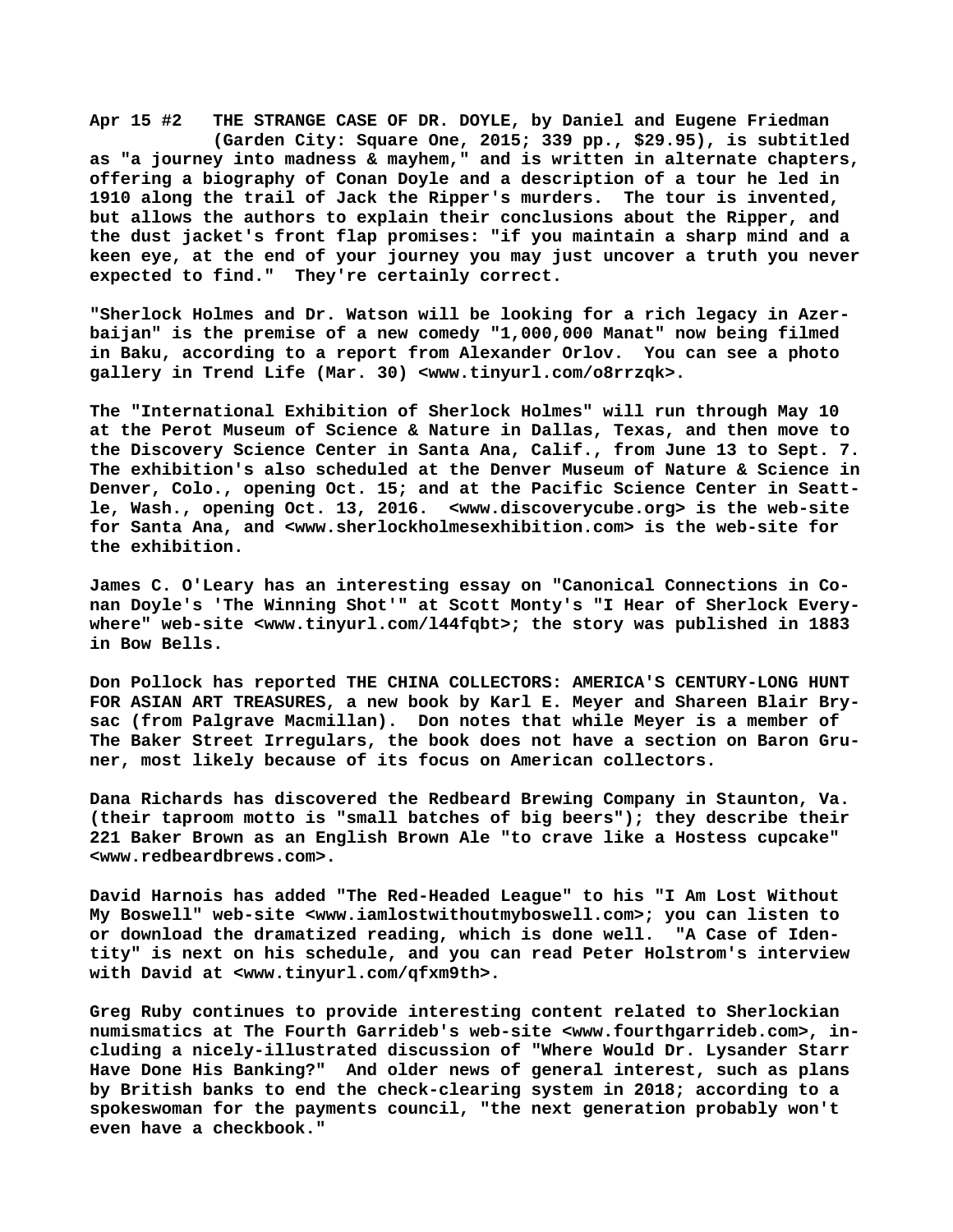**Apr 15 #3 The DFN Foundation's plans to convert Undershaw, Conan Doyle's former home, into a school (Dec 14 #6) can now proceed; the BBC reported (Mar. 30) that the Secretary of State will not consider objections raised by the Victorian Society and English Heritage; Norman Stromsoy, the project manager for the school's restoration project, said that Conan Doyle and Sherlock Holmes enthusiasts could be reassured that Undershaw would be saved, and that its Grade II listing was not in doubt.**



**A life-size chocolate statue of Benedict Cumberbatch was commissioned by UKTV this month as part of their promotion of a new on-demand channel, and (as might be expected) received a lot of publicity; there's lots of video available at YouTube if you search for [cumberbatch chocolate], including this one <[www.tinyurl.com/mea2sv3>, w](http://www.tinyurl.com/mea2sv3)hich shows what happened when the 80-pound Belgian chocolate statue was put on display in a London shopping center.**

**"Sweet pipe tobacco, cherry wood, and fresh rain" is the way Frostbeard Studio aromatically describes its "Sherlock's Study" soy candle (\$16.00) <[www.frostbeardstudios.com>; i](http://www.frostbeardstudios.com)t's also available as a set of six tarts (\$6.00). If you are wondering about the tarts, you just put one in your electric tart warmer and turn it on. An electric tart warmer may not be what you're thinking it is; Frostbeard advises that it's a "great alternative where candles are prohibited or unsafe."**

**Plan ahead: "The Misadventures of Sherlock Holmes" is the title of the next conference in Minneapolis, on June 17-19, 2016, sponsored by the Norwegian Explorers of Minnesota, the Friends of the Sherlock Holmes Collections, and the University of Minnesota Libraries.**

**The Norman B. Leventhal Map Center at the Boston Public Library has mounted an exhibition of "Literary Landscapes" featuring "maps of imaginary places that have accompanied literature for centuries." One of the maps on display is "The Sherlock Holmes Mystery Map" created by Jim Wolnick and Susan** Lewis and published in 1987 [<www.tinyurl.com/lfl5cpb>.](http://www.tinyurl.com/lfl5cpb)

**The Brambletye Hotel in Forest Row, one of the few hotels to appear in the Canon under its own name, still is an attractive destination for Sherlockian (and other) tourists. Long the home of the Black Peter Bar, the hotel now also boasts a 221 Restaurant [<www.brambletyehotel.co.uk>.](http://www.brambletyehotel.co.uk)**

**Trevor Smith died on Jan. 6. He acted as Trevor Hancock, and began his career on stage in Britain in 1991; he was best known as Kevin Dolan in the television series "Coronation Street", had a small role in Granada's "The Cardboard Box" (1994), and appeared on stage as Selden in the Found Theatre production of Simon Corble's play "The Hound of the Baskervilles" in 2007.**

**The 2015 issue of Beaten's Christmas Annual has been published by The Sound of the Baskervilles of Seattle, with 52 pages of scholarship, quizzes, pastiches, and recipes, as well as news of the society and its members. The cost of the annual is \$13.00 postpaid (\$18.00 outside the U.S.); checks (in U.S. dollars, please) payable to The Sound of the Baskervilles can be sent to Terri Haugen, 6710 51st Street Court West, University Place, WA 98467.**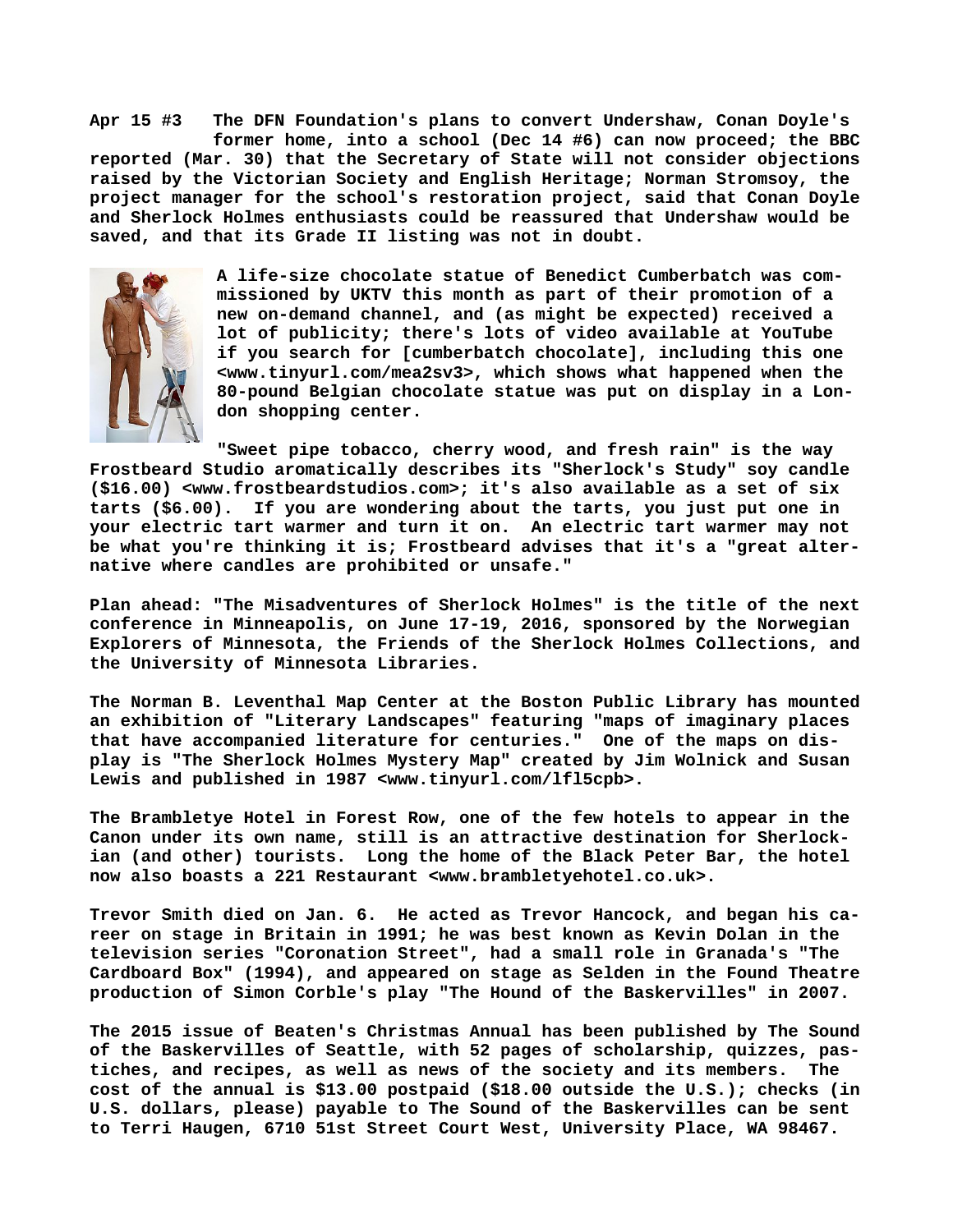**Apr 15 #4 Stan Freberg died on Apr. 7. Sometimes described as "the fath er of recorded comedy, he launched his career in 1951 with the soap-opera satire "John and Marsha" and went on to stellar performances on records and radio, and in advertising. He played Sherlock Holmes in three episodes of "The Radio Adventures of Dr. Floyd" (created by Grant Baciocco and Doug Price for Dementia Radio) in 2008; you can listen to episodes 708, 709, and 710 at <[www.doctorfloyd.com/media/season7>.](http://www.doctorfloyd.com/media/season7)**

**An official 2-minute trailer for the UK release of Ian McKellen's film "Mr. Holmes" is available at YouTube [<www.tinyurl.com/k7nse8a>; t](http://www.tinyurl.com/k7nse8a)he film opens there on June 19 (and on July 17 in the U.S.).**

**Bill Peschel's anthology THE EARLY PUNCH PARODIES OF SHERLOCK HOLMES (Hershey: Peschel Press, 2014; 281 pp., \$15.99) is the result of a wide-ranging search through a magazine that was full of Sherlockiana and Doyleana; the contents include not only parodies but also commentary, reviews, and a story by Conan Doyle himself, all annotated by the editor, who has included an amusing excerpt from the autobiography of Mark Twain: an account of Twain's encounter with Dr. Watson. Peschel's web-site's at [<www.peschelpress.com>.](http://www.peschelpress.com)**

**Radio Spirits publishes and markets old-time-radio programs, and their website offers an interesting Elizabeth McLeod's "spotlight article" on "The Forgotten Holmes: John Gielgud on the Air" [<www.tinyurl.com/nq67btg>.](http://www.tinyurl.com/nq67btg)**

**M. J. Carter's THE STRANGLER VINE (New York: G. P. Putnam's Sons, 2015; 369 pp., \$27.95) is a grand tale set in India in 1837, with interesting heroes and villains; it won high praise from Bernard Cornwell ("an exotic mystery that captivated me"), and according to the publisher contains "sly references to Conan Doyle." And so it does: one of the protagonists is as skilled in observation and deduction as Sherlock Holmes. The novel also offers an interesting and educational look at events that eventually resulted in the Indian Mutiny and Afghan Wars more familiar to Sherlockians and Doyleans. The author's web-site is at [<www.mj-carter.com>.](http://www.mj-carter.com)**

**Anyone planning to attend the screening of the film at the San Francisco Silent Film Festival may wish to attend a reception hosted by the Scowrers and Molly Maguires at the Firewood Cafe on the afternoon of May 30. There also will be a luncheon at the historic Catch Restaurant at noon on May 31, and the film will be shown at the Castro Theatre at 7:00 pm. Details are available from Cade Deverell <[hattydoran221@gmail.com>.](mailto:hattydoran221@gmail.com)**

**Bonnie MacBird has reported on the film's world premiere in Paris: "Gillette was riveting. In motion you see both the gravitas and humor we expect from the character. Though aging and a bit heavy at the time of the filming, he knew his profile was still good and showed it often. The film offered a rare glimpse at Watson's surgery, and although the Watson character was hardly in it, the actor impressed me with his vitality and handsome looks. The storyline was preposterous and some of the acting laughable. But frankly it held up well and was entertaining. I was pleasantly surprised at Gillette. He avoided the melodramatic posing we come to expect from the silent films, and there were a great many subtle and satisfying moments." And Oscar Ross notes that there's an excellent article about the film in Sight & Sound (Apr. 14) <[www.tinyurl.com/qywlpmf>.](http://www.tinyurl.com/qywlpmf)**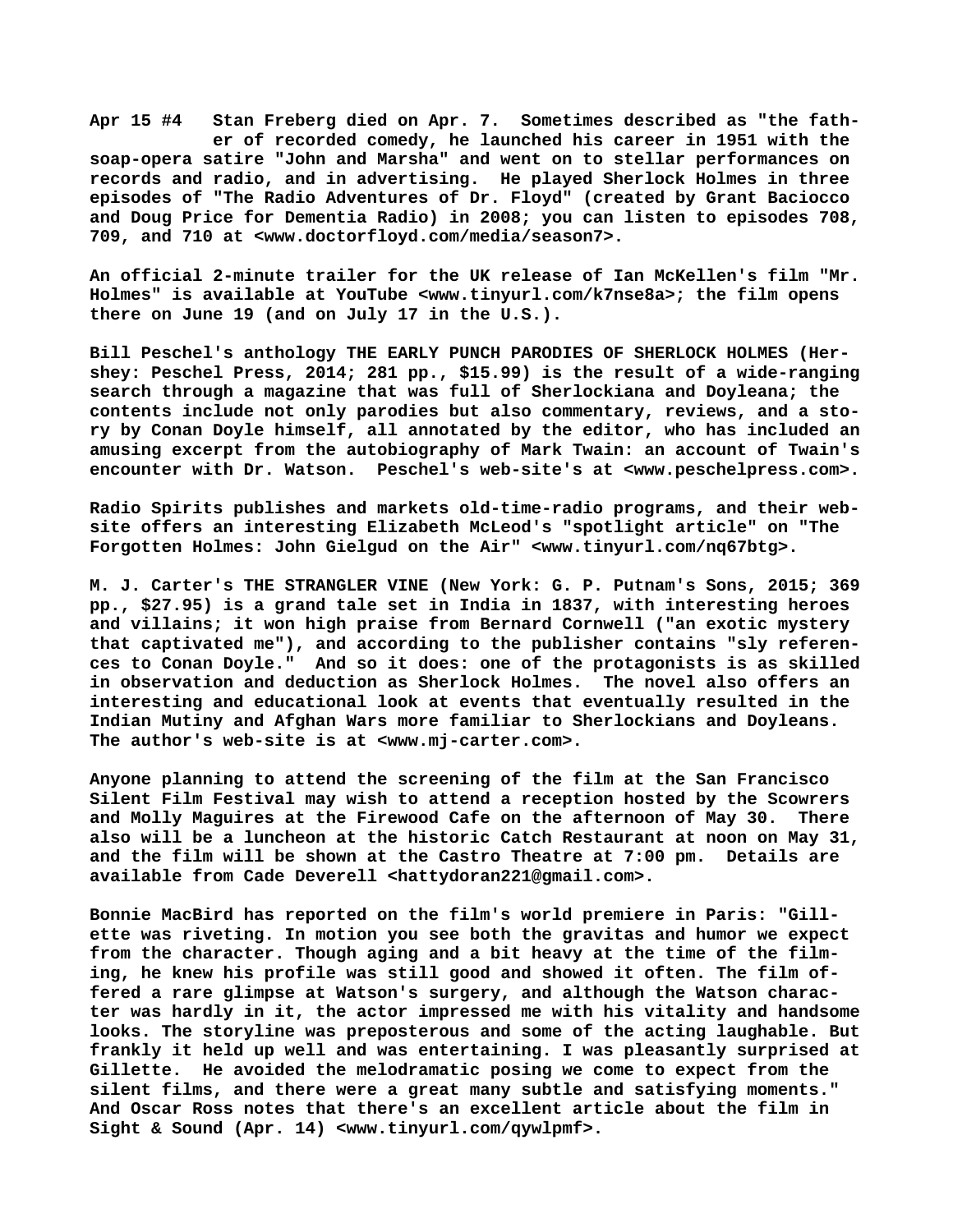**Apr 15 #5 I WAS THE CAT (Portland: Oni Press, 2014; 191 pp., \$24.99), a graphic novel written by Paul Tobin and illustrated and colored by Benjamin Dewey, offers the story of Burma, a cat who has spent his nine lives trying to achieve world domination; at one point he says, "Let's talk about Sherlock Holmes," and then explains "First...I wasn't associated with Sherlock Holmes, but rather Moriarty, his nemesis," and "Second...it wasn't actually Moriarty, either, but rather Jonathan Wild, one of the men on whom Moriarty was based." That was in one of Burma's previous lives, of course, and neither Burma nor Wild survives that chapter in Burma's story.**

**Sarah Rosenbaum reports that ThinkGeek offers interesting Sherlockian keychains (and other items) [<www.tinyurl.com/o36o5oo>.](http://www.tinyurl.com/o36o5oo)**

**The new Japanese "Sherlock Holmes" television series featuring delightful puppets designed by Bunta Inone (Mar 14 #7) is being released on DVDs, and Alexander Orlov has reported that three episodes are available on-line at [<www.tinyurl.com/kbab32l>.](http://www.tinyurl.com/kbab32l) That's the link to the first episode; click on "Episodes" at the lower left to see links to all three episodes.**

**Adam Zanzie reports that his Indiegogo campaign to raise funds for his thesis project (adapting Conan Doyle's "The Parasite" into a short film) (Feb 15 #4) has been successful: 48 people donated, with a total slightly higher than his goal of \$4,000 <[www.tinyurl.com/lqnt4tz>.](http://www.tinyurl.com/lqnt4tz)**

**Big Chief Studios, which produces a series of 1:6 scale Doctor Who figures, has made a pair of licensed figures showing Benedict Cumberbatch and Martin Freeman as Holmes and Watson <[www.bigchiefstudios.co.uk>; t](http://www.bigchiefstudios.co.uk)heir Signature Edition (limited to 400 copies, with display placards signed by the actors and a lithographic print by Alice X. Zhang) costs £439.98 for the pair, and the Limited Edition (1,000 copies) costs £339.98 for the pair. You'll find more information (and better illustrations) at io9.com's Observation Deck [<www.tinyurl.com/mk7m79d>.](http://www.tinyurl.com/mk7m79d)**

**"The Secret History of Hollywood: A Modern Guide to the Golden Age of Cinema" is a series of podcasts by Adam Roche, and "The Game Is Afoot!" (Feb. 5, 2015) is a 138-minute documentary about the Rathbone/Bruce films and radio programs; go to [<www.tinyurl.com/ptkfmn8> t](http://www.tinyurl.com/ptkfmn8)o listen or download. It's nicely done, with some great stories, nicely told.**

**Robert Ryan's DEAD MAN'S LAND (London: Simon & Schuster UK, 2013; 467 pp., £7.99) is a thriller as well as a mystery: World War I has begun, and Dr. Watson, now a major in the Royal Army Medical Corps, is at the front, with wounded to tend and a series of murders to solve, in a story that shows the reader just how terrible trench warfare was; there are heroes and villains and excellent supporting characters, and the story's well-told indeed.**

**And there's a sequel: THE DEAD CAN WAIT (2014; 463 pp., £7.99), with Watson back in England, involved in the project that led to the development of the "land-ship" that's intended to end the stalemate on the Western Front; this time there are politicians as well as heroes and villains, and agents and spies, and (at last) Sherlock Holmes, along with some nice surprises and a cliff-hanger ending. The series will continue with A STUDY IN MURDER, and the author's interesting web-site's at <[www.robtryan.com>.](http://www.robtryan.com)**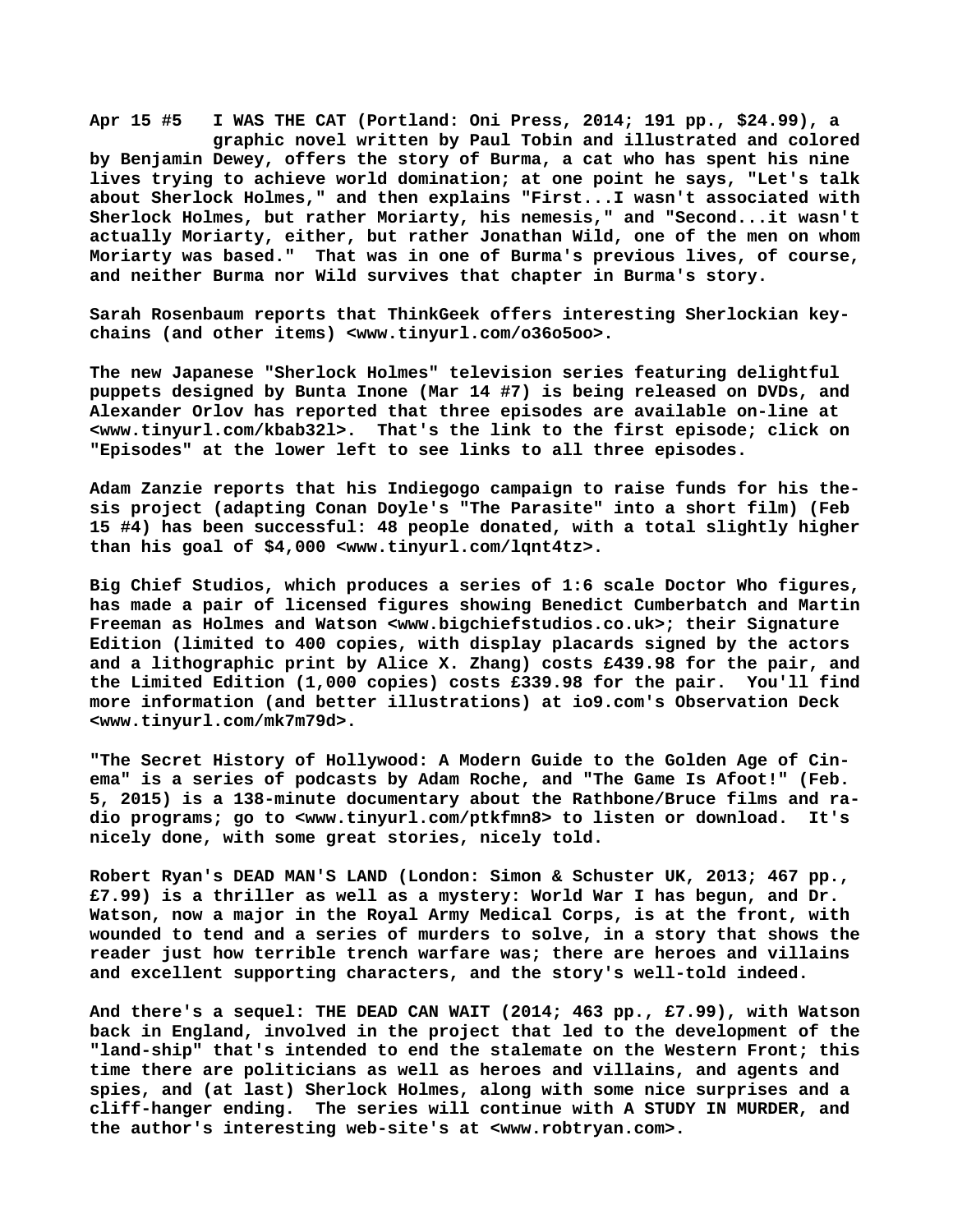**Apr 15 #6 Howard Ostrom's "In Search of...Sir Arthur Conan Doyle: A Chro nological Reference List of Autobiographies, Biographies, and Quasi-Biographies" is a new annotated compilation, and an excellent demonstration of how much has been written by so many about Conan Doyle; Ross K. Foad has made the file available for download at his "No Place Like Holmes" web-site <[www.tinyurl.com/o929622>.](http://www.tinyurl.com/o929622)**

**Tom Alderman reviewed Dan Simmons' Henry James/Sherlock Holmes pastiche THE FIFTH HEART for the Huffington Post (Apr. 21), noting that there are 18,536 Sherlock Holmes titles on Amazon. "Certainly a strong testament to the enduring quality of the series and the several authors who have kept the series thriving all these years."**

**There's an annual Letters About Literature Essay Contest in which students (grades 4 through 12) write to an author who has changed their view of the world or themselves, and of this year's winners in Minnesota this year was Soren Eversoll, who wrote to Arthur Conan Doyle. Soren became a member of The Norwegian Explorers at the age of 7 and is now 13. His winning letter is available on-line at <[www.tinyurl.com/q8fp6ka>.](http://www.tinyurl.com/q8fp6ka)**

**Ross E. Davies' interesting article about "The Regulatory Adventure of the Two Norwood Builders: Sherlock Holmes Crosses Paths with Congress, the President, the Courts, and the Administrative State, in the Press" has appeared in the 2015 Green Bag Almanac & Reader, and it's also nicely available online at [<www.tinyurl.com/k3c4wcr>.](http://www.tinyurl.com/k3c4wcr)**

**Thomas Watson's THE TRUE MYSTERY OF HAMLET, PRINCE OF DENMARK (Greentown: Wicked Good Books, 2015; 142 pp., \$7.95) actually was written by Alf Dotson to amuse Sherlockian and Shakespeareans; allegedly found in the Jamestown Shakespeare Manuscripts, the story's an account of the involvement of Sherlock Homes James (who in the cover photograph looks remarkably like Robert Downey Jr.) in events later dramatized by William Shakespeare. There also is a contest, with a cash prize offered to the person who reports the most Conan Doyle titles concealed in the text. Details on the contest, and much more, will be found at [<www.wickedgoodbooks.com>.](http://www.wickedgoodbooks.com)**

**"Long Live the Personal Library" is the title of a blog by Gracy Olmstead for The American Conservative (Apr. 21) [<www.tinyurl.com/l4cyxjl>, k](http://www.tinyurl.com/l4cyxjl)indly reported by Paul Herbert. It was occasioned by William Giraldi's "Object Lesson" essay for the New Republic (Apr. 19) [<www.tinyurl.com/pok99xn>, a](http://www.tinyurl.com/pok99xn)nd both will be interesting to bibliophiles.**

**One hears of Conan Doyle everywhere: Ian Schoenherr has discovered J. H. A. Gunther's A MANUAL OF ENGLISH PRONUNCIATION & GRAMMAR FOR THE USE OF DUTCH STUDENTS (Groningen: J. B. Wolters, 1899), with many citations from Conan Doyle's writings (Sherlockian and otherwise); the manual is available (and searchable) on-line at [<www.tinyurl.com/oqo34cp>.](http://www.tinyurl.com/oqo34cp)**

**Randall Stock reports that the enhanced version of the Baker Street Irregulars Trust web-site is up and running [<www.bsitrust.org>, w](http://www.bsitrust.org)ith historical information about BSI annual dinners (from 1934 through 1951, with more to come), the oral history project (inaugurated with the reminiscences of Russell Merritt), correspondence, memorabilia, and much more.**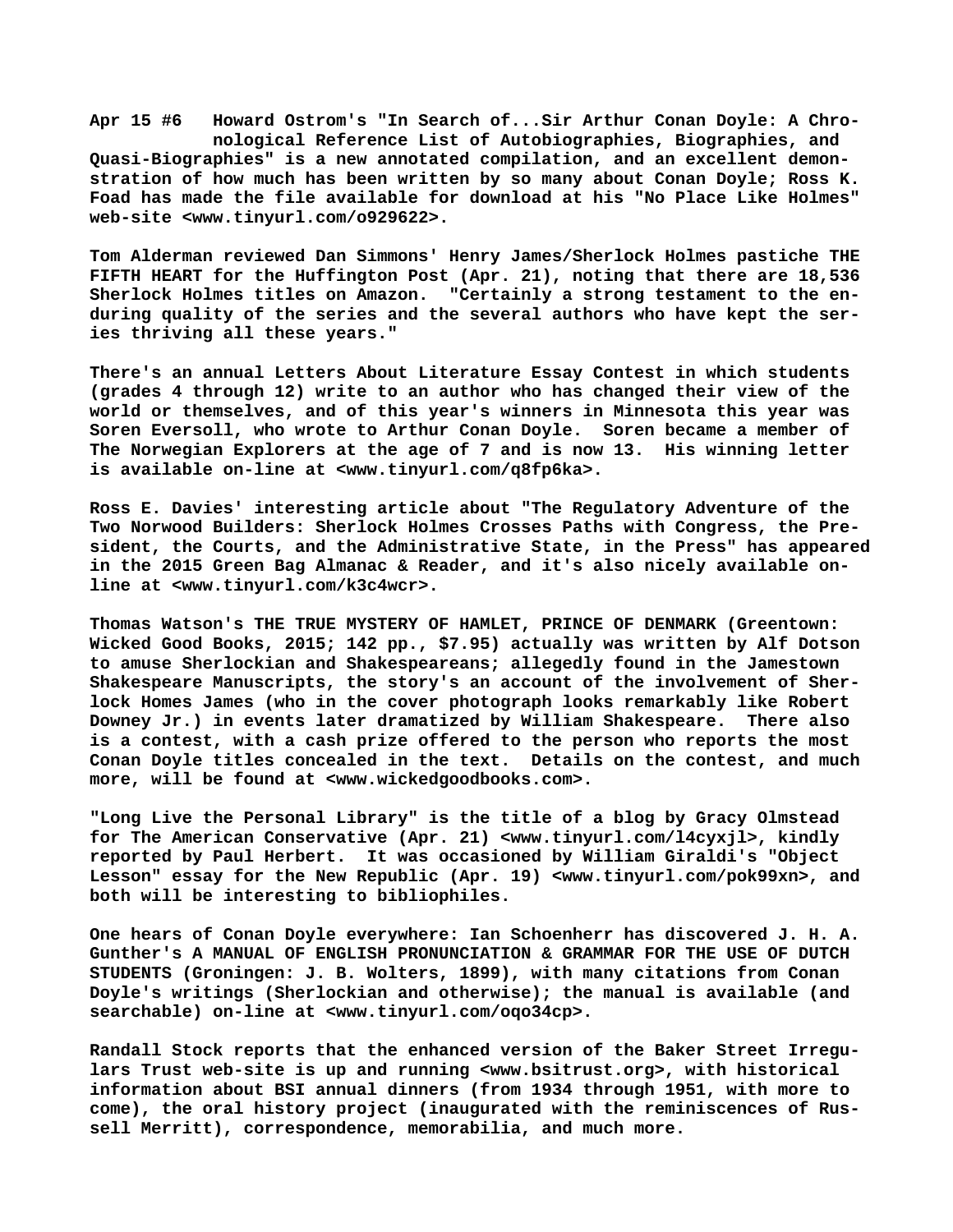**Apr 15 #7 The Proms, the world's largest music festival, was launched in 1895 at the Queen's Hall in London, and this year will include "Sherlock Holmes: A Musical Mind" at the Albert Hall on Aug. 16, saluting "a crime-fighting violin virtuoso who wrote a pioneering study of Dutch sacred music, tussled with a contralto from the Warsaw Opera, and used Offenbach to outwit a pair of jewel thieves" [<www.bbc.co.uk/events/egnrzc>.](http://www.bbc.co.uk/events/egnrzc) The event will be broadcast live on BBC Radio 3 (and available at the BBC website for 30 days).**

**There was far more to H. F. Heard's "Mr. Mycroft" than is found in A TASTE HONEY (1941), available in a Blue Dolphin reprint (Oct 09 #8). Many have suspected that Mr. Mycroft is really an elderly Sherlock Holmes, and Heard wrote about him in two more novels and two short stories, all now available from Blue Dolphin in REPLY PAID, with a foreword by Paul D. Herbert (2014; 199 pp., \$16.95), and THE NOTCHED HAIRPIN, with a foreword by Christopher Pittard (2014; 147 pp., \$15.95). Heard was an inventive writer, and had a lot of fun with Mr. Mycroft; Christopher Morley is reported to have said of REPLY PAID: "For tastes that are Baker Street and Irregular, this as good as Mrs. Hudson's curried kedgeree."**

**The 56th annual running of the Chicago Silver Blaze (the world's oldest and still-active annual Sherlockian horse race) will be held on Oct. 17 at the Hawthorne Race Course; if you'd like to attend the festivities, details are available from Susan Diamond <[szdiamond@comcast.net>.](mailto:szdiamond@comcast.net)**



**The Royal Mail has commemorated the bicentenary of the birth of Anthony Trollope (1915-1892)` famous as a novelist, he also introduced the freestanding postbox in 1852, when he was working at the Post Office, and the stamps show his portrait and the first pillar box. And of course there's a Sherlockian connection: "The Great Trollope Mystery", an amusing pastiche that was written by Angela Milne and published in Punch (July 9, 1980), in which she has Holmes analyzing and explaining an ap parent error in Trollope's THE WARDEN, in much the same**

**way that Sherlockian scholars and pseudo-scholars have, for so many years, years explained (or explained away) the mistakes and contradictions they've found in the Canon.**

**Scott Monty and Burt Wolder continue their series of podcast interviews for "I Hear of Sherlock Everywhere" with a discussion with the editors of the latest volume in the Baker Street Irregulars' manuscript series OUT OF THE ABYSS (devoted to "The Empty House"); you can listen to (and download) the conversation at <[www.tinyurl.com/pg2aun4>.](http://www.tinyurl.com/pg2aun4) Scott also reports a new subtitled-in-English version of the amusing Russian animation "Sherlock Holmes and I" (1985) at [<www.tinyurl.com/otqdaqe>.](http://www.tinyurl.com/otqdaqe)**

**"Saturday-Night Theatre: Conan Doyle Investigates" was a 90-minute program broadcast by BBC Radio 4 on May 6, 1972, written by Roger Woddis and dramatizing Sir Arthur's involvement in the George Edalji case, starring Carleton Hobbs as Conan Doyle. The program has been uploaded to YouTube, and is available at [<www.tinyurl.com/masr5c6>.](http://www.tinyurl.com/masr5c6) Add Carleton Hobbs to the list of actors who have portrayed both Conan Doyle and Holmes.**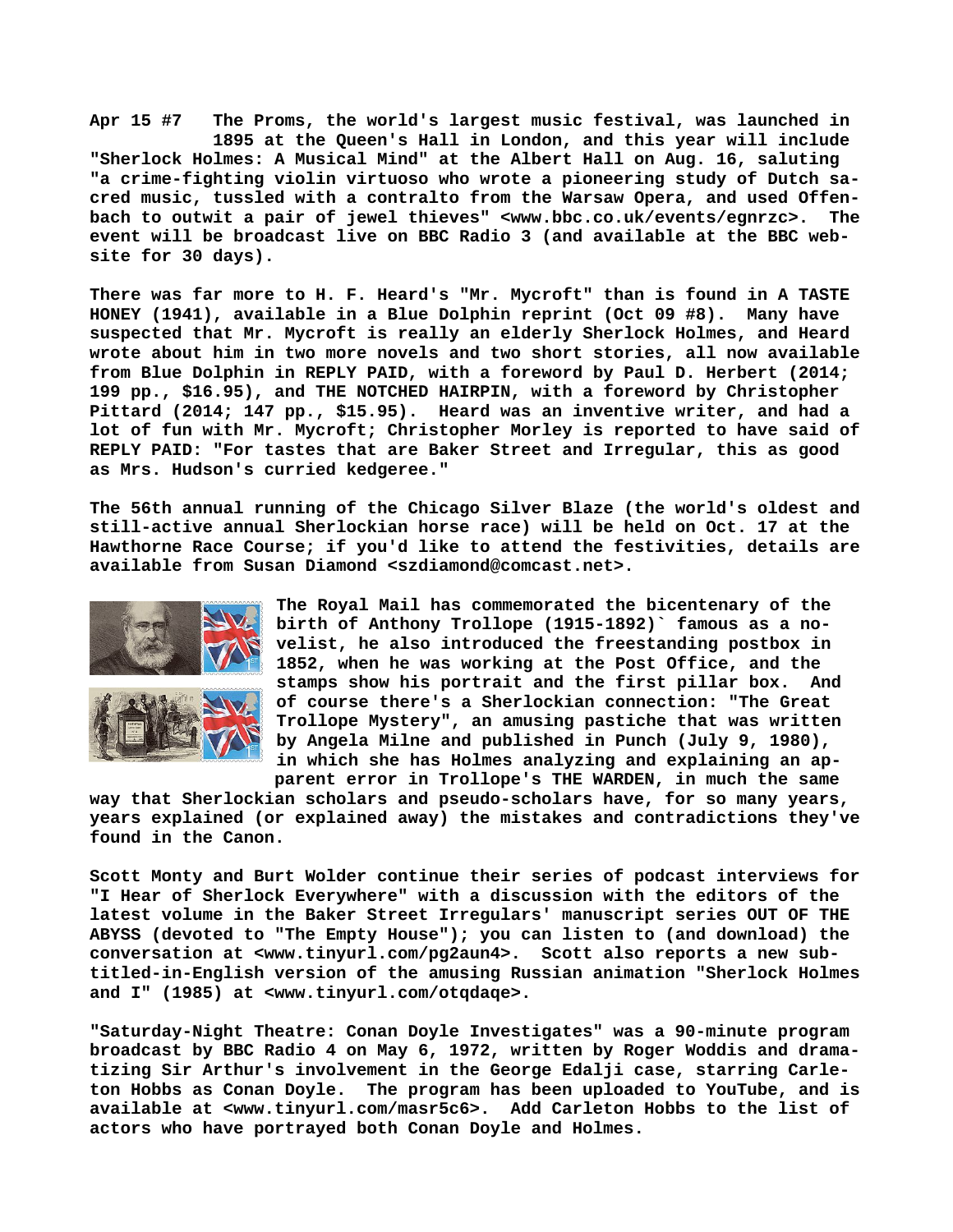**Apr 15 #8 Roger Johnson notes that Valerie Osment, who designed the ima ginative Sherlock Holmes BookBench last year (May 14 #5), has now designed a Sherlock Holmes Dragon for the GoGo Dragons 2015 festival in Norwich [<www.gogodragons.co.uk>.](http://www.gogodragons.co.uk) GoGo Dragon Sherlock, sponsored by a real estate agency called Watsons, tweets at [<www.twitter.com/gogosherlock>.](http://www.twitter.com/gogosherlock)**

**And (as usual) there's theater: Steven Dietz's "Sherlock Holmes: The Final Adventure" will be performed at the Pocahontas County Opera House, in Marlinton, W.V., May 15-16 <[www.pocahontasoperahouse.org>.](http://www.pocahontasoperahouse.org)**

**"The Casebook of Sherlock Holmes" (a new open-air production by the Chapterhouse Theatre Company) will have its premiere at East Town Park in Haverhill (Suffolk) on June 12 and then go on tour; their schedule's available at [<www.chapterhouse.org/show5.html>.](http://www.chapterhouse.org/show5.html)**

**The Twin Beach Players will present "Sherlock Holmes and the Most Amazing Case!" (a new play by Matthew Konerth) in North Beach, Md., on June 18-28 [<www.twinbeachplayers.com>.](http://www.twinbeachplayers.com)**

**The Ottawa Story Tellers will present "The Game's Afoot: Stories of Sherlock Holmes" at the National Arts Centre in Ottawa, Ont., on June 18, 2015 [<www.nac-cna.ca>.](http://www.nac-cna.ca)**

**"The Hound of the Baskervilles" (the excellent parody by Steven Canny and John Nicholson) will be performed at the Florida Studio Theatre in St. Petersburg, Fla., July 1-Aug. 2 [<www.floridastudiotheatre.org>.](http://www.floridastudiotheatre.org)**

**David Stuart Davies will present his new one-man show "The Game's Afoot: An Encounter with Sherlock Holmes and Conan Doyle" during the Edinburgh Festival Fringe at the Arthur Conan Doyle Centre, Aug. 12-14 <[www.edfringe.com>.](http://www.edfringe.com)**

**Aquila Theatre's touring production of "The Adventures of Sherlock Holmes" (a new play written by Desiree Sanchez) opens at the Pollak Theatre in Monmouth, N.J., on Oct. 1 and continues on tour until Mar. 20, 2016; details can be found at <[www.aquilatheatre.com/touring>.](http://www.aquilatheatre.com/touring)**

**Ken Ludwig's "The Game's Afoot, or Holmes for the Holidays" is due at the Erie Playhouse in Erie, Pa., Oct. 16-Nov. 1 <[www.erieplayhouse.org>.](http://www.erieplayhouse.org)**

**"Sherlock Holmes' Adventure of the Red-Headed League" is scheduled by the East Lynne Theater Company at the First Presbyterian Church in Cape May, N.J., on Nov. 6-7, 2015 <[www.eastlynnetheater.org>.](http://www.eastlynnetheater.org)**

**"Sherlock Holmes & the First Baker Street Irregular" (a new play by Brian Guehring) will be performed at the Rose Theater in Omaha, Neb., Nov. 6-22 [<www.rosetheater.org>.](http://www.rosetheater.org)**

**Ken Ludwig's "Baskerville: A Sherlock Holmes Mystery" is scheduled by the Philadelphia Theatre Company at the Suzanne Roberts Theatre in Philadelphia on Nov. 27-Dec. 27 <[www.philadelphiatheatrecompany.org>.](http://www.philadelphiatheatrecompany.org)**

 **The Spermaceti Press: Peter E. Blau, 7103 Endicott Court, Bethesda, MD 20817-4401 (301-229-5669) <[blau7103@comcast.net>](mailto:blau7103@comcast.net)**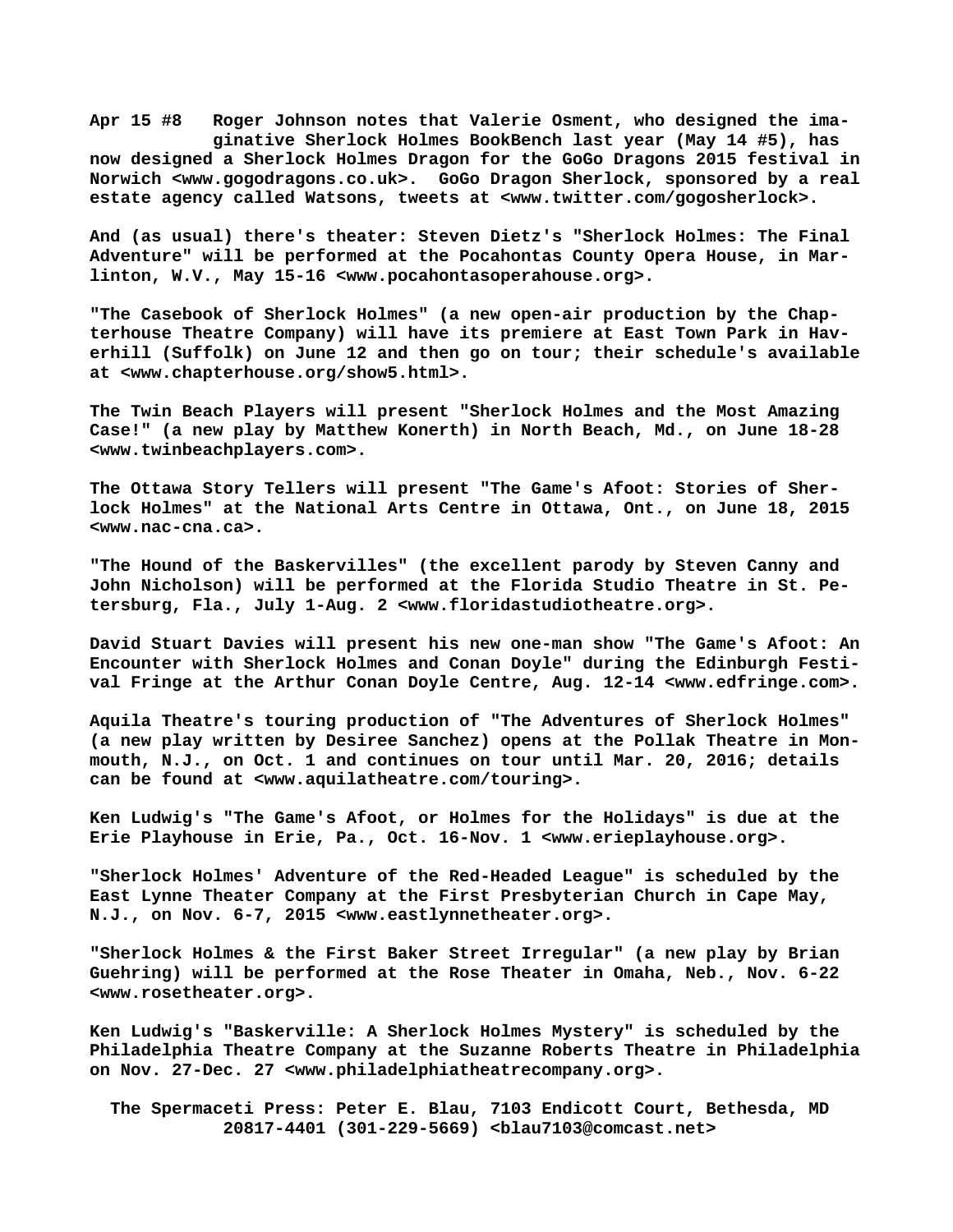**William Gillette's "Sherlock Holmes" (1916) will be released on Blu-ray/DVD by Flicker Alley on Oct. 20, with subtitles in French or English, an original musical score and other added features [<www.tinyurl.com/mu8kfrk>, a](http://www.tinyurl.com/mu8kfrk)nd you can pre-order now from Flicker Alley (\$29.95).**

**Criminal Element is an interesting blog, with plenty of Sherlockian content [<www.criminalelement.com>.](http://www.criminalelement.com) Search for [lyndsay faye] to find "Strangers on a Train, or When Sherlock Met Jane" (in which Lyndsay and Ashley Weaver describe a thoroughly imaginative encounter between Sherlock Holmes and Miss Jane Marple), and for [chad eagleton] to find his discussion of "Sherlock Holmes and the Killer Bees" (about H. F. Heard's A TASTE FOR HONEY).**

**A fine example of outreach: Tim Johnson, the curator of the Sherlock Holmes Collections at the University of Minnesota Library, recently paid a visit to the Rushford-Peterson High School to talk to the students, and KIMT-TV had a nice report on the event <[www.tinyurl.com/nor7v6w>.](http://www.tinyurl.com/nor7v6w)**

**The catalog for the Museum of London's exhibition "Sherlock Holmes: The Man Who Never Lived and Will Never Die" (Apr 15 #1) is now available for purchase at <[www.bakerstreetjournal.com/london.html>, a](http://www.bakerstreetjournal.com/london.html)nd Randall Stock has a fine report on the exhibition and on the catalog at his "Best of Sherlock" web-site <[www.tinyurl.com/otqkpzx>, w](http://www.tinyurl.com/otqkpzx)ith some interesting links to follow. The catalog is spectacular, with full-color illustrations of original artwork by Sidney Paget and Frederic Dorr Steele (a rough sketch of Holmes in disguise as an old woman in "The Mazarin Stone"), a bust of Sherlock Holmes sculpted by Frederick L. Wilkins and presented to Conan Doyle in the 1890s, and much more.**

**The Leisy Premiere Theatre, a television series broadcast in Cleveland in 1963 to celebrate the 90th anniversary of the founding of the Leisy Brewing Company, presented full-length feature films and was hosted by Basil Rathbone; you can see him in action at [<www.tinyurl.com/mdckrb5>.](http://www.tinyurl.com/mdckrb5)**

**There's another trailer for Ian McKellen's film "Mr. Holmes" available at YouTube [<www.tinyurl.com/phju2yg>; t](http://www.tinyurl.com/phju2yg)he film opens in the U.K. on June 19, and on July 17 in the U.S.**

**John F. Farrell ("The Tiger of San Pedro") died on May 7. He loved music and theater, and for many years wrote reviews for newspapers in the Los Angeles area, and he was an enthusiastic Sherlockian, collaborating with Sean Wright on their SHERLOCK HOLMES COOKBOOK (1976), and presiding over three Sherlockian societies: The Tigers of San Pedro, The Great Hiatus (for Sherlockians who corresponded by foreign translations), and The 140 (for Sherlockians who smoked tobacco). He received his Investiture from The Baker Street Irregulars in 1981.**

**"Sherlock Holmes and the Clocktower Mystery" (the interactive exhibit with much Victorian flavor, and a mystery that visitors can solve) is scheduled at the Science Museum of Minnesota in St. Paul [<www.smm.org> f](http://www.smm.org)rom Oct. 14 to Jan. 3, 2016. More information on the exhibit is available at the Wonderworks web-site [<www.tinyurl.com/24b4fyy>.](http://www.tinyurl.com/24b4fyy)**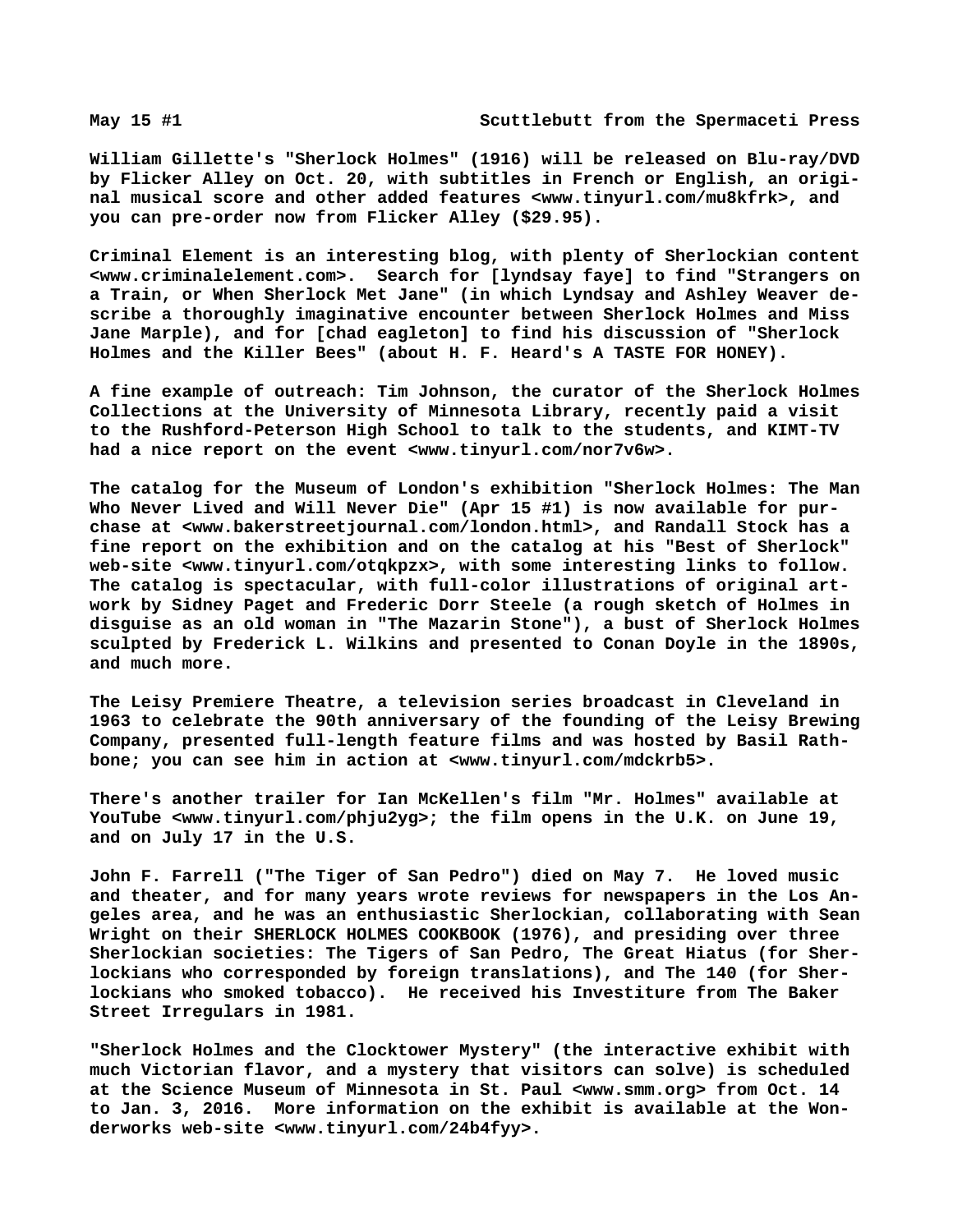**May 15 #2 "All the Sherlock Holmes stories were enthusiasms of mine," Ag atha Christie wrote in 1966 in a letter to Evelyn B. Byrne; the letter is coming to auction on June 11 at Profiles in History (estimated at \$2,000-\$3,000) [<www.profilesinhistory.com>; C](http://www.profilesinhistory.com)hristie's letter was published in ATTACKS OF TASTE (1971), edited by Byrne and Otto M. Penzler, along with letters and essays by other authors on their childhood literary influences (New York: Gotham Book Mart, 1971). Holmes and Conan Doyle also were mentioned by Eric Ambler, Kay Boyle, John Cheever, Ralph Ellison, Christopher Isherwood, Henry Miller, Ogden Nash, and Louis Simpson, but their letters aren't in the auction.**

**Karen Murdock spotted Detective Handswell, created by Chris Whitmore Associates <[www.cwa.co.uk/hanswell> f](http://www.cwa.co.uk/hanswell)or Hull Trains in England; he appears in on-board notices that advise passengers to stay safe, by avoiding accidents with hot drinks, being cautious at level crossings, and standing clear of closing doors.**



**Grant Eustace's ABSOLUTE DISCRETION, published by Calabash Press in 1997, is an interesting novel that is**

**set in Somerset and features a young detective who is visiting from Oxford and calls himself Arthur Vernet. There are nice (and nicely appropriate) echoes from the Canon, and the book is available at Amazon and at Abebooks.**

**"Goodness Gracious Me" was a British 30-minute series broadcast on BBC Radio 4 from 1996 to 1998, and on BBC-2 television from 1998 to 2001; Howard Ostrom notes that there was a "Goodness Gracious Me Reunion Special" that was broadcast on BBC-2 in 2014, with a 1-minute segment ("Everything Comes from India") in which Sanjeev Bhaskar explains to Kulvinder Ghir why "Sherlock" is such a good series [<www.tinyurl.com/qz6cpfs>.](http://www.tinyurl.com/qz6cpfs)**

**The awards ceremony of the British Academy of Film and Television Arts included a Radio Times Audience Award to "Sherlock"; it's the only BAFTA on which the public votes, from a list of nominees selected by an expert jury ("Sherlock" beat out "Game of Thrones" and "EastEnders").**

**Nigel Terry died on Apr. 30. He began his acting career on stage in repertory in Britain, went on to perform with the Royal Shakespeare Company, appeared as King John in the film "The Lion in Winter" (1968) and as King Arthur in "Excaliber" (1981), and in many roles on television, including Harold Latimer in Peter Cushing's "The Greek Interpreter" (1968).**

**Neil Gaiman has an official Tumbler, where he recently was asked: "What's the BSI like? Do you all plot world domination behind those doors? Also- if you're allowed to say this out loud--what's your title there?" You can read his answers at [<www.tinyurl.com/p62w5nh>.](http://www.tinyurl.com/p62w5nh)**

**Alphonse Bertillon and his system for identifying criminals are mentioned in two stories in the Canon ("The Naval Treaty" and "The Hound of the Baskervilles"), and the Independent had an excellent story (May 17) about Bertillon [<www.tinyurl.com/lm8sbz2>, w](http://www.tinyurl.com/lm8sbz2)ith mention of an exhibition on "Forensics: The Anatomy of Crime" at the Wellcome Museum in London through June 21 [<www.wellcomecollection.org/forensics>.](http://www.wellcomecollection.org/forensics)**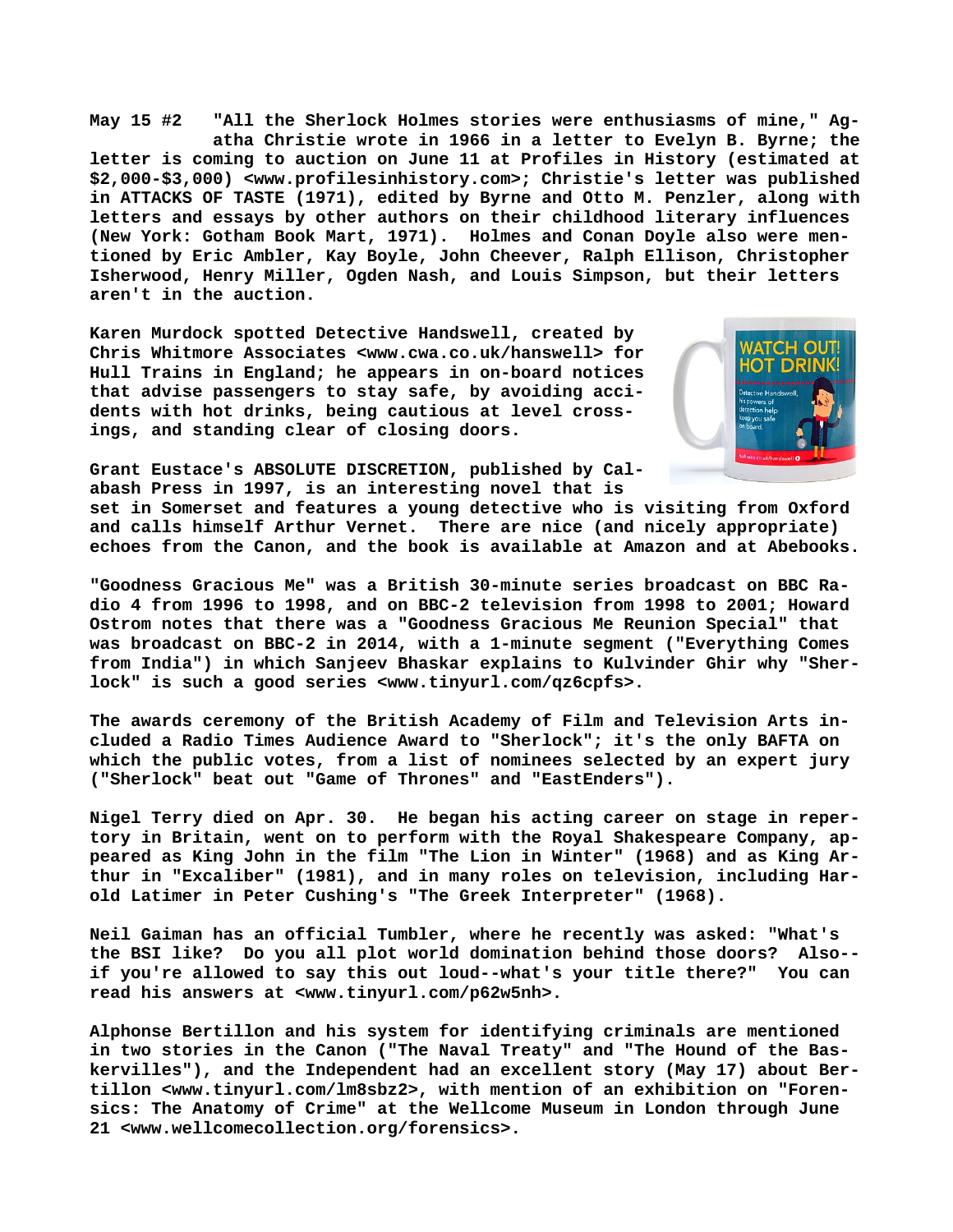**May 15 #3 VICE News (a global news channel founded in 2013) has an inter esting on-line interview with Marcel Jaurant Singer, at the age of 94 the last living member of the Baker Street Irregulars. This BSI was the Special Operations Executive, which had its headquarters Baker Street during World War Two (and was sometimes called the "Ministry of Ungentlemanly Warfare") <[www.tinyurl.com/kac3dlv>.](http://www.tinyurl.com/kac3dlv)**

**Al Gregory has discovered The Sherlockian Violin Society (for Sherlockians who play or appreciate the violin) [<www.sherlockianviolinsociety.com>.](http://www.sherlockianviolinsociety.com) The web-site includes links to sheet music for the themes for the Jeremy Brett and Benedict Cumberbatch television series.**

**Robert Rietti died on Apr. 3. A British actor best known for his voice, he worked in films and on radio and television, and specialized in voice dubbing; according to his obituary in the Guardian, in the 1970 film "Waterloo" he was heard talking to himself four times while providing no fewer than 98 voices. Credited at Robert Rietty, he acted in the Gielgud/Richardson radio series in 1954, and then in the Hobbs/Shelley radio series (he played Gennaro in "The Red Circle" (1969).**

**Sherlockian who are still writing old-fashioned paper checks will welcome Greg Ruby's report that Sherlock-Holmes-themed personalized checks now are available in four designs, which you can see in full color at the web-site of The Fourth Garrideb [<www.tinyurl.com/q8h4jy3>.](http://www.tinyurl.com/q8h4jy3)**



**Some will recall the "five orange peeps" that were sent to Sherlockians in 2003, in a devious plan conceived by the John Farrell and executed by Kevin Reed (Dec 03 #5). Peeps are gooey little marshmallow chicks that have been made for more than 60 years, and they're now theatrical, in a fashion: the Washington Post has held a Peeps Diorama Contest since 2007, and this year one of the more**

**than 400 entries was "The Many Faces of Benedict Cumberpeep", submitted by Pamela Winston and Leonard Bailey, who honored Benedict Cumberbatch's performances as Julian Assange, Alan Turing, Sherlock Holmes, Khan, and Smaug. They didn't win, unfortunately, but they made the top 50, and you can see them all in a slide-show at [<www.tinyurl.com/otwe496>.](http://www.tinyurl.com/otwe496) Benedict Cumberpeep is in image #11.**

**Laurie R. King and Leslie S. Klinger's IN THE COMPANY OF SHERLOCK HOLMES: STORIES INSPIRED BY THE HOLMES CANON is one of the nominees for an Anthony Award (best anthology or collection) at Bouchercon 2015 in Raleigh, N.C., Oct. 8-11.**

**Fans of "Sherlock" may enjoy hearing some of the love letters exchanged by Sherlock Holmes and Molly Hooper: there's an 11-minute video of them reading the letters at <[www.simongarfield.com>.](http://www.simongarfield.com) Okay (spoiler alert): they're actually letters exchanged by Chris Barker and Bessie Moore during the Second World War, published in Simon Garfield's MY DEAR BESSIE: A LOVE STORY IN LETTERS (2015). Some of the letters were read by Benedict Cumberbatch and Louise Brealey (aka Sherlock and Molly in the television series) at the Hay Festival last year (there are two videos at Garfield's web-site, and at YouTube), and for a 45-minute program broadcast by BBC Radio 4 on Apr. 20.**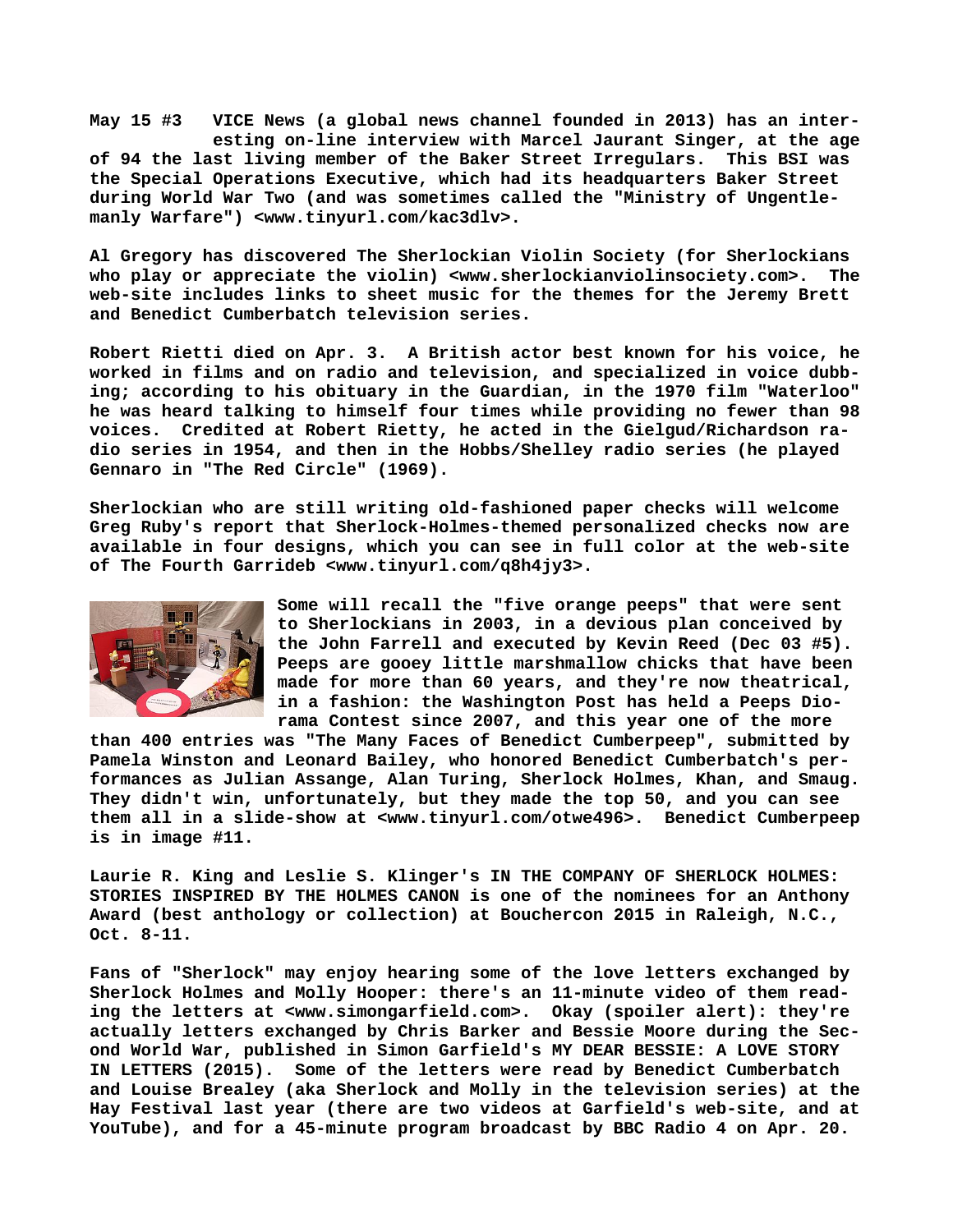**May 15 #4 T. S. Eliot's poem "Macavity: The Mystery Cat" has long been a favorite of Sherlockians because of its amusing homage to Moriarty, and a new book suggests a possible source for the name: Eliot went to high school with a boy named Ronald A. MacAvity, as noted by Robert Crawford in his YOUNG ELIOT: FROM ST. LOUIS TO THE WASTE LAND (New York: Farrar, Straus and Giroux, 2015; 512 pp., \$35.00).**

**Ruth Rendell died on May 2. She was a noted mystery writer with more than 60 books to her credit, many of them featuring her most famous detective, Chief Inspector Reginald Wexford. She was the Sherlock Holmes Society of London's guest of honor at their annual dinner in 2009, and contributed an interesting introduction to that year's new edition of THE PENGUIN COMPLETE SHERLOCK HOLMES.**

**Gloria Alden's THE SHERLOCK HOLMES MYSTERY CLUB (Willow Knolls Press, 2013; 199 pp., \$7.95) has students in a third-grade class involved in an exchange of correspondence with an elderly woman who's in pursuit of jewel thieves; the author's web-site is at [<www.gloriaalden.com>.](http://www.gloriaalden.com)**

**The 2015 edition of the Green Bag Almanac & Reader includes a "new lawyerly edition" of "The Norwood Builder" with annotations by Sherlockians and non-Sherlockians who responded to the journal's request for contributions last year (Oct 14 #4), and other interesting Sherlockian content (together with much non-Sherlockian material such as a selection of "exemplary legal writing" from 2014). It's nicely done indeed, and a few copies of the 662-page volume available without charge to those who send requests (with postal addresses) to Ross E. Davies [<rdavies@greenbag.org>.](mailto:rdavies@greenbag.org) Ross reports that similar attention will be paid to "The Reigate Puzzle" in the next edition; you will find more information about this at <[www.greenbag.org>.](http://www.greenbag.org)**

**If you remember the MG as a classy British two-seat open sports car, that's what it used to be: the company was founded in 1924, but the MG marque now owned by SAIC Motor, a Chinese company that has hired Benedict Cumberbatch to help launch the new MG GS <[www.tinyurl.com/mhvpj8k>.](http://www.tinyurl.com/mhvpj8k) The commercial has nice Sherlockian echoes.**

**Russian tycoon Alexander Perepilichnyy has died in England under mysterious circumstances; he was a major critic of Vladimir Putin, as was Sergei Magnitsky, who had alleged that Russian officials had carried out large-scale theft and then died in prison in Moscow in 2009 (Nov 13 #3). Prepilichnyy was thought to have died from natural causes, but an autopsy showed traces of a rare plant poison in his stomach and British authorities have launched a full inquest. The rare plant poison was gelsemium, and the British press has noted that Arthur Conan Doyle wrote about gelsemium in the British Medical Journal in 1879, after experimenting on himself with the poison to see if it was effective in treating pain.**

**It is reported (although not confirmed) that BBC Radio 4 will broadcast a dramatization of Laurie R. King's "The Beekeeper's Apprentice" on June 9- 12, in four 30-minute episodes; you can check the schedule at the BBC Radio 4 web-site <[www.tinyurl.com/otakyuk>.](http://www.tinyurl.com/otakyuk) The mini-series was first broadcast in 2000, with Monica Dolan (Mary Russell), James Fox (Sherlock Holmes), and Shaun Prendergast (Dr. Watson).**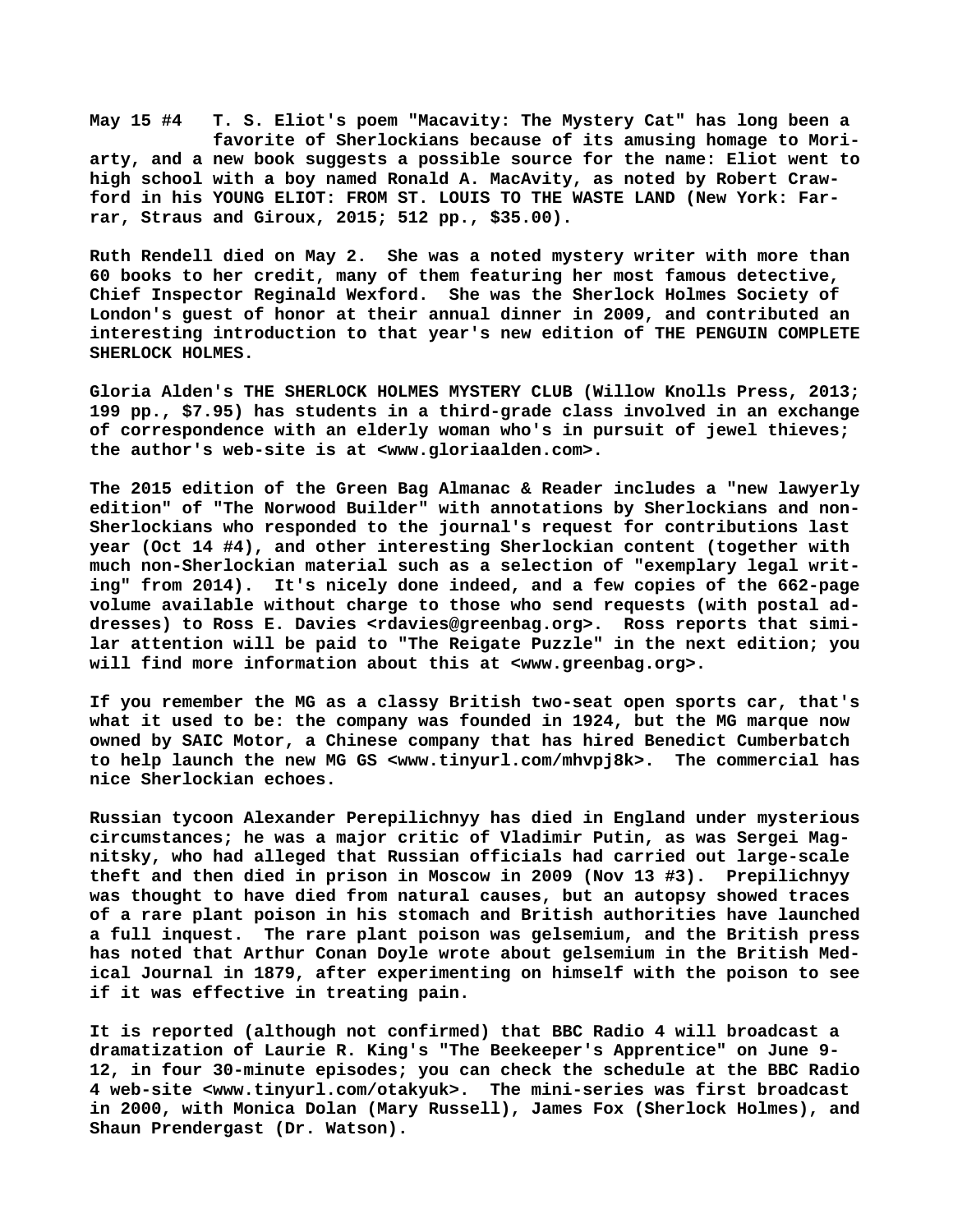**May 15 #5 The Conan Doyle Estate has filed a copyright and trademark law suit against Miramax and others, alleging that Ian McKellen's new film "Mr. Holmes" has infringed on the last ten Sherlock Holmes stories still protected by copyright. The lawsuit targets Miramax (the producer of the film), Roadside Attractions (the film's distributor in the U.S.), William Condon (the film's director), Mitch Cullin (who wrote the book A SLIGHT TRICK OF THE MIND, on which the film is based, and shares credit for writing the film's script), and Penguin Random House (which published the book in 2005).**

**The Estate demands a jury trial, an injunction against the release of the film (now scheduled for July 17 in the U.S.), and payment to the Estate of its costs and all profits from the film. You can read the entire 24-page "Complaint for Injunctions and Damages" at [<www.tinyurl.com/qdryu5o>.](http://www.tinyurl.com/qdryu5o)**

**Museum Replicas offers an interesting variety of Sherlockian merchandise, including a Sherlock Holmes statue (\$95.00), coat (\$65.00), and deerstalker (\$19.00), and a Victorian sword cane (\$95.00). Box 840, Conyers, GA 30012 (800-883-8838) [<www.museumreplicas.com>.](http://www.museumreplicas.com)**

**Joseph C. Camana died on Apr. 27. He worked as an artist for more than 70 years, in the U.S. Army during World War II and then as a freelance commercial artist, including illustrations for CASES OF SHERLOCK HOLMES, adapted by William Kottmeyer and published in 1947.**

**National Public Radio's "Weekend Edition" (May 3) celebrated Orson Welles' 100th birthday with a 6-minute segment that focused on his work on radio, with (of course) due attention to his appearance as Sherlock Holmes for the Mercury Radio Theatre in 1938 [<www.tinyurl.com/npzrdnd>.](http://www.tinyurl.com/npzrdnd)**

**Barry S. Brown's MRS. HUDSON IN NEW YORK (London: MX Publishing, 2015; 273 pp., \$16.95) is the fourth in his "Mrs. Hudson of Baker Street" series, in which Mrs. Hudson does the real detecting, with assistance from Holmes and Watson, this time in a case involving the attempted murder of J. P. Morgan, an encounter with Samuel Clemens, and combat with the Pinkertons. The publisher's web-sites are [<www.mxpublishing.com> a](http://www.mxpublishing.com)nd [<www.mxpublishing.co.uk>.](http://www.mxpublishing.co.uk)**

**More from MX: THE EGYPTIAN CURSE (2015; 178 pp., \$9.95) is the third in a series by Dan Andriacco and Kieran McMullen that stars Enoch Hale, an American reporter in London in 1924 and now a suspect in a murder, which he has to solve himself; his investigation involves P. G. Wodehouse, Leonard and Virginia Woolf, T. S. Eliot, Howard Carter, Agatha Christie, and (eventually) Sherlock Holmes. David Ruffle's HOLMES AND WATSON: AN AMERICAN ADVEN-TURE (2015; 140 pp., \$9.95) brings Holmes and Watson to New York, so that Holmes can lecture at a training academy for the city's police force (and help solve a murder), and to Fall River, where Holmes solves two more murders and has a chance to meet Lizzie Borden and review the records of the murders of her father and stepmother. Daniel D. Victor's SHERLOCK HOLMES AND THE BARON OF BREDE PLACE (2015; 235 pp., \$14.95) is the second in his "Sherlock Holmes and the American Literati" series, presenting a somewhat different version of "Charles Augustus Milverton" that has Stephen Crane as another victim of blackmail, in case that also involved Joseph Conrad and H. G. Wells.**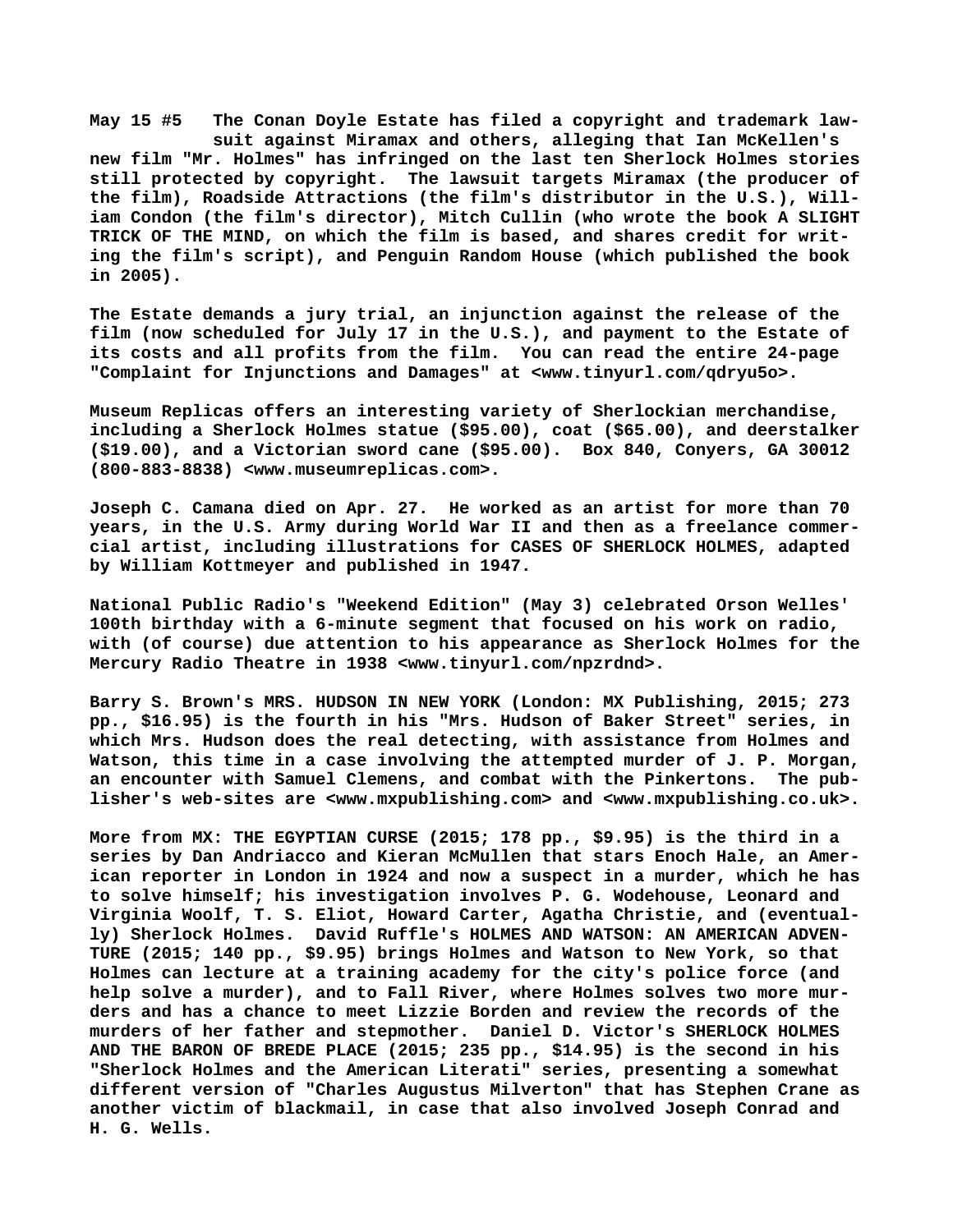**May 15 #6 Elliott M. Black has died. He had a long career in engineering and marketing, and was a member of Sherlockian societies in and near Chicago; he also was an avid magician and mentalist (performing as Michael Elliott): he presented "The Sherlock Holmes of Thought" at Bouchercon in Baltimore in 1986, and at the Baskerville Bash during the birthday festivities in 1999, and greatly enjoyed entertaining his fellow Sherlockians.**

**And as always, there's Sherlockian theater, on-going and up-coming: "Holmes and Watson Save the Empire: A Musical Mystery" (by Jahnna Beecham and Malcolm Hillgartner) will be produced at the Metro Theatre in Vancouver, B.C., June 17-28 <metrotheatre.com>.**

**Ed. Lange's "Sherlock's Secret Life" will be performed at the Pioneer Playhouse in Danville, Ky., July 21-Aug. 1 <[www.pioneerplayhouse.com>.](http://www.pioneerplayhouse.com)**

**"Impossible" (a new play by Robert Khan and Tom Salinsky about Harry Houdini and Arthur Conan Doyle) is scheduled at the Edinburgh Festival Fringe in Scotland, Aug. 5-31 [<www.edfringe.com>.](http://www.edfringe.com)**

**The Fringe also will include a presentation by the Ghostwriters of "Adventures of the Improvised Sherlock Holmes" (Aug. 6-30) and David Stuart Davies' solo performance of his "The Game's Afoot: An Encounter with Sherlock Holmes and Arthur Conan Doyle" (Aug. 12-14).**

**Stephen Dietz's "Sherlock Holmes: The Final Adventure" is due at the Magenta Theater in Vancouver, Wash., Sept. 25-Oct. 17 <[www.magentatheater.com>.](http://www.magentatheater.com) And it will be presented by the Lake Dillon Theatre Company at their theater in Dillon, Colo., Nov. 20-Dec. 13 [<www.lakedillontheatre.org>.](http://www.lakedillontheatre.org)** 

**"The Hound of the Baskervilles" (by David Pichette and R. Hamilton Wright) will be performed at the Garvin Theatre in Santa Barbara, Calif., Oct. 16- 31 [<www.theatregroupsbcc.com>.](http://www.theatregroupsbcc.com)**

**John Longenbaugh's "Sherlock Holmes and the Case of the Christmas Carol" is scheduled at the Renton Civic Theatre in Renton, Wash., from Dec. 4 to Dec. 19 [<www.rentoncivictheatre.org>.](http://www.rentoncivictheatre.org)**

**Ken Ludwig's "The Game's Afoot, or Holmes for the Holidays" is scheduled at the Blackfriars Theatre in Rochester, N.Y., from Dec. 11 to Jan. 3, 2016 [<www.blackfriars.org>.](http://www.blackfriars.org)**

**"Sherlock Holmes and the Adventure of the Great Nome Gold Rush" (a new comedy by Joseph Vass) will debut at North Coast Repertory Theatre in Solana Beach, Calif., Jan. 13-Feb. 7, 2016 <[www.northcoastrep.org>.](http://www.northcoastrep.org)**

**"Sherlock Holmes and the West End Horror" (dramatized from Nicholas Meyer's novel by Anthony and Marcia Milgrom Dodge) is due at the Black Box Theatre in Colorado Springs, Colo., Jan. 15-24, 2016 [<www.blackboxdrama.com>, a](http://www.blackboxdrama.com)nd at the Hylton Performing Arts Center on the Prince William Campus of George Mason Univ. in Manassas, Va., Mar. 11-20, 2016 [<www.hyltoncenter.org>.](http://www.hyltoncenter.org)**

 **The Spermaceti Press: Peter E. Blau, 7103 Endicott Court, Bethesda, MD 20817-4401 (301-229-5669) <[blau7103@comcast.net>](mailto:blau7103@comcast.net)**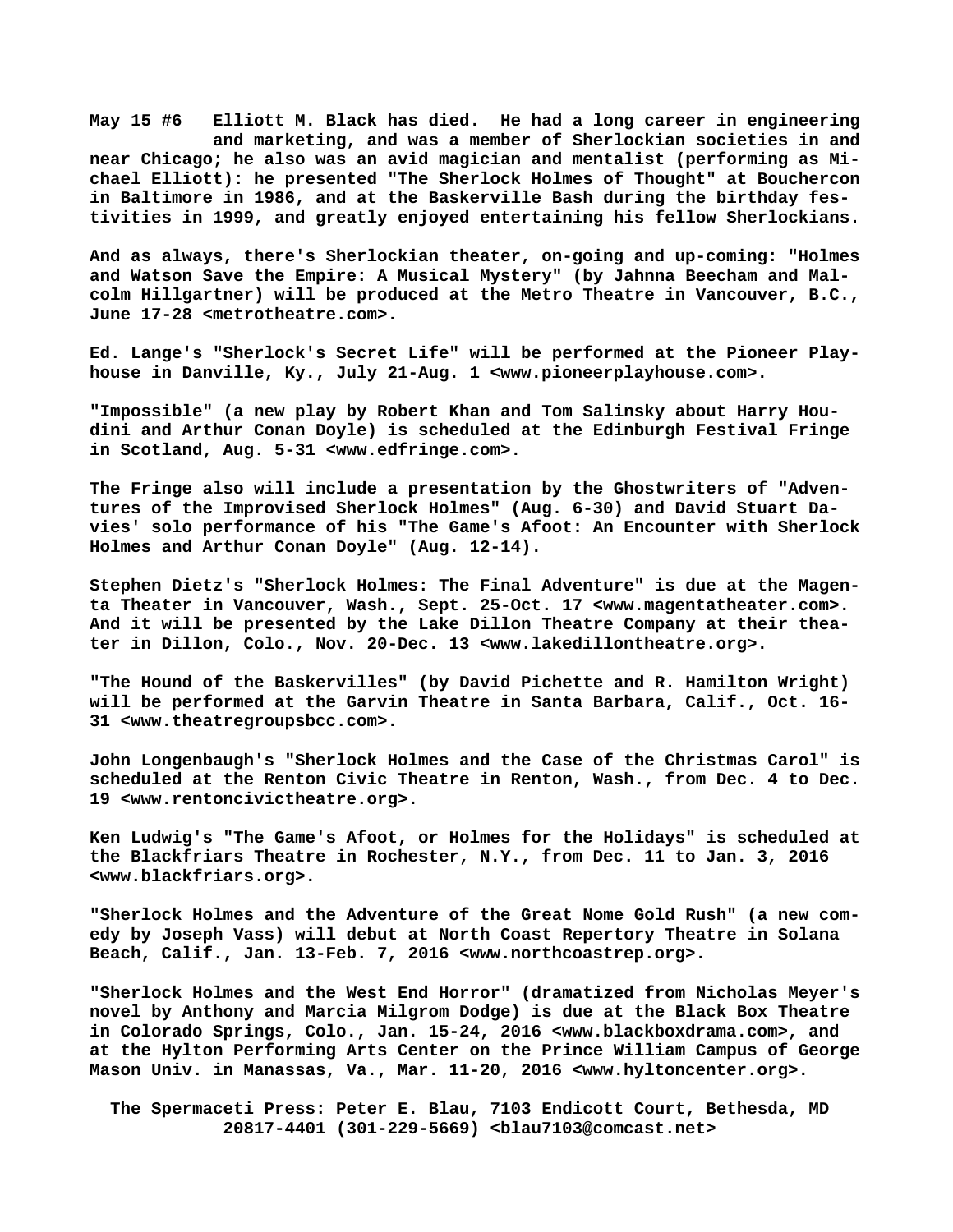**William Gillette's "Sherlock Holmes" had its American premiere in San Francisco on May 31, and was well received by Sherlockians and non-Sherlockians alike. As was the case at the screening Culpeper, Va., on June 13, during the fourth annual "Mostly Lost" conference at the Library of Congress' National Audio-Visual Conservation Center [<www.tinyurl.com/o9be5jc>.](http://www.tinyurl.com/o9be5jc) It is wonderful that the film has been found and can be seen again after so many years, and it's a delight to be able to watch Gillette's performance. His last performance as Holmes was at the McCarter Theatre in Princeton, N.J., on May 12, 1930, which suggests that there's no one left who actually saw him perform live, but now everyone can see him as Holmes on film.**

**Those who enjoyed seeing the film in San Francisco also have a nice lapel pin to commemorate the occasion. There's much to praise about the film, which is a restoration of the four-part serial discovered in Paris, rather than an attempt to recreate the film as originally screened in the U.S. It's grand indeed to be able to see Gillette's underplayed natural acting style,**



**praised so highly in print for more than a century: he doesn't need to show that he's the smartest person in the room, because you can see for yourself that he really is just that. One of the nicest accolades for Gillette, by the way, came from Orson Welles, who said that "it's too little to say that William Gillette resembled Sherlock Holmes; rather, Sherlock Holmes looked exactly like William Gillette." And the film is being screened widely: at Gillette Castle in Hadlyme, Conn., on Sept. 18-20, and quite possibly elsewhere.**

**As noted last month (May 15 #1), the film will be released on Blu-ray/DVD by Flicker Alley on Oct. 20, with subtitles in French or English, an original musical score and other added features [<www.tinyurl.com/mu8kfrk>; y](http://www.tinyurl.com/mu8kfrk)ou can pre-order now from Flicker Alley (\$29.95), and it's highly recommended. There has been considerable publicity for the film, both in the press and on-line, and you can read Tim Greer's review (from San Francisco) at Scott Monty's "I Hear of Sherlock Everywhere" web-site <[www.tinyurl.com/pwxpk6z>.](http://www.tinyurl.com/pwxpk6z) Issue 59 of the blog EatDrinkFilms [<www.tinyurl.com/p4b4nxr> o](http://www.tinyurl.com/p4b4nxr)ffered Thomas Gladysz' interesting commentary on Gillette, with a video trailer that includes a brief glimpse of Paul Singleton as Holmes.**

**And there's a bit more: if you'd like to know what it was like to see William Gillette performing on stage, you can read what Vincent Starrett had to say, in Ray Betzner's blog "Studies in Starrett" <[www.tinyurl.com/oxw3rv9>.](http://www.tinyurl.com/oxw3rv9)**

**Finally (perhaps), there's a splendid accompaniment to the film: The Société Sherlock Holmes de France's LE GUIDE DU FILM SHERLOCK HOLMES (1916), a 64-page profusely-illustrated discussion of the film and its actors, with articles by Thierry Saint-Joanis and Bernard Oudin, with press reviews from the original release; it's almost all in English (Thierry has said that he has been asked by members of the Société if he's going to publish a French translation of the book), and costs €20.00 at <[www.sshf.com/boutique.php>,](http://www.sshf.com/boutique.php) where you can see thumb-nail images showing the results of their splendid research. It has been a long time since I've devoted an entire page of the newsletter to anything, but the film and the book are well worth it.**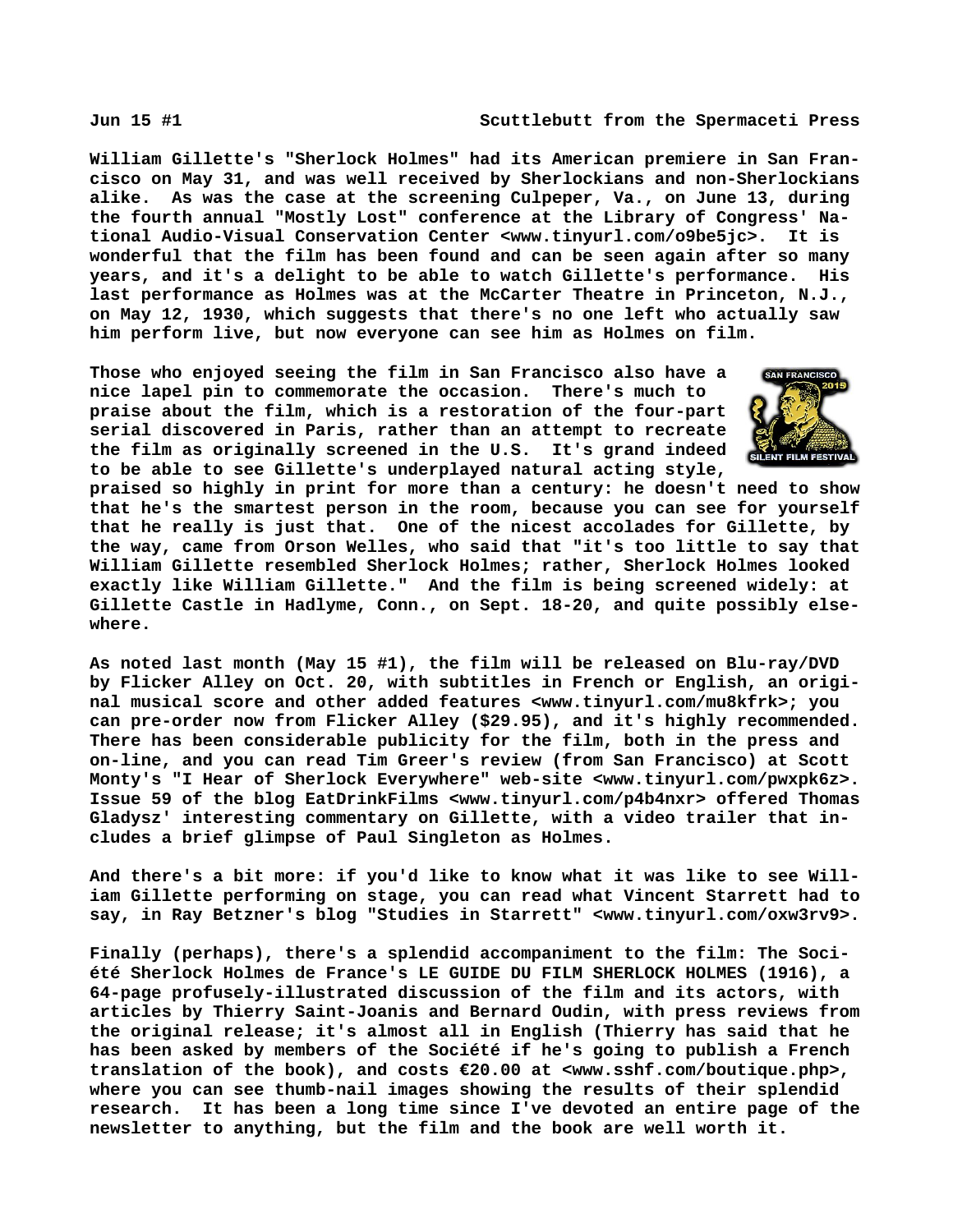**Jun 15 #2 The Broadway production of "The Curious Incident of the Dog in the Night-Time" has won five Tony awards. The play, dramatized by Simon Stephens from Mark Haddon's novel, won for best play, best performance by an actor in a leading role (Alex Sharp), best scenic design (Bunny Christie and Finn Ross), best lighting design (Paule Constable), and best direction (Marianne Elliott).**

**The Practical, But Limited, Geologists (also known as The Friends of Sherlock Holmes) met to honor the world's first forensic geologist with drinks and dinner at the Fadó Irish Pub in Denver on June 3, welcomed by members of Dr. Watson's Neglected Patients. Our next meetings will be on Nov. 4 in Baltimore, and on June 22, 2016, in Calgary.**

**Julie Harris died on May 30. She had a long career as a costume designer in British films, perhaps best-known for her work for The Beatles in 1965, when she said "I must be one of the few people who can claim they have seen John, Paul, George, and Ringo naked." She preferred creating period costumes, and is credited for "The Private Life of Sherlock Holmes" (1970) and "The Hound of the Baskervilles" and "The Sign of Four" (1983).**

**Nicholas Utechin is preparing a short monograph on the British society The Milvertonians of Hampstead, which was founded by Humphrey Morton and Peter Richard in 1958. Nick is in urgent need of a photograph of Peter Richard, and would welcome hearing from anyone who can help; you can reach Nick at [<highfieldfarmhouse@gmail.com>.](mailto:highfieldfarmhouse@gmail.com)**

**MYCROFT HOLMES, by Kareem Abdul-Jabbar and Anna Waterhouse (New York: Titan Books, 2015; 323 pp., \$25.99), is set in 1870, when Mycroft, 23 years old, a secretary to the Secretary of State for War, and in love with a beautiful blonde, finds himself involved in a bizarre intrigue that takes him to the Caribbean, where he finds perilous adventure and an interesting assortment of friends and foes.**

**"What Happened After Sherlock Rescued Irene?" was the question Steven Moffat was asked at the "Sherlocked" convention in London in April, and you can read his amusing answer at the Sherlockology web-site: click on the "News & Events" link at <[www.sherlockology.com>.](http://www.sherlockology.com) The short answer is that he wrote but didn't film a scene that would have ended with Sherlock naked. You can also read transcripts of the opening panel with the creators of the series, and of Benedict Cumberbatch's panel, and there's lots more to be found at this interesting web-site.**

**Tim Dedopulos' SHERLOCK HOLMES' ELEMENTARY PUZZLES (London: Carlton, 2014; 143 pp., £7.99) offers 71 "riddles, enigmas, and challenges," non-Sherlockian but presented by Holmes and others in the Canon.**

**Bill Peschel's anthology THE EARLY PUNCH PARODIES OF SHERLOCK HOLMES (Hershey: Peschel Press, 2014; 281 pp., \$15.99) is the result of a wide-ranging search through a magazine that was full of Sherlockiana and Doyleana; the contents include not only parodies but also commentary, reviews, and a story by Conan Doyle himself, all annotated by the editor, who has included an amusing excerpt from the autobiography of Mark Twain: an account of Twain's encounter with Dr. Watson. Peschel's web-site's at [<www.peschelpress.com>.](http://www.peschelpress.com)**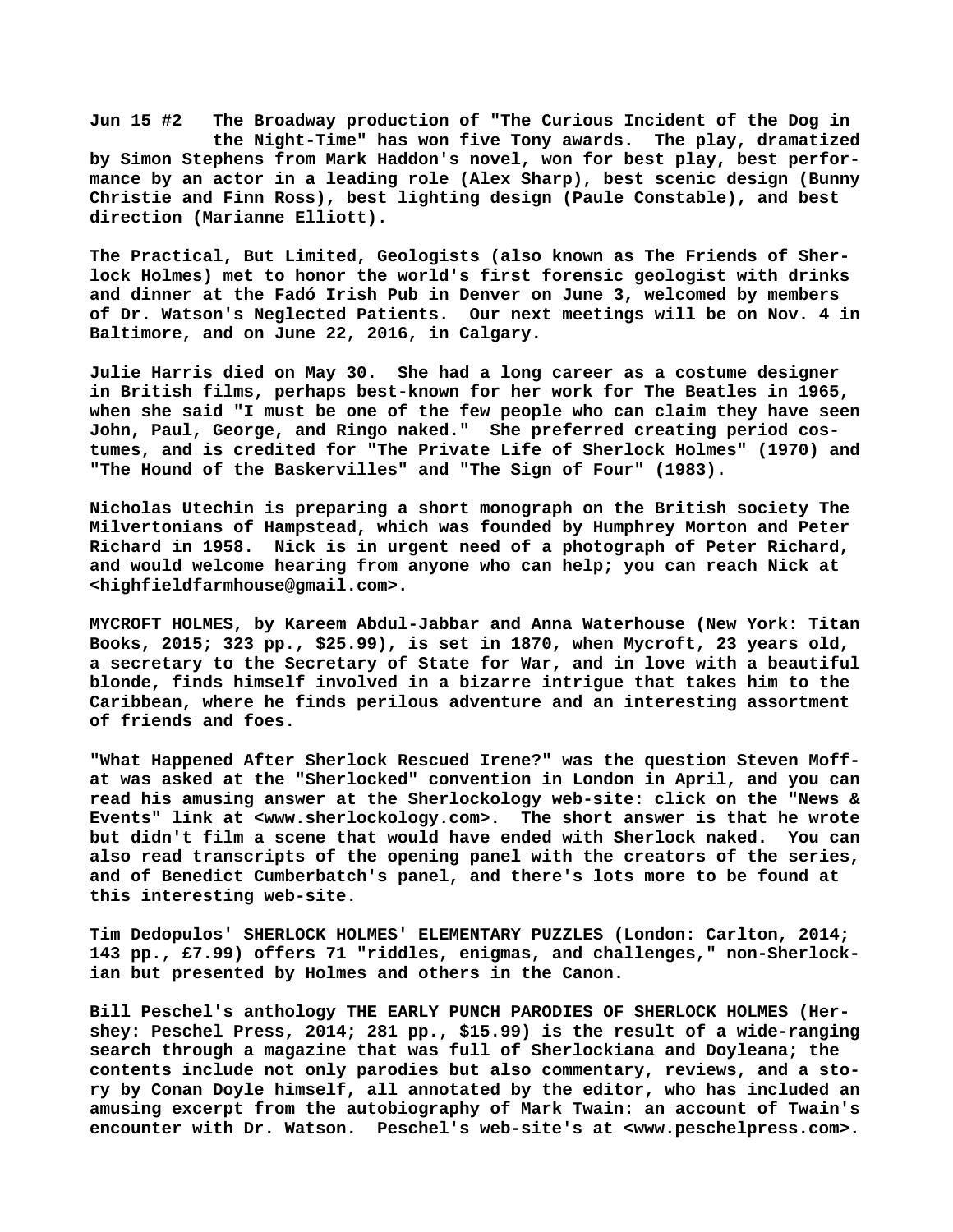**Jun 15 #3 Further to the report (May 15 #2) on Agatha Christie's letter to Evelyn B. Byrne, Ray Betzner has blogged about the letter from Vincent Starrett that wasn't included in ATTACKS OF TASTE, and about Byrne and Otto Penzler, and about their book and their correspondence with Starrett; you can read all about it at <[www.tinyurl.com/qeqbocd>.](http://www.tinyurl.com/qeqbocd)**

**They're off and running: The Baker Street Irregulars' triennial running of The Silver Blaze at Saratoga Raceway in Saratoga, N.Y., is set for Aug. 1 (with a brunch and scholarly presentations on Aug. 2). For details on how to register, contact Lou Lewis <[llewis@lewisgreer.com>.](mailto:llewis@lewisgreer.com)**

**Christopher Lee died on June 7. A consummate actor, he made more than 250 films, often as villains, but also as heroes and supporting characters. He played Sir Henry Baskerville in Peter Cushing's film "The Hound of the Baskervilles" (1959), Sherlock Holmes in "Sherlock Holmes und das Halsband des Todes" [Sherlock Holmes and the Necklace of Death] (1962), Mycroft Holmes in Robert Stephens' film "The Private Life of Sherlock Holmes" (1970), and Holmes again in the television films "Sherlock Holmes and the Leading Lady" and "Sherlock Holmes: The Incident at Victoria Falls" (1992); he also was the host of the television documentary "The Many Faces of Sherlock Holmes" (1986), and read "The Valley of Fear" for Listen for Pleasure (1993).**

**The Bootmakers of Toronto's annual running of The Silver Blaze at Woodbine Racetrack will be held on July 11 <[www.torontobootmakers.com>.](http://www.torontobootmakers.com)**

**It isn't just people who are trying to buy homes that have been affected by the soaring real-estate prices in London: rents are going up as well. Criterion Capital, landlord of the Criterion Restaurant, has increased the annual rent to £850,000 (up from £525,000), and the 140-year-old restaurant has gone into administration [which is essentially the same as filing for bankruptcy]. The restaurant's still open, so you can visit the plaque honoring Watson and Stamford's historic meeting at the Criterion's Long Bar.**

**Ron Moody died on June 11. He was most famous as Fagin in the musical "Oliver" on stage in the West End and Broadway and on film (1968), and went on to many roles on stage, screen, and television, including Sherlock Holmes in Leslie Bricusse's "Sherlock Holmes: The Musical" (1988).**

**Marcus Geisser and Helen Dorey were married on May 23 at the Church of St. Cross in Winchester, and have now honeymooned, reporting that "Frau Geisser passed the ultimate honeymoon test: crossing the Splügen Pass successfully and reaching the lovely village of Splügen. For those who have not read the entire Canon, the ultimate honeymoon test will be found in "The Illustrious Client".**

**"I bear warmest felicitations from Her Majesty The Queen, Professor Stephen Hawking, James Bond, Sherlock Holmes, and the entire cast of Downton Abbey. I think that covers all the important people in England." That was the opening of the speech given at Hillsdale College's commencement ceremony this year by Michael Ward (fellow of Blackfriars Hall, University of Oxford, and professor of apologetics as Houston Baptist University), reprinted in the May/June issue of Imprimis (Hillsdale College's readers monthly). The complete speech is available on-line at [<www.tinyurl.com/nsylol8>.](http://www.tinyurl.com/nsylol8)**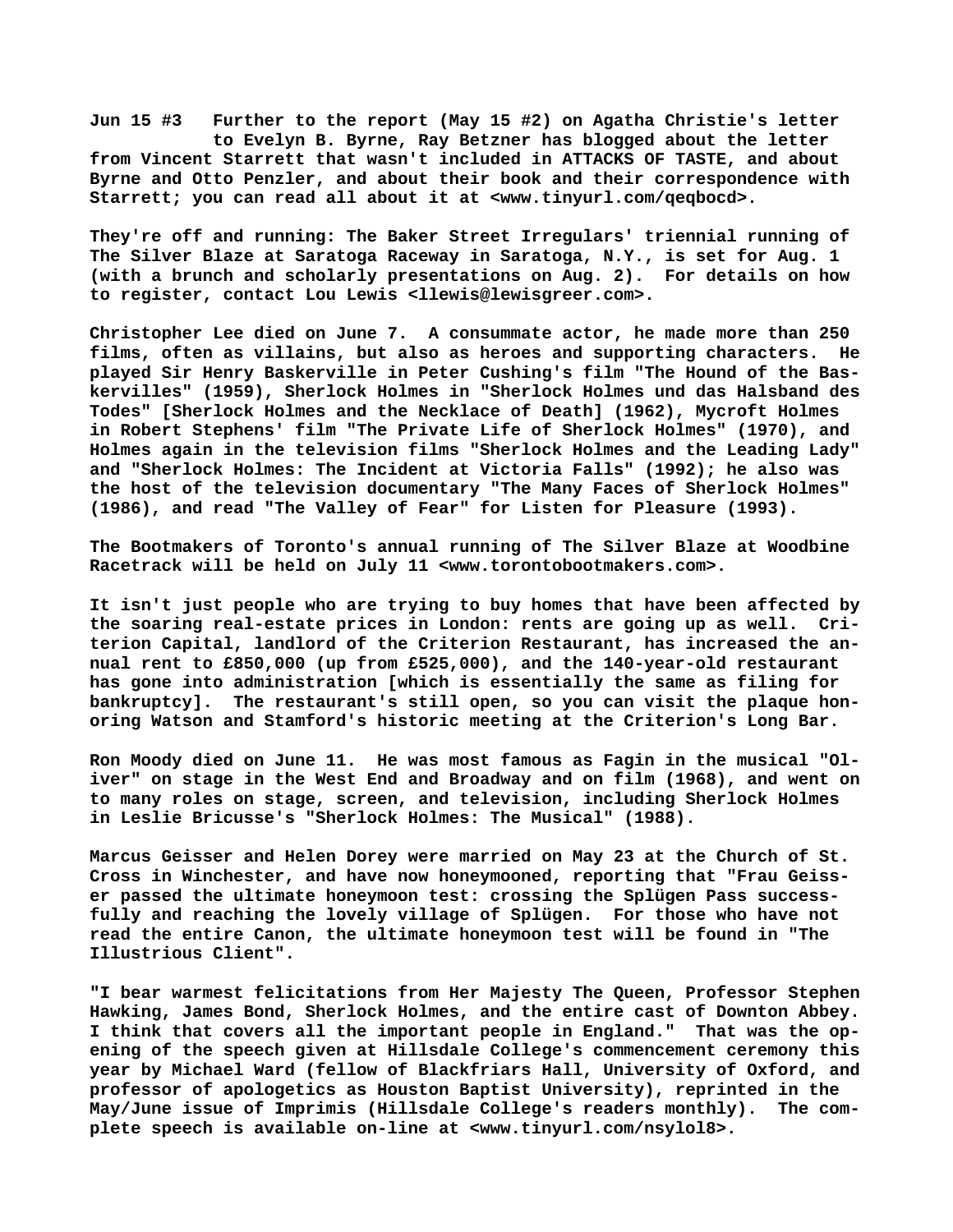**Jun 15 #4 There were some familiar names on the Queen's New Year's hon ors list: Benedict Cumberbatch was appointed CBE (Commander of the Most Excellent Order of the British Empire), for services to the performing arts and to charity, and Martin Clunes and Steven Moffat were appointed OBEs (Officer of the Most Excellent Order of the British Empire), for services to drama. In case you haven't been watching television, Benedict Cumberbatch plays Sherlock Holmes in the "Sherlock" series co-created by Steven Moffat. and Martin Clunes played Conan Doyle in the mini-series "Arthur & George".**

**Ralph Wroblewski ("Captain Teddy Marvin") died on Apr. 25. He had a long career as a teacher and principal in Catholic high schools in Cleveland, and in 1972 he was a founder and charter member of Mrs. Hudson's Lodgers of Cleveland, and served as their secretary. He received his Investiture from the Baker Street Irregulars in 1976.**

**"Sherlock Holmes: Consulting Detective" was first a board game (Dec 81 #3) and then a CD-ROM disk game (Dec 91 #1), and then a DVD game (Nov 99 #4). Now Flickering Myth has reported [<www.tinyurl.com/q9tvayk> t](http://www.tinyurl.com/q9tvayk)hat Zojoi has remastered the three 30-minute games for PC on Stream. The Zojoi web-site for the game is at <[www.zojoi.com/sherlock>.](http://www.zojoi.com/sherlock)**

**On Oct. 15, 1969, The Times and the Daily Mirror reported (based on a dispatch from Reuters) that Moscow television seemed to think that Dr. Watson was a secret communist, noting that a television program broadcast in the Soviet Union the day before showed Watson reading the Morning Star, a Communist newspaper published in Britain. Alexander Orlov has discovered that the program apparently was a dramatization of "The Second Stain" (part of a longer program titled "Ministers and Detectives"); does anyone have additional information on the broadcast?**

**THE DEAD ASSASSIN, by Vaughn Entwistle (New York: Minotaur, 2014; 338 pp., \$26.99) is the second novel in his series taken from "the paranormal casebooks of Sir Arthur Conan Doyle," and it has Arthur Conan Doyle and Oscar Wilde dealing with bizarre murders and a dire plot against the realm in a story that's more science fiction than paranormal. The author's web-site is at <[www.vaughnentwistle.com>.](http://www.vaughnentwistle.com)**

**Transformative Works and Cultures (a journal published by the Organization for Transformative Works) has issued a call for papers for a special issue on "Sherlock Holmes Fandom, Sherlockiana, and the Great Game" (to be published in Mar. 2017); the deadline for submissions is Mar. 1, 2016, and you will find more information at their web-site [<www.tinyurl.com/nckrpor>.](http://www.tinyurl.com/nckrpor)**

**Patrick Macnee died on June 25. Best known for playing John Steed in the television series "The Avengers", he began his acting career in Britain at the age of 11 on stage in a production of "Henry V" (with a young Chrisopher Lee), and had a long list of film and television credits, among them Dr. Watson in "Sherlock Holmes in New York" (1976), David Worth (a psychotic former British secret agent who believes he's Sherlock Holmes) in "Magnum, P.I.: Holmes Is Where the Heart Is" (1984), Watson in "Sherlock Holmes and the Leading Lady" and "Sherlock Holmes: The Incident at Victoria Falls" (1992), and Holmes in the television film "The Hound of London" (1993).**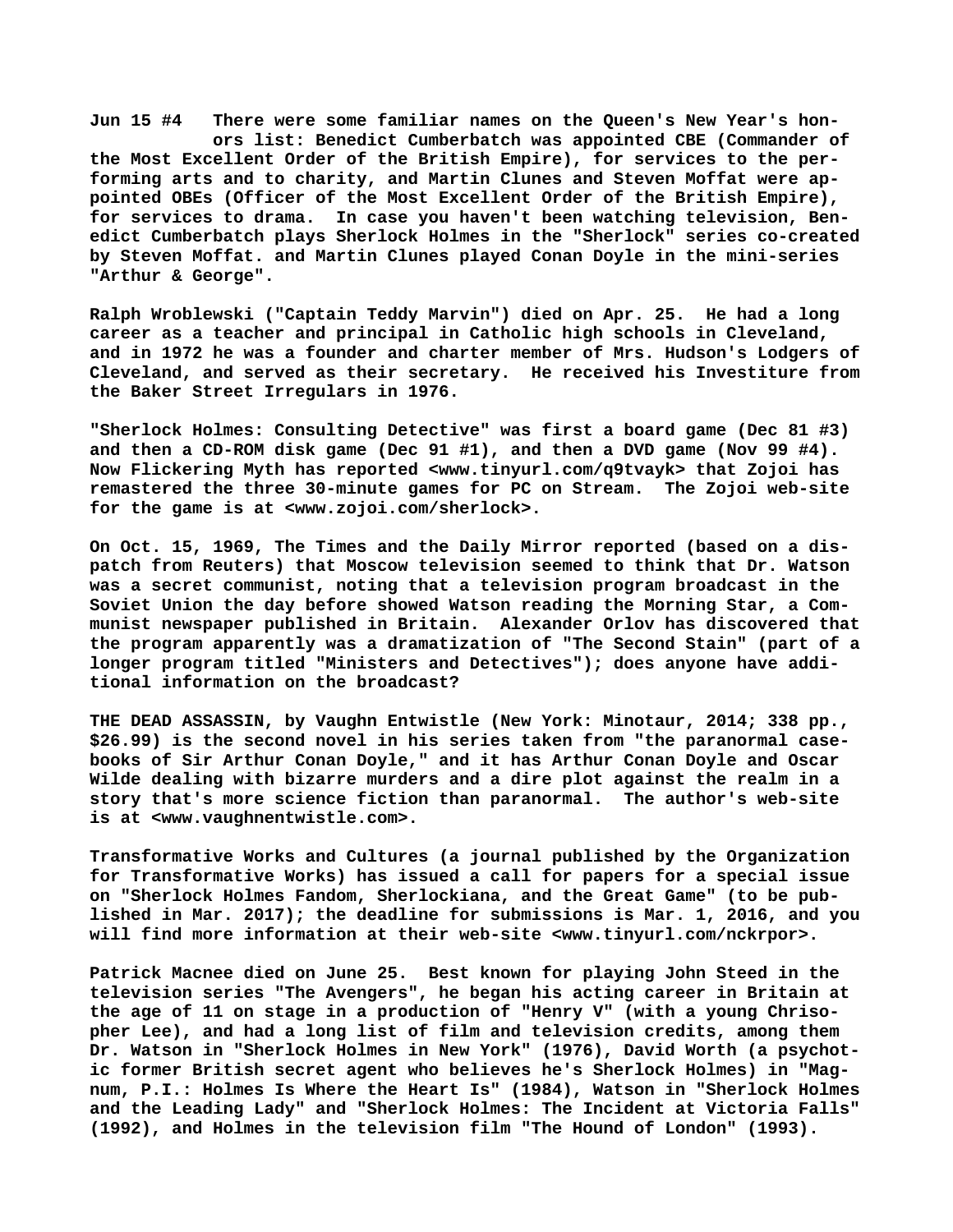**Jun 15 #5 The spring issue of "For the Sake of the Trust" (the newsletter of the Baker Street Irregulars Trust) has news about the Trust, its new web-site, additions to the Archives at the Houghton Library, and an article by Harvard student George Mills on his research in the Archives for his senior thesis on the BSI as a pioneering fan community. The issue is available both at the Trust's web-site <[www.bsitrust.org> a](http://www.bsitrust.org)nd by e-mail; if you would like to be on the mailing list, send a request to Mike Berdan at [<editor@bsitrust.org>.](mailto:editor@bsitrust.org)**

**David B. Pearce ("The Khalifa at Khartoum") died on June 1. He practiced ophthalmology in New York for more than 40 years, and enjoyed the arts, music, literature, sailing, and lacrosse. He received his Investiture from The Baker Street Irregulars in 1977.**

**Randall Stock has revised his "Best of Sherlock" web-site page for Sidney Paget <[www.tinyurl.com/qg6pdv9>; h](http://www.tinyurl.com/qg6pdv9)e has added a few non-Sherlockian items, and (far more important) images of original artwork for some of the Sherlockian illustrations, so that one can see how wonderful his original artwork is. You can see much larger full-color images of artwork that was on view at the Museum of London in the spectacular "Catalogue of the Exhibition" that's available for purchase at <[www.bakerstreetjournal.com>.](http://www.bakerstreetjournal.com)**

**Congratulations to Scott Monty, who has reached the 1,000th entry on his "I Hear of Sherlock Everywhere" blog <[www.tinyurl.com/peb2bvx>.](http://www.tinyurl.com/peb2bvx) The web-site and its podcasts are entertaining, interesting, and informative.**

**"Murder on the Bluebell Line" was a 35-minute program that was broadcast by BBC-1 in 1987; it was based on Charles Blinderman's book THE PILTDOWN IN-QUEST (1986), and starred Hugh Fraser as Holmes and Ronald Fraser as Watson (Hugh Fraser will be remembered as Hastings in the "Poirot" television series). You can watch the program now, thanks to Alexander Orlov, who has found the program at YouTube <[www.tinyurl.com/qy9bghe>.](http://www.tinyurl.com/qy9bghe)**

**The "International Exhibition of Sherlock Holmes" will run through Sept. 7 at the Discovery Science Center in Santa Ana, Calif., and The Curious Collectors of Baker Street are presenting a Mini-Symposium at the Discovery on July 18, featuring Leslie S. Klinger, Laurie R. King, Bonnie MacBird, and Mary Platt; details at [<www.ccobs.org>.](http://www.ccobs.org)**

**There has been progress on the television series "Houdini and Doyle" (Mar 15 #1). Stephen Mangan has been cast as Conan Doyle, and Michael Weston as Houdini; the executive producer is David Shore (creator of "House"). The ten-part mini-series is scheduled for broadcast next spring on Fox in the U.S., ITV Encore in the U.K., and Global in Canada. According to one report, Houdini and Conan Doyle "grudgingly join forces with New Scotland Yard to investigate inexplicable crimes with a supernatural slant."**

**Bonnie MacBird's ART IN THE BLOOD (London: HarperCollins, 2015; 306 pp., \$25.99) takes Holmes and Watson to Paris and to bleak northern England in an attempt to rescue the illegitimate son of a French chanteuse, recover stolen art, and thwart a vicious criminal conspiracy. The author's website is at <[www.macbird.com>, a](http://www.macbird.com)nd she has helpfully supplied annotations for the book on-line at <[www.aitbnotes.com>.](http://www.aitbnotes.com)**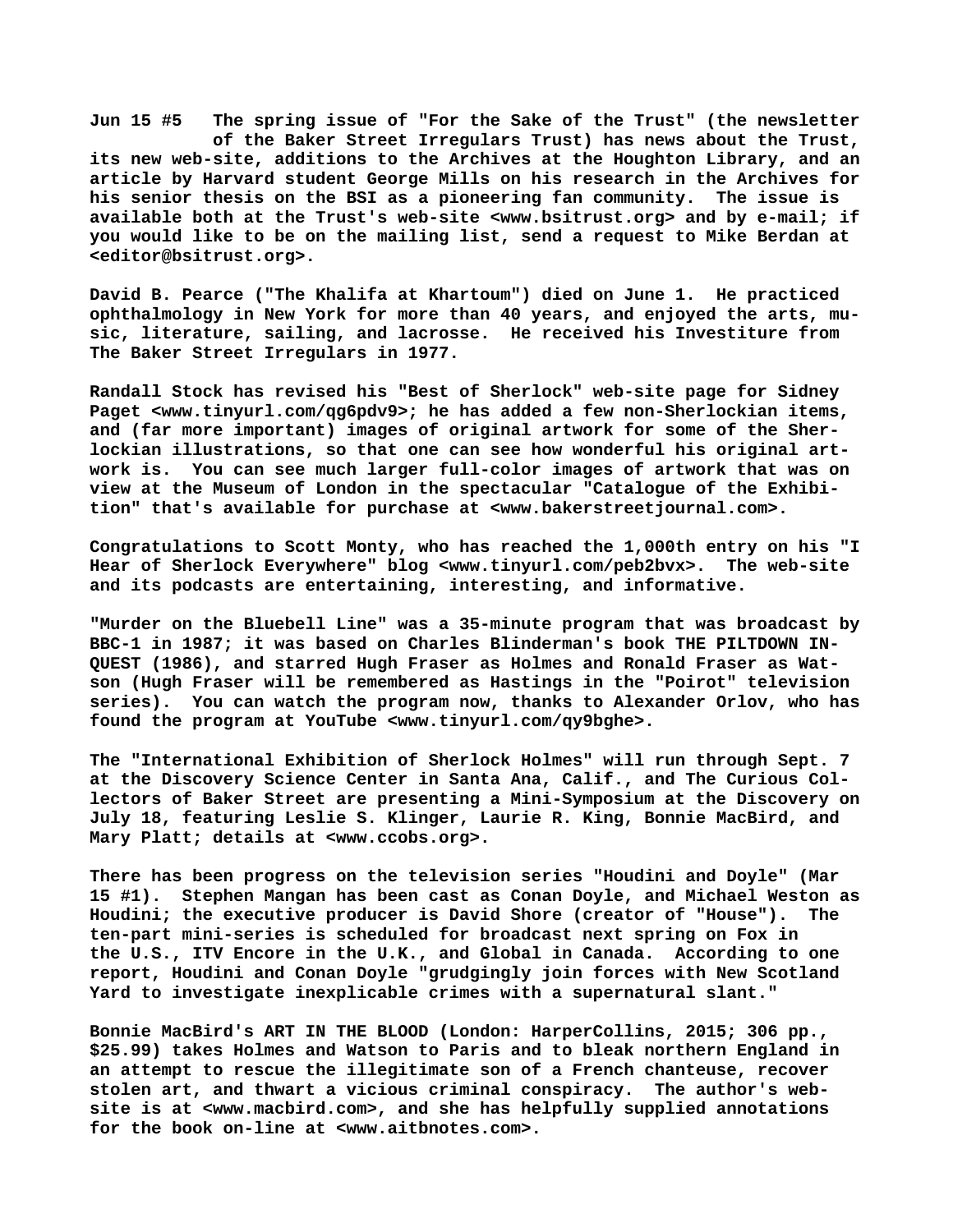**Jun 15 #6 The spring issue of The Magic Door (the newsletter published by The Friends of the Arthur Conan Doyle Collection at the Toronto Reference Library) offers Peter Calamai's report on "Conan Doyle's Journalist Circles", Doug Wrigglesworth's investigation of "Arthur Conan Doyle and the South African War", and other news from and about the collection; copies of the newsletter are available from Clifford S. Goldfarb, 22 Markdale Avenue, Toronto, ON M6C, 1T1, Canada [<cgoldfarb@sympatico.ca>.](mailto:cgoldfarb@sympatico.ca)**

**The "tale in verse" has a long Sherlockian tradition, in the pages of The Baker Street Journal and other publications from the 1940s onward. Edgar W. Smith, Bliss Austin, and many others enjoyed presenting both the Canon and their own stories as poetry, and now Allan Mitchell has written SHER-LOCK HOLMES AND THE MENACING MOORS (London: MX Publishing, 2015; 122 pp., \$8.95), bringing Holmes and Watson back to Dartmoor for another case, told almost entirely in poetic quatrains, and with a nice comment in the introduction: "Sherlock is as real as we want him to be." The publisher's websites are at [<www.mxpublishing.com> a](http://www.mxpublishing.com)nd [<www.mxpublishing.co.uk>.](http://www.mxpublishing.co.uk)**

**Also from MX: Wendy C. Fries' SHERLOCK HOLMES AND JOHN WATSON: THE DAY THEY MET (2015; 302 pp., \$18.95) is an entertaining collection of "50 new ways the world's most legendary partnership might have begun," short vignettes ranging from 1879 to 2015. Dick Gillman's SHERLOCK HOLMES: THE JULIA MORI-ARTY TRILOGY (2015; 139 pp., \$8.95) collects three stories about Holmes and Watson's confrontation with the evil professor's sister, who is trying to avenge her brother's death. GC Rosenqist's SHERLOCK HOLMES: THE PEARL OF DEATH AND OTHER EARLY STORIES (2015; 222 pp., \$14.95) offers ten short pastiches.**

**And as usual, there are theatrics to report: Charles Marowitz's "Sherlock's Last Case" will be performed at the Charity Randall Theatre in Pittsburgh, Pa., July 9-26 [<www.kinetictheatre.org>.](http://www.kinetictheatre.org)**

**The Namron Players are presenting "Plays Written by Kids (And Performed by Adults)" in the Andrews Park Amphitheater in Norman, Okla., on July 11-12. One of the plays is reported to feature "Sherlock Holmes rescuing all the penguins from an evil mastermind, even though Sherlock cannot pronounce the word 'penguin' himself." The web-site's at <[www.namronplayers.com>.](http://www.namronplayers.com)**

**"The Hound of the Baskervilles" (the excellent parody by Steven Canny and John Nicholson) is scheduled at the Hangar Theatre in Ithaca, N.Y., on July 16-25 <[www.hangartheatre.org>.](http://www.hangartheatre.org) Also at Portland Stage in Portland, Maine, on Jan. 26-Feb. 21, 2016 [<www.portlandstage.org>.](http://www.portlandstage.org)**

**The Filament Theatre Ensemble will present Jessica Wright Buha's new play "Sherlock Holmes and the Mystery of Portage Park" in Chicago on July 18-19 [<www.filamenttheatre.org>; "](http://www.filamenttheatre.org)Sherlock Holmes on bike or on foot, searching for clues in and around Portage Park."**

**Ed. Lange's "Sherlock's Secret Life" will be performed at the Pioneer Playhouse in Danville, Ky., July 21-Aug. 1 <[www.pioneerplayhouse.com>.](http://www.pioneerplayhouse.com)**

 **The Spermaceti Press: Peter E. Blau, 7103 Endicott Court, Bethesda, MD 20817-4401 (301-229-5669) <[blau7103@comcast.net>](mailto:blau7103@comcast.net)**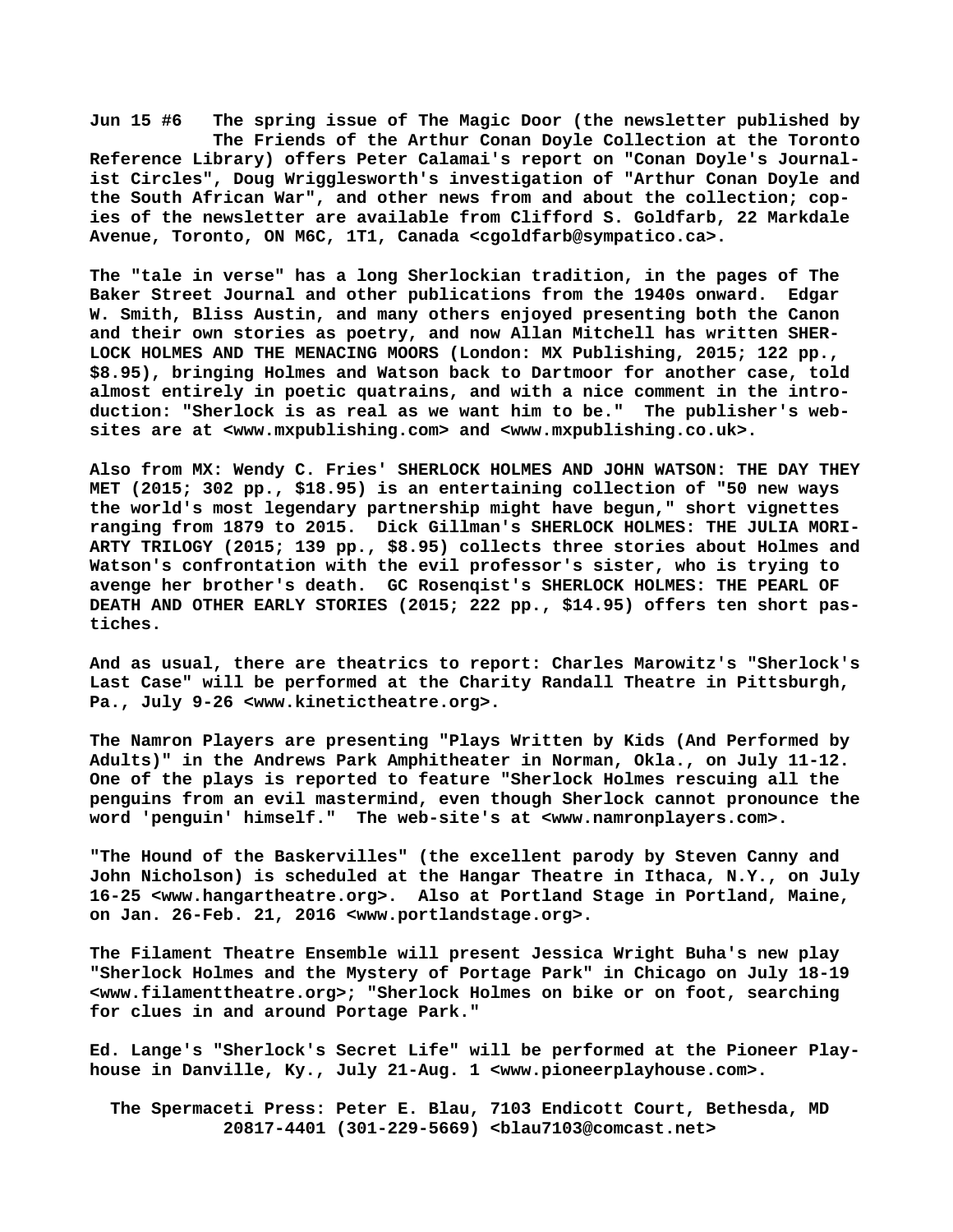**There's a nice two-minute trailer for William Gillette's "Sherlock Holmes" (1916), due for release in a Blu-ray/DVD set by Flicker Alley on Oct. 20, and you can watch the trailer at Scott Monty's "I Hear of Sherlock Everywhere" blog at [<www.tinyurl.com/odlmopw>.](http://www.tinyurl.com/odlmopw) If you weren't able to see the film when it was screened in Paris in January and in San Francisco in May, the Red Circle of Washington has arranged for a theater screening on Sept. 26 in Bethesda, Md.; tickets still are available, and you'll find more information at [<www.redcircledc.org>.](http://www.redcircledc.org)**

**On-line registration for GridLOCK DC in Washington on Aug. 8-9 has closed, but you can also register on-site <[www.gridlockdc.org>.](http://www.gridlockdc.org) People coming from out of town may wish to arrives one day early to attend The Evil League of Ecdysiasts' presentation of "Sherlock Holmes: The Adventure of the Black Cat" [<www.blackcatdc.com/shows/burlesque2.html> a](http://www.blackcatdc.com/shows/burlesque2.html)t 9:00 pm on Aug. 7 at the Black Cat. The promise of the League is "We do the weird stuff... And you can sing along."**

**Sorry about that: William Gillette's last appearance on stage as Sherlock Holmes was not in 1930 (Jun 15 #1), but rather at The Playhouse in Wilmington, Del., on Mar. 19, 1932.**

**It is nice to be able to report that Simpson's-in-the-Strand still is serving its traditional and properly British dinners (although meals cost more than they did when I first dined there some fifty years ago), and it likely will continue to do so. Rumors of possible changes to the restaurant (Feb 15 #3) caused some concern earlier this year, but it appears that management only is seeking to provide late-night and early-morning music in the restaurant's upstairs rooms.**

**Ben Gibson's THE GHASTLY DANDIES DO THE CLASSICS (New York: Penguin Young Readers, 2013; 64 pp., \$17.95); spotted by Evy Herzog in a bargain bin at Staples, the classics in the book include Sherlock Holmes (with six pages on "The Dancing Men"), and the artworks imaginative (and you should take a close look at the cover).**

**BBC Radio 4 Extra is broadcasting a "True Crime" series of repeats of older programs, one of which is "Conan Doyle's Strangest Case" (the story of the George Edalji case, first broadcast in 1995, starring Peter Jeffrey as Conan Doyle). You can listen to their programs for a month after they air at [<www.tinyurl.com/p5sq7mg>.](http://www.tinyurl.com/p5sq7mg)**

**Richard Johnson died on June 6. He had a long career as an actor on stage, screen, radio, and television, and played Dr. Watson in Charlton Heston's television version of "The Crucifer of Blood" (1991).**

**Willy Werby has created two versions of the sitting-room at 221B, one for display at the restaurant S. Holmes, Esq., in San Francisco, and the other at the Grosvenor Resort Hotel at Disney World in Orlando. Both rooms are now in storage, and she is offering the second room for sale; you can see some nice images of the room at [<www.holmesroom.com> \(](http://www.holmesroom.com)move your cursor to the top of the screen to open captions).**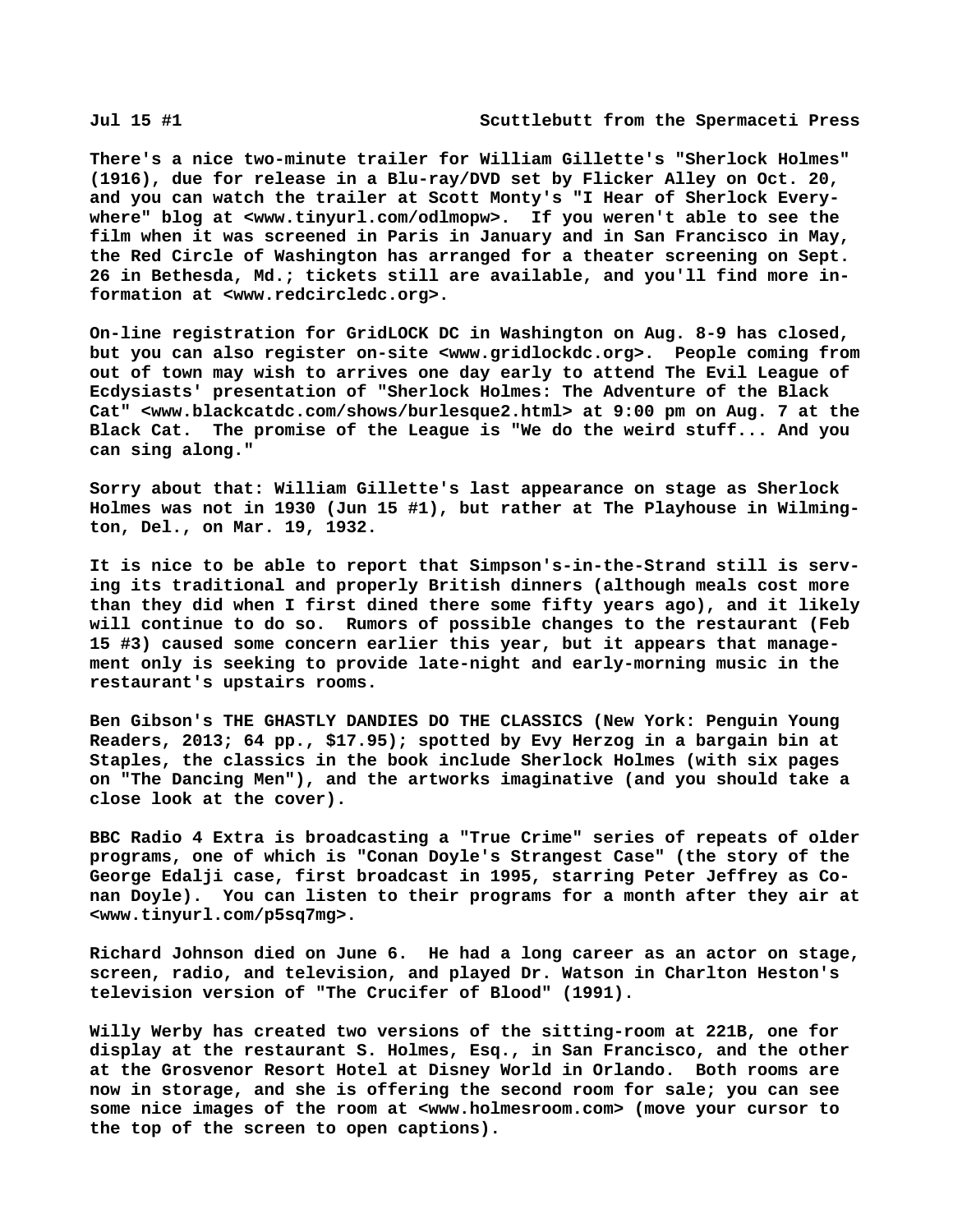**Jul 15 #2 "Kevin Spacey Fowler: 5 Fun Facts about the Actor," India.com announced on May 10, and one of those fun facts was: "It is because of Sherlock Holmes that Kevin Spacey got into acting. During a trip to London when he was 10 years old and after seeing a production of Sherlock Holmes, the actor made his decision to be what he wanted to be." The actor turned ten years old on July 26, 1969, and of course one wonders what production that was.**

**Alexander Orlov has reported an interesting video at YouTube: 38 minutes of behind-the-scenes footage from the making of Ian McKellen's "Mr. Holmes" at [<www.tinyurl.com/pmjrv6s>; i](http://www.tinyurl.com/pmjrv6s)t's a fine look at what's involved in creating a movie. And don't neglect the links to interviews and trailers.**

**"Sherlock Holmes' Fictional Baker Street Home in London Subject to Ownership Mystery" was the headline on a story in The Independent (July 22) on who owns the block of property at 215-237 Baker Street, which includes the site of the former Abbey National, where mail addressed to Sherlock Holmes was for many years answered by Holmes' secretary. A non-governmental organization called Global Witness has reported that the property is included in a portfolio of real estate in London worth £147 million that's owned by someone with ties to Rakhat Aliyev, a former Kazakh secret police chief accused in the European Union of money laundering and murder. You can read the full report at <[www.globalwitness.org>.](http://www.globalwitness.org)**

**Laurie R. King reports that she has finished work on the next Mary Russell novel, THE MURDER OF MARY RUSSELL, due for publication in April. Laurie's excellent web-site's at <[www.laurierking.com>; s](http://www.laurierking.com)croll down to Laurie's Muttering at lower right and read "This Is Mrs. Hudson?" to see what Mrs. Hudson was wearing in 1875.**

**The Sherlockian Calendar, maintained by Ron Fish and Sue and Ben Vizoskie, is at <[www.sherlockiancalendar.com>; i](http://www.sherlockiancalendar.com)t's a helpful list of upcoming Sherlockian events, for anyone who would like to know what's happening when and where; you can contact Ron at [<ronf404@aol.com> i](mailto:ronf404@aol.com)f you would like to have a meeting or conference listed. And Ron reports that the calendar is now on Twitter as @SianCalendar.**

**Phil Austin died on June 18. The official lead guitarist of the Firesign Theater, he was a co-author and performer on their album "The Giant Rat of Sumatra" (1974), which featured Hemlock Stones and Flotsam. You can listen to the album at YouTube <[www.tinyurl.com/ob85wsz>.](http://www.tinyurl.com/ob85wsz)**

**Georges Treville directed and starred as Sherlock Holmes in a series of silent films made by Eclair in 1912, and it's nice indeed that two of these old films have survived: "The Copper Beeches" (24 minutes) has been available for some time, and "The Musgrave Ritual" (18 minutes) was discovered a few years ago. Search for [georges treville] at <[www.youtube.com> t](http://www.youtube.com)o see both films.**

**Oscar Ross has spotted a mention of Sherlock Holmes in the lyrics of B. A. Robertson's song "Bang Bang" issued by Asylum Records as a single in 1979. There's a promotional video at YouTube <[www.tinyurl.com/psetzwc>, a](http://www.tinyurl.com/psetzwc)nd Sherlockian artwork on the sleeve (which you can see easily at eBay).**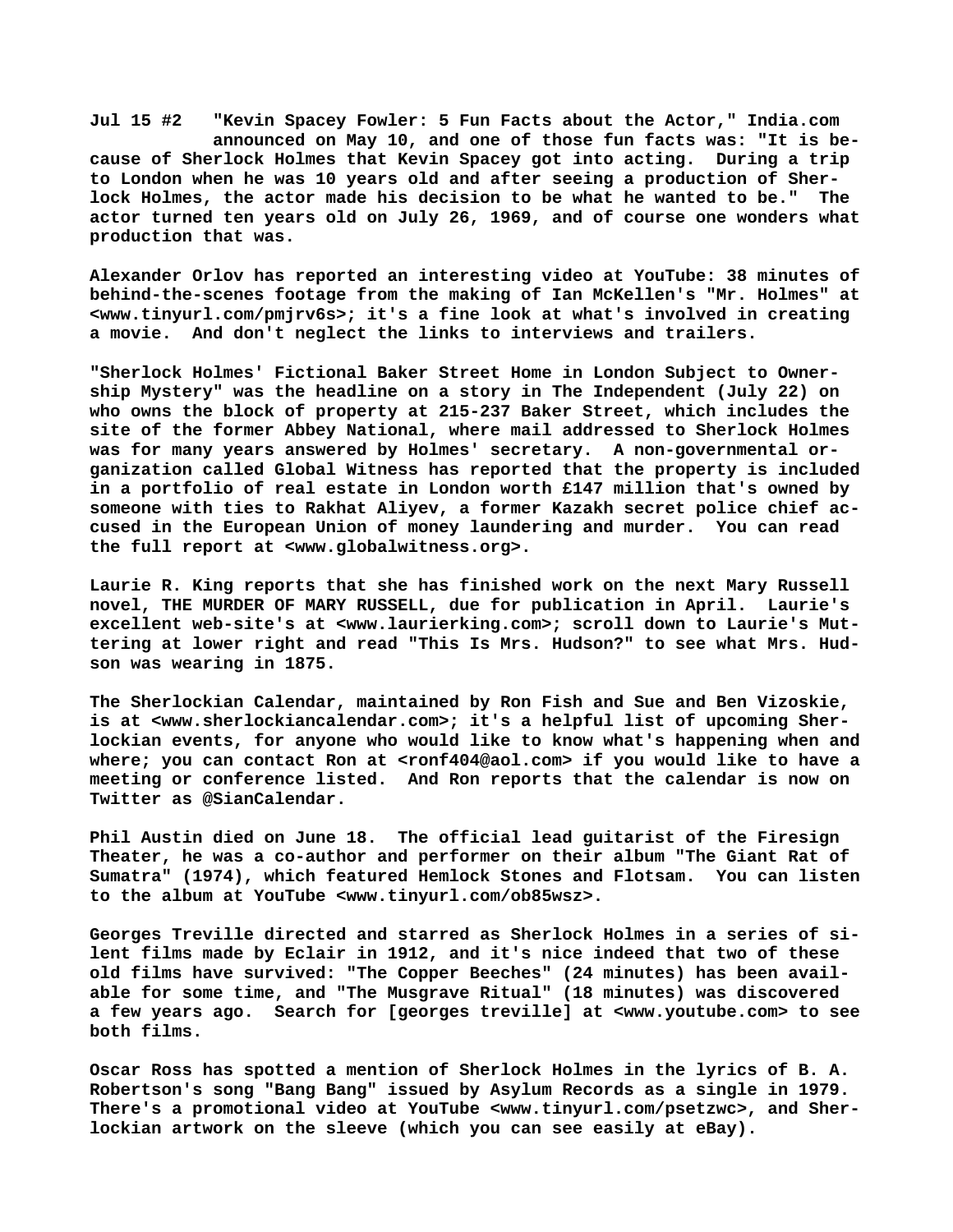**Jul 15 #3 Adam Frost and Jim Kynvin have created an artistic and interest ing graphic analysis of the Canon ("Sherlock Holmes: Examining the Evidence--in Charts"), published in the Guardian on June 30, and well worth examining at the web-site [<www.tinyurl.com/pcst3dg>.](http://www.tinyurl.com/pcst3dg) Don't neglect their presentation of "Other Cases Are Referenced--Which Sound Far More Exciting Than the One We're Reading".**

**Mel Ruiz ("Jack Douglas") died on Feb. 25, 2014. Proud to be a fourth-generation Californian, he had many enthusiasms, including tennis, old movies, nature, photography, and of course Sherlock Holmes. He was a member of the Sherlockian societies in San Francisco, and received his Investiture from The Baker Street Irregulars in 1988.**

**Anne Martinetti's ALIMENTAIRE, MON CHER WATSON! was published in France in 2010 and is now out of print, but a Google search will turn up copies offered for sale, and it's well worth searching for: it's a delightful French cookbook, with many full-page full-color illustrations, Sherlockian as well as alimentary. The author talks about her book in a three-minute video at [<www.tinyurl.com/qfh8ea4>.](http://www.tinyurl.com/qfh8ea4)**

**Further to the report (Feb 14 #6) that CBS had syndicated the first season of "Elementary" about \$3 million per episode, WGN America will start airing the series this fall in the cable channel's "Prime Crime" weeknights lineup. There's a trailer for the line-up at [<www.tinyurl.com/pcomzsx>.](http://www.tinyurl.com/pcomzsx)**

**Buckminster Fuller was a protege and good friend of Christopher Morley in the 1930s, and a member of the Three Hours for Lunch Club, the Grillparzer Sittenpolizeiverein, and The Baker Street Irregulars, and he installed one of his Dymaxion bathrooms in Morley's "Knothole" writing studio in Roslyn on Long Island. THE SENSE OF SIGNIFICANCE: THE FRIENDSHIP BETWEEN CHRIS-TOPHER MORLEY AND BUCKMINSTER FULLER is a splendid tribute to the two men, written by Chris' daughter Louise Morley Cochrane, based on the Morley and Fuller papers and on long taped interviews with Fuller.**

**The 158-page book offers a fascinating look at their relationship, and it has now been privately published by her children as part of the celebration of the 125th anniversary of Morley's birth. A few copies still are available, and are being used to help raise funds for the Knothole: \$25.00 for the book and \$5.00 for shipping; you can contact Terry and Linda Hunt (516- 596-1590) [<18goldini95@gmail.com> t](mailto:18goldini95@gmail.com)o see if the book's available, and ask for payment details.**

**And with regard to the Three Hours for Lunch Club, Greg Ruby has posted at The Fourth Garrideb [<www.fourthgarrideb.com> w](http://www.fourthgarrideb.com)ith new information about the Club's medal, together with commentary on the club by Christopher Morley.**

**Angela Misri's THRICE BURNED (Fierce Ink Press, 2015; 271 pp., CA\$16.99) is the second in her series about the adventures of Portia Adams, a sequel to her JEWEL OF THE THAMES (Apr 14 #3); Portia has discovered that she is the granddaughter of both Dr. Watson and Sherlock Holmes, and that her mysterious guardian is Irene Adler, and continues to develop her talents as a detective. The book can be ordered on-line at [<www.amazon.ca> a](http://www.amazon.ca)nd from the publisher [<www.fierceinkpress.storenvy.com>.](http://www.fierceinkpress.storenvy.com)**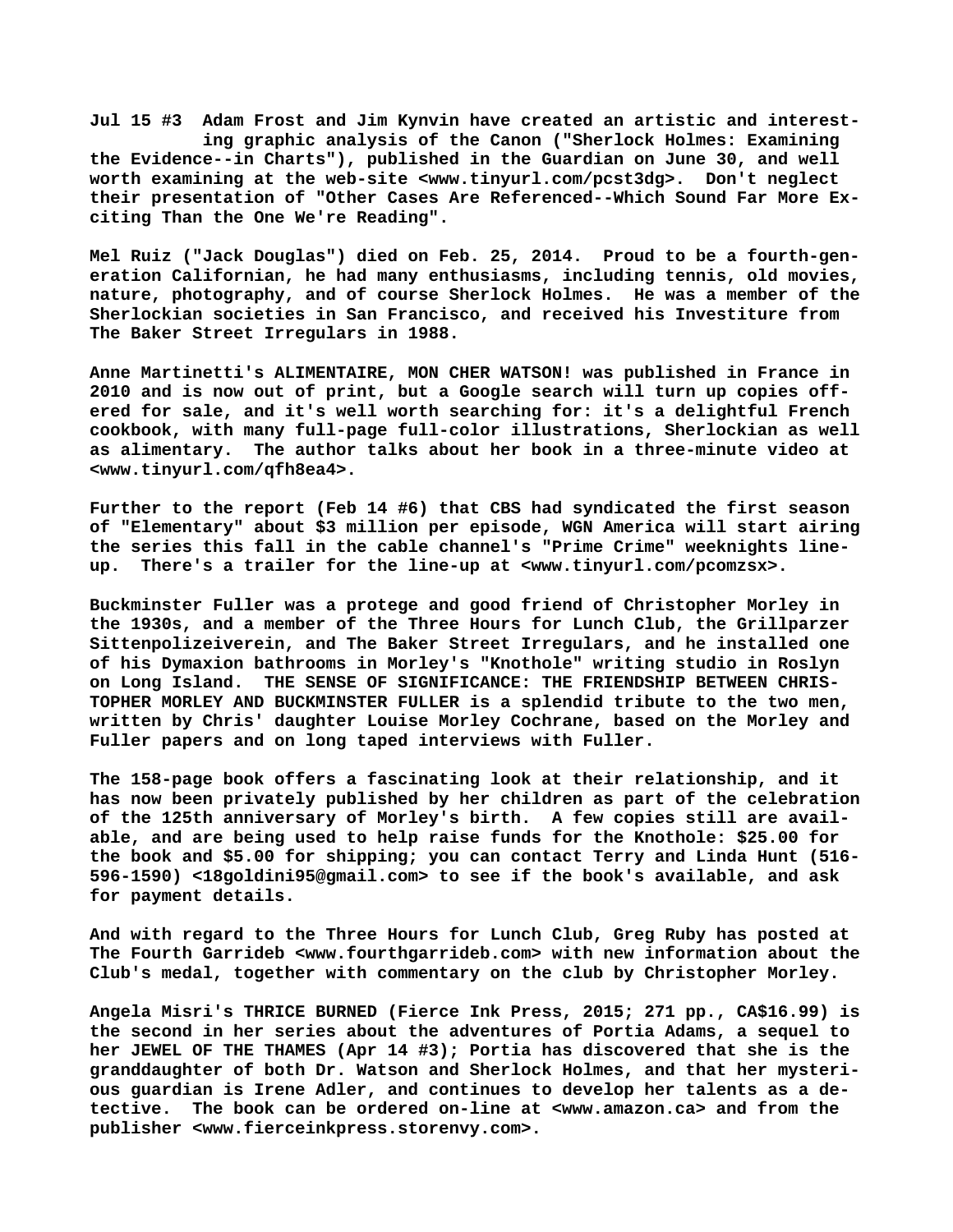**Jul 15 #4 The DFN Foundation's plans to convert Undershaw, Conan Doyle's former home, into a school (Apr 15 #3) are continuing: the BBC reported (July 7) that a judge has ruled against an appeal by John Michael Gibson, from the Undershaw Preservation Trust, for a review of the Waverley Council's approval of the Foundation's plans. School project manager Norman Stromsoy welcomed the decision, and said that work on the site is "progressing very well," adding that the vast majority of the building has been maintained. Gibson said that he is taking legal advice on his next steps, and he has applied for an oral hearing in front of another judge.**

**The letter in which Agatha Christie wrote to Evelyn B. Byrne in 1966 that "All the Sherlock Holmes stories were enthusiasms of mine" (May 15 #2) sold for \$2,250 (including the buyer's premium).**

**The series of thirty Conan Doyle letters pertaining to the Edalji Case that went to auction at Bonhams on Mar. 18 [<www.tinyurl.com/m5y2h25> \(](http://www.tinyurl.com/m5y2h25)Feb 15 #4) with an estimate of £20,000-£40,000 went unsold, but they were bought after the auction by the Portsmouth City Council (for £13,750), and have now been added to the Arthur Conan Doyle Collection. Michael Gunton, the Collection senior archivist, reports that a selection from the letters has been put on display at the Central Library <[www.conandoylecollection.co.uk>.](http://www.conandoylecollection.co.uk)**

**Omar Sharif died on July 10. He began his acting career in Egyptian films and went on to stardom in "Lawrence of Arabia" (1962) and "Doctor Zhivago" (1965). He also was a highly-ranked bridge player, and with Charles Goren and then Tannah Hirsch, wrote widely-syndicated bridge columns that occasionally involved Sherlock Holmes.**

**Residents of Widecombe-in-the-Moor are campaigning to block installation of four towering mobile phone masts on Dartmoor, and Norman Cowling, chairman of the Dartmoor Preservation Association, has cited Dr. Watson, who wrote to Holmes that "when you are out upon its bosom, you have left all trace of modern England behind." Landscape enthusiasts point out that the £300,000 in public funding for each mast would give improved mobile coverage to just 47 residences, at a cost of £6,383 per property.**

**MX Publishing has announced a Kickstarter campaign to help cover the cost of creating a three-volume THE MX BOOK OF NEW SHERLOCK HOLMES STORIES with 60 stories whose authors have pledged all their royalties to the renovation of Conan Doyle's home Undershaw by the Stepping Stones school. David Marcum is editing the anthology, and you can contribute to the campaign at the Kickstarter web-site <[www.tinyurl.com/nfxkpnn>.](http://www.tinyurl.com/nfxkpnn)**

**The Collector's Library <[www.collectors-library.com> f](http://www.collectors-library.com)rom CRW Publishing in London offers a lengthy list of titles in cloth-bound pocket-size editions, including the complete Canon in a boxed set of six volumes (£45.00) and as separate volumes: A STUDY IN SCARLET and THE SIGN OF THE FOUR (£7.99), THE ADVENTURES (£8.99), THE MEMOIRS (£7.99), THE HOUND OF THE BASKERVILLES+THE VALLEY OF FEAR (£8.99), THE RETURN+HIS LAST BOW (£8.99), and THE CASEBOOK (£7.99), each volume with an interesting and instructive afterword by David Stuart Davies. THE BEST OF SHERLOCK HOLMES and SHERLOCK HOLMES: THE DARK MYSTERIES (£8.99 each) have introductions by Davies; he also has edited anthologies of crime, detective, and other stories for the Library.**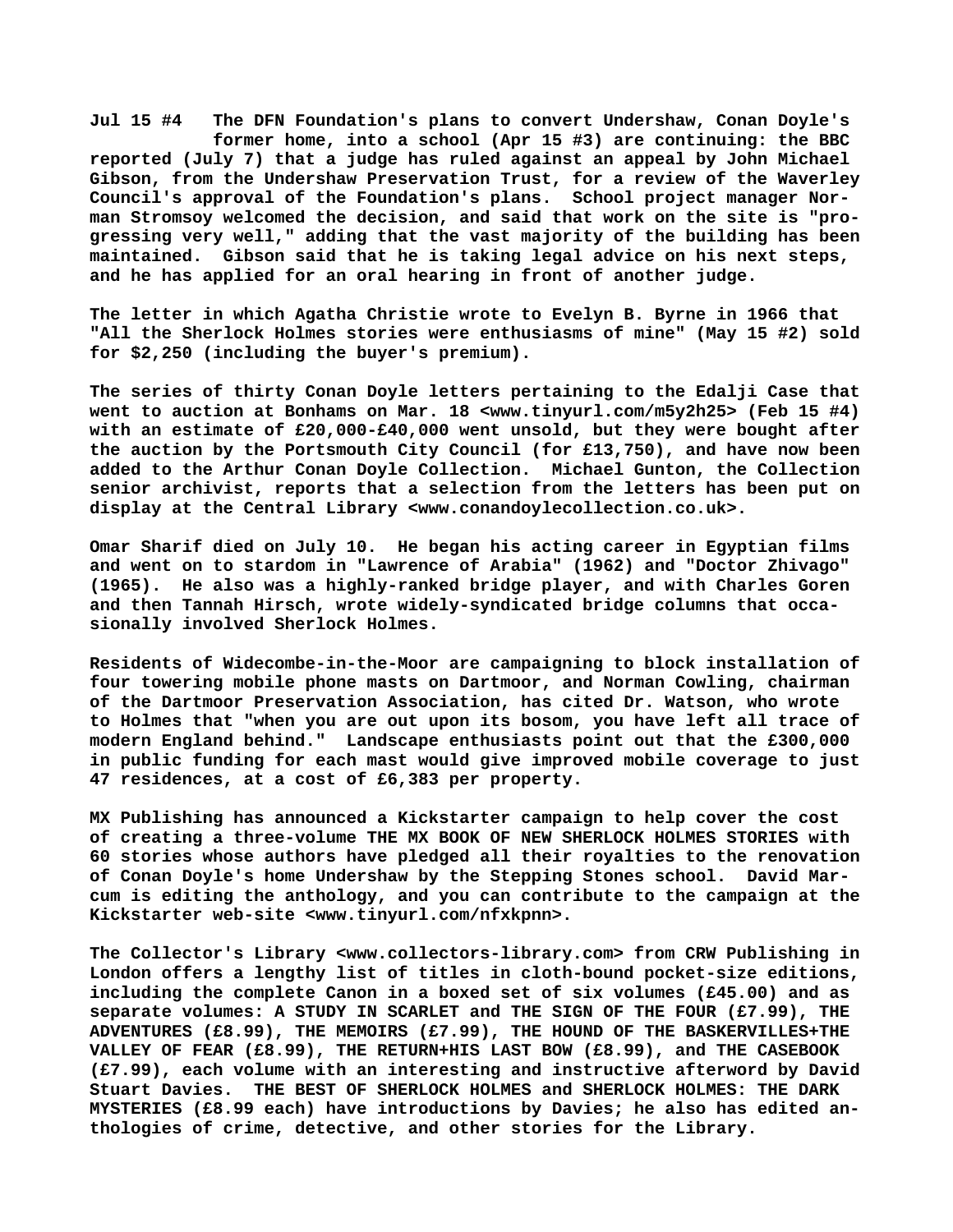**Jul 15 #5 It made headlines in Britain when the BBC realized that it had paid thousands of pounds in royalties to a man who had the same name as actor Neil Fitzpatrick, who played John Horner in Peter Cushing's "The Blue Carbuncle" (1968) and died in 2008; the man who received the royalties said he had never cashed the checks, and the BBC said it was trying to contact the dead actor's estate to make amends.**

**Dean Clark recommends Nathan Gelgud's "An Illustrated History of Sherlock Holmes" (and so do I); it's an amusing tribute he posted (July 11) at Word & Film, a blog at the "intersection of books, movies, and television." You will find his post at [<www.tinyurl.com/odcvq4j>.](http://www.tinyurl.com/odcvq4j)**

**Roger Rees died on July 10. He started his acting career on stage with the Royal Shakespeare Company, and went on to win Olivier and Tony awards for his performance in the title role in "The Life and Adventures of Nicholas Nickleby"; he had many other roles in film and television, and was Sherlock Holmes in the BBC's radio dramatization of "The Hound of the Baskervilles" (1988). He also was seen as Sherlock Holmes' friend Alistair Moore in two episodes of the CBS-TV series "Elementary" in 2012 and 2014. You can listen to him in "The Hound of the Baskervilles" at <[www.tinyurl.com/ogsg78u>](http://www.tinyurl.com/ogsg78u) (the Crew of the Barque Lone Star offers a long list of Sherlockian radio).**

**The BBC has launched its first trailer for the "Sherlock" Christmas special with some intriguing homages to Granada's "Sherlock Holmes" series; you can watch the trailer, and read about the homages in Paul Jones' excellent article in Radio Times (July 10) <[www.tinyurl.com/p5jasdt>.](http://www.tinyurl.com/p5jasdt) And there's some news from San Diego: Steven Moffat announced at Comic-Con that the Christmas special also will have a theatrical release.**

**Further to the item (Oct 14 #2) about Gerard Marcel Beaudoin III, who used the alias Quentin G. Stanhope (who was a character in Carole Nelson Douglas' "Irene Adler" novels) while he committed theft, identity theft, forgery, and tampering with a witness in Lincoln City, Ore., was sentenced to eight years in prison on July 22 after pleading guilty to seven counts of aggravated theft and ID theft. The judge ordered Beaudoin to**



**serve the sentence without the possibility of parole. Beaudoin said that he planned to pay back his victims after earning a theology Ph.D. while in prison and then working as a college professor, but the judge said that he thought "the likelihood of your paying restitution is very limited."**

**Aubrey Morris died on July 15. He made his stage debut in 1944, performed in the West End and on Broadway, and went on to a long career as a supporting actor in film and on television; he played the Coach Driver in "The Adventure of Sherlock Holmes' Smarter Brother" (1975).**

**Marvin Lachman's THE VILLAINOUS STAGE: CRIME PLAYS ON BROADWAY AND IN THE WEST END (Jefferson: McFarland, 2014; 254 pp., \$45.00) is a comprehensive survey, organized by subject matter, with an extensive chapter on "Sherlock Holmes: Baker Street on Stage"; the book discusses more than 900 plays that have been produced from the 18th century to the 2013-14 season, and offers a fascinating look at a wide variety of criminous theater. The publisher's web-site is at [<www.mcfarlandpub.com> \(](http://www.mcfarlandpub.com)800-253-2187).**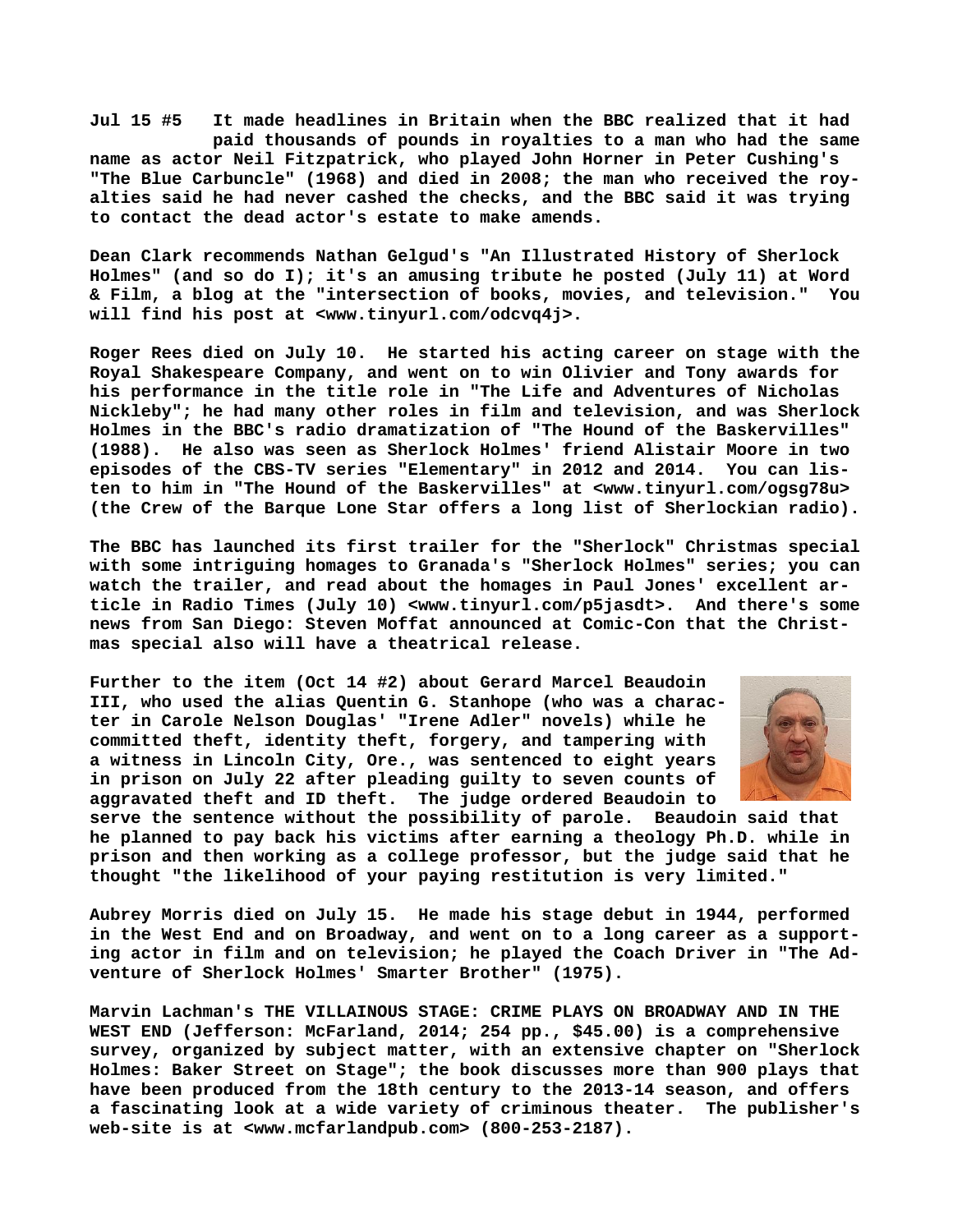**Jul 15 #6 Stephen Hunter is a journalist turned author (he won a Pulitzer Prize as a film critic for the Washington Post, and he has now written 18 novels), and his latest is a gripping and often-graphic account of Jack the Ripper's "autumn of terror," offering twists and turns aplenty and an imaginative solution to the mystery. I, RIPPER (New York: Simon & Schuster, 309 pp., \$27.99) offers a well-written story, with many appropriate mentions of both Conan Doyle and Sherlock Holmes by characters who have read the just-published A STUDY IN SCARLET.**

**"We have not yet met our Waterloo, Watson," Sherlock Holmes said (in "The Abbey Grange"), and Britain has issued an attractive set of stamps honoring the bicententary of the Battle of Waterloo. Conan Doyle, it should be noted, was quite familiar with the battle: his story "A Straggler of '15" was published in 1891 and dramatized as "A Story of Waterloo" for Henry Irving, who first appeared in the play in 1894 as Corporal Gregory Brewster, hero of the defense of Hougoumont (which is shown in the first of the six stamps, at upper left).**



**Greg Ruby has an interesting discussion of "2015 Coins and Medals Commemorating The Battle of Waterloo" at the web-site for The Fourth Garrideb; read all about them at [<www.tinyurl.com/q6q5wp6>.](http://www.tinyurl.com/q6q5wp6) The Brigadier Gerard also was at Waterloo, and earlier posts about that are at <[www.tinyurl.com/ooa5ha4>.](http://www.tinyurl.com/ooa5ha4)**

**John E. Stephenson, who sold Sherlockiana at eBay (as "houndbook") for many year, has retired and moved to Florida, and his sister Peggy Steele now is selling his collection in a series of sales lists, which you welcome to request from her at [<elizmoll@comcast.net>; t](mailto:elizmoll@comcast.net)here are lists available so far for lapel pins, tie tacks, cuff links, comics, and coffee mugs, and there are more to come.**

**The Conan Doyle Estate lawsuit against Miramax and others charging that the new film "Mr. Holmes" infringes on the Estate's copyright (May 15 #5) has been settled out of court, according to a report in the Santa Fe New Mexican (July 16). Mitch Cullin, who wrote the book A SLIGHT TRICK OF THE MIND (on which the film is based) and shares credit for writing the film script, said on his Facebook page when the lawsuit was filed that it was "an extortion attempt pure and simple, brought on by the desire to make money once the film version of the book came to their attention," and he posted again on July 18, noting that the lawsuit succeeded in holding up the U.S. film tie-in edition of the book, which will appear soon.**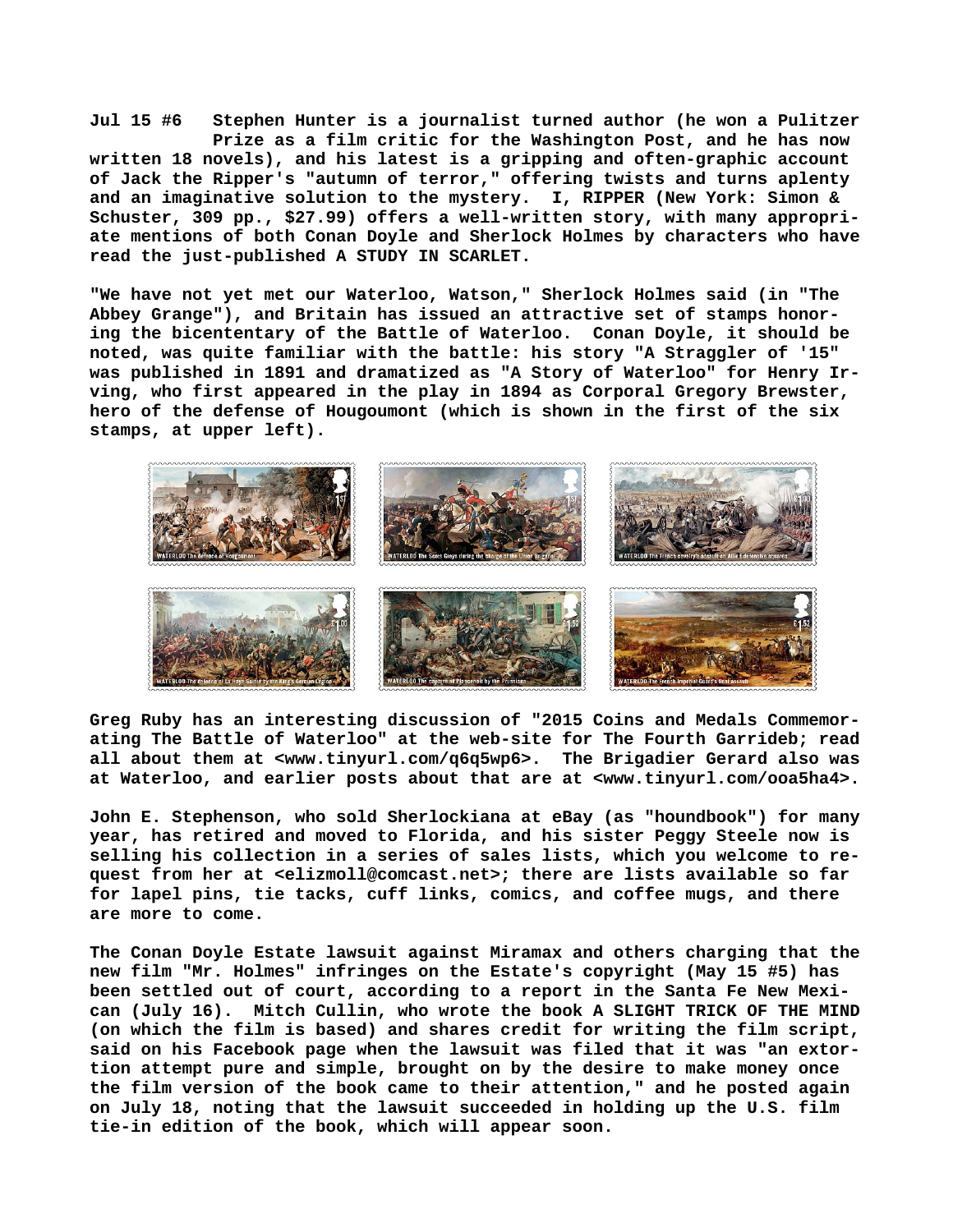**Jul 15 #7 The "International Exhibition of Sherlock Holmes" runs through Sept. 7 at the Discovery Science Center in Santa Ana, Calif., and it's then scheduled at the Denver Museum of Nature & Science in Denver, Colo., opening on Oct. 15; at the Pacific Science Center in Seattle, Wash., opening on Oct. 13, 2016; and then in Sydney, Australia. Santa Ana is [<www.discoverycube.org>, a](http://www.discoverycube.org)nd the web-site for the exhibition is [<www.sherlockholmesexhibition.com>.](http://www.sherlockholmesexhibition.com)**

**MY PARTICULAR FRIEND: A CHARLOTTE HOUSE AFFAIR, by Jennifer Petkus (Denver: Mallard Press, 2012; 297 pp., \$14.00) offers six stories inspired by Jane Austen and set in Bath during war with Napoleon; Charlotte is a investigator whose deductive style echoes the Canon (and one of the stories has some amusing echoes of P. G. Wodehouse) [<www.myparticularfriend.com>.](http://www.myparticularfriend.com)**

**The Fourth Garrideb has scheduled its annual meeting in Chicago on Aug. 11, during the American Numismatic Association's World's Fair of Money; details are available at [<www.fourthgarrideb.com>.](http://www.fourthgarrideb.com)**

**Susan Rice has reported nice news for those planning to attend the birthday festivities in New York in January: Moran's Restaurant, where the William Gillette Luncheon has been held since 1994, did close, but it has been reborn as the Fillmore Room (named for the San Francisco music hall, rather than the president), and the luncheon will continue to be held there.**

**Further to the review of MYCROFT HOLMES, the pastiche written by Kareem Abdul-Jabbar and Anna Waterhouse (Jun 15 #2), Alexander Wolff's excellent article "Kareem Abdul-Jabbar as Comfortable as Ever as a Public Intellectual" appeared in Sports Illustrated on July 6 <[www.tinyurl.com/ph3b234>.](http://www.tinyurl.com/ph3b234)**

**Michael King died on May 27. In the 1970s he and his brother Roger transformed King World Productions into a syndicator of television megahits that they sold in 1999 to CBS for \$2.5 billion in CBS stock. Their most popular shows were "Wheel of Fortune", "Jeopardy!", and "The Oprah Winfrey Show", and at one time they owned the rights to the Rathbone/Bruce films; according to his obituary in the N.Y. Times, he once told an interviewer, "I love owning Sherlock Holmes. If anybody wants to run Sherlock Holmes, anywhere in the world, they have to call Roger and me. Isn't that wild?"**

**A page from the manuscript of "The Hound of the Baskervilles" was offered at eBay this month for \$169,000 [<www.tinyurl.com/o8s2moz>.](http://www.tinyurl.com/o8s2moz) It's the first page of Chapter XIII, and is listed as leaf H31 in Randall Stock's census [<www.bestofsherlock.com/baskervilles-manuscript.htm>.](http://www.bestofsherlock.com/baskervilles-manuscript.htm)**

**Ian McKellen's "Mr. Holmes" received excellent reviews, with a score of 88% on the tomatometer at [<www.rottentomatoes.com>, w](http://www.rottentomatoes.com)here you'll find links to 128 reviews by critics. The film also did well at the box office, according to another useful web-site <[www.boxofficemojo.com>, w](http://www.boxofficemojo.com)ith a first-weekend gross of \$2.43 million at 361 theaters, excellent for a film that did not "open wide"; Robert Downey Jr.'s "Sherlock Holmes" did open wide, and had a first-weekend gross of \$62.3 million at 3,625 theaters. If you read (and remember) Mitch Cullin's A SLIGHT TRICK OF THE MIND (Apr 05 #2), you know that the film-makers made some interesting changes; it's a fascinating book, and there are new tie-in editions with cover art that shows McKellen.**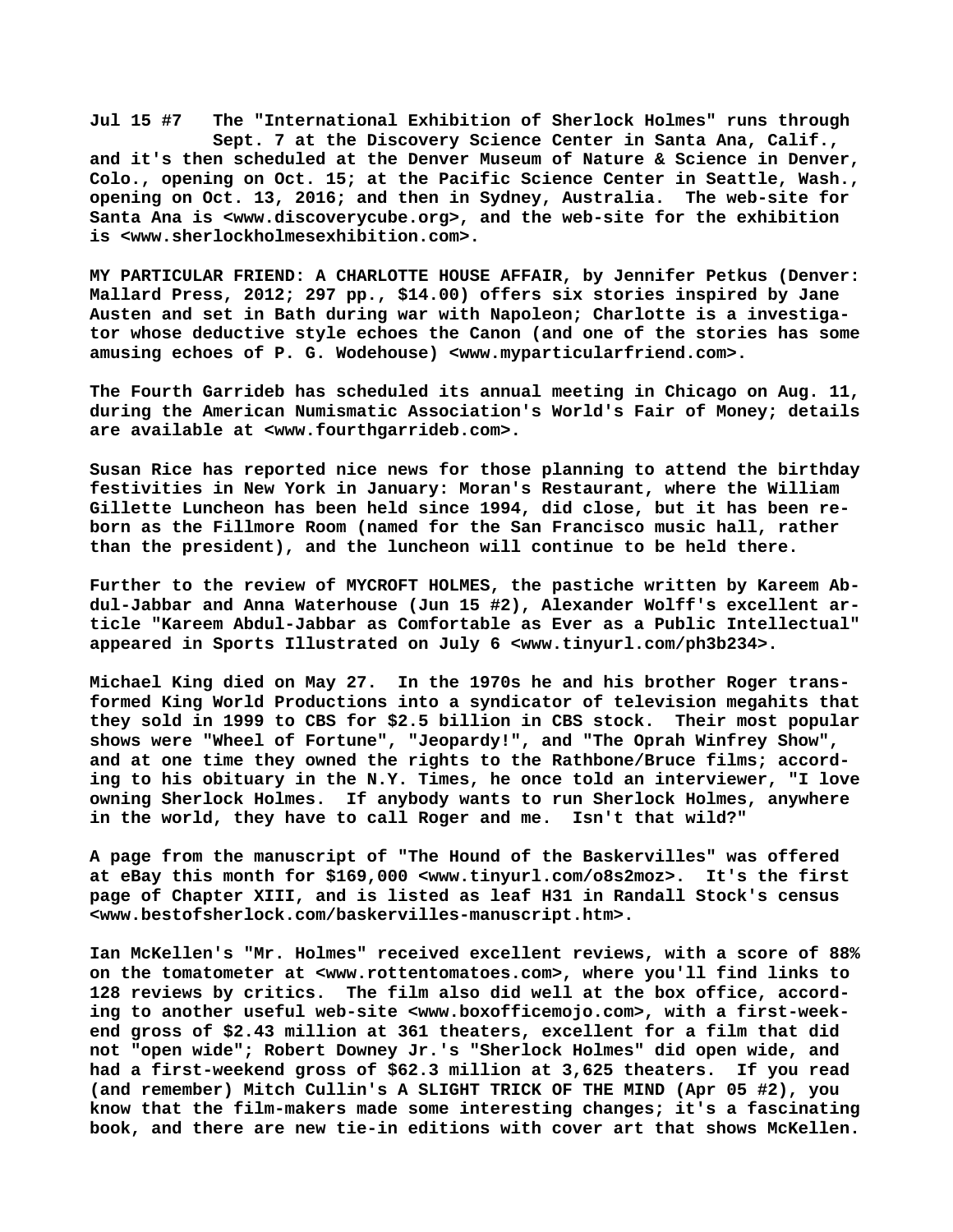**Jul 15 #8 The "International Exhibition of Sherlock Holmes" runs through Sept. 7 at the Discovery Science Center in Santa Ana, Calif., and it's then scheduled at the Denver Museum of Nature & Science in Denver, Colo., opening on Oct. 15; at the Pacific Science Center in Seattle, Wash., opening on Oct. 13, 2016; and then in Sydney, Australia. The web-site for Santa Ana is [<www.discoverycube.org>.](http://www.discoverycube.org)**

**And there's more theater coming up: Brian Clemens' "Sherlock Holmes & the Ripper Murders" opened at the Devonshire Park Theatre in Eastbourne on June 30, and is now touring in Britain <[www.tinyurl.com/pyfzcga>.](http://www.tinyurl.com/pyfzcga)**

**"The Hound of the Baskervilles" (the excellent parody by Steven Canny and John Nicholson) is scheduled at the Fortune Theatre in Dunedin from Aug. 8 to Sept. 5, and then will tour in New Zealand <[www.fortunetheatre.co.nz>.](http://www.fortunetheatre.co.nz) And at the Kamali Auditorium in Delhi, Aug. 22-23, and the Tata Theatre in Mumbai, Oct. 3-4 [<www.in.bookmyshow.com>.](http://www.in.bookmyshow.com)**

**Raleigh Welch's new "Sherlock Holmes in the Raven's Court" will be read at the Paper Wing Theatre Fremont in Monterey, Calif., on Aug. 9, during the company's summer play reading series [<www.paperwingtheatre.com>.](http://www.paperwingtheatre.com)**

**Jeffrey Hatcher's "Sherlock Holmes and the Adventure of the Suicide Club" will be presented by the Woy Woy Little Theatre at the Peninsula Theatre in Woy Woy, NSW, Australia, Aug. 14-30 <[www.woywoylt.com.au>.](http://www.woywoylt.com.au) And at the Acadia Repertory Theatre in Mt. Desert, Maine, Aug. 18-Sep. 6; their web-site is at <[www.acadiarep.org>.](http://www.acadiarep.org)**

**Melbourne Steam Theatre has scheduled "Sherlock Holmes: Era's End" (a new play) at the Mooroolback Community Centre in Victoria on Sept. 4-5, and at the Mezzanine in Melbourne on Sept. 18-19 (both in Australia); you can go to [<www.facebook.com> a](http://www.facebook.com)nd search for [melbourne steam theatre].**

**Steven Dietz's "Sherlock Holmes: The Final Adventure" will be performed at the Sunset Playhouse in Elm Grove, Wis., Sept. 10-27; their web-site is at [<www.sunsetplayhouse.com>.](http://www.sunsetplayhouse.com)**

**Charles Marowitz's "Sherlock's Last Case" will be performed at the Colonial Players in Annapolis, Md., Sept. 4-26 [<www.thecolonialplayers.org>.](http://www.thecolonialplayers.org)**

**Terry McCabe's dramatization of Nicholas Meyer's "The Seven-Per-Cent Solution" will be performed at the City Lit Theater in Chicago, Oct. 12-Nov. 15 [<www.citylit.org>.](http://www.citylit.org)**

**I've long described this newsletter as six or more pages of whatever gossip I find appropriate, much of it quite trivial, but most of it Sherlockian or Doylean, and anyone who wants to do a word-search on a large (more than 13- MB) file of all of the text since March 1985 can now do just that, thanks to Steve Mason, who compiled the file, and will update it, and has kindly made it available for download from the Crew of the Barque Lone Star's website [<www.dfw.sherlock.org/scuttlebutt-from-the-spermaceti-press>.](http://www.dfw.sherlock.org/scuttlebutt-from-the-spermaceti-press)**

 **The Spermaceti Press: Peter E. Blau, 7103 Endicott Court, Bethesda, MD 20817-4401 (301-229-5669) <[blau7103@comcast.net>](mailto:blau7103@comcast.net)**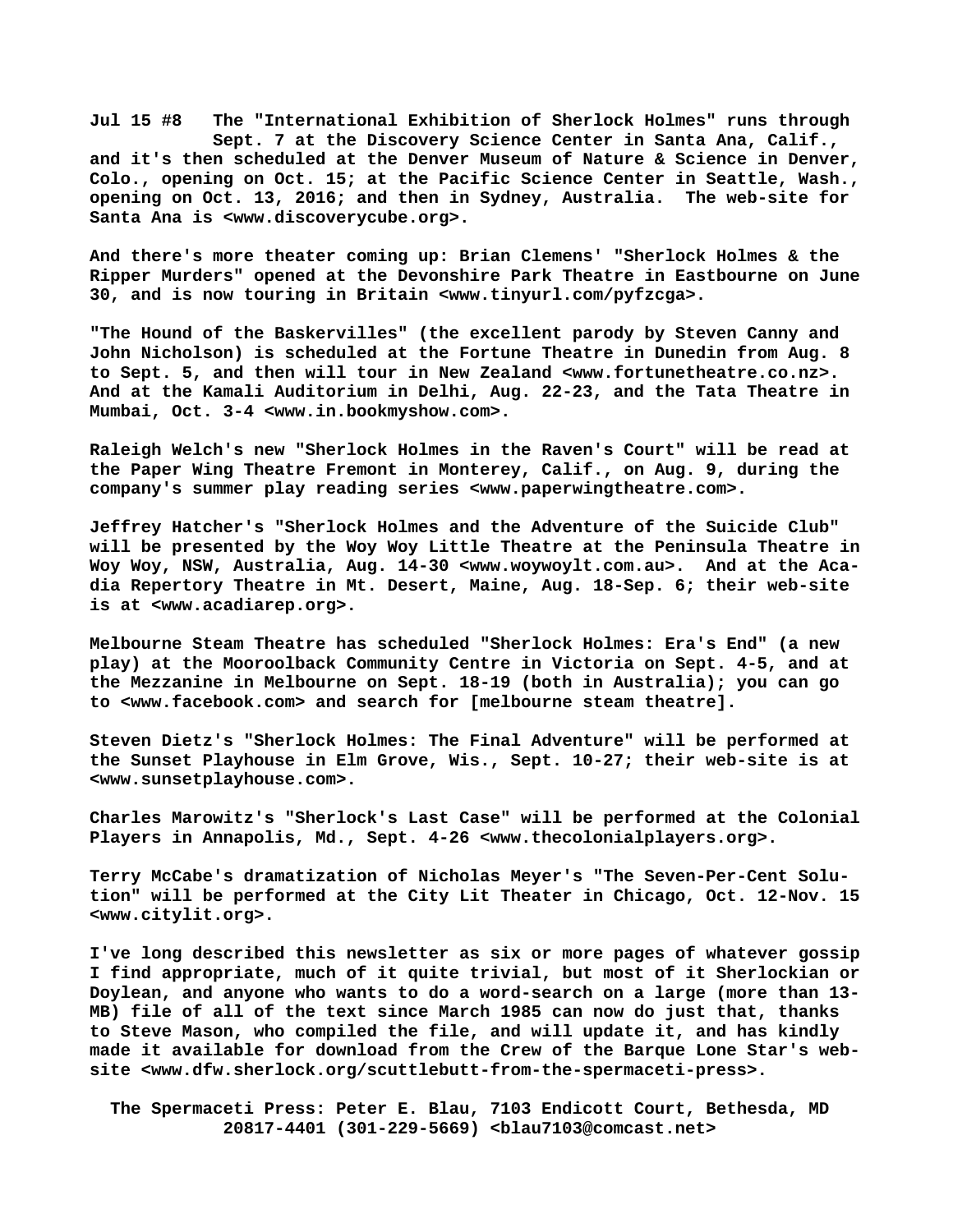**William Gillette's 1916 film "Sherlock Holmes" will be screened at the Arlington Theatre in Santa Barbara, Calif., on Sept. 13 (accompanied by Dennis James on the theater organ) [<www.tinyurl.com/oosoe6p> a](http://www.tinyurl.com/oosoe6p)nd at the Chicago International Film Festival, Oct. 15-29 [<www.chicagofilmfestival.com>.](http://www.chicagofilmfestival.com)  If you can't get to Santa Barbara or Chicago, and want to see the film in a theater, the way your grandparents or great-grandparents did, there also is the screening in Bethesda, Md., on Sept. 26, conveniently the morning after the next dinner meeting of The Red Circle of Washington; for details (and a link to the box office), go to <[www.redcircledc.org>.](http://www.redcircledc.org)**

**The three-part mini-series "Arthur & George" aired on ITV in Great Britain in March, starring Martin Clunes as Conan Doyle, with a script by Ed Whitmore based on the book by Julian Barnes; the script is inventive, but less than faithful to the book as well as to the actual events in the George Edalji case. The mini-series is scheduled on "Masterpiece" on PBS-TV beginning on Sept. 6.**

**"I had all the WILLIAM books by Richmal Crompton," John Mortimer recalled, "their covers picturing the hero with his cap and tie askew and his socks like concertina around his ankles. But I didn't really want to read about schoolboys, I had quite enough of them in real life. I much preferred to become the sage of Baker Street, wearing a dressing gown, playing the violin, and shooting the pips out of playing cards stuck up above the mantelpiece. That's from his contribution to THE PLEASURE OF READING, edited by Antonia Fraser, published in 1992, and now in a second (expanded) edition (New York: Bloomsbury, 2015; 345 pp., \$18.00); it's an excellent book that allows you to read about how some fine writers discovered reading, and the books that inspired them.**

**THE MYSTERY WRITERS OF AMERICA COOKBOOK (Philadelphia: Quirk Books, 2015; 175 pp., \$24.95) is edited by Kate White, who has assembled an assortment of "wickedly good recipes" from MWA members including Laurie R. King ("Mrs. Hudson's Coffee Sheet Cookies"), Ken Ludwig ("Lenore Schneiderman's Gourmet Quiche") and Lyndsay Faye "Valentine Wilde's Chicken Fricassee"), there also is a sidebar from E.J. Wagner on "The Food Hound of Baker Street".**

**James Carlopio's SHERLOCK HOLMES AND THE JULY CRISIS (London: MX Publishnng, 2015; 148 pp., \$9.95) is a story created with an interesting approach: he has used words, phrases, sentences, and paragraphs taken from the Canon to devise a new pastiche, resulting in a tale told very much in the style of Conan Doyle; some of the plot devices will be familiar, but Carlopio has succeeded in achieving what he calls "creative editing." The author has a web-site at [<www.jamescarlopio.com>.](http://www.jamescarlopio.com) And the publisher's web-sites are at [<www.mxpublishing.com> a](http://www.mxpublishing.com)nd [<www.mxpublishing.co.uk>.](http://www.mxpublishing.co.uk)**

**Also from MX: SHERLOCK HOLMES AND THE SWORD OF OSMAN, by Tim Symonds (2015; 229 pp., \$14.95) is set in 1906, with Holmes and Watson in Stamboul hoping to foil an attempt to topple the Ottoman Empire. Dean P. Turnbloom's SHER-LOCK HOLMES: THE RETURN OF THE WHITECHAPEL VAMPIRE (2015; 230 pp., \$16.95) is the final volume in his trilogy about Holmes and Watson and their pursuit of the undead Baron Antonio Barlucci.**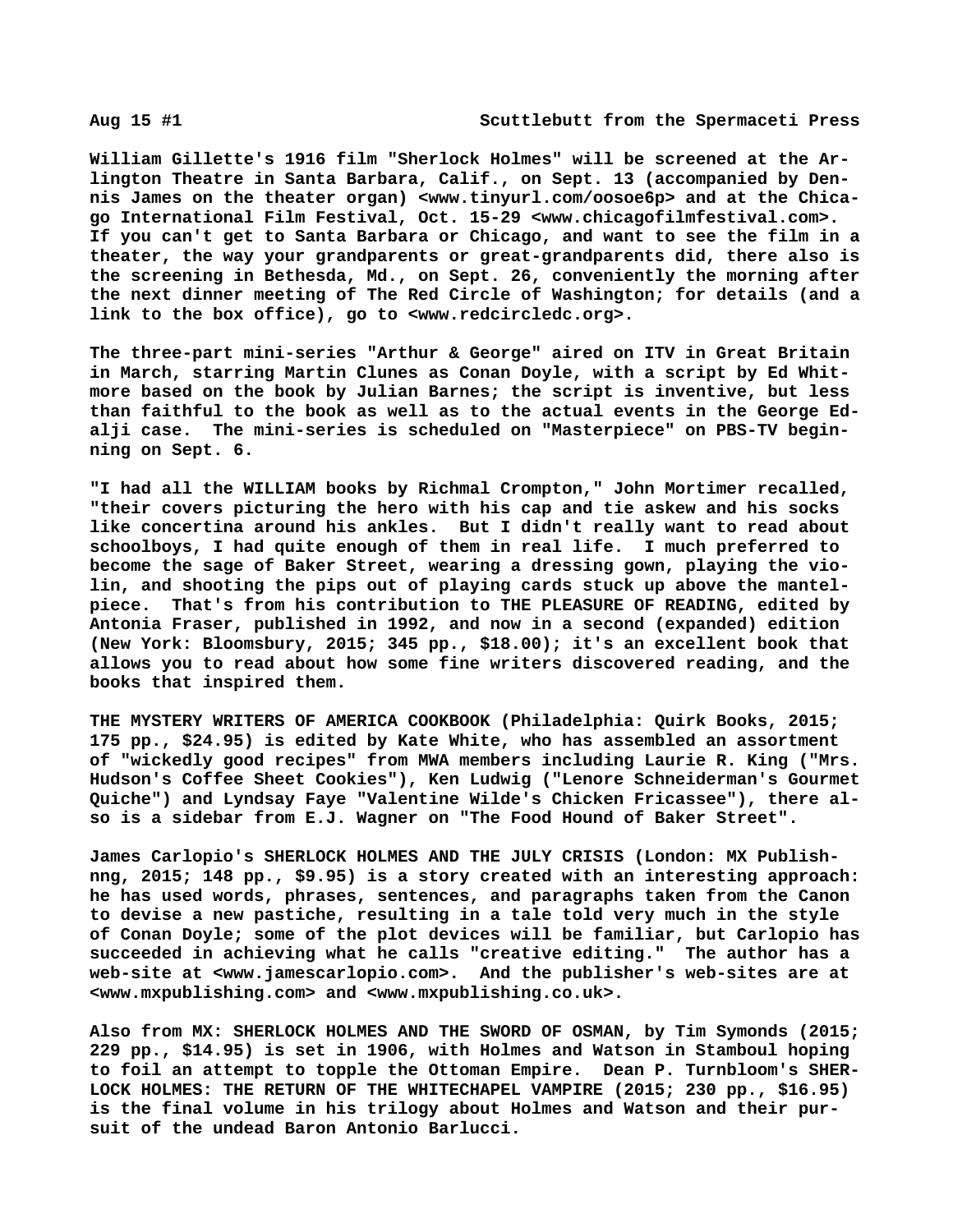**Aug 15 #2 Zach Dundas' THE GREAT DETECTIVE: THE AMAZING RISE AND IMMORTAL LIFE OF SHERLOCK HOLMES (New York: Houghton Mifflin Harcourt, 2015; 320 pp., \$16.00) is a delightful exploration of the Sherlock Holmes stories and the world of Sherlockians; Dundas, at the age of 13, founded a correspondence society he called The Street Arabs and was published in The Baker Street Journal (Dec. 1988), and his book is entertaining and instructive: a well-written guide that will inform old hands as well as neophytes. Recommended.**



**There's a new line of imaginative vinyl Pop! figurines due from Funko in October: Sherlock Holmes (two versions), Dr. John Watson, Irene Adler, Jim Moriarty, and Mycroft Holmes; from Entertainment Earth [<www.tinyurl.com/p67vz73> a](http://www.tinyurl.com/p67vz73)nd the BBC Shop <[www.tinyurl.com/nddx5fs> \\$](http://www.tinyurl.com/nddx5fs)9.99/£10.99 each.**

**David McLaughlin spoke at the Transatlantic Dialogues conference in Liverpool in July on "Imagined Histories and Intangible Heritages: Walking the World of Sherlock Holmes"; it was a delightful tribute to the travel books written by David L. Hammer, and you can read the paper at his "Travelling Histories' blog at <[www.tinyurl.com/pqtdcea>.](http://www.tinyurl.com/pqtdcea)**

**Flicker Alley, the distributor of the Blu-ray/DVD set of William Gillette's "Sherlock Holmes" (1916) reports that the set will be multi-region.**

**W. E. Dudley ("The Papers of Ex-President Murillo) died on Nov. 14, 1995. Bill worked in industrial security and once wrote that "I am a retired investigator and am sure the Canon led me into that field." He contributed often to The Baker Street Journal, presided over The Travelers for Nevada, and received his Investiture from The Baker Street Irregulars in 1976.**

**"Conan Doyle Sues Own Estate from Beyond the Grave" was the headline on the report from Tweenhauken, Pa., tweeted on June 11 by Burt Wolder; it was the first in a continuing weekly series, and you can read all of the reports at [<www.burtwolder.wordpress.com>.](http://www.burtwolder.wordpress.com)**

**"The legendary literary detective comes alive in the Sherlock Holmes Tarot" is the announcement from Aeclectic Tarot <[www.tinyurl.com/nzswowe>, n](http://www.tinyurl.com/nzswowe)oted by Oscar Ross; the cards are colorful and artistic, and the web-site offers links to tarot card meanings and stories. The pack contains 79 Sherlockian cards and a 160-page illustrated guidebook.**

**A major exhibition on "The Power of Poison" opened at the Denver Museum of Nature & Science on July 10 and runs through Jan. 10, 2016; it's reported to be informative and interesting, and of course poisons in the Canon are not neglected <[www.dmns.org/the-power-of-poison>.](http://www.dmns.org/the-power-of-poison)**

**Plan well ahead for "Michael Chabon and Sherlock Holmes" at the Peter Jay Sharp Theater at Symphony Space in New York on Dec. 9; it will be the live recording of "Selected Shorts" (a weekly radio series distributed by Public Radio International and available as a podcast). Chabon, author of THE FI-NAL SOLUTION: A NOVEL OF DETECTION (2004), "hosts and curates an evening of readings from some of the most sensational and confounding cases of Sherlock Holmes" [<www.selectedshorts.org/onstage/detail/8854>.](http://www.selectedshorts.org/onstage/detail/8854)**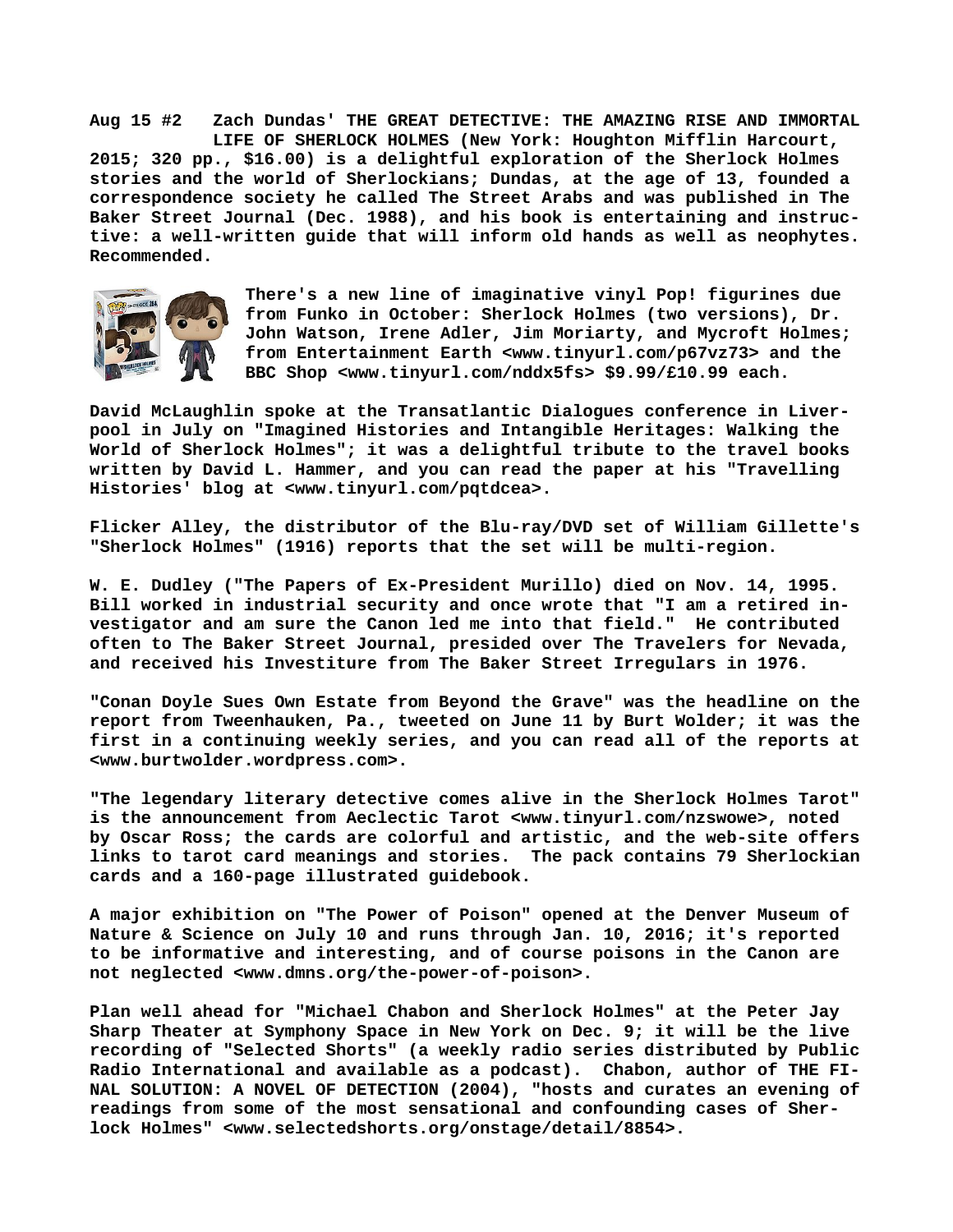**Aug 15 #3 "Call yourself a Cumberfan or a Cumberbitch?" BBC Radio 4 asks. "See how much you really know about bounteous Benedict with our Cumberquiz." It's a brief and amusing quiz, with a link to his performance as the young Rumpole in "Rumpole of the Bailey" [<www.tinyurl.com/ouwgu4p>.](http://www.tinyurl.com/ouwgu4p)  You may find that the BBC wants you to be in the UK, in which case you can use handy little software such as Hola! [<www.hola.org>](http://www.hola.org) to be anywhere you want to be.**

**Cumberbatch's performance in the title role in the National Theatre's production of "Hamlet" is reported to be the hottest ticket in London, but you don't need to go to London to see the show: a recording will be screened in theaters in the U.K. and in other countries (including the U.S.) on Oct. 15 and later in the year; details at <[www.tinyurl.com/pd2y3h4>.](http://www.tinyurl.com/pd2y3h4)**



**The Royal Mail is installing 50 plaques on postboxes around the United Kingdom, each featuring a popular stamp associated with the area, and one of the postboxes is the one closest to 221B, located at 210 Baker Street at the corner of Melcombe Street; the plaque shows one of the commemorative stamps that honored Sherlock Holmes in 1993.**

**The Australian government is reported to have banned hundreds of mobile and web-based games that have "questionable content" (including "crude humor" and "scary elements"), and according**

**to Ars Technica (June 30), one of the banned games is "Sherlock: Criminal Case" on Google Play. Titles that have been refused classification "cannot be sold, hired, advertised, or legally imported in Australia," but it's far from clear how the ban can be enforced in the modern era of digital distribution. Go to [<www.play.google.com> t](http://www.play.google.com)o find the game; you can also search for [sherlock] to find many more games and apps (lots of them free).**

**George Cole died on Aug. 5. He began his acting career on stage in 1939, and became best known for playing Alistair Sim's crooked accomplice Flash Harry in the "St. Trinian's" films in the 1950s and 1960s, and Arthur Daley in the television series "The Minder" (1979-1994). He also played Josiah Amberley in Clive Merrison's "The Retired Colourman" on BBC Radio 4 (1995).**

**Greg Ruby reports that The Fourth Garrideb has issued a medal and a lapel pin, available at the society's web-site <[www.fourthgarrideb.com>; i](http://www.fourthgarrideb.com)f you order quickly you'll also receive one of the society's wooden nickels.**

**The Cresco Times ran a story on July 15 about Sherlock Shrimp: Elementary, My Dear [<www.tinyurl.com/ovsagxk>; S](http://www.tinyurl.com/ovsagxk)herill and Jeff Ryan own a shrimp farm in Ridgeway, Iowa, where they opened their business last year in a former elementary school. Their logo, which you can see at their Facebook page, also is nicely Sherlockian.**

**It's out of print, but worth looking for: MANAGING THE MYSTERY COLLECTION: FROM CREATION TO CONSUMPTION was edited by Judith Overmeier and Rhoda Harris Taylor for the Haworth Press in 2004, and it includes articles by Victoria Gill ("The Arthur Conan Doyle Collection at the Toronto Public Library") and Timothy J. Johnson ("The Adventure of the Unopened Box: Building the Sherlock Holmes Collections at the University of Minnesota Libraries").**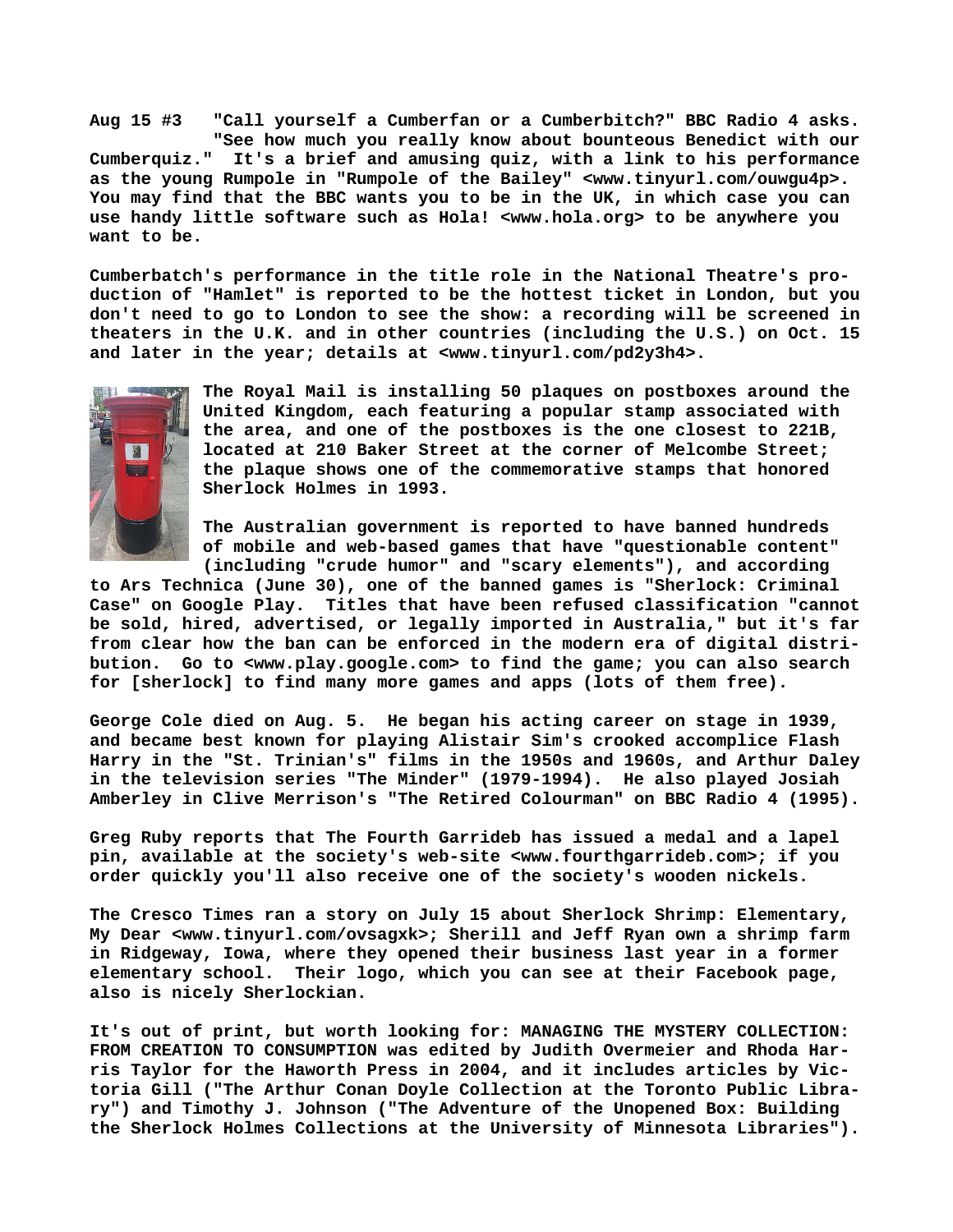**Aug 15 #4 THE FIFTH HEART, by Dan Simmons (New York: Little, Brown, 2015; 617 pp., \$28.00), is an unusual pastiche, set mostly in gildedage Washington and featuring Sherlock Holmes and Henry James. The mystery involves the death of Clover Adams; a cast of characters that includes Henry Adams, John Hay, Clarence King, Samuel Clemens; and the attempted assassination of Grover Cleveland. And the book is intriguing metafiction, with Holmes occasionally wondering whether he is really a fictional character in stories written by Watson (or perhaps Conan Doyle).**

**Dan Stashower discovered "Veglock" (British artist Red Scharlach's tribute to the BBC series); obviously she's a candidate for membership in The Pawky Humorists. You can see her artwork (and her puns) at [<www.tinyurl.com/99c6n4m> m](http://www.tinyurl.com/99c6n4m)uch larger and in full color.**



**Les Klinger has reported J. Redding Ware's PASSING ENGLISH OF THE VICTORIAN ERA: A DICTIONARY OF HETERODOX ENGLISH, SLANG, AND PHRASE [1909]; the book offers 271 pages in which one can explore words and phrases that the author calls "fugitive language," and it's nice indeed that it's all digitized at [<www.tinyurl.com/qxulaec>.](http://www.tinyurl.com/qxulaec) Sherlockians may be interested to find that the Pink 'un had competitors that included the Brown 'un and the Blue 'un, and there likely will be other discoveries to be made.**

**GridLOCK DC in Bethesda on Aug. 8-9 was an interesting conference, and it's more than likely to repeat next year; about 200 people on hand, with a variety of panels and a fashion show/costume contest (the best of show award went to Basil of Baker Street). Go to <[www.gridlockdc.com> t](http://www.gridlockdc.com)o see details on the programming and the conference in general.**

**"It's my understanding that naked women generally don't carry knives" is a great opening sentence for a story. The best opening sentences are those that encourage the reader to continue reading ("To Sherlock Holmes she is always the woman" is a more familiar example), and you will find both the naked woman and the knife at the beginning and at the end of S. G. Browne's LUCKY BASTARD (New York: Gallery Books, 2012; 358 pp., \$15.00), reported by Samantha Wolov. The book features Nick Monday, a San Francisco private investigator who's also a luck poacher and has a sidekick who wants to be the Watson to Monday's Holmes. Browne, who also has written about zombie gigolos and alien sex toys, presides over an entertaining web-site and blog at [<www.sgbrowne.com>.](http://www.sgbrowne.com)**

**Karen Murdock found the "221 Bakery Street" web-site ("a place for Sherlock inspired food, drinks, and recipes") [<www.sherlockfood.tumblr.com>; s](http://www.sherlockfood.tumblr.com)croll down to see Red Scharlach's amusing "Sherl-ices". Beth Gallego also noted an imaginative "221B Bakery Street" T-shirt designed by Themoreiarty at the Qwertee web-site [<www.tinyurl.com/noz32bx>.](http://www.tinyurl.com/noz32bx)**

**Ray and Joan Betzner visited New Jersey recently and discovered Spermaceti Cove, which turns out to be the only geographic feature with the name Spermaceti in the United States officially recognized by the U.S. Board of Geographic Names; it also was the site of the Spermaceti Cove Life-Saving Station, the first station in the country, erected in 1848. The proprietor of the Spermaceti Press is of course glad that it's so official and historic.**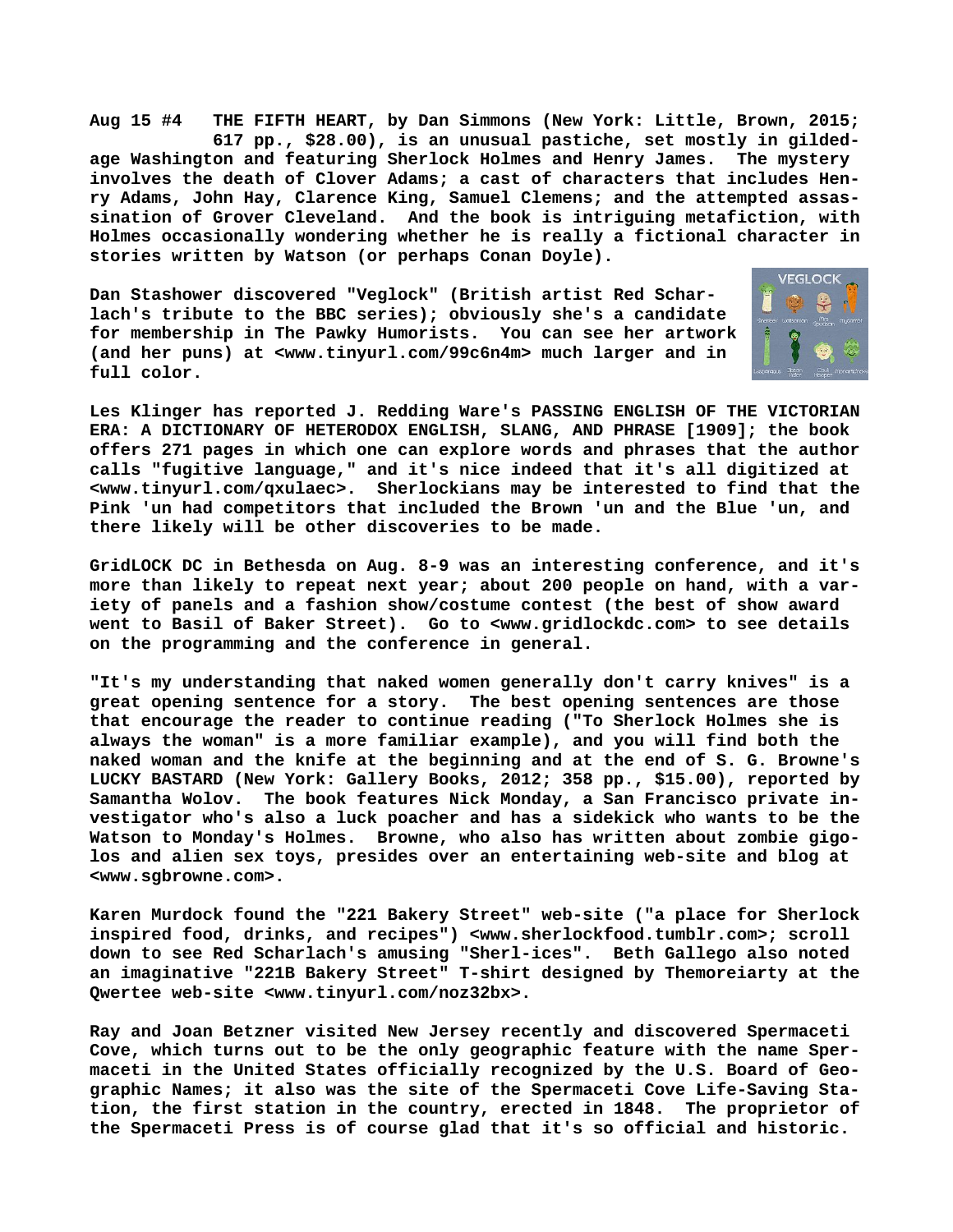**Aug 15 #5 Scott Palmer's SHERLOCK HOLMES: THE BASIL RATHBONE YEARS & OTH- ER FILMS (Bloomington: Xlibris, 2015; 242 pp., \$131.99 (hardcover) \$121.99 (softcover) \$24.99 (e-book) is a well-illustrated filmography with detailed synopses, thumbnail portraits, and screenshots; there are samples at <[www.tinyurl.com/ornb3j6> a](http://www.tinyurl.com/ornb3j6)nd <[www.sherlockholmesonscreen.com>.](http://www.sherlockholmesonscreen.com)**

**J. Devereaux deGozzaldi ("The Speckled Band") died on Aug. 18. Dev was an advertising sales manager for Newsweek, and after retirement he devoted his time to restoring antique cars, sailing, and serving as a part-time member of the board of directors of a bank. He joined The Speckled Band of Boston in 1958, and was for many years its devoted Poker (secretary); he received his Investiture from The Baker Street Irregulars in 1980.**

**THE RIVALS OF SHERLOCK HOLMES: A COLLECTION OF VICTORIAN DETECTIVE TALES, edited by Stefan Dziemanowicz (New York: Fall River Press, 2015; 707 pp., \$7.98 at Barnes & Noble), offers an introduction by Leslie S. Klinger and 40 stories (including six Sherlockian satires and homages) published from 1845 to 1916.**

**Underground Toys has a new "Sherlock" articulated action figure, with his violin, skull, and mobile phone, 5 inches high (\$19.95 pre-order<[www.bigbadtoystore.com>.](http://www.bigbadtoystore.com)**



**An "international celebration of Jeremy Brett's life, love, and laugh" is set for Sept. 12 (the 20th anniversary of his death) at Clapham Common (his last home was a penthouse flat with views of the Common), where a commemorative bench will be dedicated, and tributes paid by his colleagues and friends. And Wyndham's Theatre has offered access that morning to the Royal Circle Bar that morning to view a commemorative plaque and a display of Keith Harding's photographs of Brett and Edward Hardwicke in "The Secret of Sherlock Holmes". Details at [<www.tinyurl.com/nk5t4kc>.](http://www.tinyurl.com/nk5t4kc)**

**It is always nice when a Sherlockian society can celebrate one of its founders: Freda Pearce helped mount the Sherlock Holmes Exhibition for the Festival of Britain in 1951 and then (with Jack Thorne, Anthony Howlett, and Colin Prestige) founded The Sherlock Holmes Society of London. She married Tony Howlett, served as president of the Society, and now, at the age of 97 Freda Howlett has written the preface for a book to be published next year in honor of the Society's 65th anniversary.**

**The argument over converting Undershaw, Conan Doyle's former home, into a school (Jul 15 #4) is not over: a High Court judge has granted John Gibson, director of the Undershaw Preservation Trust permission to mount a full judicial review challenging the Waverley Council's approval of the DFN Foundation's plans. Gibson's attorney said that the council had shown a "cavalier disregard" for Undershaw's "irreplaceable" status, and the judge ruled that the complaints were "at least arguable." A Council spokesman said "we are disappointed that the judge has determined that the case is to be heard and a full hearing is to take place, despite the fact that the High Court previously supported the council decision to grant planning permission." A statement from the DFN Foundation said that "we will continue to repair Undershaw and build our school," and that "we trust that the court will throw out this ridiculous case."**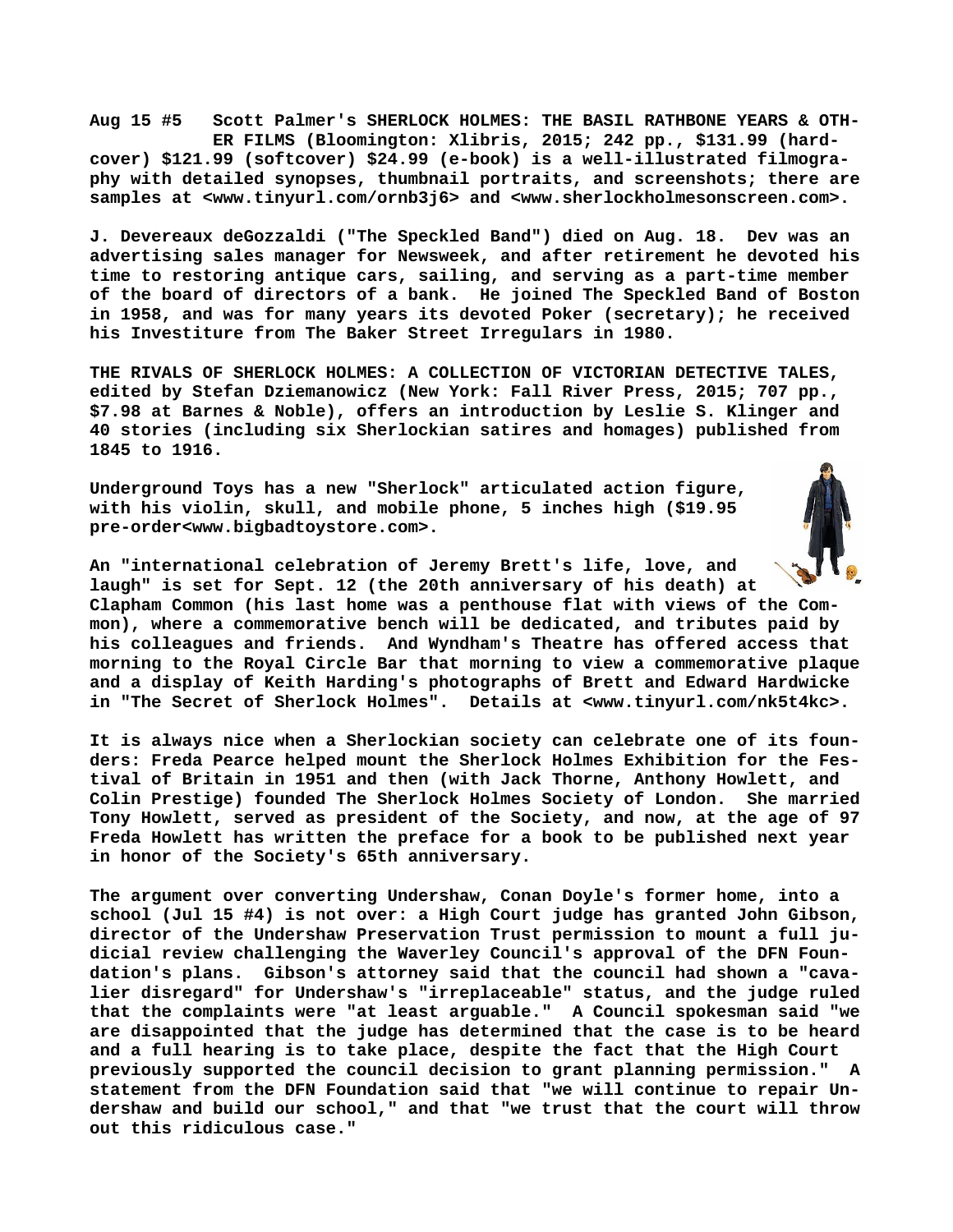**Aug 15 #6 Dorling Kindersley's Eyewitness Travel Guides have long been a standby for travelers to just about anywhere. Now part of Penguin Random House, DK also publishes a long list of Visual Guides on subjects such as Shakespeare, science, politics, religion, and (now) Sherlock Holmes. THE SHERLOCK HOLMES BOOK (2015; 352 pp., \$25.00) has David Stuart Davies and Barry Forshaw as consultant editors, and provides an enjoyable guide to the Canon and to the world of Sherlock Holmes.**

**September will be "Conan Doyle Month" at Groombridge Place, with "Sherlock Holmes and The Valley of Fear" guided tours, a Sherlock Holmes murder mystery and dinner, and "Remembering Conan Doyle" theater evenings; details at [<www.groombrideplace.com>.](http://www.groombrideplace.com)**

**The British (region 2) Blu-ray/DVD of Ian McKellen's "Mr. Holmes" will be released on Oct. 26. No word yet on when the U.S. release will be.**

**The Second Street Irregulars, are a non-Sherlockian society that describes themselves at their web-site as "armchair sleuths dedicated to solving the Borden Case of 1892." They have annual awards, an official mutton-eaters song, and interesting web-site video [<www.secondstreetirregulars.com>.](http://www.secondstreetirregulars.com)**

**"Both were oddballs who took refuge in detective novels, and they quickly bonded over their mutual love of Sherlock Holmes and the Rover Boys," according to Alexandra Alter's story in the N.Y. Times (Aug. 9) about Harper Lee and Truman Capote, reporting on Greg Neri's novel "Tru and Nelle" due from HMH Books for Young Readers in March (spotted by Ray Betzner).**

**"A luxurious large-scale flock design of a dark-chocolate fleurde-lys motif within a trellis pattern" is the manufacturer's description of the "Sherlock Wallpaper Ladies' Tank Top" spotted by Pam Weiner at Think Geek (\$24.99) [<www.tinyurl.com/oyd758m>.](http://www.tinyurl.com/oyd758m)**

**Peter L. Stern [<www.sternrarebooks.com> i](http://www.sternrarebooks.com)s offering some interesting Sherlockiana and Doyleana: copyright editions (duplicates once held by the Library of Congress) of Conan Doyle's WESTERN WANDERINGS (1915), THE EVIDENCE FOR FAIRIES (1921), and THE MAR-**



**ACOT DEEP AND OTHER STORIES (1929); and two archives of correspondence, one of his letters to Major Pond (who managed Conan Doyle's lecture tour of the U.S. in 1894), and the other of letters to H. Greenhough Smith (his editor at The Strand Magazine) in which he praises P. G. Wodehouse's "Psmith" series and discusses THE LOST WORLD.**

**THE ADVENTURES OF SHERLOCK HOLMES (New York: Barnes & Noble, 2014; 416 pp., \$10.00) is the latest in the store's colorfully-bound gift editions, with six short stories, "The Hound of the Baskervilles", and 27 illustrations by Sidney Paget.**

**The Arthur Conan Doyle/Sherlock Holmes Symposium at the Newberry Library in Chicago on Oct. 24, starting at 9:00 am, is open to the public with no admission charge; the speakers will be Zach Dundas (author of THE GREAT DE-TECTIVE) on "Cracking the Casebook" and Tim Johnson (curator of the Sherlock Holmes Collections at the Univ. of Minnesota) on "Is It Always 1895?" There's more information at [<www.newberry.org/programs-and-events>.](http://www.newberry.org/programs-and-events)**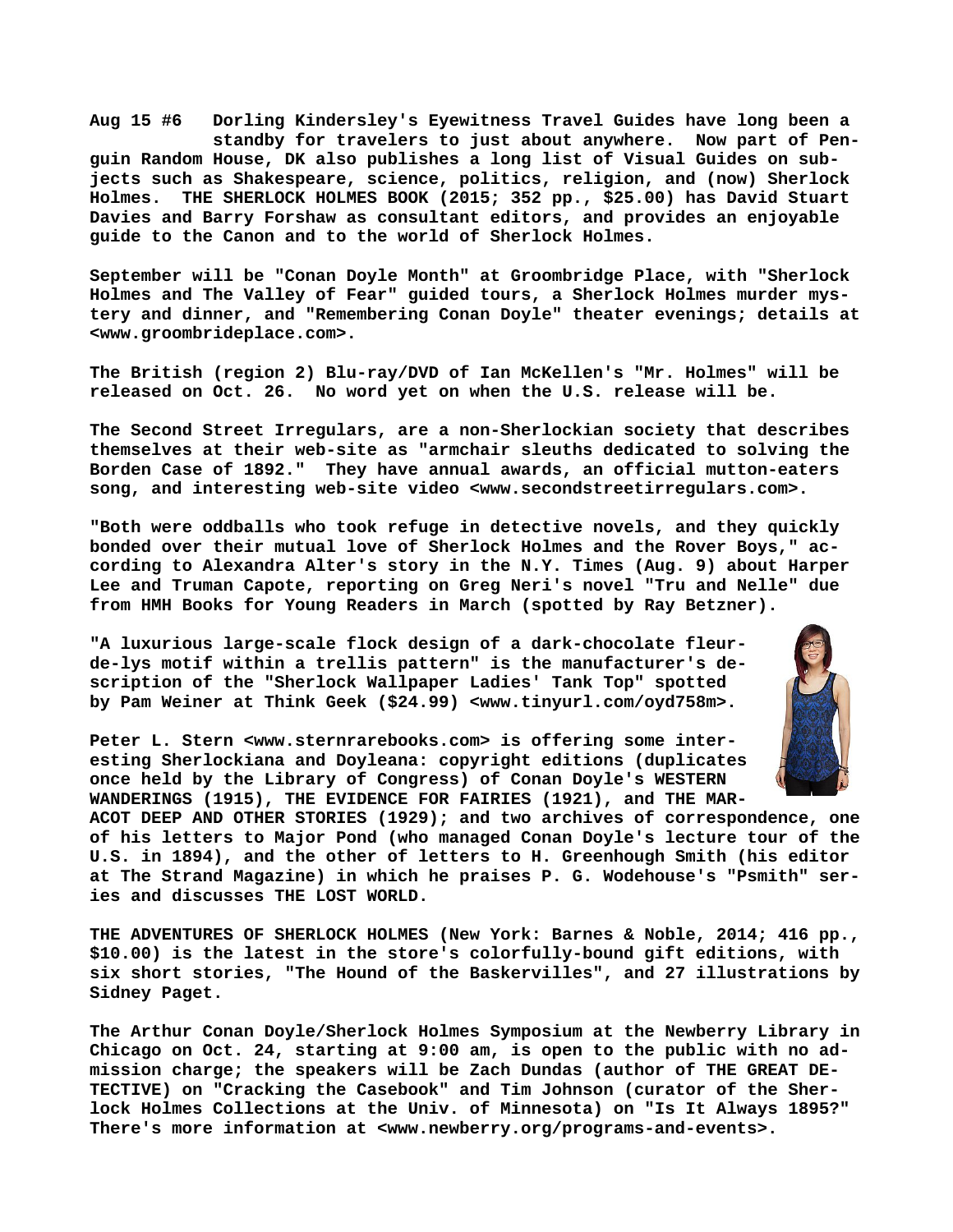**Aug 15 #7 More and more Sherlockian societies now have web-sites, and you will find a comprehensive set of links at Chris Redmond's "web portal about the Great Detective" at [<www.sherlockian.net>; c](http://www.sherlockian.net)lick on [fans, societies, events]. You might also click on [the original Sherlock Holmes stories] to see what people have had to say about the Canon (don't neglect "Redmond's Delicate Question" for each story); his links can be weird and wonderful: if you explore "The Hound of the Baskervilles" you will find a link to Laura Lyons as Playmate of the Month.**

**"Masterpiece" repeated the second season of "Sherlock" this month, and the on-line promotion [<www.tinyurl.com/p9qeljv> i](http://www.tinyurl.com/p9qeljv)ncluded a selection of video features and an observation game, all possibly still available.**

**Ray Jessel died on July 17. Best known to Sherlockians as one of the authors of the musical "Baker Street" (1965), he had a long list of credits as writer and story editor for television series that included "The Love Boat" and "The Carol Burnett Shows". He attended (and performed at) the annual dinner of The Baker Street Irregulars in 2010. You can hear him perform "A Married Man" at <[www.tinyurl.com/qcxmbbv>.](http://www.tinyurl.com/qcxmbbv)**

**The Sherlock Holmes Dragon, designed by Valerie Osment for the GoGo Dragons 2015 festival in Norwich (Apr 15 #8) will be displayed until Sept. 5 and will be auctioned for charity on Oct. 1. There's a larger image of Dragon Sherlock (#54) in a story in the Eastern Daily Press [<www.tinyurl.com/qeq4j7h>.](http://www.tinyurl.com/qeq4j7h)**



**The Solitary Runners of Sherlock Holmes is a virtual race club focused on Sherlock Holmes, and its goals include promoting physical activity, giving fans the chance to earn exclusive limited-edition medals, and donating money to worthy charities. Their motto is "Run if convenient...if inconvenient, run anyway," and you can enroll on the society's mailing list with a request to Nea Dodson at [<solitaryrunners@outlook.com>.](mailto:solitaryrunners@outlook.com)**

**The Vista sports bar Wild Hare in Columbia, S.C., has closed, but it will reopen in the fall as the Irish pub Moriarty's, named after the evil professor, according to an article in the Columbia State (Aug. 15).**

**Adam Christopher's ELEMENTARY: THE GHOST LINE (London: Titan Books, 2015; 319 pp., \$7.99) is "based on the CBS television series," with a new story that captures the flavor and style of the series. BLOOD AND INK is due in Feb. 2016, and a third title is planned [<www.adamchristopher.ac>.](http://www.adamchristopher.ac)**

**"Sherlock Holmes & the Internet of Things" [<www.sherlockholmes.io> i](http://www.sherlockholmes.io)s described as an attempt "to build a massive connected crime scene consisting of smart story-telling objects," sponsored by the Columbia University Digital Storytelling Lab for people who want to participate in a "massive connected crime scene, with a global challenge set for Oct. 24-25, according to a story in Variety (Aug. 18).**

**Registration for the 56th annual running of the Chicago Silver Blaze (the world's oldest and still-active annual Sherlockian horse race) at the Hawthorne Race Course on Oct. 17 is now open; details are available from Susan Diamond [<szdiamond@comcast.net>.](mailto:szdiamond@comcast.net)**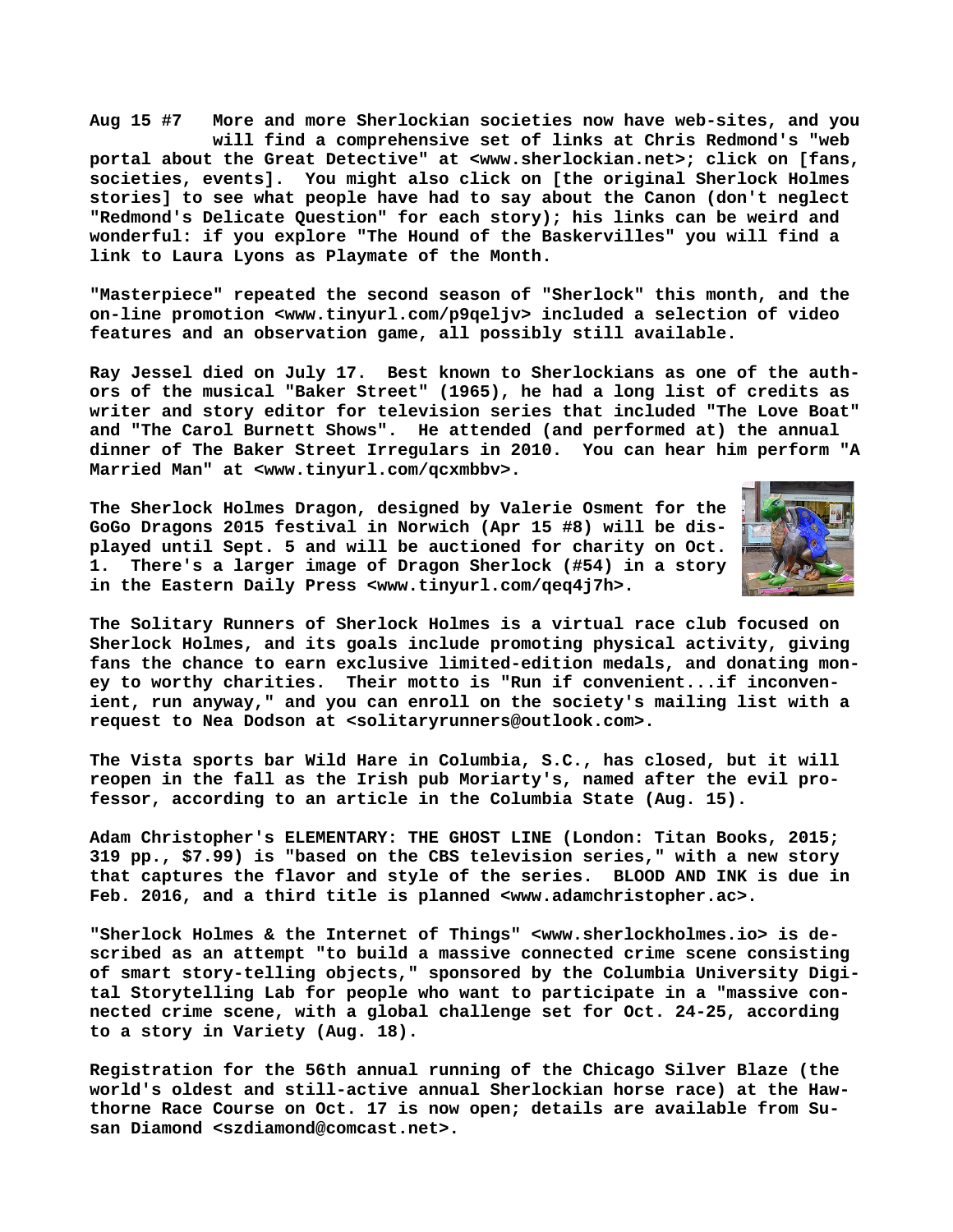**Aug 15 #8 The "How I Got Started" department in the summer issue of Fine Books & Collections has a nice interview with Ray Betzner, who talked about Sherlock Holmes and Vincent Starrett, and the magazine has an excellent web-site at [<www.finebooksmagazine.com> \(](http://www.finebooksmagazine.com)although the interview isn't yet available on-line). Ray's own web-site "Studies in Starrett" also is well worth a visit [<www.vincentstarrett.com>.](http://www.vincentstarrett.com)**

**Dramatic [news: John C](news:John)haffin's "Sherlock Holmes: The Final Problem and The Empty House" is being performed at the Backstage at Chaffin's Barn Dinner Theatre in Nashville, Tenn., through Sept. 12 <[www.dinnertheatre.com>.](http://www.dinnertheatre.com)**

**"The Improvised Adventures of Sherlock Holmes & Dr. Watson" (a weekly series) began at the Under the Gun Theater in Chicago on July 9 and will continue through Oct. 29 [<www.undertheguntheater.com>; t](http://www.undertheguntheater.com)heir web-site includes a link to Watson's blog, which recaps previous performances.**

**The Raconteur Radio troupe will perform their radio play "Sherlock Holmes and the Hound of the Baskervilles" at the Kearny Public Library in Kearny, N.J., on Sept. 12 [<www.kearnylibrary.org>.](http://www.kearnylibrary.org)**

**"The Hound of the Baskervilles" (the excellent parody by Steven Canny and John Nicholson) will be performed at the Mountain Playhouse in Jennerstown, Pa., Sept. 15-27 [<www.mountainplayhouse.com>.](http://www.mountainplayhouse.com)**

**Madeleine George's "The (Curious Case of the) Watson Intelligence" will be performed at Theater Wit in Chicago, Sept. 17-Nov. 14 <[www.theaterwit.org>.](http://www.theaterwit.org)**

**The American Lyric Theater has scheduled "Sherlock Holmes and the Case of the Fallen Giant" (a new opera by composer Evan Meier and librettist E. M. Lewis) at the Living Libretto workshop at the National Opera Center in New York on Sept. 28, and at an InsightALT concert reading at the Baruch Performing Arts Center in New York on May 26, 2016 [<www.altnyc.org>.](http://www.altnyc.org)**

**Aquila Theatre's touring production of "The Adventures of Sherlock Holmes" (a new play written by Desiree Sanchez) opens at the Pollak Theatre in Monmouth, N.J., on Oct. 1 and continues on tour until Mar. 20, 2016; details can be found at <[www.aquilatheatre.com/touring>, a](http://www.aquilatheatre.com/touring)nd it's well worth checking to see if it will be at a nearby venue.**

**Tal Aviezer's "Sherlock Holmes: The Adventure of the Red-Headed League" has been scheduled at the Cahill Theater at the College of Mount Saint Vincent in Riverdale, N.Y., Oct. 10-25 <[www.redmonkeytheater.org>.](http://www.redmonkeytheater.org)**

**Greg Kramer's "Sherlock Holmes" (which had its world premiere in Montréal in May 2013) now has a touring Canadian production; the U.S. premiere will be at the Ricardo Montalban Theatre in Los Angeles, Oct. 15-18, followed by performances at Ed Mirvish Theatre in Toronto, Oct. 27-Nov. 8, at the Warner Theatre in Washington, Nov. 17-22, and the Oriental Theatre in Chicago, Nov. 24-29 <[www.sherlockholmesonstage.com; T](http://www.sherlockholmesonstage.com)V stars David Arquette and Michael Trevino play Holmes and Watson.**

 **The Spermaceti Press: Peter E. Blau, 7103 Endicott Court, Bethesda, MD 20817-4401 (301-229-5669) <[blau7103@comcast.net>](mailto:blau7103@comcast.net)**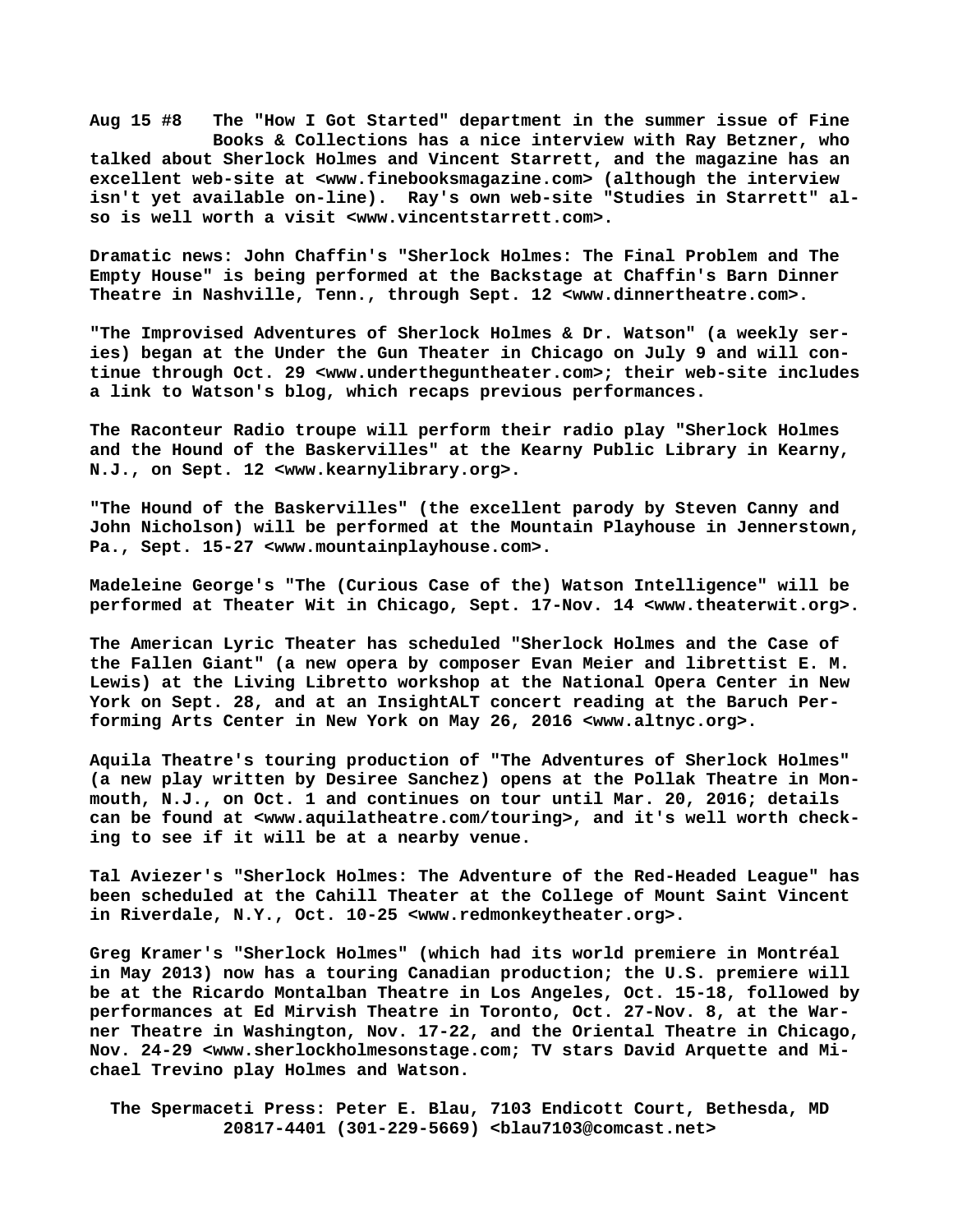**Some Sherlockians have had a chance to attend theater and other screenings of William Gillette's restored silent film "Sherlock Holmes" (1916), and it soon will be available on the small screen: it will be broadcast on Turner Classic Movies cable on Oct. 18 at 9:30 pm, and it will be issued by Flicker Alley as a Blu-ray/DVD set on Oct. 20; you can pre-order the set now at Amazon and Barnes & Noble and elsewhere on-line, but the best price is the discount offer at [<www.flickeralley.com>.](http://www.flickeralley.com)**

**Don't neglect a delightful accompaniment to the film: The Société Sherlock Holmes de France's LE GUIDE DU FILM SHERLOCK HOLMES (1916), a 64-page profusely-illustrated discussion of the film and its actors, with articles by Thierry Saint-Joanis and Bernard Oudin, with press reviews from the original release; it's almost all in English and costs €20.00 at the society's web-site <[www.sshf.com/boutique.php>, w](http://www.sshf.com/boutique.php)here you can see thumb-nail images showing the results of their splendid research.**

**The script for Simon Stephens' dramatization of Mark Haddon's best-selling novel THE CURIOUS INCIDENT OF THE DOG IN THE NIGHT-TIME (2003), which was commissioned for and performed by the National Theatre in London in 2012, has now been published by the Dramatists Play Service <[www.dramatists.com>.](http://www.dramatists.com)  In the book Christopher Boone is an autistic teen-ager who enjoys the Sherlock Holmes stories and turns detective himself, but there's no mention of Sherlock Holmes in the play.**

**The New York Comic Con on Oct. 8-11 <[www.newyorkcomiccom.com> w](http://www.newyorkcomiccom.com)ill include a CBS TV Studios session on Oct. 9 devoted to the "Elementary" series, with Jonny Lee Miller, Lucy Liu, John Noble (Sherlock's father Morland Holmes) and executive producer Rob Doherty on hand for a panel and a sneak peek at the new season.**

**Dynamite Entertainment has completed its five-issue comic-book mini-series SHERLOCK HOLMES VS. HARRY HOUDINI (Sep 14 #2); the writers are Anthony Del Col and Conor McCreery, the artist is Carlos Furuzono, and a trade paperback is now available (\$15.29).**

**And IDW has launched its mini-series of SHERLOCK HOLMES: THE SEVEN-PER-CENT SOLUTION (\$3.99 each), written by David and Scott Tipton, based the book by Nicholas Meyer, and the artist is Ron Joseph [<www.idwpublishing.com>](http://www.idwpublishing.com)**

**This year marks the 200th anniversary of the birth of mathematician George Boole; his great idea was Boolean logic, the basis for the Boolean search, been used by everyone who has run a keyword search such as "sherlock" AND "holmes" (you can also use NOT and OR). Boole spent much of his career in Ireland, and at the George Boole Mathematical Science Conferences held at University College Cork last month, professor Des MacHale presented what he believes is "compelling evidence" that Boole was the inspiration for another Irish mathematician made famous by Arthur Conan Doyle. MacHale suggests that "Every computer scientist, mathematician, electrical engineer, and logician on the planet already knows about George Boole," adding that "If the Boole-Moriarty link can be established, then every literate person on the planet will know about George Boole too."**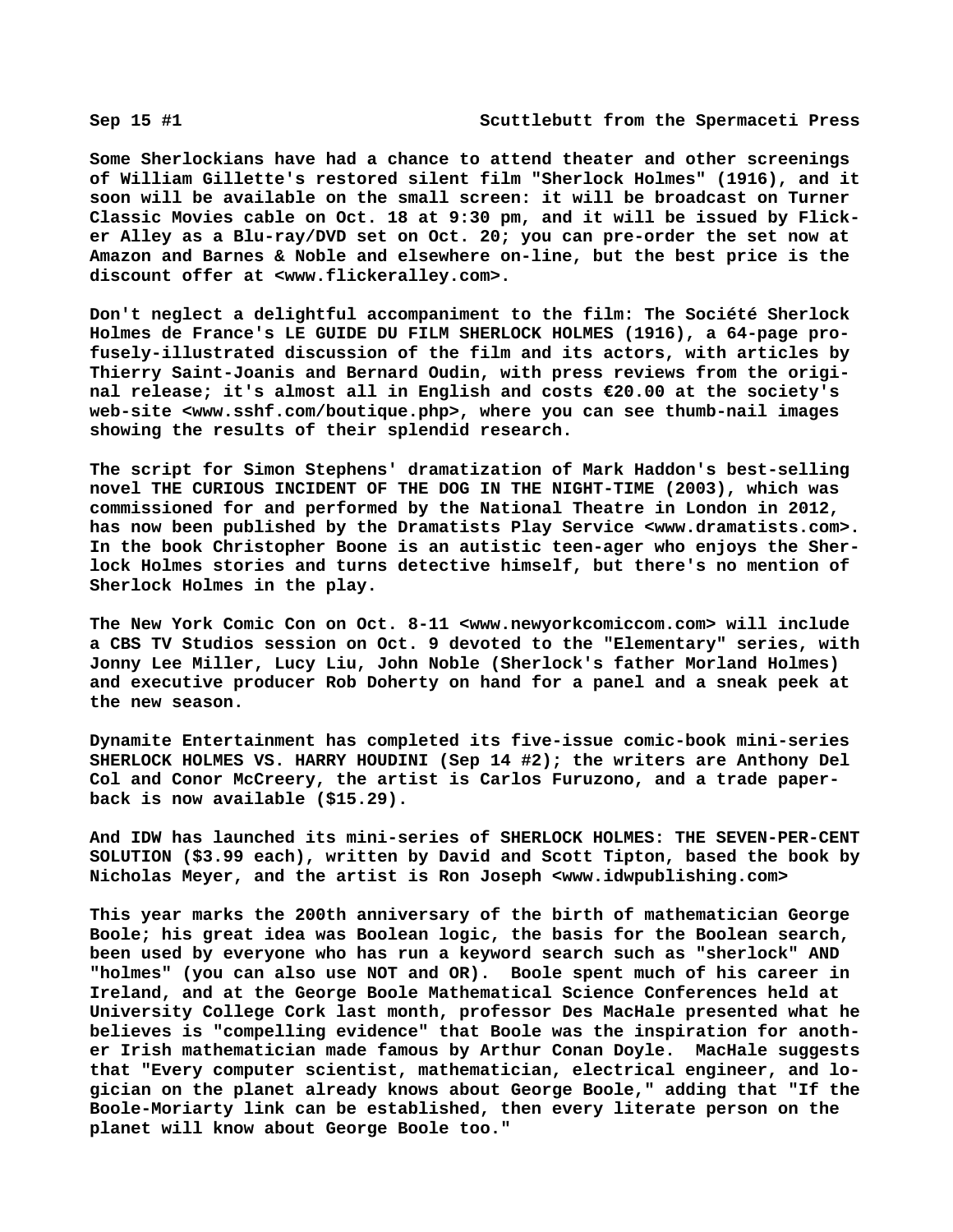**Sep 15 #2 Jack Carter died on June 28. He was a fearless comedian, with rapid-fire delivery, and an excellent mimic who began his acting career in high school and had a long career on stage, screen. According to his N.Y. Times obituary, his first paid role was in summer stock in Christopher Morley's "The Trojan Horse" (1940), and Carter horsed around so much during rehearsals that Morley suggested that Carter turn to comedy.**







**Benjamin Allison, attorney for the Conan Doyle Estate, has said that the company is "very pleased" that its lawsuit against Miramax and others about the Ian McKellen film "Mr. Holmes" has been settled (Jul 15 #6), according to a report in Entertainment Weekly (Sept. 3). Allison also announced that an "agreement in principle" had been reached with the filmmakers, and that a second agreement finalized with author Mitch Cullen and with the publisher of A SLIGHT TRICK OF THE MIND will add an acknowledgement to the e-book version of use of material from the copyrighted Sherlock Holmes stories.**

**"Danger Mouse" was a British 10-minute animated series first broadcast in the U.K. in 1981, it starred "the world's greatest detective and his faithful assistant Penfold, the world's most obvious coward," who operated from a letterbox on Baker Street," and it was nice to learn that a new series of 52 11-minute episodes was launched on CBBC on Sept. 28 (the original series aired in the U.S. on Nickelodeon, and the new series will be available here on Netflix.**

**A Japanese real estate agent called Home's has some imaginative Sherlockian television commercials [<www.box.homes.co.jp/cm/mirai>; M](http://www.box.homes.co.jp/cm/mirai)itch Higurashi has reported that the young man who plays Holmes is a member of a vocal group Arashi [Storm], which is highly popular with young women; the group's English-language web-site is at <[www.tinyurl.com/qjapy9f>.](http://www.tinyurl.com/qjapy9f)**

**Otto Penzler's The Mysterious Press will publish a limited edition of Bonnie MacBird's ART IN THE BLOOD (Jun 15 #5): sixty copies only, in marbled boards with a leather spine, numbered and signed, and containing (only in this edition) annotations by the author, a forward by Leslie Klinger, and illustrations in black and white (\$150.00); details (and one of the illustrations) at [<www.tinyurl.com/p8y637v>.](http://www.tinyurl.com/p8y637v)**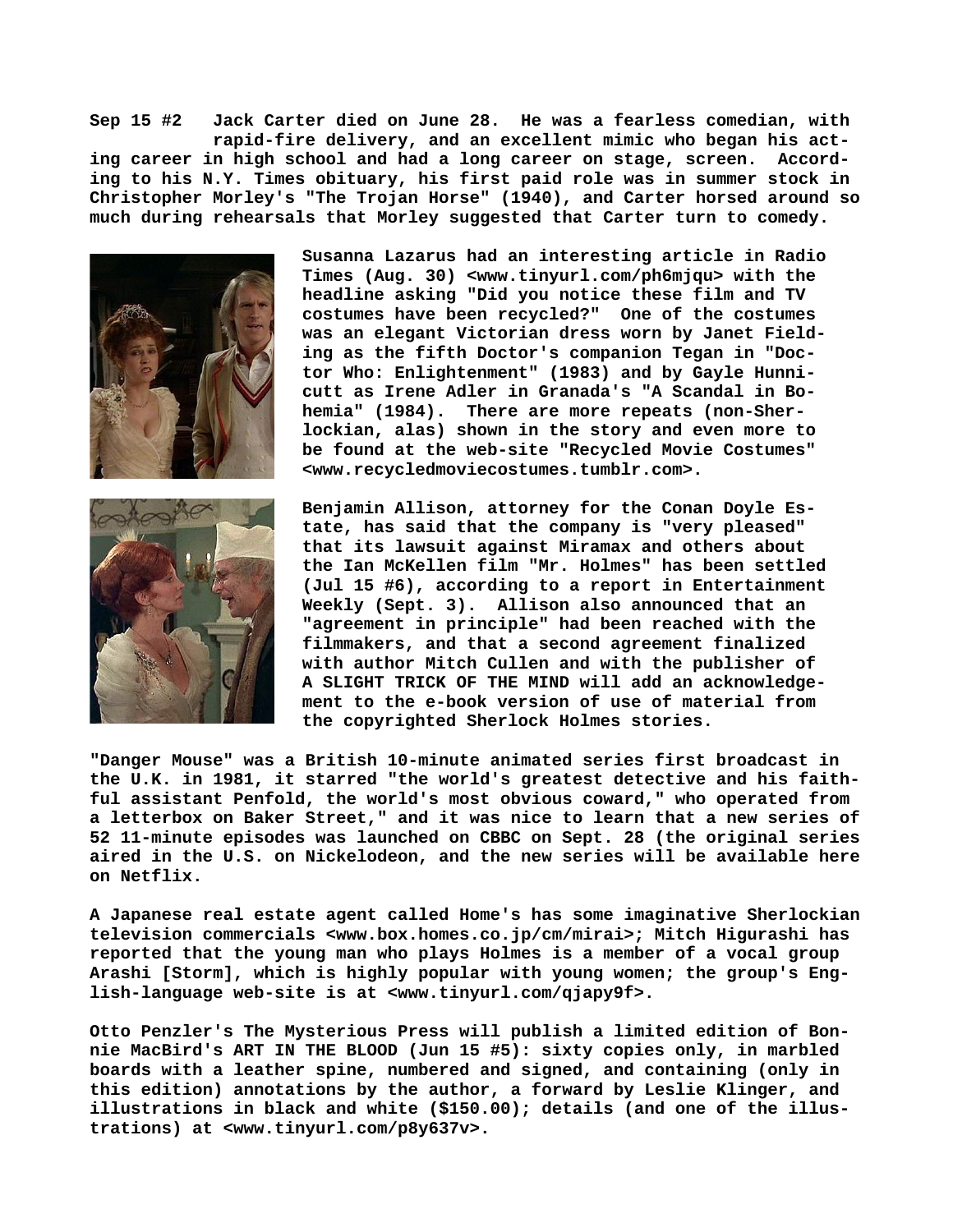**Sep 15 #3 "The Empire of Corpses" is a new Japanese animation, scheduled for release in Japan on Oct. 2, and in North America next year. According to The News Hub (Aug. 22), "John Watson, a medical student at the University of London, is recruited by the British government for a covert mission in Afghanistan. His cover job is a newly recruited medic for the British army, where he learns that humans are being brought back from the dead in the form of Frankenstein's monster."**

**Further to the report (Jul 15 #3) that CBS had syndicated the first season of "Elementary" for about \$3 million per episode, WGN America began airing the series on Aug. 31 in the cable channel's "Prime Crime" weeknights lineup. There's a trailer for "Prime Crime" at <[www.tinyurl.com/pcomzsx>.](http://www.tinyurl.com/pcomzsx)**

**Greg Ruby seeks information about a hitherto-unknown Sherlock Holmes medal cast in aluminum, and has posted an image of the medal at The Fourth Garrideb's web-site [<www.tinyurl.com/poma4qt>.](http://www.tinyurl.com/poma4qt)**

**Joseph A. Kestner died on Aug. 24. He was the McFarlin Professor of English and the founded the Department of Film Studies at the University of Tulsa; he specialized in Victorian literature, and he explored the Canon is SHERLOCK'S MEN: MASCULINITY, CONAN DOYLE, AND CULTURAL HISTORY (1998), SHERLOCK'S SISTERS: THE BRITISH FEMALE DETECTIVE, 1864-1913 (2003), and THE EDWARDIAN DETECTIVE, 1901-1915 (2004).**

**The "international celebration of Jeremy Brett's life, love, and laugh" on Sept. 12 (Aug 15 #5) was well attended, and there's a Facebook event page at [<www.tinyurl.com/nk5t4kc>.](http://www.tinyurl.com/nk5t4kc)**

**Long runs of The Strand Magazine are few and far between, but a recent auction at PBA Galleries included the first 74 volumes in publisher's cloth and a nearly-complete run of the remaining 44 volumes in cloth and as single issues; the lot sold for \$6,000 <[www.tinyurl.com/q7j9nsy>.](http://www.tinyurl.com/q7j9nsy)**

**SARATOGA: AT THE RAIL: FROM "SILVER BLAZE" TO "SHOSCOMBE OLD PLACE" is the book published to accompany this year's running of The Silver Blaze at Saratoga Racetrack, with essays that focus on the Canon's two racing stories (New York: Baker Street Irregulars, 2015; 79 pp., \$18.95); it's available from the BSI [<www.bakerstreetjournal.com>.](http://www.bakerstreetjournal.com)**

**Gautier Cazenave's fund-raising campaign for his film "Sherlock Holmes vs. Frankenstein" continues at Indiegogo [<www.tinyurl.com/fxbx7s>; h](http://www.tinyurl.com/fxbx7s)e hopes to film the first scenes in December, and complete the film next spring.**

**Jack W. Schmidt died on July 25. He served in the Air Force in World War Two, worked as a financial analyst in the aerospace industry, raised a family, and then became an actor, performing as Count von Stalburg in John Michaelski's tour of Gillette's "Sherlock Holmes" (1976-1977), and then both on- and off- Broadway.**

**Michael Dirda spent a year writing weekly personal essays for The American Scholar's web-site, and they've now been collected as BROWSINGS (New York: Pegasus Books, 2015; 246 pp., \$24.95); the essays are interesting and literary, and occasionally deal with matters Sherlockian.**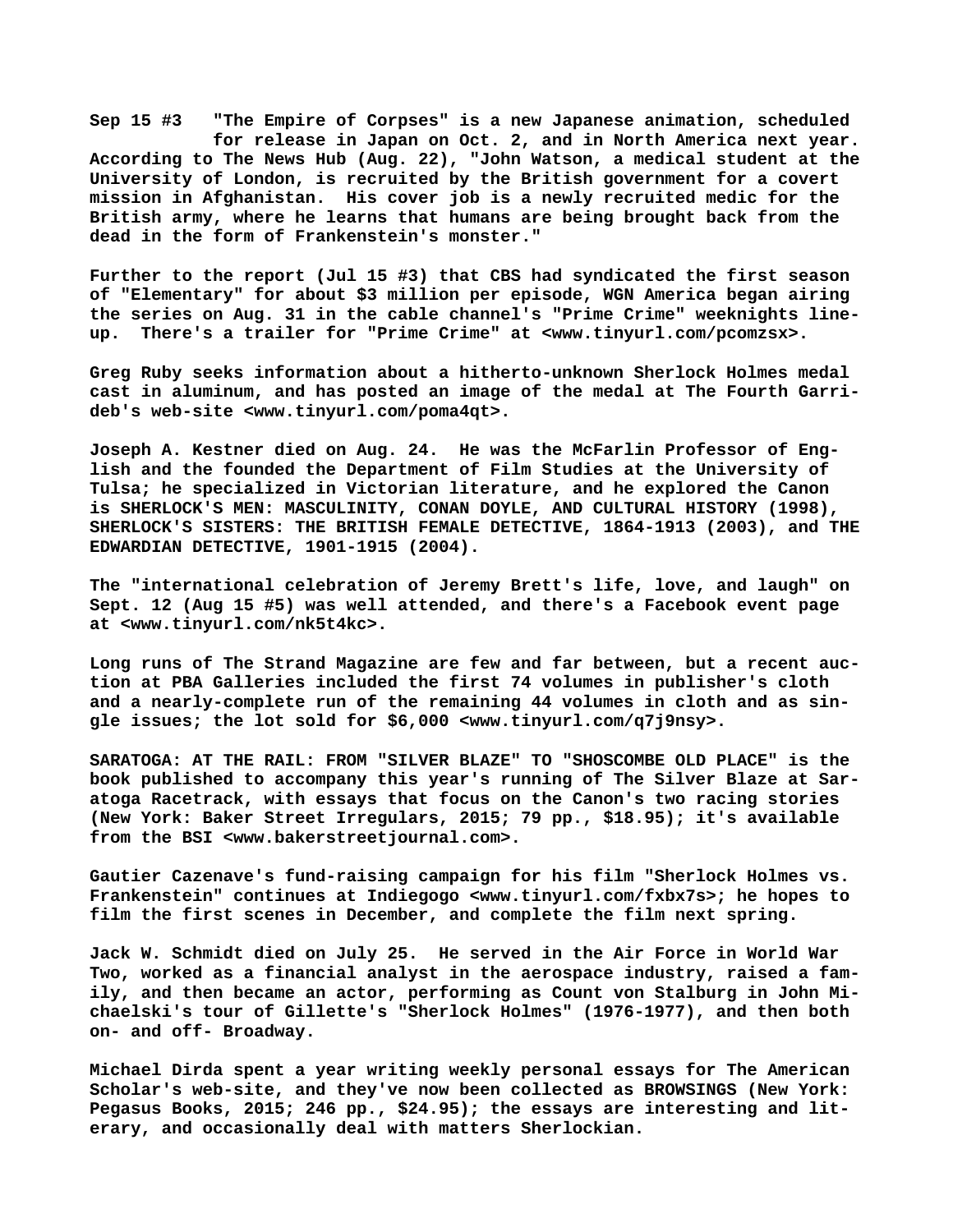**Sep 15 #4 The National Coalition Against Censorship has reported that the principal of Lincoln High School in Tallahassee, Fla., canceled the summer reading assignment of Mark Haddon's THE CURIOUS INCIDENT OF THE DOG IN THE NIGHT-TIME because a few parents had complained about "profanity and religious references" in the book [<www.tinyurl.com/op4oz3f>.](http://www.tinyurl.com/op4oz3f) The story includes op-ed comments by Lincoln High School senior Jaclyn Weinell published in the Tallahassee Democrat opposing the decision, and she notes that required reading in past years has included FAHRENHEIT 451, CATCHER IN THE RYE, and THE GREAT GATSBY.**

**This year's Christmas card from the Sherlock Holmes Society of London will show Sidney Paget's portrait of Arthur Conan Doyle, exhibited this year in Britain for the first time during the exhibition at the Museum of London, in full color and in packs of ten; there's an order form (and much more of interest) at the Society's web-site <[www.sherlock-holmes.org.uk>.](http://www.sherlock-holmes.org.uk)**

**Sherlockians visiting or living in Columbia, S.C., may wish to stop by at the new Starbucks in the basement of the Sheraton on Main Street: according to an item in the Columbia Free Times (Sept. 7), the new Starbucks occupies the space that used to be the Sherlock Holmes pub.**

**The Anime News Network reported (Sept. 12) on plans by the Japanese on-line clothing store Sukiyaki to release a new fashion collection that is based on the Japanese animated series "The Adventures of Sherlock Hound" (1983) [<www.tinyurl.com/qhqsqz4>.](http://www.tinyurl.com/qhqsqz4) You can read all about the new line (in Japanese) and place your orders at [<www.tinyurl.com/p5ycnvg>.](http://www.tinyurl.com/p5ycnvg)**

**Charles Veley's THE LAST MORIARTY (Seattle: Thomas & Mercer, 2015; 287 pp., \$15.95) is set in London in November 1895, with Holmes back from the Great Hiatus (although the public's not yet aware of his return) and on behalf of John D. Rockefeller, J. P. Morgan, Andrew Carnegie, and Her Majesty's government solving a crime that involves some twists and turns with regard to people from Holmes' past.**

**The Unemployed Philosophers Guild continues to add new items to their Sherlockian offerings: the Sherlock Holmes Mystery Bar (\$4.95) is a "delicious fruit and nut bar" that comes in a box "full of clever diversions" that include a Sherlock Holmes Rogues Gallery <[www.tinyurl.com/nkkjjeu>.](http://www.tinyurl.com/nkkjjeu)**

**The Stillwater Public Library (in Oklahoma) has arranged a month-long series of imaginative events publicizing Sherlock Holmes (and of course reading) [<www.library.stillwater.org/sherlock.php>, t](http://www.library.stillwater.org/sherlock.php)ied to the performance in Stillwater on Oct. 29 of Aquila Theatre's touring production of "The Adventures of Sherlock Holmes" <[www.aquilatheatre.com/touring>.](http://www.aquilatheatre.com/touring)**

**The "International Exhibition of Sherlock Holmes" is on its way to the Denver Museum of Nature & Science in Denver, Colo., where it will open on Oct. 15 and close on Feb. 15, 2016 [<www.dmns.org>.](http://www.dmns.org) Then it will open at the Pacific Science Center in Seattle, Wash., Oct. 13, 2016, and close on Jan. 8, 2017. Other dates are available, in case your local science museum is interested; contact [<info@exhibitsdevelopmentgroup.com>.](mailto:info@exhibitsdevelopmentgroup.com) The Exhibits Development Group has seven other interesting exhibitions now on tour, and two more in development; details at [<www.exhibitsdevelopment.com>.](http://www.exhibitsdevelopment.com)**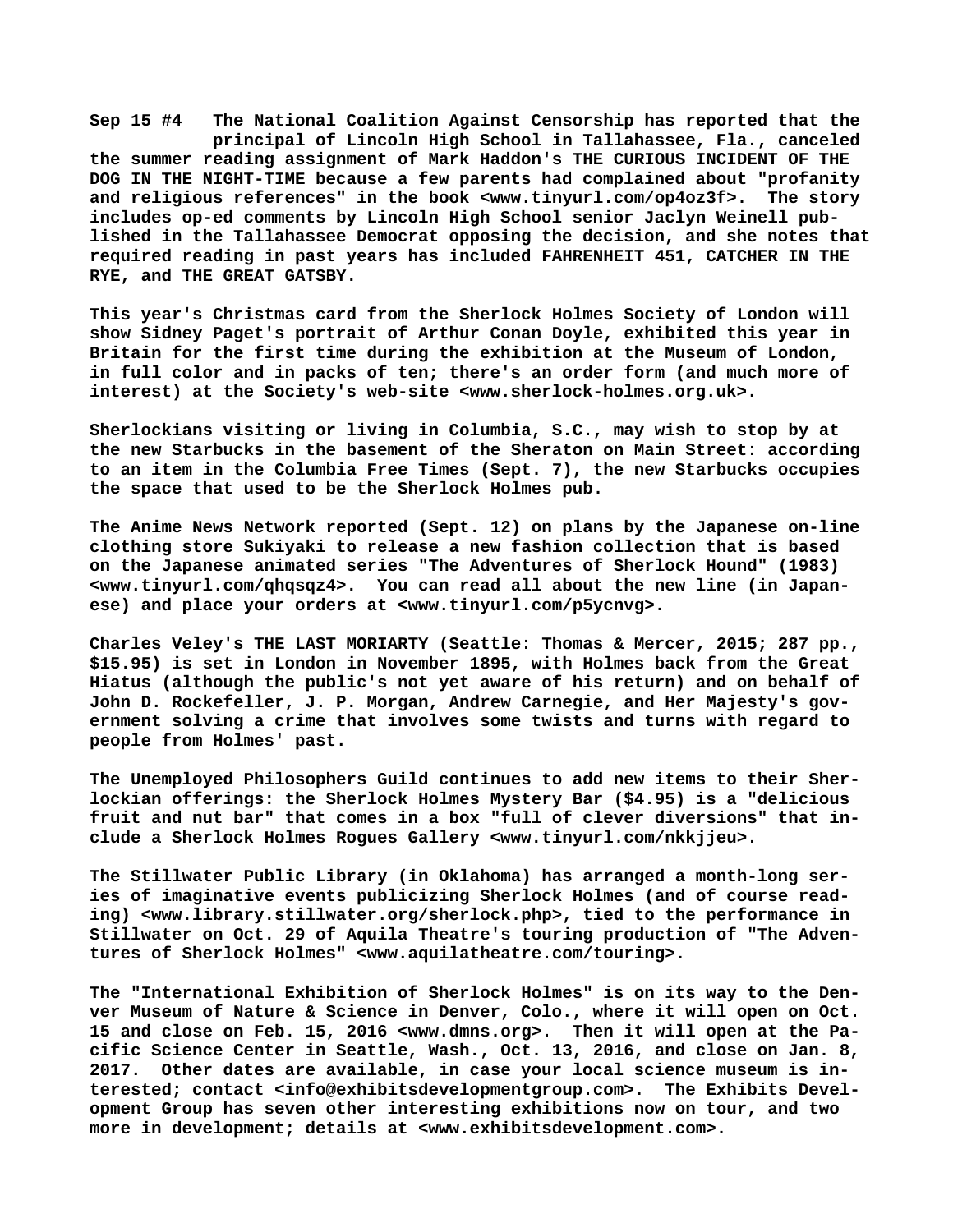**Sep 15 #5 Some of the better pastiches are being written for younger read ers, and the SHERLOCK, LUPIN & ME series is a excellent example: written by Irene Adler [Alessandro Gatti] and launched in Italy beginning in 2011 (11 titles so far), the series is now appearing in English translations. The first book is THE DARK LADY (North Mankato: Stone Arch Books, 2014; 239 pp., \$12.95), presenting 12-year-old Irene Adler in Saint-Malo, where she encounters slightly-older Sherlock Holmes and Arsène Lupin, and joins them in investigating (and solving) a case that involves robbery and murder. In the second, THE SOPRANO'S LAST SONG (2015) the third, THE MYS-TERY OF THE SCARLET ROSE (2015), the three children are London and solving more mysteries; there's also attractive art by Jacopo Bruno.**

**"The Art of Music" is Christie's title for its private exhibition and sale of a collection of Stradivari and other violins and cellos, and the auction house's web-site [<www.tinyurl.com/oso6xeh> i](http://www.tinyurl.com/oso6xeh)s well worth a visit; click on "View the Interactive" to see the instruments and hear them played, and of course learn what made Sherlock Holmes' violin so special.**

**Arthur L. Levine (The Cutter** *Alicia***) died on Sept. 16. He worked for the National Advisory Committee for Aeronautics in Cleveland, where he was one of the founders of The Creeping Men, and when NACA became NASA Art's first job was recruiting astronauts (including Neil Armstrong and John Glenn); he became the first administrator of NASA's Goddard Institute, and went on to be a professor of public administration at the City University of New York. He received his Investiture from The Baker Street Irregulars in 1955, and was a long-time member of The Three Garridebs, and was interviewed in an "I Hear of Sherlock Everywhere" podcast [<www.tinyurl.com/pyxl5ab>.](http://www.tinyurl.com/pyxl5ab)**

**Laurie R. King reports that she has handed the manuscript of THE MURDER OF MARY RUSSELL over to her editor, and has posted a teaser for the novel (and an account of her research) at Between the Lines: Buzz from Laurie R. King [<www.tinyurl.com/npkhsae>; t](http://www.tinyurl.com/npkhsae)he new book will be published in April 2016.**

**A SHERLOCK HOLMES DEVOTIONAL, by Trisha White Priebe (Uhrichsville: Shiloh Run, 2015; 320 pp., \$12.99), uses the Canon as an inspiration for a series of short lessons aimed at "uncovering the mysteries of God."**

**Mandarin Companion's SHERLOCK HOLMES AND THE CASE OF THE CURLY HAIRED COM-PANY (Shanghai: Mind Spark Press, 2014; 78 pp., \$12.95 at Amazon and Barnes & Noble) is a simplified translation for people who have been studying Chinese for about a year (there are no red-heads in China, but curly hair's as rare there as red hair is in the west); the story's set in Shanghai in the 1930s, and it's an imaginative approach to learning a language.**

**"Holmes and the Stolen Stones" is a new on-line slot machine from Yggdrasil Gaming; you can read all about it, see the Sherlockian graphics, and play for free at [<www.tinyurl.com/qehjuhe>.](http://www.tinyurl.com/qehjuhe)**

**Malware: somehow I wound up with a malware program that created pop-up ads whenever I opened Mozilla Firefox. And thanks to a recommendation in Consumer Reports I found that downloading and running the free Malware Anti-Malware scanner identified and removed the offensive program. You can do the same, if you have problems, from [<www.malwarebytes.org>.](http://www.malwarebytes.org)**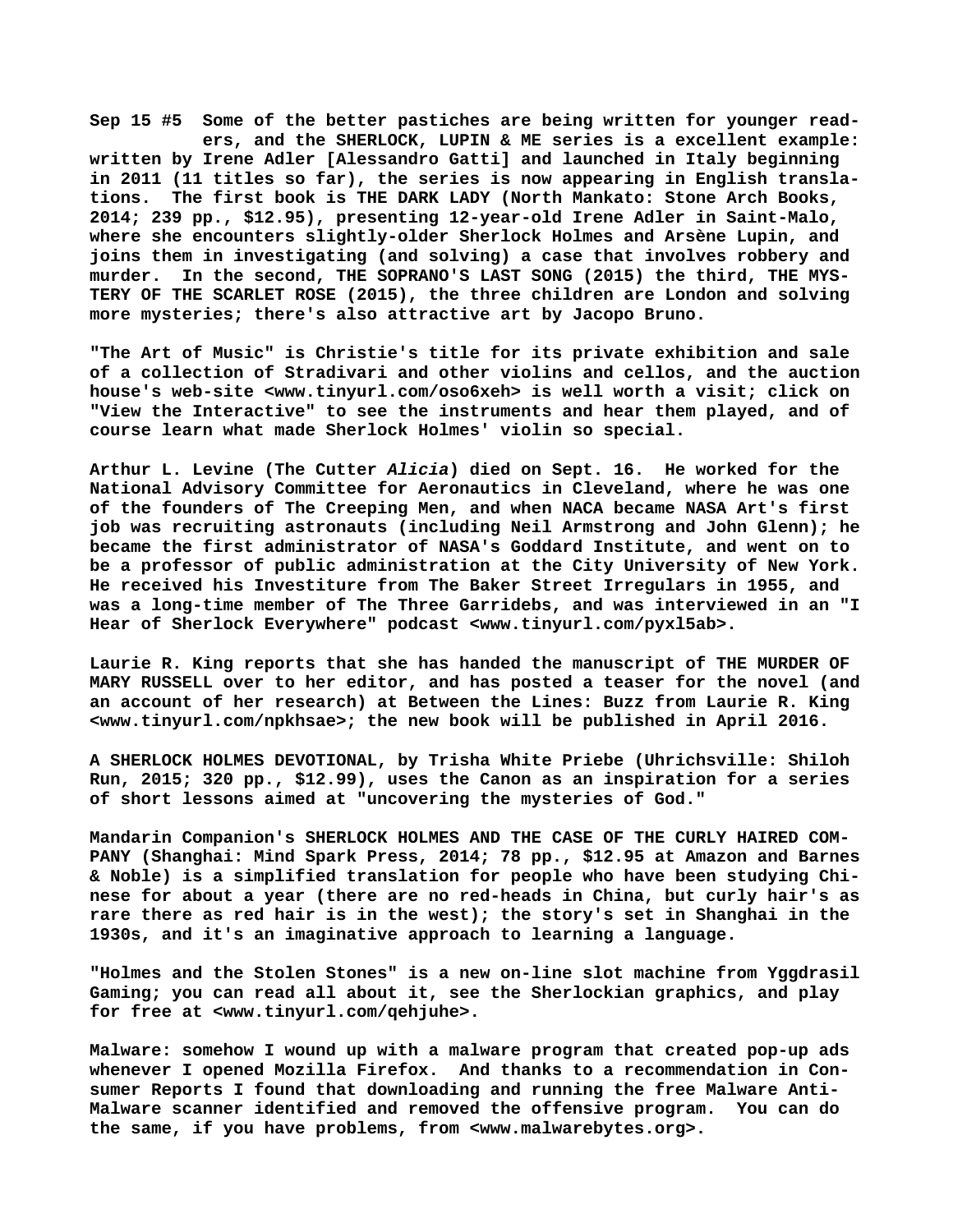**Sep 15 #6 Randall Stock continues to expand his "Best of Sherlock" web site page for Sidney Paget, and has added memorabilia associated with his Sherlockian illustrations [<www.tinyurl.com/q555rzr> a](http://www.tinyurl.com/q555rzr)s well as treasures such as the silver cigarette case Paget received as a wedding present from Sherlock Holmes (who had it inscribed for the occasion).**

**Greg Ruby reports at The Fourth Garrideb web-site [<www.tinyurl.com/ps4v6hq>](http://www.tinyurl.com/ps4v6hq) on a new Kingdom of Great Britain £10 banknote featuring Sherlock Holmes; it's a "fantasy banknote" that's quite artistic, and it's available at eBay for \$9.99 [<www.tinyurl.com/opz2n49>.](http://www.tinyurl.com/opz2n49)**

**Books Space [<www.books-space.com> i](http://www.books-space.com)s offering subscribers THE COMPLETE CO-NAN DOYLE COLLECTION, with a hardback book and a magazine delivered by mail every two weeks for £7.99 an issue; there will be 50 volumes, with THE AD-VENTURES OF SHERLOCK HOLMES and THE HOUND OF THE BASKERVILLES as the first two volumes.**

**"The Celebrity Voicemail Show" is a British 15-minute series, starring Kayvan Novak and broadcast by BBC Radio 4; on Sept. 23 Novak imagined what it would be like to hear Benedict Cumberbatch's voicemail message, and you can listen to the program at [<www.bbc.co.uk/programmes/b06bp5tt>.](http://www.bbc.co.uk/programmes/b06bp5tt)**

**The 2015 edition of the Green Bag Almanac & Reader (May 15 #4) presented an interesting variety of articles devoted to "The Norwood Builder" written by Sherlockians and non-Sherlockians, and much of the issue's contents are now available on-line at <[www.tinyurl.com/nl4nxhh>.](http://www.tinyurl.com/nl4nxhh) There also was a detailed map, available as two (extremely large) files at <[www.tinyurl.com/nbp4x9y>](http://www.tinyurl.com/nbp4x9y) and <[www.tinyurl.com/ohykkcb>.](http://www.tinyurl.com/ohykkcb)**

**"Big Nate" is a comic strip written and drawn by Lincoln Peirce, and there was a Sherlockian story arc from July 22 through July 25; you can see the comic strip at [<www.comics.com/big\\_nate>.](http://www.comics.com/big_nate)**

**Tom Dunn, who presided over The Universal Coterie of Pipe Smokers and edited and published The Pipe Smoker's Ephemeris until he died in 2005 (Apr 06 #6), also was a collector, and material from his collection (including a copy of my long-out-of-print seasonal souvenir for 1970 advertised at the flattering price of \$25.00) are now being sold by the Good Times Bookshop [<www.goodtimesbookshop.com>.](http://www.goodtimesbookshop.com)**

**BBC One has released a new trailer that promotes its upcoming season, with brief bits from the "Sherlock" special that's due (in the U.K. at least) at Christmas [<www.youtube.com/olsbl4s>.](http://www.youtube.com/olsbl4s) The folks responsible for "Sherlock" are experts at generating rumors and of course publicity; the best web-site for the latest (accurate) news is <[www.sherlockology.com>.](http://www.sherlockology.com)**

**Despite Sherlock Holmes' derogatory comment about Edgar Allan Poe's Dupin (in "A Study in Scarlet"), Conan Doyle acknowledged the great debt that he and other mystery writers owed to Poe. Jeff Jerome, who presided over the Edgar Allan Poe House in Baltimore until 2012 (when the city withdrew its funding), still arranges annual celebrations of Poe's birth and death, and has a fund-raising campaign in support of this year's event at the Westminster Hall and Graveyard; you can contribute at [<www.gofundme.com/s543f947>.](http://www.gofundme.com/s543f947)**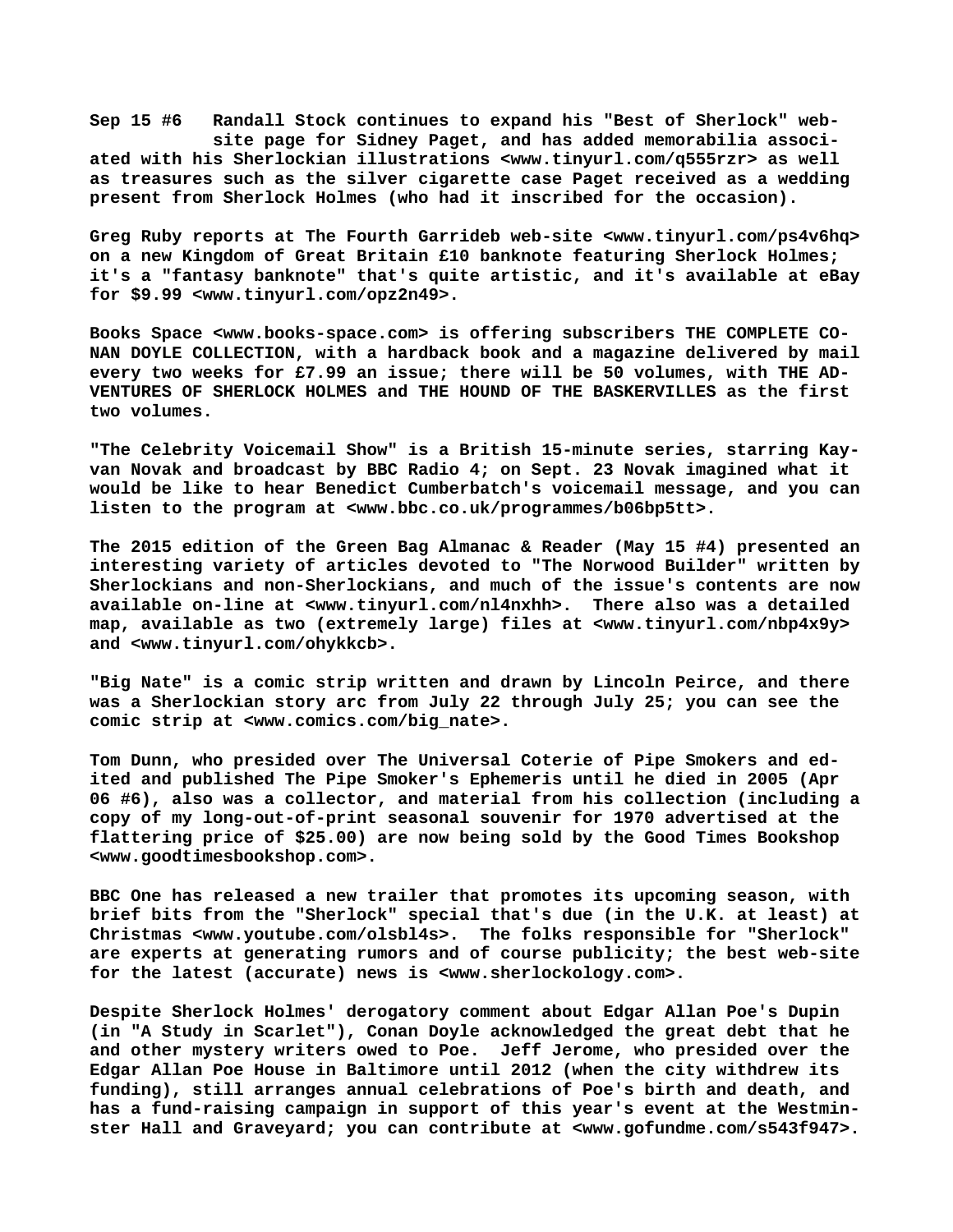**Sep 15 #7 Marcia Wilson's YOU BUY BONES: SHERLOCK HOLMES AND HIS LONDON THROUGH THE EYES OF SCOTLAND YARD (London: MX Publishing, 2015; 269 pp., \$14.95) is a police procedural and thriller from the early 1880s; the policemen are Lestrade, Hopkins, Bradstreet, and Murcher, encountering Holmes after his arrival in London and again after Watson joins Holmes, and the book offers both an interesting picture of London and a perilous mystery that involves Watson rather than Holmes. The publisher has web-sites at [<www.mxpublishing.com> a](http://www.mxpublishing.com)nd <mxpublishing.co.uk>.**

**MX has also published Petr Kopl's THE HOUND OF THE BASKERVILLES (2014; 164 pp., \$16.95) and THE FINAL PROBLEM (2015; 208 pp., \$16.95) are the latest in his imaginative and attractive graphic-novel adaptations of the Canon; the second book has more than one case, and both have amusing echoes from other parts of his "Victoria Regina" series; his interesting web-site is at [<www.petrkolp.cz>.](http://www.petrkolp.cz)**

**And there's more from MX: Hamish Crawford's THE BEST AND WISEST MAN (2015; 238 pp., \$16.95) is subtitled "being a reprint of the reminiscences of Mrs. Mary Watson, née Morstan," and presents Mary Morstan's own comments on her husband's relationship with Holmes, followed by extracts from the memoirs of the Watsons' daughter. Mark Mower's A FAREWELL TO BAKER STREET (2015; 169 pp., \$9.95) offers five stories, ranging from the beginning to the end of Watson's partnership with Holmes.**

**Also from MX: John A. Little's THE CASE OF THE HAMPSTEAD PONIES (2015; 186 pp., \$11.95) offers five stories, set in 1925, with Holmes and Watson back at 221B (where the landlady now is Mrs. Hudson's Cockney niece Lily), solving cases that involve cannibalism and other dire perils. Petr Maceks' GO-LEM'S SHADOW: THE FALL OF SHERLOCK HOLMES (2015; 175 pp., \$16.95) presents Holmes and Watson in pursuit of a missing husband, which leads to a series of brutal murders and takes them to Paris and Prague. And Thomas Gwinner's SHERLOCK HOLMES AS A PIPE SMOKER (2015; 100 pp., \$14.95) surveys and analyzes all of the mentions of Sherlock Holmes' pipes and pipe-smoking in the 60 stories and in the illustrations in the first appearances of the stories in British and American periodicals.**

**Alexander Orlov has made an interesting discovery at the Find My Past blog: Sherlock Holmes and his brother Mycroft Holmes, recorded as living in Yorkshire, in the 1911 census of England and Wales [<www.tinyurl.com/pqjo9q8>;](http://www.tinyurl.com/pqjo9q8) the blog includes an image of the census page, and you can click on the image to enlarge it and read it easily.**

**David Grann, author of THE LOST CITY OF Z, was at a Smithsonian event this month for a book signing, and was asked about the film (Feb 15 #4), which is now in production; the British scenes have been done (in Northern Ireland), and they're now on their way to Colombia to work there.**

**Dennis Drabelle, in his Washington Post review of three (non-Sherlockian) books by Malcolm Mackay, gives a wonderful description of a writer's three great strengths: he knows (or, what is equally good, persuades us that he knows); he is a natural storyteller, able to jump from one hurtling train of action to another without making the reader feel manipulated; and he's got a voice to which we're happy to surrender. A nice compliment indeed.**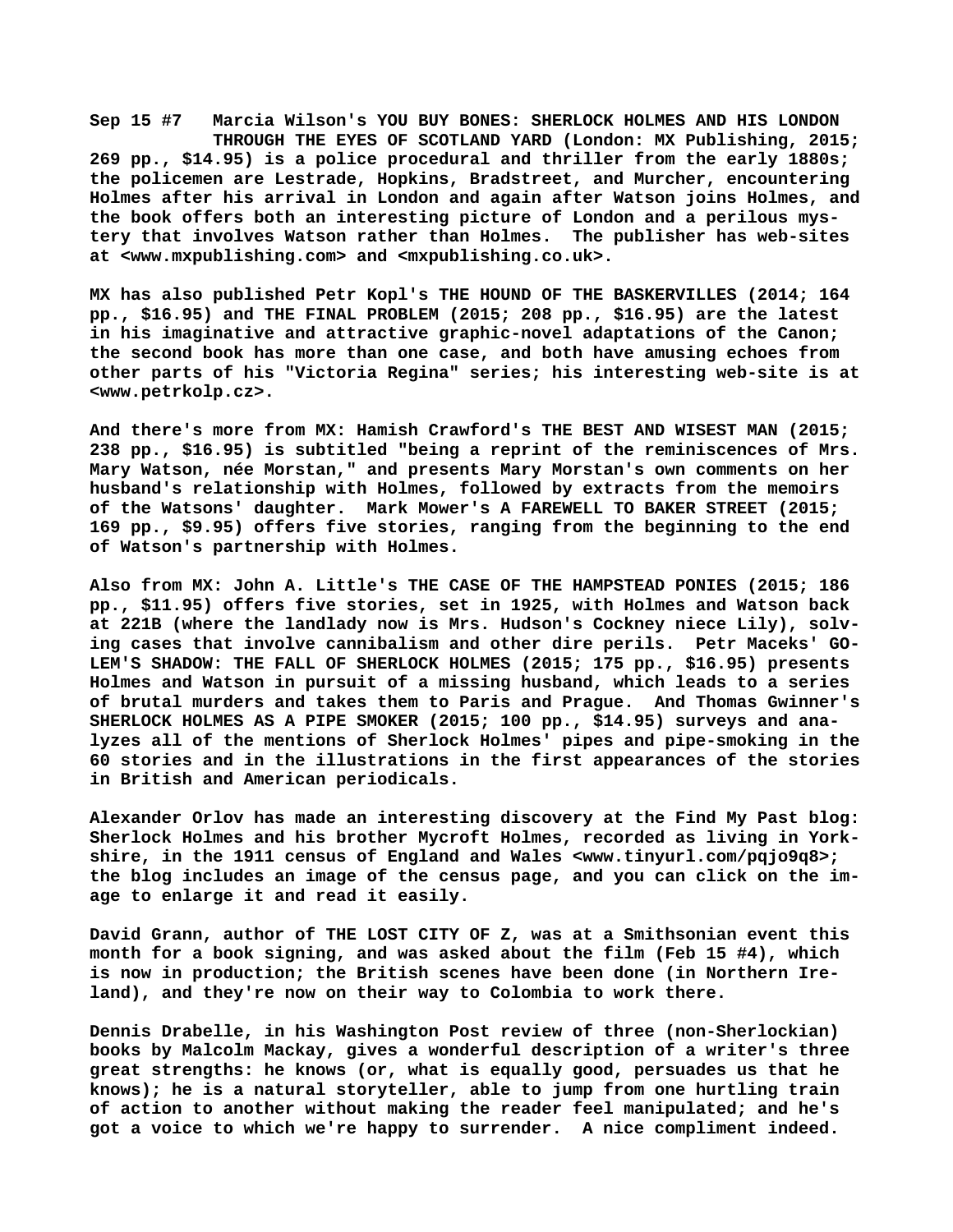**Sep 15 #8 Paula Berinstein's AMANDA LESTER AND THE PINK SUGAR CONSPIRACY, (Agoura Hills: The Writing Show, 2015; 357 pp., \$9.99), features a 12-year-old descendant of Inspector Lestrade who's expected to continue in the family's tradition; despite her not wanting to be an investigator she nevertheless is sent to a mysterious British school for descendants of famous detectives, where she encounters a real mystery and a villainous conspiracy. It's the first of an interesting series, and the author has a web-site (with sample chapters) at <[www.amandalester.net>.](http://www.amandalester.net)**

**New theater: Tony Macaulay's new musical "Sherlock in Love" (with Sherlock Holmes pursuing Jack the Ripper) is running at the Cocoa Village Playhouse in Cocoa, Fla., through Oct. 11 [<www.cocoavillageplayhouse.com>.](http://www.cocoavillageplayhouse.com)**

**Ken Ludwig's "Postmortem" (his first version of "The Game's Afoot") is on at the Newport Theatre Arts Center in Newport Beach, Calif., through Oct. 11 [<www.ntaconline.com>.](http://www.ntaconline.com) It will also be performed at the Rivoli Theatre in South Fallburg, N.Y., Oct. 9-18 [<www.scdw.net>.](http://www.scdw.net)**

**"The Hound of the Baskervilles" (the excellent parody by Steven Canny and John Nicholson) is running at the Lost Nation Theater in Montpelier, Vt., through Oct. 25 <[www.lostnationtheater.org>.](http://www.lostnationtheater.org)**

**Ken Ludwig's "The Game's Afoot, or Holmes for the Holidays" has been scheduled at the Malcolm Field Theatre in University Center, Mich., Oct. 7-11 [<www.svsu.edu/theatre/showschedule>.](http://www.svsu.edu/theatre/showschedule) And at the Hickory Community Theatre in Hickory, N.C., Oct. 16-Nov. 1 [<www.hickorytheatre.org>.](http://www.hickorytheatre.org)**

**Tim Kelly's dramatization of "The Hound of the Baskervilles" will be performed by the Actors Co-op at the Crossley Theatre in Hollywood, Oct. 14- Nov. 22 [<www.actorsco-op.org>.](http://www.actorsco-op.org)**

**The CAB Theatre Halloween show "MaCABre III, Hex and the City" at the University of Wisconsin/Barraboo/Sauk County on Oct. 16-17 will include "Sherlock Holmes and the Case of the Misplaced Dipstick"; details at their Facebook page [<www.facebook.com/cabtheatre>.](http://www.facebook.com/cabtheatre)**

**C. P. Stancich's new play "Sherlock Holmes: The Maple Leaf Murder" will be performed at the Camino Real Playhouse in Capistrano, Calif., Oct. 16-Nov. 1 [<www.caminorealplayhouse.org>.](http://www.caminorealplayhouse.org)**

**The Phoenix Repertory Players will perform a new dramatization of "Sherlock Holmes and the Speckled Band" at Theatre Rocks! in Ennis, Tex., Oct. 29 to Nov. 1 [<www.phoenixrepertoryplayers.com>.](http://www.phoenixrepertoryplayers.com)**

**Bill Daniel's new play "Holmes vs. Holmes" will debut at the Heartland Studio Theatre in Chicago, Nov. 5-29 <[www.edgeoforion.com>.](http://www.edgeoforion.com)**

**Madeleine George's "The (Curious Case of the) Watson Intelligence" will be performed at Bard's Town Theatre in Louisville, Ky., Nov. 5-15; web-site at [<www.thebardstown.com>.](http://www.thebardstown.com)**

 **The Spermaceti Press: Peter E. Blau, 7103 Endicott Court, Bethesda, MD 20817-4401 (301-229-5669) <[blau7103@comcast.net>](mailto:blau7103@comcast.net)**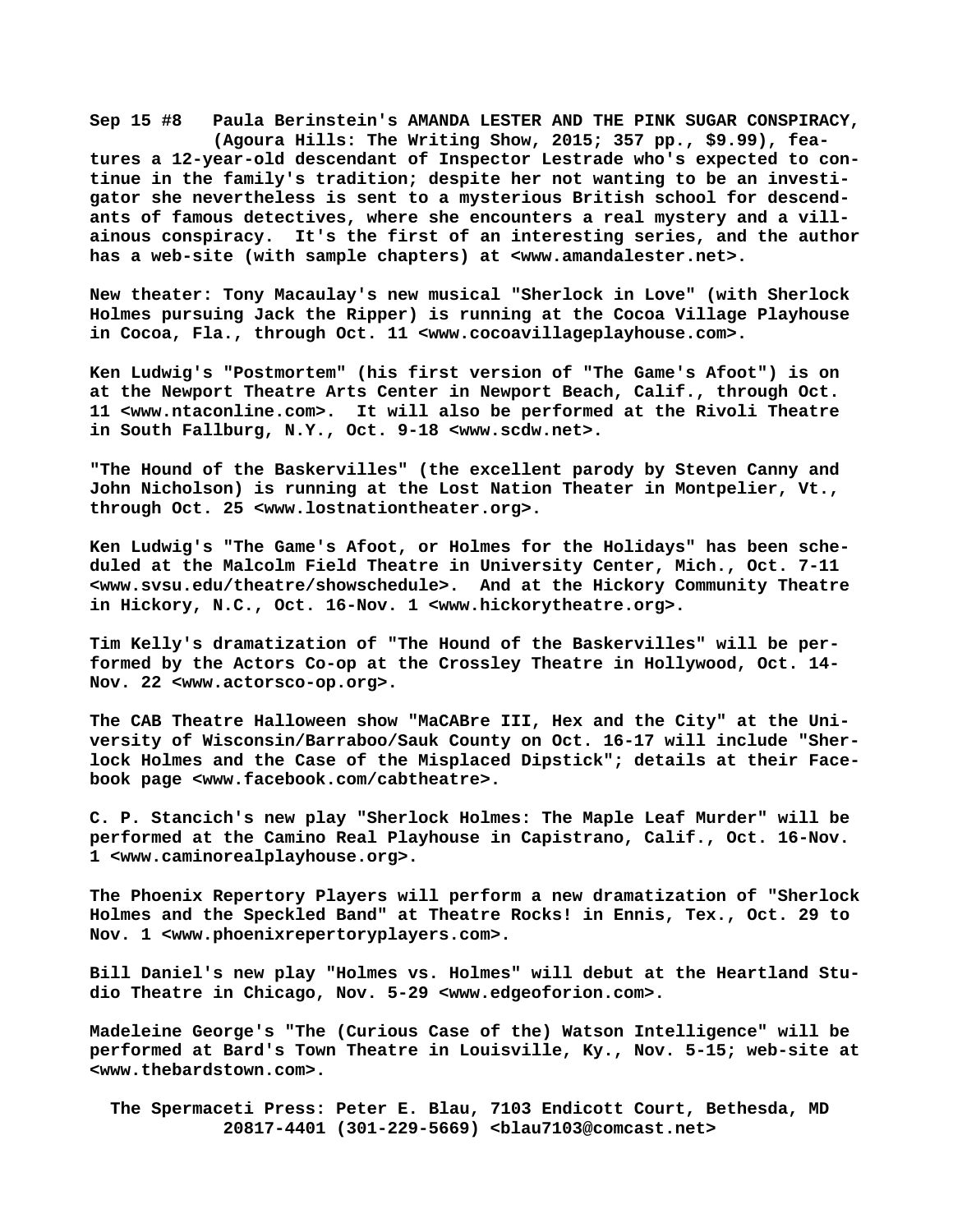**The National Theatre's production of "Hamlet" is spectacular, and not just because it stars Benedict Cumberbatch in the title role; the performance on Oct. 15 was broadcast live to theaters in the U.K. and other countries, and there will be encore (recorded) theater screening coming up. To find out when and where near you, go to <[www.ntlive.com>](http://www.ntlive.com) and click on "Hamlet" (or use the "what's on near you" button to check on all their productions. You can see a brief trailer for the show at YouTube [<www.tinyurl.com/ptc7g2e>.](http://www.tinyurl.com/ptc7g2e)**

**Readers of THE HOUND OF THE BASKERVILLES will be familiar with the forensic work of Alphonse Bertillon, but he did much more than merely measure criminals, as explained by Kate Summerscale in an article in The Telegraph (Oct. 2) headlined "How to Frame a Murder: The Suspicions of Monsieur Bertillon" [<www.tinyurl.com/oqm93c9>.](http://www.tinyurl.com/oqm93c9)**

**Chilean art director Javier Jensen has use GIF technology to animate iconic book covers, including THE ADVENTURES AND MEMOIRS OF SHERLOCK HOLMES; The Guardian has kindly put them on-line (Sept. 10) [<www.tinyurl.com/nqjw3ph>.](http://www.tinyurl.com/nqjw3ph)**

**William S. Kirby's VIENNA (New York: Forge, 2015; 318 pp., \$26.99) features Vienna (a mysterious autistic savant) and Justine (a glamorous high-fashion model) in a modern-day thriller that echoes "The Six Napoleons" in a story that involves a series of murders as well as interesting twists and turns in the plot.**

**Samuel French <[www.samuelfrench.com> h](http://www.samuelfrench.com)as published the script for Madeleine George's imaginative play "The (Curious Case of the) Watson Intelligence" (88 pp., \$9.95); this Watson is the "trusty side-kick to Sherlock Holmes, loyal engineer who built Bell's first telephone, unstoppable super-computer that became reigning "Jeopardy!" champ, and amiable techno-deweeb who, in the present day is looking for love." You can watch her five-minute video about the play's background at <[www.tinyurl.com/phd7ahv>.](http://www.tinyurl.com/phd7ahv)**

**"The Abominable Bride" (that's the title of the upcoming special episode of "Sherlock") will be screened in theaters and broadcast by BBC-1 in the U.K. and by PBS-TV in the U.S. on Jan. 1, offering Holmesians and Sherlockians a nice way to start the New Year. Theater screenings (on Jan. 5 and 6 in the U.S.) will have extra material, including Stephen Moffat's guided tour of 221B Baker Street and behind-the-scenes footage from the making of the episode. Locations in the U.K. are available at <[www.tinyurl.com/pdrbavk> a](http://www.tinyurl.com/pdrbavk)nd in the U.S. they'll be available at <[www.fathomevents.com> o](http://www.fathomevents.com)n Nov. 6. The program has been scheduled for release on DVD and Blu-ray on Jan. 12, and is available for pre-order on-line at Amazon and elsewhere.**

**The headline in the Daily Mail (Oct. 13) pretty much says it all: "A Case for Sherlock Holmes Himself: Founder of Baker Street Museum Is Accused of 'Embezzling' His Mother's Money in Bitter Court Battle with His Half-Sisters and Brother Over the Lucrative Tourist Trap"; the judge said that "a survey of this lamentable litigation history shows that whenever one side enjoys any success, the other immediately takes steps to blunt the advantage." You can read much more about John Aidinantz and his litigious family at [<www.tinyurl.com/qhjy5od>.](http://www.tinyurl.com/qhjy5od)**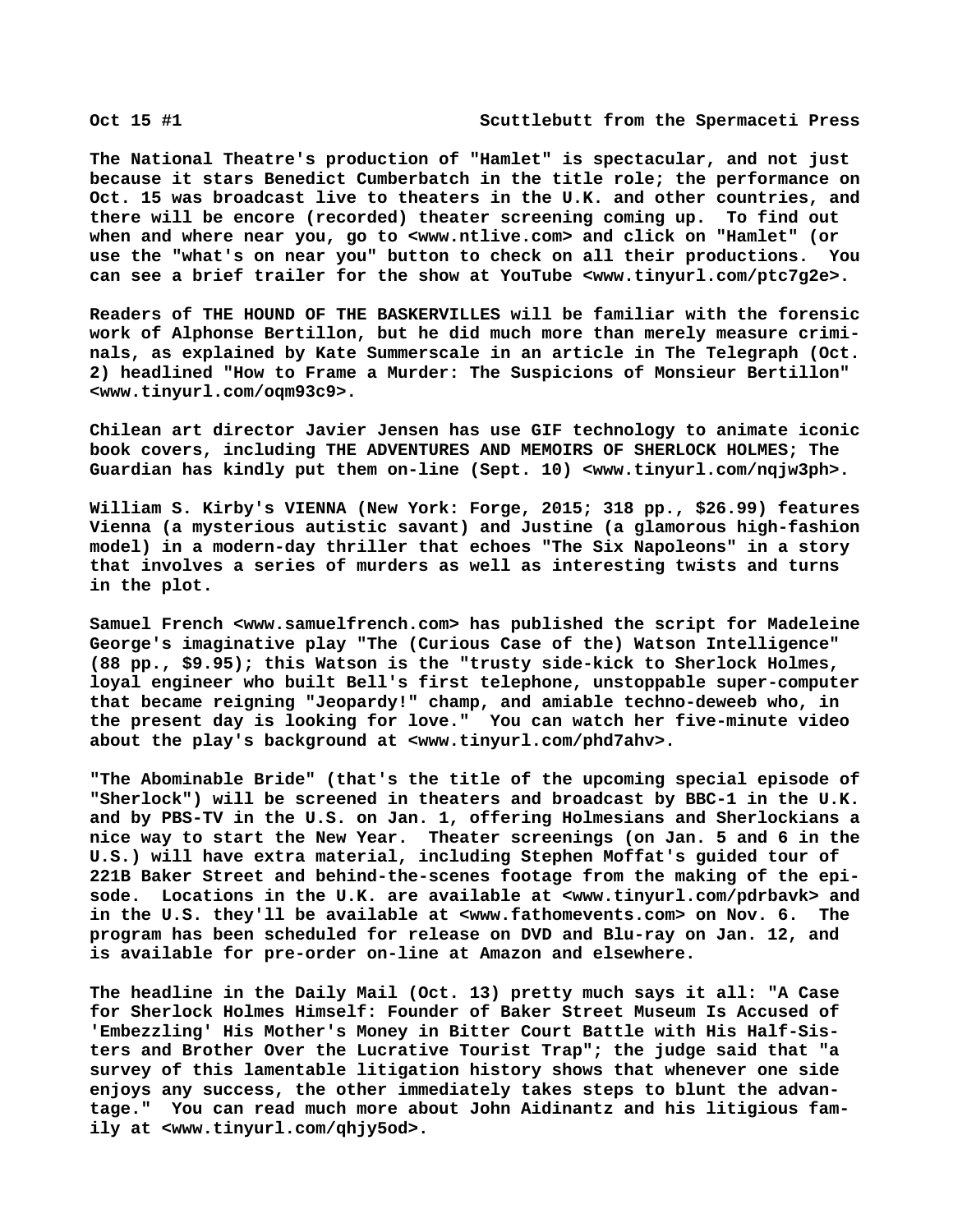**Oct 15 #2 Further to the report (Jun 15 #3) on the Criterion Restaurant, which after 140 years in business encountered difficulties when the landlord increased the rent), a representative of the property managers said on Aug. 20 that "due to the downturn in trade and no interested party being found to acquire the restaurant despite all avenues being exhausted the restaurant was closed yesterday evening." The Criterion's Long Bar was where Watson and Stamford had their historic meeting (as noted in A STUDY IN SCARLET).**

**"Elementary" starts season 4 on Nov. 5 <[www.tinyurl.com/q2x4u29>, a](http://www.tinyurl.com/q2x4u29)nd the series has a web-site "The Deductionist" <[www.thedeductionist.net>](http://www.thedeductionist.net)**

**Old Dominion University in Norfolk, Va., has announced a "Sherlock Holmes in London" spring break program, Mar. 4-11, 2016. The program will be led by English Department instructor Alicia DeFonzo; more information is available at [<www.tinyurl.com/onszl3k>.](http://www.tinyurl.com/onszl3k)**

**C. Frederick Kittle ("Jack Stapleton") died on Oct. 18. He was an oncologist and a cardiologist, a dedicated student of medical history, and an ardent Sherlockian and Doylean; as a collector he specialized in Doyles (all of them), and donated his manuscripts, books, letters, and original artwork to the Newberry Library in Chicago. Fred received his Investiture from The Baker Street Irregulars in 2000.**

**Eduardo Zinna (editor of Ripperologist) reports that Clam Radio (hosted by John Tabacco on WUSB-FM) has a 19-minute audio interview with Daniel Friedman, who with his father wrote THE STRANGE CASE OF DR. DOYLE (Apr 15 #2), in which they suggest that Conan Doyle was Jack the Ripper. You can listen to the interview at YouTube [<www.tinyurl.com/p4jb3pz>.](http://www.tinyurl.com/p4jb3pz)**

**The DVD of Ian McKellen's "Mr. Holmes" will be released on Nov. 10, and is available for pre-order now on-line.**

**Baker Street, now a southbound one-way street, would be converted to twoway traffic under a proposal to "return Marylebone to how it was originally intended: a place for people" [<www.bakerstreettwoway.co.uk>; t](http://www.bakerstreettwoway.co.uk)here has been considerable opposition to the plan, and no final decision has been made.**

**Eugene T. (Sherlock) Holmes is one of three candidates who are campaigning against incumbent Rick Murphrey to serve as mayor in Kings Mountain, N.C. According to the Kings Mountain Herald, Holmes is a convicted felon who in 1985 was sentenced to 10 years in prison for larceny of more than \$200 (he was released in 1990); last year he was arrested on disorderly conduct and trespassing charges while protesting at a local church, and this year was arrested on the same charges at a local flea market for spouting vulgarities and harrassing vendors. Holmes, a 78-year-old Korean War veteran, has said he is a member of the Church of God, and that if elected he "would get the D.A. to swear out a warrant on any man who says he's gay." He also admitted that he doesn't actually want the job, saying, "I don't want to be mayor no more than I want to fly. I don't know about my chances in this. I'm a newcomer--and I don't give one hoot about politicians." You can see his picture (and his mug shot) in a story published in the Advocate (Sept. 18) <[www.tinyurl.com/nz2knwj>.](http://www.tinyurl.com/nz2knwj)**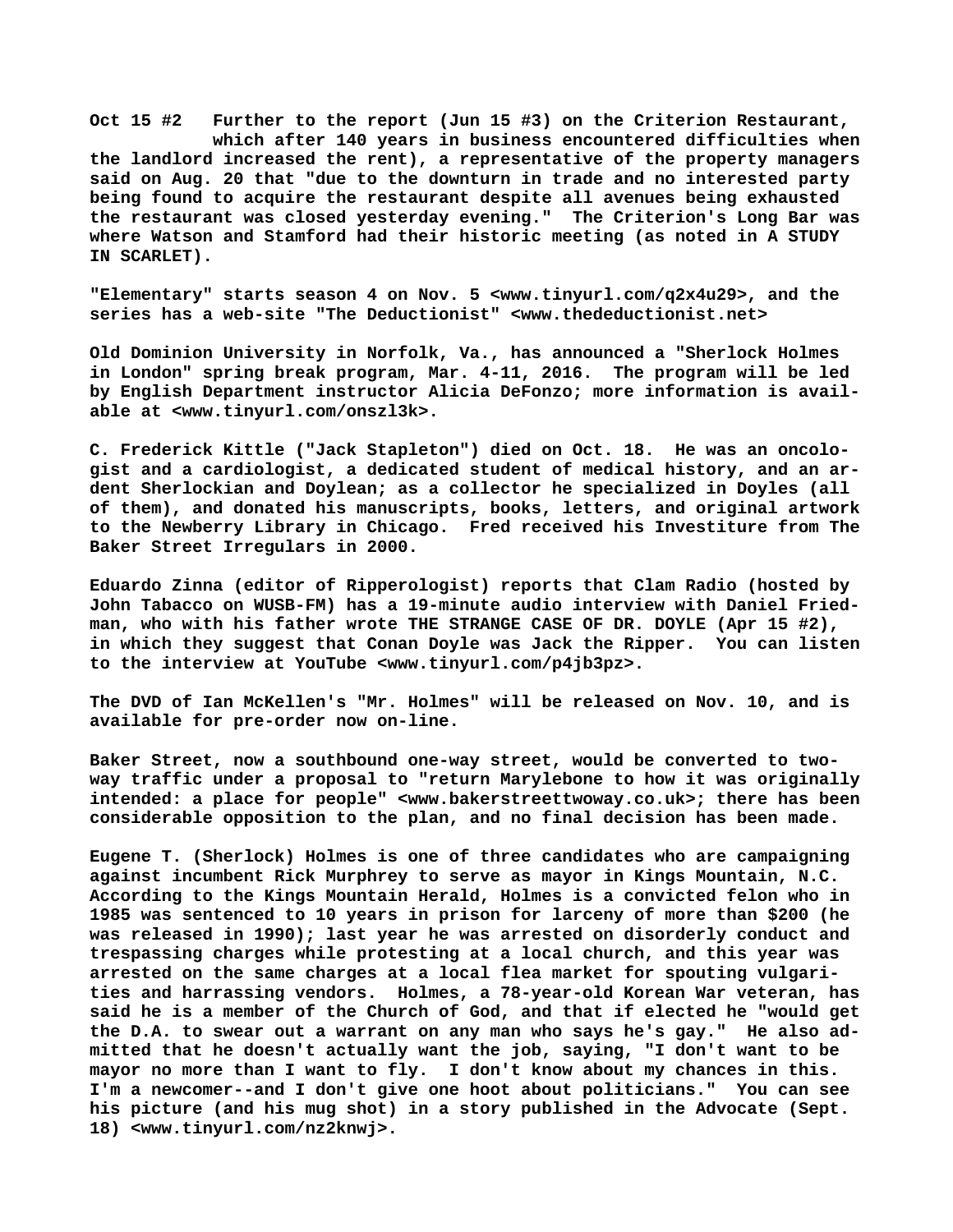**Oct 15 #3 "According to Pingk's biography, the debut author-illustrator ran away from the circus to join a normal family," according to a Publisher's Weekly interview with Rubin Pingk (Sept. 17). Simon & Schuster has just published his (non-Sherlockian) SAMURAI SANTA: A VERY NINJA CHRISTMAS, and he in hoping that they will publish his middle-grade graphic novel about Sherlock Holmes' granddaughter Padlock Holmes.**

**"Whosolvedit? Take Our Famous Literary Detectives Quiz!" was the challenge from the Christian Science Monitor [<www.tinyurl.com/mytqjpg>; t](http://www.tinyurl.com/mytqjpg)he question about the Canon won't be difficult, but getting all thirty correct answers presents more of a problem.**

**"Worn with pain, and weak from the prolonged hardships which I had undergone," Watson wrote (in "A Study in Scarlet") "I was removed, with a great train of wounded sufferers, to the base hospital at Peshawar." Alexander Orlov has found some interesting photographs of the Peshawar Valley Field Army during the Second Anglo-Afghan War, at <[www.tinyurl.com/q6x5z7b> a](http://www.tinyurl.com/q6x5z7b)nd [<www.tinyurl.com/qgw4c3c> a](http://www.tinyurl.com/qgw4c3c)nd [<www.tinyurl.com/p4tygzc>.](http://www.tinyurl.com/p4tygzc) The photographs were taken by James Burke, the first photographer ever to work in Afghanistan, and you can read an interesting discussion of his life and career at [<www.simonnorfolk.com/burkenorfolk/conversation.html>.](http://www.simonnorfolk.com/burkenorfolk/conversation.html)**

**George A. Hough ("The Duke of Balmoral") died on Sept. 22. He was a journalist, working as a reporter, editor, and publisher, and went on to teach journalism at Michigan State University and Georgia State University until he retired in 1990. He was one of the founding members of The Greek Interpreters in East Lansing in 1959, and he received his Investiture from the Baker Street Irregulars in 1983.**

**Karen Murdoch spotted a story published in the Derby Telegraph on Oct. 11 [<www.tinyurl.com/oxaz9eu> a](http://www.tinyurl.com/oxaz9eu)bout the upcoming sale at auction of two paintings by Peter Cushing; they're landscapes in watercolor, and the story includes images. The auction will be held on Dec. 2, and details will be online at Hansons Auctioneers' web-site [<www.hansonsauctioneers.co.uk> a](http://www.hansonsauctioneers.co.uk)bout a week early.**

**The International Sherlock Holmes Exhibition has opened at the Denver Museum of Nature & Science, and will run through Jan. 31; their web-site's at [<www.tinyurl.comj/pc557jw>.](http://www.tinyurl.comj/pc557jw) The museum had an impressive video Q&A training session for volunteers, discussing Sherlock Holmes and forensic science and featuring E.J. Wagner; you can watch that (and see a brief appearance by her Havanese Wiggins) at [<www.tinyurl.com/n9cm53v>.](http://www.tinyurl.com/n9cm53v)**

**Roger Johnson reports that The Sherlock Holmes in Northumberland Street has closed for extensive refurbishment, and that Sue Collier has left after 16 years as manager. Owned by Whitbread & Co. when it opened in December 1957 with an upstairs display of Sherlock Holmes' sitting-room (for which Roger and Jean Upton are now the curators), the pub now is owned by Greene King, a British brewery established in 1799 by Benjamin Greene, the great-grandgrandfather of author Graham Greene (who wrote an introduction for the Murray/Cape edition of THE SIGN OF FOUR in 1974) and his brother Hugh Greene (who was director-general of the BBC and the editor of the "Rivals of Sherlock Holmes" series of books). The pub is expected to reopen in December.**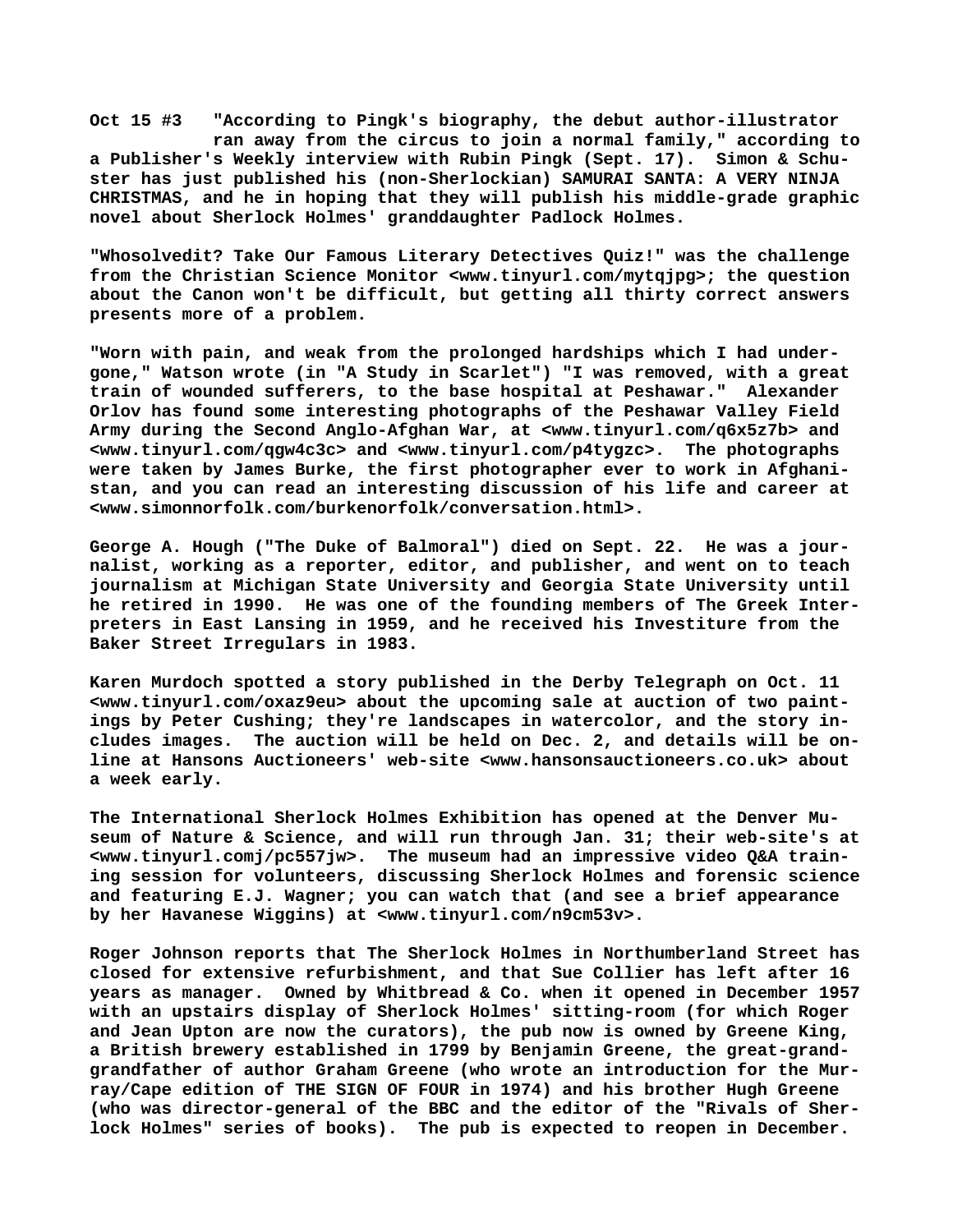**Oct 15 #4 Bouchercon 2105 in Raleigh was enjoyable, especially for Laurie R. King and Leslie S. Klinger, who won an Anthony Award (best anthology or collection); there was a Sherlockian panel (with Laurie, Les, Michael Robertson, Bonnie MacBird, and yours truly), and Laurie had an opportunity to dine with friends and fans of Mary Russell. Named in honor of the late Anthony Boucher, Bouchercon is the major annual event for mystery authors and readers, and is always great fun.**

**Bouchercon 2016 will be in New Orleans ("Blood on the Bayou"), Sept. 15-18; followed by Toronto ("Passport to Murder") Oct. 12-15, 2017; Saint Petersburg ("Crime in the Sunshine"), Sept. 13-16, 2018; Dallas ("Denim, Diamonds and Death") Oct. 31-Nov. 4, 2019; and Sacramento ("Where Murder is a Capitol Crime"), Oct. 15-18, 2020. Information about Bouchercon, with links to future events, is on-line at the Bouchercon web-site [<www.bouchercon.info>.](http://www.bouchercon.info)**

**"Project 39" is an Indiegogo crowd-funding campaign by ComicFlix that will convert all 39 episodes of the Ronald Howard television series "The Adventures of Sherlock Holmes" into graphic novels; there's more information and a video at <[www.tinyurl.com/oxcxkb6>.](http://www.tinyurl.com/oxcxkb6)**

**"Imagine a house that breathes when the wind blows through its chimneys. A home that bleeds through its pipes when you fill the bathtub with red clay water." That's the beginning of Arturo Conde's NBC News review (Sept. 21) of Guillermo del Toro's new movie "Crimson Peak" (which opened on Oct. 16); the review concludes by noting: "the ghosts of 'Frankenstein' author Mary Shelley, Sherlock Holmes creator Arthur Conan Doyle, horror fiction master Edgar Allan Poe, and many others not only shape Del Toro's imagination, but also could help you uncover hidden stories in your own life."**

**Howard Ostrom's "From Watson with Love" is a video examination of the history of Sherlock Holmes on screen in Russia <[www.youtube.com/ojksp2j>.](http://www.youtube.com/ojksp2j) The 16-minute video is presented by Samantha Rae in Ross K. Foad's series "The Diogenes Documentaries".**

**Nikki Stafford's INVESTIGATING SHERLOCK: THE UNOFFICIAL GUIDE (Toronto: ECW Press, 2015; 229 pp., \$18.95) is an insightful companion to the first three season of the series, with discussions of its history, analysis of and commentary on each episode, and interviews with Canadian Sherlockians (Chris Redmond, Charles Prepolec, and Peter Calamai).**

**Barton A. Eberman ("The Hound of the Baskervilles") died on July 8. He was a member of The Hounds of the Baskerville, edited The Grimpen Mire Gazette (the newsletter of Hugo's Companions), and received their Most Notable Companion Award in 1988. Bart received his Investiture from The Baker Street Irregulars in 1986.**

**Irene's Cabinet is the annual anthology edited by Beth Austin for Watson's Tin Box, and this year's issue (60 pp.) offers the usual mix of essays and articles, including Zachary Pamukcoglu's winning essay for the 2015 Clarkson Prize (which honors the late Steve Clarkson and is sponsored by the society for seventh-graders in Howard County, Md.) and Denny Dobry's explanation of how one goes about "Recreating 221B"; the cost is \$15.00 postpaid, from Beth Austin (9455 Chadburn Place, Gaithersburg, MD 20886).**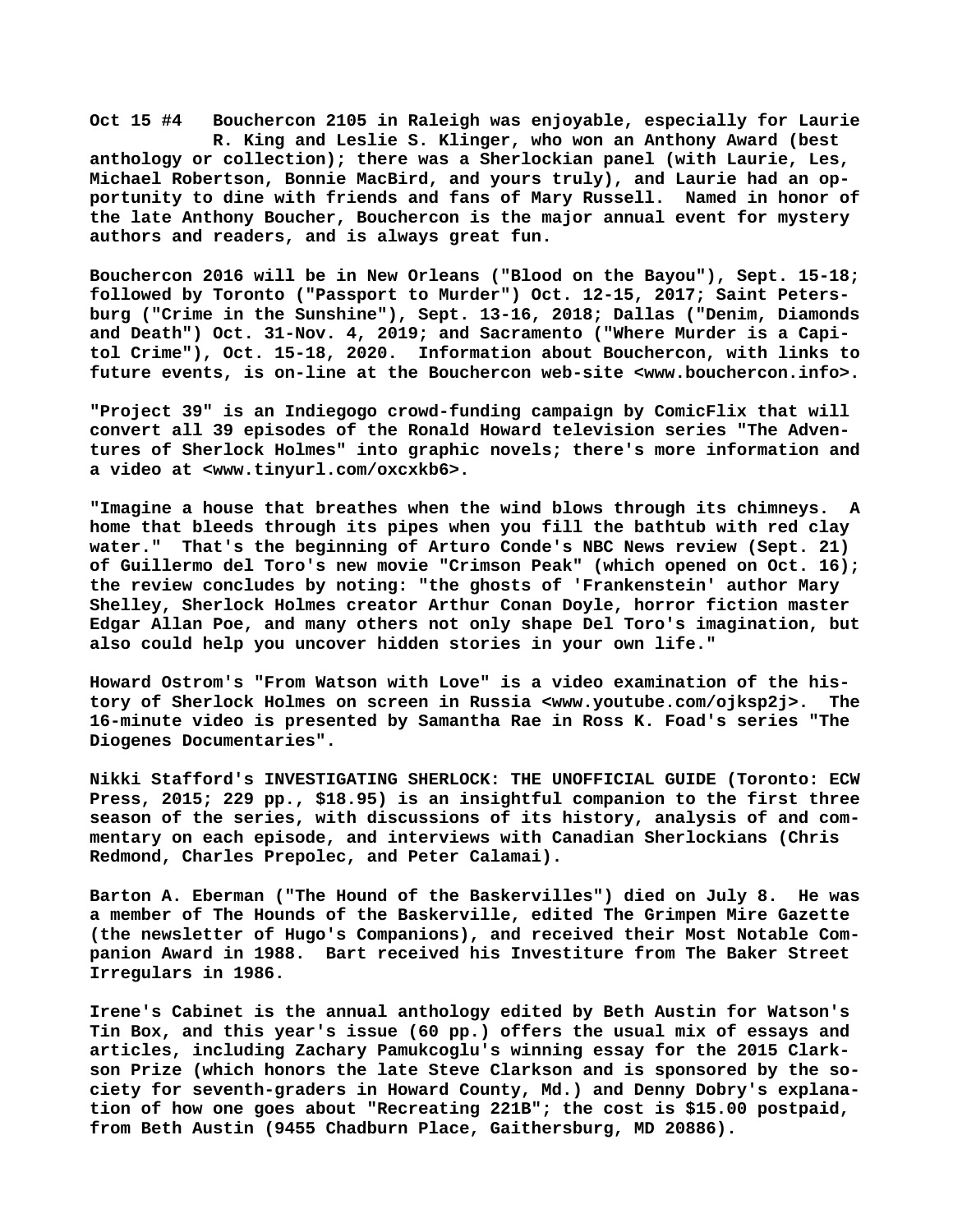**Oct 15 #5 Further to the reports (Jun 10 #6 and July 10 #7) on the Sher lock Holmes elephant in Baker Street, installed during a fundraising campaign by Elephant Family (a financial support organization for endangered Asian elephants) and sold at auction for £9,750, those who purchased miniature reproductions of the Sherlock Holmes elephant will want to read the article in Vanity Fair (Nov. 2015) <[www.tinurl.com/o4y8ydm> a](http://www.tinurl.com/o4y8ydm)bout Mark Shand, who founded the charity in 2002; he died in New York last year, and the story in Vanity Fair is headlilned "The Untamed Aristocrat".**

**The Agra Treasurers will hold their "Holmes, Doyle, and Friends Three" conference in Dayton, Ohio, Apr. 15-16, 2016. More information is available from Ann Siefker [<annsiefker@yahoo.com>.](mailto:annsiefker@yahoo.com)**

**THE BIG BOOK OF SHERLOCK HOLMES STORIES, edited by Otto Penzler (New York: Vintage Crime/Black Lizard, 2015; 780 pp., \$25.00), is a worthy successor to Ellery Queen's landmark anthology THE MISADVENTURES OF SHERLOCK HOLMES (1944). The new anthology offers many more pastiches and parodies, as one would expect, with seven more decades to draw from, and the authors are an excellent and varied selection of classic and modern admirers of Holmes and Watson; the quality of the selections is high indeed, and the new anthology is a fine demonstration of how much enjoyment imaginative writers can offer their readers.**

**Bill Peschel's anthology SHERLOCK HOLMES EDWARDIAN PARODIES AND PASTICHES I: 1900-1904 (Hershey: Peschel Press, 2015; 319 pp., \$15.99) is the latest in his 223B Casebook Series, offering the results of a wide-ranging search through newspapers, magazines, and books, all annotated by the editor, who has included a pastiche of his own. His web-site, for both his press and his books, is at [<www.peschelpress.com>.](http://www.peschelpress.com)**

**Matthew Fox ("Vigor, the Hammersmith Wonder") died on Sept. 11. He served in the U.S. Navy, earned degrees in engineering and business, and went on to work for Coopers and Lybrand, and American Home Products. He was a member of The Hounds of the Baskerville, and a serious book collector. He received his Investiture from The Baker Street Irregulars in 1972.**

**Martin Edwards' THE GOLDEN AGE OF MURDER (London: HarperCollins, 2015; 481 pp., £20.00) is subtitled "the mystery of the writers who invented the modern detective story," and examines members of the Detection Club and other authors of the 1920s and 1930s who followed the trail blazed by Conan Doyle but found new ways to entertain their readers. There's an occasional surprise for Doyleans, including discussion of Bruce Hamilton, who solicited a quote from his godfather Conan Doyle to support Hamilton's first novel TO BE HANGED (1930); Conan Doyle confided that not only had he forgotten the "transaction" of becoming Bruce's godparent, but that he felt the book faltered after a good start. According to Andrew Lycett's THE MAN WHO CREATED SHERLOCK HOLMES, Bruce's father Bernard Hamilton dedicated his novel A KISS FOR A KINGDOM (1899) to Conan Doyle and was a neighbor when Conan Doyle was living at Undershaw.**

**Finally, nicely in time for holiday hinting (or shopping), Randall Stock's annual informative nominations for the best Sherlock Holmes books and DVDs of the year is on-line at <[www.bestofsherlock.com/sherlock-gifts.htm>.](http://www.bestofsherlock.com/sherlock-gifts.htm)**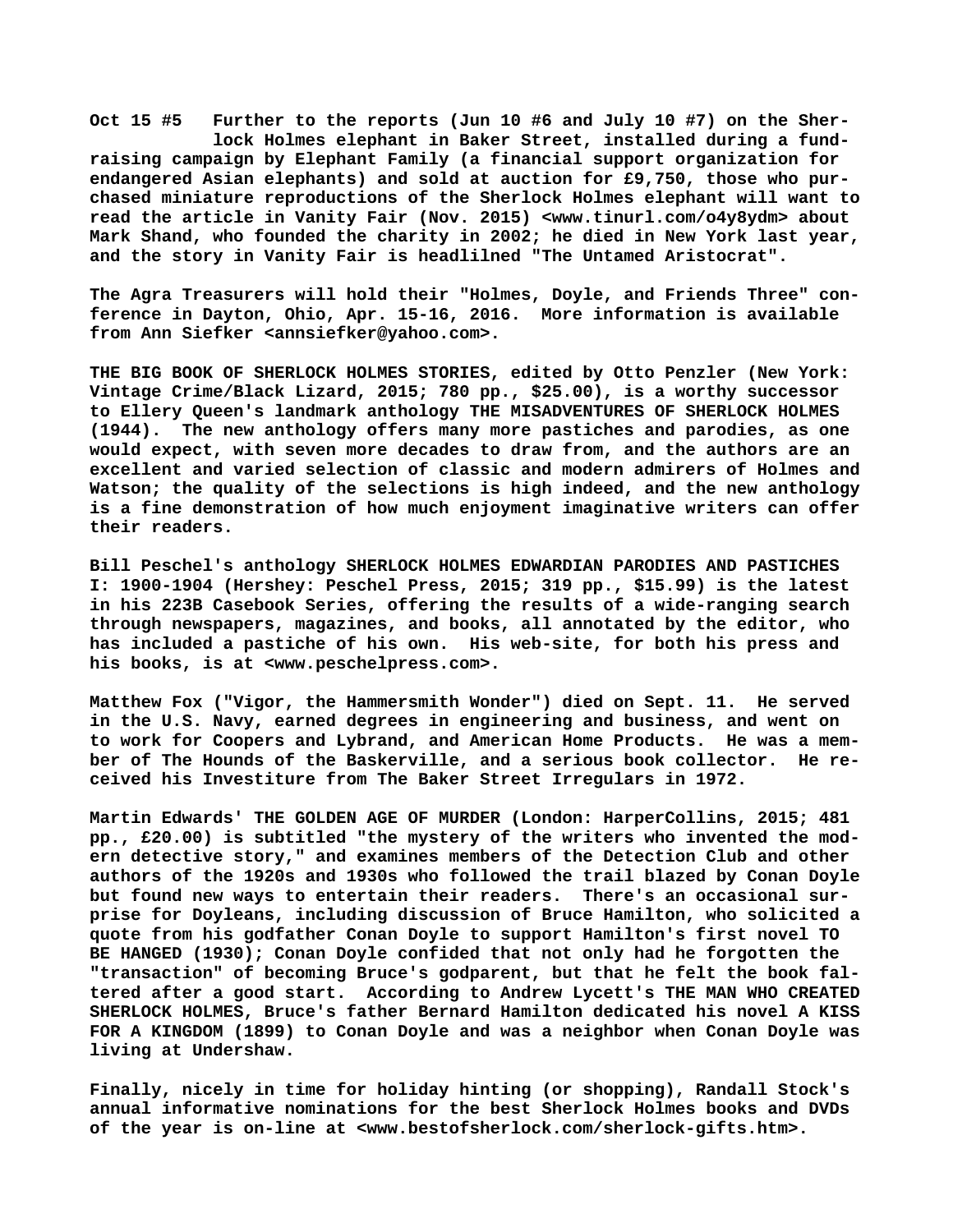**Oct 15 #6 Sherlock Holmes' 162nd birthday will be celebrated on Friday, Jan. 15, with the traditional festivities in New York, but the first formal event will be The Adventuresses of Sherlock Holmes' ASH Wednesday dinner starting at 6:30 pm at the Press Box (932 Second Avenue between 49th and 50th Streets); attendees will pay their own checks, but need to reserve with Susan Rice (125 Washington Place #2-E, New York, NY 10014) [<susan221bee@gmail.com> o](mailto:susan221bee@gmail.com)r Evy Herzog (301 Warren Avenue #203, Baltimore, MD 21230) [<herzogbaesch@aol.com>.](mailto:herzogbaesch@aol.com)**

**The Baker Street Irregulars' Distinguished Speaker Lecture begins at 6:15 pm on the 2nd floor of the Midtown Executive Club (at 40 West 45th Street), and the speaker will be Jeffrey Hatcher, who has written the plays "Sherlock Holmes and the Adventure of the Suicide Club" and "Sherlock Holmes and the Ice Palace Murders", and the screenplay for the film "Mr. Holmes". The cost of the lecture will be \$11.00; seating is limited, and you're advised to reserve early (details below); tickets won't be sold at the door.**

**The Baker Street Babes happily invite one and all to their "Daintiest Thing in a Dressing Gown Pyjama Party" which starts at 8:00 pm at The Players (16 Gramercy Park South) and will be hosted by William Gillette; there will be a buffet dinner, cash bar, live music, prizes, toasts, and entertainment, and the cost is \$45.00, with proceeds benefiting the Wounded Warriors Project. Go to the Babes' web-site [<www.bakerstreetbabes.com> f](http://www.bakerstreetbabes.com)or more information, and to purchase tickets.**

**Otto Penzler's traditional open house on Friday from 11:00 to 5:00 at the Mysterious Bookshop, at 58 Warren Street (between West Broadway and Church Street) in Tribeca; the 1, 2, and 3 trains stop at the Chambers Street station (one block from the shop). If you get lost, the bookshop's telephone number is 212-587-1011.**

**The William Gillette Memorial Luncheon starts at noon at the Fillmore Room (the new name for Moran's Chelsea Seafood Restaurant) at 146 Tenth Avenue at 19th Street; the cost is \$47.00 for chicken or salmon (\$52.00 for steak). Checks should be sent to Susan Rice (125 Washington Place #2-E, New York, NY 10014) [<susan221b@gmail.com>.](mailto:susan221b@gmail.com)**

**The Baker Street Irregulars will gather at 6:00 pm at the Yale Club at 50 Vanderbilt Avenue (across the street and just north of Grand Central Station); attendance is by invitation only. The Gaslight Gala (which is open to all Sherlockians and their friends) will provide dinner and entertainment (with the theme "Thieves, Scoundrels, and Rogues") at 6:30 pm at the Manhattan Club (201 West 52nd Street at Seventh Avenue); \$90.00 (checks or PayPal), and details are available from Christopher Zordan (184 Blew Court, East Brunswick, NJ 08816 [<gaslightgal@gmail.com>; i](mailto:gaslightgal@gmail.com)nformation is available at [<www.gaslightgalanyc.wordpress.com>.](http://www.gaslightgalanyc.wordpress.com)**

**If you want to send seasonal souvenirs or other mementos to be included in the various dinner packets you should send 175 copies (for the BSI) to Al Gregory (118 South Prospect Street, Verona, NJ 07044), 100 copies (for the Gaslight Gala) to Carol Fish (Box 4, Circleville, NY 10919), and 18 copies (for The Women) to Mary Ann Bradley (7938 Mill Stream Circle, Indianapolis, IN 46278); your material must be mailed to arrive by Dec. 15.**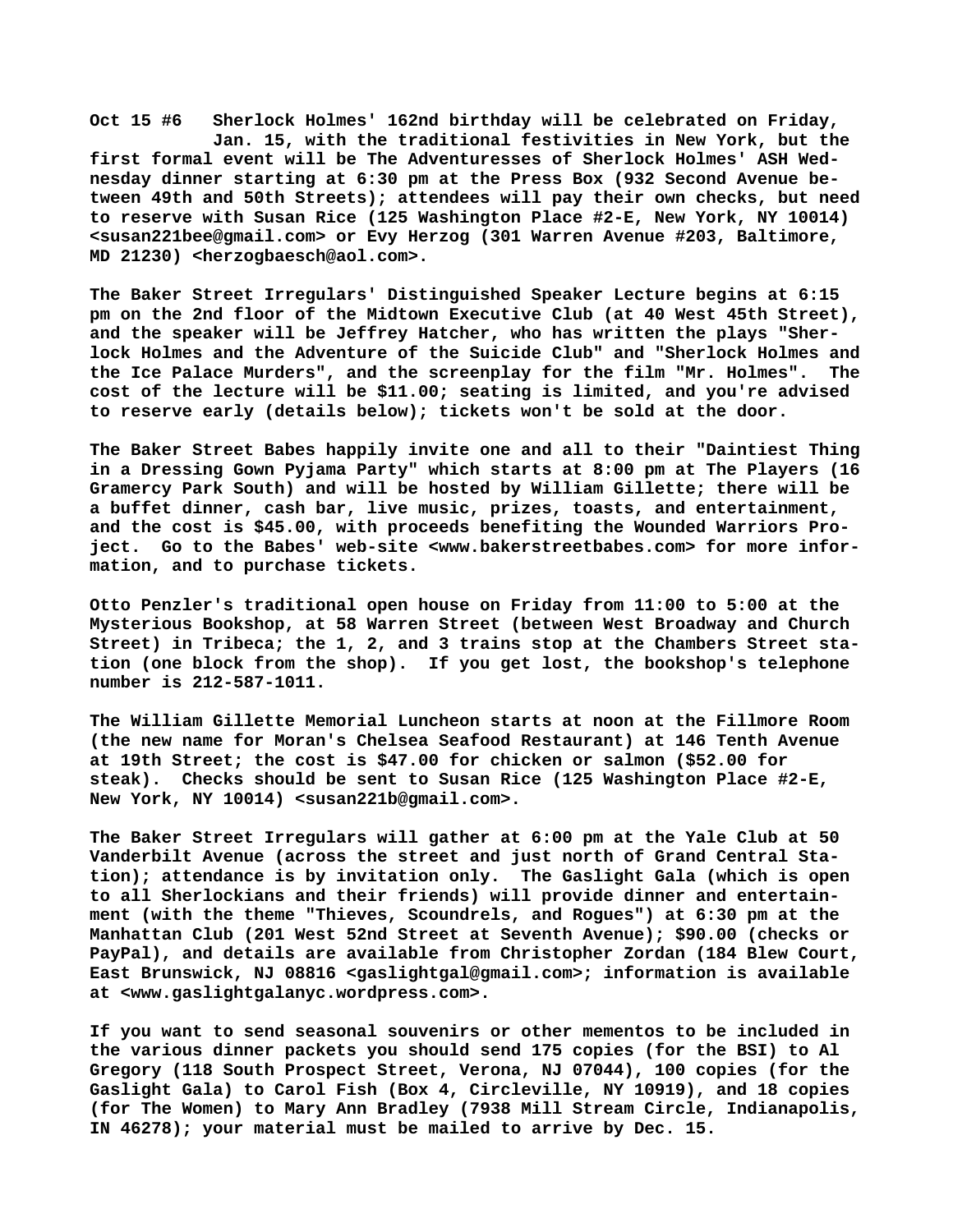**Oct 15 #7 On Saturday a wide range of Sherlockiana will be available from vendors in the Merchants Room (Covent Garden West) somewhere in the Roosevelt Hotel (45 East 45th Street) from 9:00 am to noon; see the hotel directory for the location. Vendors can contact Ralph Hall (2906 Wallingford Court, Louisville, KY 40218) (502-491-3148) [<bugmanhall@aol.com> t](mailto:bugmanhall@aol.com)o request information about dealers' tables.**

**The Beacon Society's annual meeting will be at 10:00 am in the York Suite at the Roosevelt Hotel, where they will present their annual Beacon Award recognizing individuals' efforts to introduce Sherlock Holmes to young people; details are at their web-site [<www.beaconsociety.com>.](http://www.beaconsociety.com) The Clients of Adrian Mulliner will hold a Junior Bloodstain, also in the York Suite, at 11:30 am, for devotees of the work of John H. Watson and P. G. Wodehouse; additional information is available from Elaine Coppola <[emcoppol@syr.edu>.](mailto:emcoppol@syr.edu)**

**The Baker Street Irregulars' annual reception, open to all Sherlockians and their friends, will be held from 1:15 to 4:15 in the grand ballroom on the 22nd floor of the Yale Club at 50 Vanderbilt Avenue (across the street and just north of Grand Central Station); there will be a cocktail-party buffet and an open bar (wine, beer, juice, and soft drinks), and the traditional (and perhaps unusual) entertainment; the cost is \$69.00 (details below) or \$79.00 after Nov. 29 or at the door.**

**For those who wish to continue partying, Chrys Kegley of The Curious Collectors of Baker Street will host "The Very Irregular Lost in New York with a Bunch of Sherlockians Dinner" at 6:00 pm at O'Lunney's Times Square Pub (145 West 45th Street, between Sixth and Seventh Avenues); more information is available from Chrys (18014 Sherman Way #275, Reseda, CA 91235) (818-675 -5399) [<ckegley@socal.rr.com>.](mailto:ckegley@socal.rr.com)**

**The Adventuresses of Sherlock Holmes will end the birthday festivities with their informal buffet brunch on Sunday, at 11:30 am at the Black Sheep (583 Third Avenue, at 38th Street); \$25.00 (payable at the door, cash or check); RSVP to Lyndsay Faye <[lyndsayfaye@hotmail.com>, p](mailto:lyndsayfaye@hotmail.com)lease.**

**Space is limited at the William Gillette Luncheon and at the Gaslight Gala on Friday, and early reservations are advised if you wish to attend these events.**

**Arrangements have been made for a block of rooms at the Roosevelt Hotel (45 East 45th Street) at a special tax-free rate available only on reservations made through the Baker Street Irregulars by Nov. 22; details will be found soon at [<www.bakerstreetjournal.com/bsiweekend.html>.](http://www.bakerstreetjournal.com/bsiweekend.html) Guest cards for the Yale Club's second-floor lounge are available to all Sherlockians, and it's a fine venue for socializing and relaxing.**

**Other hotels offer reasonable (according to New York landlords) rates, but it's a mark of the 21st century that the best offers are to be found on the Internet, at web-sites such as <[www.priceline.com>, <](http://www.priceline.com)[www.tripadvisor.com>,](http://www.tripadvisor.com) [<www.travelocity.com>, <](http://www.travelocity.com)[www.expedia.com>, a](http://www.expedia.com)nd <[www.hotels.com>; y](http://www.hotels.com)ou will be wise if you then check the hotel's web-site and ask for the best rate (do keep in mind that there are non-optional extras such as almost 20% in state and city taxes).**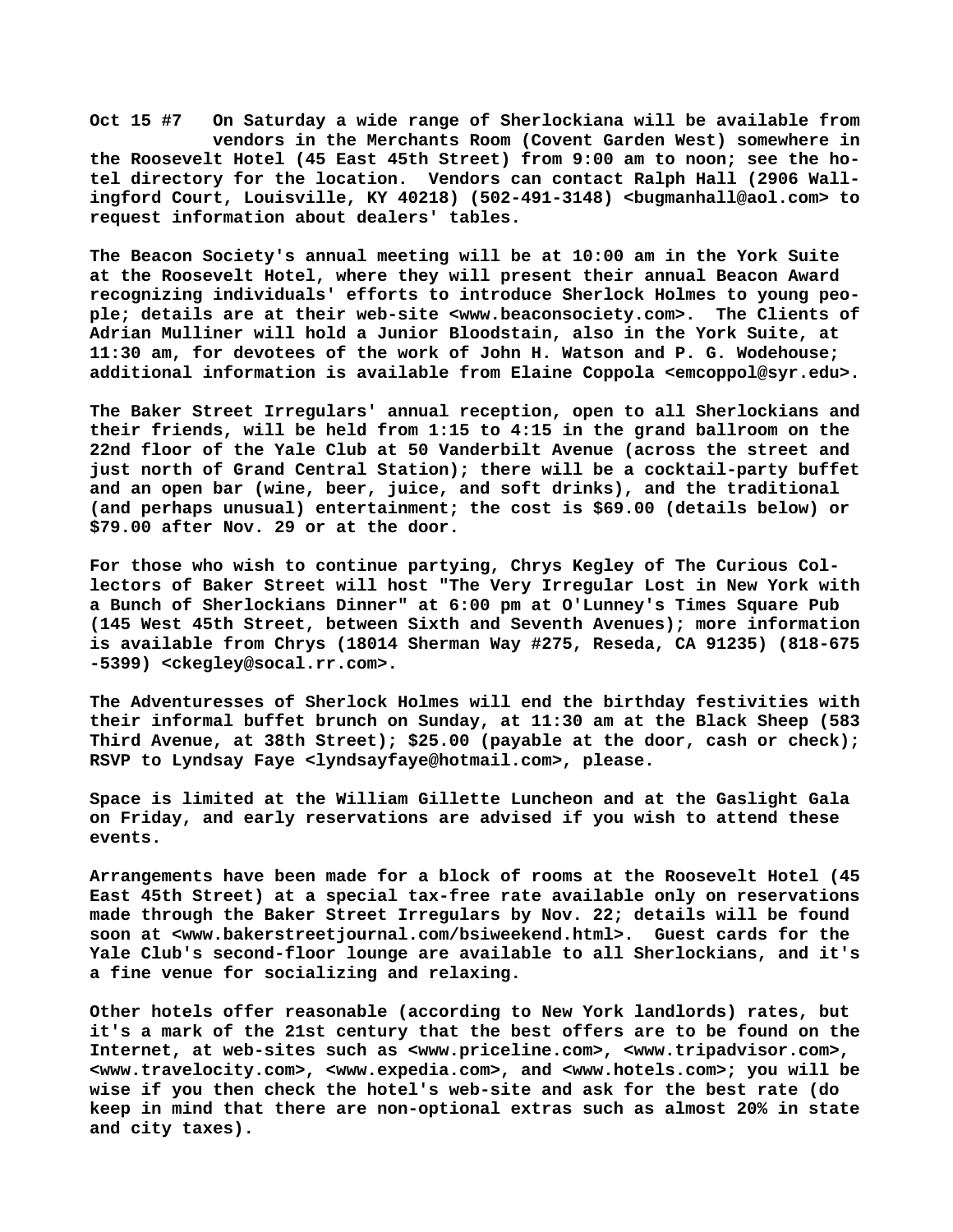**Oct 15 #8 And here are the details: if you've not already received Mike Whelan's announcement and reservation form (including prices) for the Roosevelt Hotel and the Yale Club, the Thursday lecture, and the Saturday reception, go to <[www.bakerstreetjournal.com/bsiweekend.html> a](http://www.bakerstreetjournal.com/bsiweekend.html)fter Nov. 8, or contact Mary Ann Bradley [<mabmfw@aol.com>.](mailto:mabmfw@aol.com)**

**The Dr. John H. Watson Fund offers financial assistance to all Sherlockians (membership in the BSI is not required) who might otherwise not be able to participate in the weekend's festivities. A carefully pseudonymous John H. Watson presides over the fund and welcomes contributions, which can be made by check payable to John H. Watson and sent (without return address on the envelope) to Dr. Watson, care of The Baker Street Irregulars, at 7938 Mill Stream Circle, Indianapolis, IN 46278; your letters are forwarded unopened, and Dr. Watson will acknowledge your generosity. Requests for assistance should also be mailed (quickly) to Dr. Watson at the same address.**

**And if you can't remember where you put your copy of all of this, detailed information about the birthday festivities is available on the Internet at [<www.bakerstreetjournal.com>.](http://www.bakerstreetjournal.com) News about additional events will be found in next month's issue of this newsletter.**

**On the stage: "The Hound of the Baskervilles" (the excellent parody by Steven Canny and John Nicholson) is being performed at the Black Box Theatre at the University of Nevada Las Vegas through Nov. 8 [<www.unlv.edu/pac>.](http://www.unlv.edu/pac)**

**Madeleine George's "The (Curious Case of the) Watson Intelligence" will be performed at the Hickory Community Theatre in Hickory, N.C., from Nov. 6 to 21 [<www.hickorycommunitytheatre.org>; a](http://www.hickorycommunitytheatre.org)nd at the Moxie Theatre in San Diego, Calif., Nov. 8-Dec. 6 <[www.moxietheatre.com>.](http://www.moxietheatre.com)**

**John Longenbaugh's "Sherlock Holmes and the Case of the Christmas Carol" is on tour by the Baroque Theatre Company, opening at the Weymouth Pavilion in Weymouth on Nov. 1, 2015 [<www.baroquetheatre.com>.](http://www.baroquetheatre.com) And at the Springs Park Playhouse in Lititz, Pa., on Dec. 17-20 [<www.springsparkplayhouse.com>.](http://www.springsparkplayhouse.com)**

**Ken Ludwig's "The Game's Afoot, or Holmes for the Holidays" is scheduled at the Pierson Playhouse in Pacific Palisades, Calif., from Nov. 6 to Dec. 13 [<www.theatrepalisades.org>; a](http://www.theatrepalisades.org)t the Javeenbah Theatre in Nerang, Queensland, Nov. 13-18 <wwwjaveenbah.org.au>; at the Port Angeles Community Playhouse in Port Angeles, Wash., Nov. 20 to Dec. 6 [<www.pacommunityplayers.com>; a](http://www.pacommunityplayers.com)t the Minnedosa Community Conference Center in Minnedosa, Manitoba, Nov. 26- 28 [<www.facebook.com/minnedosa.dramaclub>; a](http://www.facebook.com/minnedosa.dramaclub)t the Olympia Little Theatre in Olympia, Wash., Nov. 27 to Dec. 20 [<www.olympialittlehteatre.org>; a](http://www.olympialittlehteatre.org)nd at the Virginia Beach Little Theatre, in Virginia Beach, Va., Jan. 15-Feb. 7 [<www.ltvb.com>.](http://www.ltvb.com)**

**Katie Forgette's "Sherlock Holmes and the Case of the Jersey Lily" will be performed by the Vicksburg Theatre Guild in Vickburg, Miss., Nov. 13 to 23 [<www.vicksburgtheatreguild.com>.](http://www.vicksburgtheatreguild.com) And by the Alvin Community College Drama Department in Alvin, Tex., Dec. 5-12, 2015 [<www.alvincollege.edu/drama>.](http://www.alvincollege.edu/drama)**

 **The Spermaceti Press: Peter E. Blau, 7103 Endicott Court, Bethesda, MD 20817-4401 (301-229-5669) <[blau7103@comcast.net>](mailto:blau7103@comcast.net)**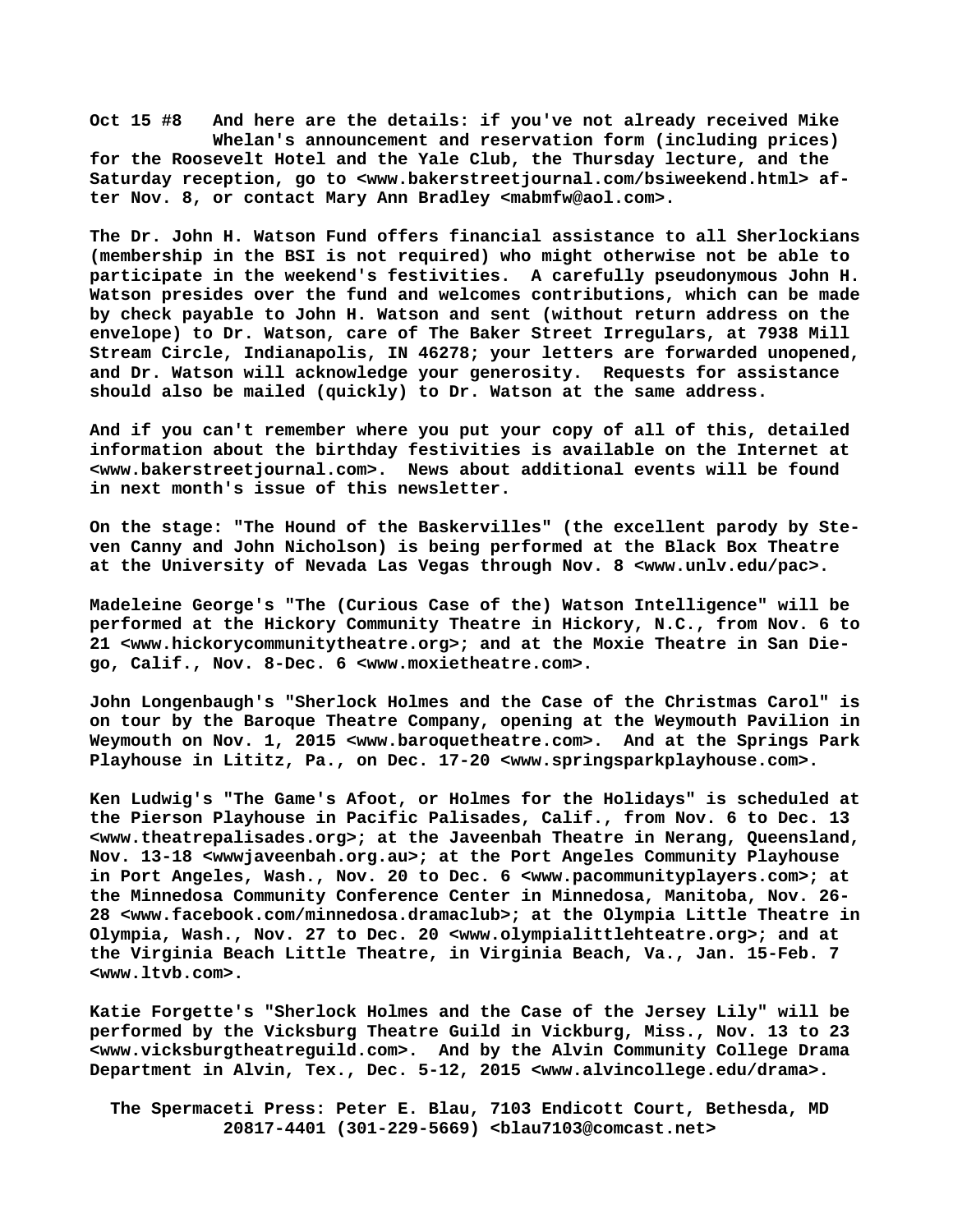**There's more information about the birthday festivities in New York in January: Jim Cox and Dore Nash will lead the Christopher Morley Walk on Thursday, leaving at 9:30 am from the lobby of the Roosevelt Hotel (entrance on 45th Street east of Madison), and the walk will conclude with the Christopher Morley luncheon at 1:30 pm at McSorley's Old Ale House at 15 East 7th Street (between First and Second Avenues); details are available from Jim Cox <[jasdcox@yahoo.com>.](mailto:jasdcox@yahoo.com) The correct price for the Gaslight Gala on Friday is \$90.00; [cazordan@aim.com f](mailto:cazordan@aim.com)or PayPal. The Baker Street Irregulars table in the Merchants Room on Saturday will be accepting credit-card payments. Scott Monty suggests an addition to the web-sites offering alternatives for places to stay: <[www.airbnb.com>.](http://www.airbnb.com)**

**Scott also notes that episode 84 of "I Hear of Sherlock Everywhere" offers listeners' suggestions for Sherlockian gifts for the holiday, and a link to a shopping page on the web-site [<www.ihose.co/ihose84>; a](http://www.ihose.co/ihose84)nd that episode 85 [<www.ihose.co/ihose85> f](http://www.ihose.co/ihose85)eatures with author/screenwriter Nicholas Meyer in which he discusses his creative process and his Sherlockian work. The 2015 Baker Street Journal's Christmas Annual will honor the 40th anniversary of THE SEVEN-PER-CENT SOLUTION; it is available only to subscribers, and you can still subscribe to the BSJ for 2015 at [<www.tinyurl.com/j6msg9y>.](http://www.tinyurl.com/j6msg9y)** 

**Further to the review of MYCROFT HOLMES, the pastiche written by Kareem Abdul-Jabbar and Anna Waterhouse (Jun 15 #2), John Rabe had a nice 15-minute interview with Kareem on John's "Off-Ramp" radio series on KPCC-FM on Sept. 22 [<www.tinyurl.com/pmc9y6u>.](http://www.tinyurl.com/pmc9y6u)**

**Further to the item about plans to convert Baker Street to two-way traffic (Oct 15 #2), there's another change due: according to Nicholas Lezard (in the New Statesman) <[www.tinyurl.com/pc5ghmo>, "](http://www.tinyurl.com/pc5ghmo)The underpass under Marylebone Road will be transformed...into a urine-free Wonderpass." The Baker Street Quarter Partnership's proposal, with attractive artwork, can be seen at [<www.tinyurl.com/pywkfp3>.](http://www.tinyurl.com/pywkfp3)**

**Alexander Orlov reports a fascinating two-minute "demo reel" showing (with scenes from the Russian television series starring Igor Petrenko) just how much can be done with computer-generated imagery [CGI] nowadays. You can see the wonders for yourself at [<www.vimeo.com/98542378>.](http://www.vimeo.com/98542378)**

**The International Sherlock Holmes Exhibition, now at the Denver Museum of Nature & Science through Jan. 31, will next be seen at the Telus World of Science in Edmonton, Mar. 25-Sept. 5 [<www.telusworldofscienceedmonton.ca>.](http://www.telusworldofscienceedmonton.ca) It moves to the Pacific Science Center in Seattle, Wash., opening on Oct. 13, 2016, and then to Sydney, Australia.**

**Mike Collins' SHERLOCK: THE MIND PALACE (London: BBC Books, 2015; 80 pp., £9.99) is an official "colouring book adventure" with imaginative artwork that recreates scenes from the series (with hidden clues from each of the nine episodes) and offers enthusiasts an opportunity to be artistic. The hidden clues have already triggered discussions on the Internet among fans who have detected hints about future developments in the series; one of the (possible) discoveries will be found at [<www.tinyurl.com/qa3pude>.](http://www.tinyurl.com/qa3pude)**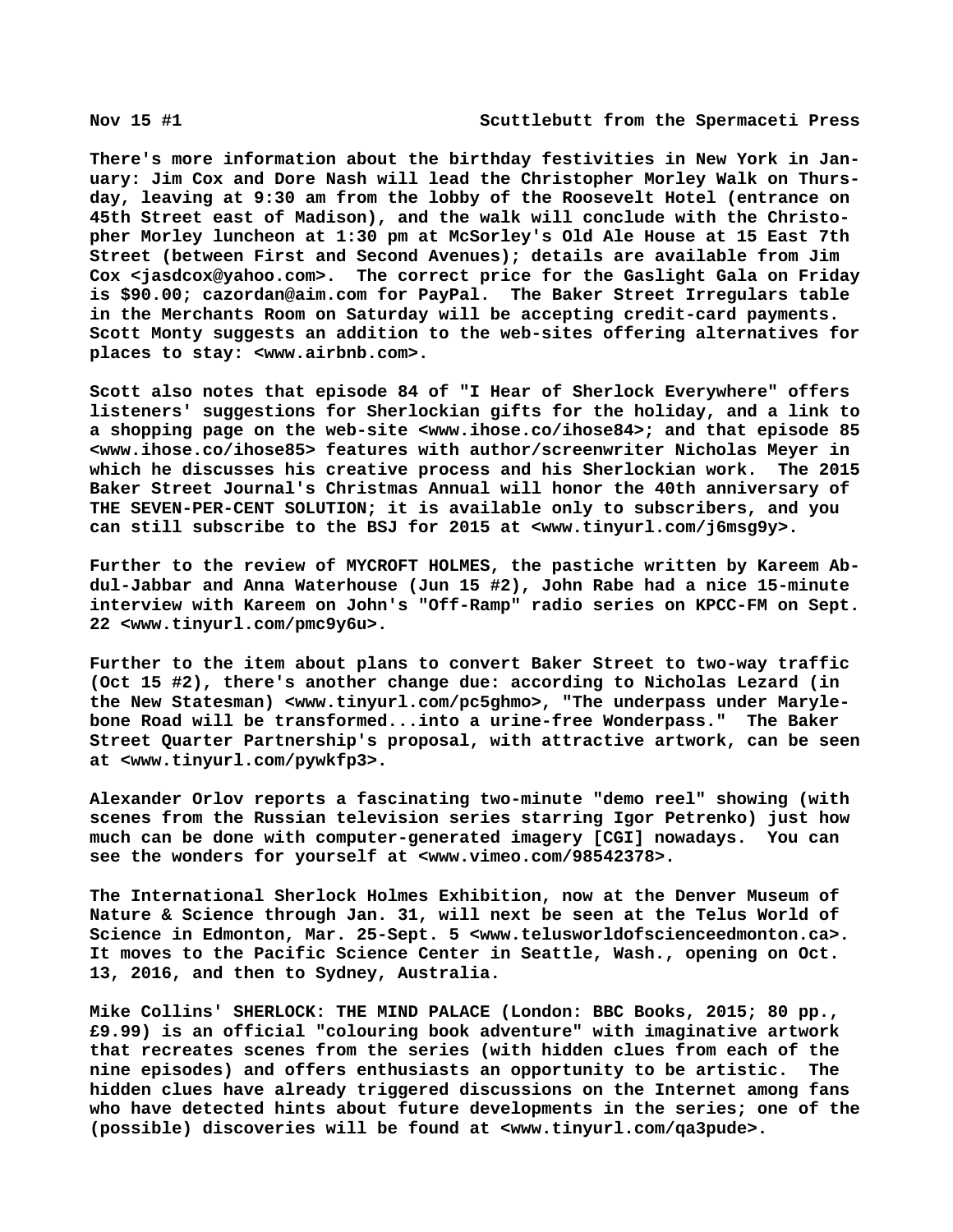**Nov 15 #2 Reported: THE CLASSIC ADVENTURES OF SHERLOCK HOLMES (from Jim French Productions \$39.95 each): four sets of 12 full-cast audio dramatizations by M. J. Eliott, featuring John Patrick Lowrie as Holmes and Lawrence Albert as Watson; the sets are the start of a project aimed at recording the entire Canon with the same actors as Holmes and Watson. More information is available at [<www.jimfrenchproductions.com>.](http://www.jimfrenchproductions.com)**

**"Stop, You're Killing Me!" [<www.stopyourekillingme.com> i](http://www.stopyourekillingme.com)s an interesting web-site maintained by Lucinda Surber and Stan Ulrich, with lists of authors (4,700) and their books (more than 54,000 titles) and their characters, with indexes and other neat features; it's well worth exploring.**



**"It's kindergarten, my dear," is the attractive sample artwork from BABY SHERLOCK: THE CRUMBS OF BASKERVILLE, a children's book by S. Mickey Lin with artwork by Elle Shengxuan Shi; Alexander Orlov discovered a Kickstarter campaign at <[www.tinyurl.com/q2h88yb>](http://www.tinyurl.com/q2h88yb)**

**Gordon R. Shriver's BORIS KARLOFF: THE MAN REMEMBERED (Baltimore: Publish-America, 2004; 208 pp., \$23.00 postpaid) is a fine biography of the actor, and includes information about his appearance as Mr. Mycroft in "The Sting of Death" (1955) and his many other roles on stage, screen, radio, television, and records. Gordon still has a few copies for sale, and you can ordder direct from him [<sgord57@aol.com>, a](mailto:sgord57@aol.com)nd pay by check or PayPal.**

**Leslie S. Klinger has edited the anthology IN THE SHADOW OF EDGAR ALLAN POE (New York: Pegasus Crime, 2015; 320 pp., \$24.95), presenting twenty classic stories of horror and terror published from 1816 to 1914; there's an interesting introduction, with the authors ranging from the famous to the almost forgotten, and Conan Doyle is represented by "The Leather Funnel".**

**N. Quentin Woolf presides over the interesting podcast "Londonist Out Loud" [<www.londonist.com/podcasts/londonist-out-loud-sherlock-squared>; o](http://www.londonist.com/podcasts/londonist-out-loud-sherlock-squared)n Oct. 3 he posted a 46-minute interview with Bonnie MacBird, author of the pastiche ART IN THE BLOOD (Jun 15 #5).**

**"Seeing Is Believing" is an exhibition of early 20th-century spirit photographs at the John Michael Kohler Arts Center in Sheboygan, Mich., through Jan. 17; the exhibition features of photographs from the collection of Sir Arthur Conan Doyle, on loan from the Harry Ransom Center at the University of Texas in Austin <[www.tinyurl.com/q8jc9hu>.](http://www.tinyurl.com/q8jc9hu)**

**Reported: the new Crime Scene Magazine is advertised as "the ultimate guide to crime drama!"; it's a quarterly, published in Britain, and it has a page at Facebook [<www.tinyurl.com/oxaf4yj> w](http://www.tinyurl.com/oxaf4yj)ith a link to a detailed review at the GamesRadar web-site.**

**The modern Strand Magazine is an interesting successor to the original, and has occasional Sherlockian content; it's published quarterly, and managing editor Andrew Gulli has a knack for finding previously unpublished stories. The July-Oct. issue has that sort of intriguing story, by F. Scott Fitzgerald, plus a pastiche by Larry Millett ("The Opera Thief"). Subscriptions cost \$24.95 a year at their web-site [<www.strandmag.com>.](http://www.strandmag.com)**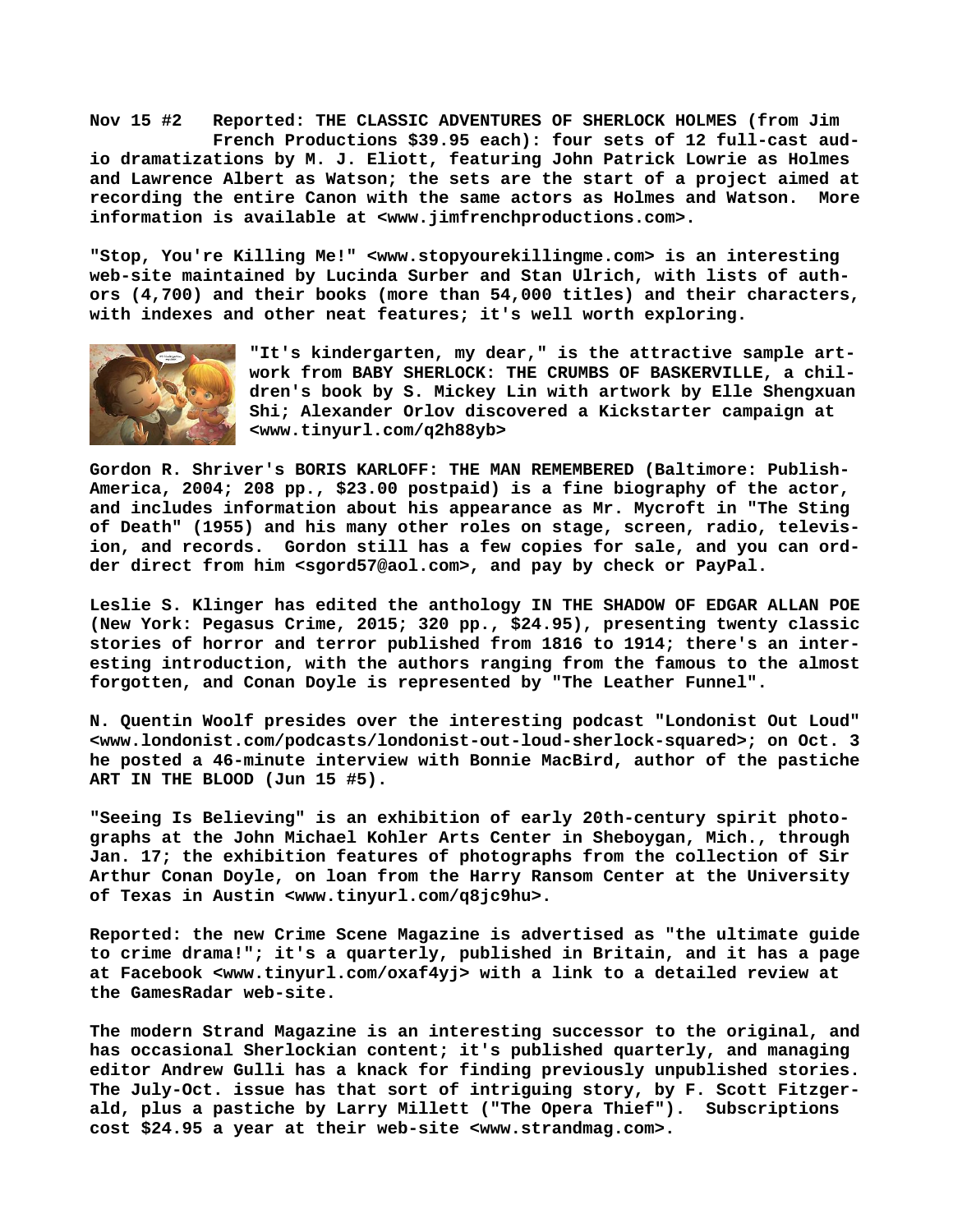**Nov 15 #3 Further to the report (May 15 #3) about Marcel Jaurant Singer, the last living member of the Baker Street Irregulars (the Special Operations Executive, which had its headquarters in Baker Street during World War Two (and was sometimes called the "Ministry of Ungentlemanly Warfare"), Susan Elia MacNeal is writing an on-going series of mystery novels featuring Maggie Hope, a member of the SOE. The latest (fifth) title in the series is MRS. ROOSEVELT'S CONFIDANTE, just out from Bantam.**

**The L.A. Theatre Works recording of "The Hound of the Baskervilles" (dramatized by David Pichette and R. Hamilton Wright) with Seamus Dever as Holmes and Geoffrey Arend as Watson (Sep 14 #8) has won an Audie Award (best audio drama) from the Audio Publishers Association. The two-CD set is available at [<www.latw.org/radio.html>.](http://www.latw.org/radio.html)**

**Maureen O'Hara died on Oct. 24. She started her acting career on stage in Ireland, and became a movie star at the age of 19, as Esmeralda in Charles Laughton's "The Hunchback of Notre Dame" (1939). She acted in many other fine films, and the one with a tenuous Sherlockian connection is "The Quiet Man" (1952): the morning after Mary Kate Danaher's marriage to Sean Thornton the newlyweds are serenaded by the locals singing "Mush, Mush" (the music's now used by Sherlockians when singing "We Never Mention Aunt Clara").**

**Just in time for Christmas: a Sherlock Holmes Meerkat (10 in. high) from Acorn (#19742) (\$69.95) <[www.tinyurl.com/q2aoq2f>; t](http://www.tinyurl.com/q2aoq2f)here's also a Hercule Poirot Meerkat (same item number and price).**

**Karen Murdock discovered a locksmith using the company name Surelock Homes <[www.surelockathome.com>; t](http://www.surelockathome.com)here is no Sherlockian artwork at the web-site, nor any mention of Conan Doyle, but the company's is conveniently located in Portsmouth in the U.K.**

**Jim Clark has used modern technology to create a fascinating virtual movie of Basil Rathbone reciting Vincent Starrett's classic sonnet "221B"; it's available at [<www.youtube.com/watch?V=12iCXXzKQSU>.](http://www.youtube.com/watch?V=12iCXXzKQSU)**

**You can now register for "The Misadventures of Sherlock Holmes" (the title of the next conference in Minneapolis, June 17-19, 2016, sponsored by the Norwegian Explorers of Minnesota, the Friends of the Sherlock Holmes Collections, and the University of Minnesota Libraries); details, including a registration form, are available at <[www.tinyurl.com/nuzvg3w>.](http://www.tinyurl.com/nuzvg3w)**

**Kate Tracy reports a 1-minute video teaser for "S-her-lock: the Web Series" at [<www.vimeo.com/142970359>, w](http://www.vimeo.com/142970359)ith a link to a screening of the first two episodes in Portland, Maine, on Nov. 13.**

**David Jaher's THE WITCH OF LIME STREET: SÉANCE, SEDUCTION, AND HOUDINI IN THE SPIRIT WORLD (New York: Crown, 2015; 436 pp., \$28.00) is the carefullyresearched and detailed history of Mina Crandon, whose performances as the medium Margery provided a real test of the Scientific American challenge in the 1920s; Houdini was one of her most energetic and fervent opponents, and Conan Doyle one of her principal advocates in the 1920s, and the book is a well-written account of their histories, and their battle over whether her powers were real or fraudulent.**

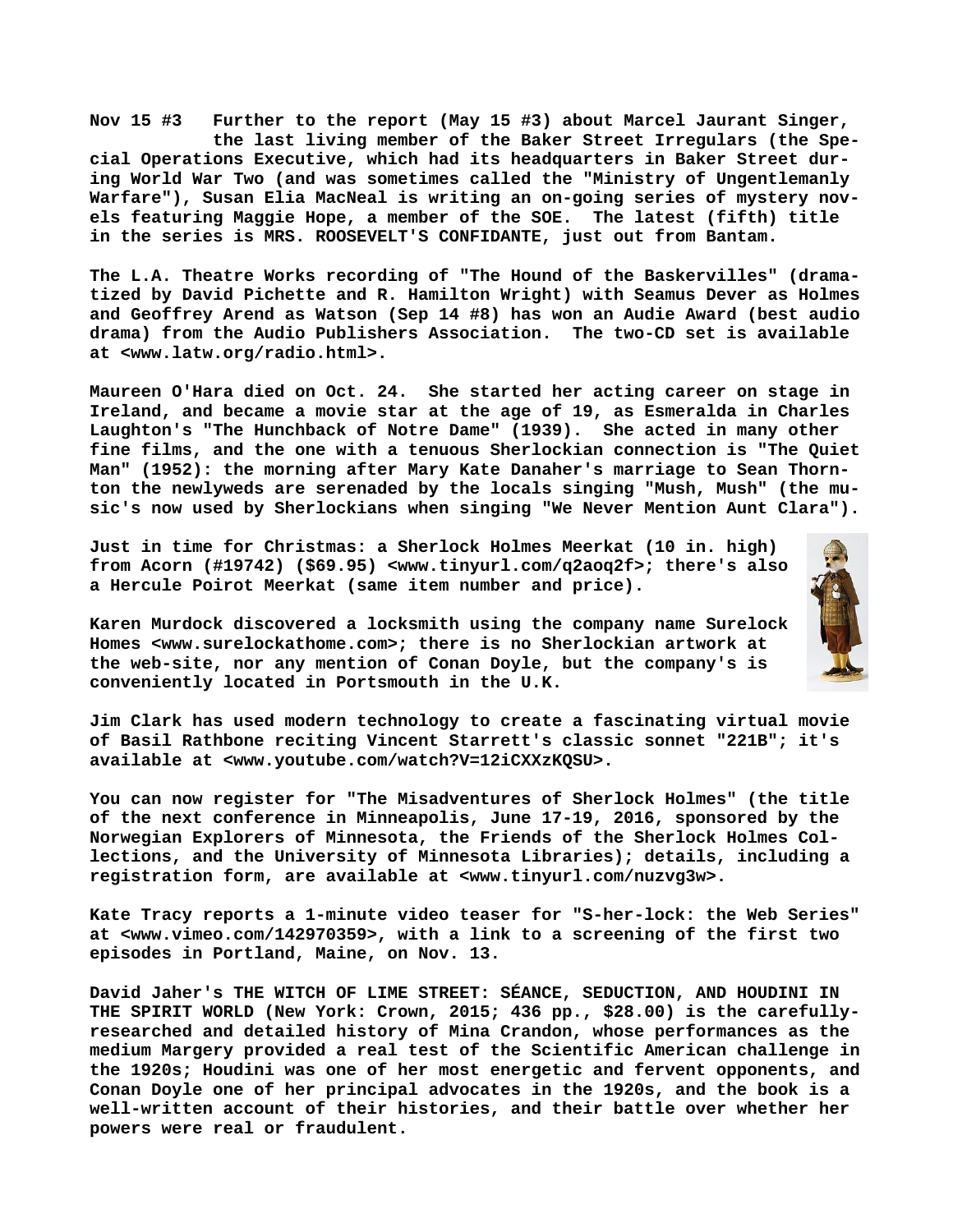**Nov 15 #4 The Surgeon's Hall Museums of the Royal College of Surgeons in Edinburgh have reopened after a £4 million renovation, and publicity for the event included mention of an exhibit related to Dr. Joseph Bell. The college was an active bidder at Christie's when the Conan Doyle family papers went to auction in 2004, buying three lots, one of which included a poem that Conan Doyle wrote about the college.**



**The "Caganer" (translated from Catalan, that's the merry fertilizer, or another phrase that might not get through obscenity filters) has been featured in Christmas crèches in Catalonia at least since the 18th century, enriching the soil and bringing good health and calm to the body and soul. Joan Proubasta, in 1996, commissioned a Sherlock Holmes Caganer and sent it to his friends, and now there's a commercial version, in two variants**

**[<www.tinyurl.com/ntkuvh3>.](http://www.tinyurl.com/ntkuvh3) The Amics del Caganer [<www.amicsdelcaganer.com>](http://www.amicsdelcaganer.com) has an interesting web-site (Google Translate will be of great assistance to those who are less than fluent in Catalan), and of course there is a Wikipedia entry for the Caganer. Joan reports that there will be a Caganer fair in December, with more than 200 celebrities displayed and sold.** 

**There's a new edition of THE HOUND OF THE BASKERVILLES, from Universe and Andrew McMeel (366 pp., \$14.99); the reason why there are 366 pages is that it's also a day-by-day calendar for 2016 <[www.tinyurl.com/nzgczbn>.](http://www.tinyurl.com/nzgczbn)**

**A new "Penguin Classics Deluxe Edition" of SHERLOCK HOLMES: THE NOVELS (New York: Penguin Books, 2015; 571 pp., \$25.00) has an insightful introduction by Michael Dirda, and jacket artwork by Adam Simpson that's imaginative and attractive.**

**Jens Byskov Jensen provides vocals and fiddle for his country and western swing show band "Doctor Django and His Nurses" now performing in Denmark, surely a new musical genre for a member of The Baker Street Irregulars; his web-site is at [<www.byskovjensen.com>, a](http://www.byskovjensen.com)nd you can listen to his music at YouTube [<www.youtube.com/user/byskovjensen>.](http://www.youtube.com/user/byskovjensen)**

**The Jersey Devil Press, an on-line magazine, has issued a call for submissions for a January issue devoted to Sherlock Holmes; their deadline is Dec. 31 [<www.jerseydevilpress.com/?p=6911>.](http://www.jerseydevilpress.com/?p=6911)**

**SHERLOCK HOLMES: THE ADVENTURE OF THE GRINNING CAT, by Joseph W. Svec III (London: MX Publishing, 2015; 410 pp., \$9.95), brings Holmes and Watson into the world of Wonderland, where they find H. G. Wells' time machine and some Carrollian logic puzzles as well as many of the characters Alice encountered there. The publisher's web-sites are at <[www.mxpublishing.com>](http://www.mxpublishing.com) and <[www.mxpublishing.co.uk>.](http://www.mxpublishing.co.uk)**

**Greg Kramer's "Sherlock Holmes" (which had its world premiere in Montréal in May 2013) has toured to Los Angeles, Toronto, Washington, and Chicago, starring David Arquette and James Maslow as Holmes and Watson. The play's an amusing mix, with scenes taken from the Canon, broad comedy, a new mystery, and imaginative staging. There's an interesting web-site (with some nice links) at [<www.sherlockholmesonstage.com>, a](http://www.sherlockholmesonstage.com)nd the playbill's on-line at [<www.tinyurl.com/pwyp27t>.](http://www.tinyurl.com/pwyp27t)**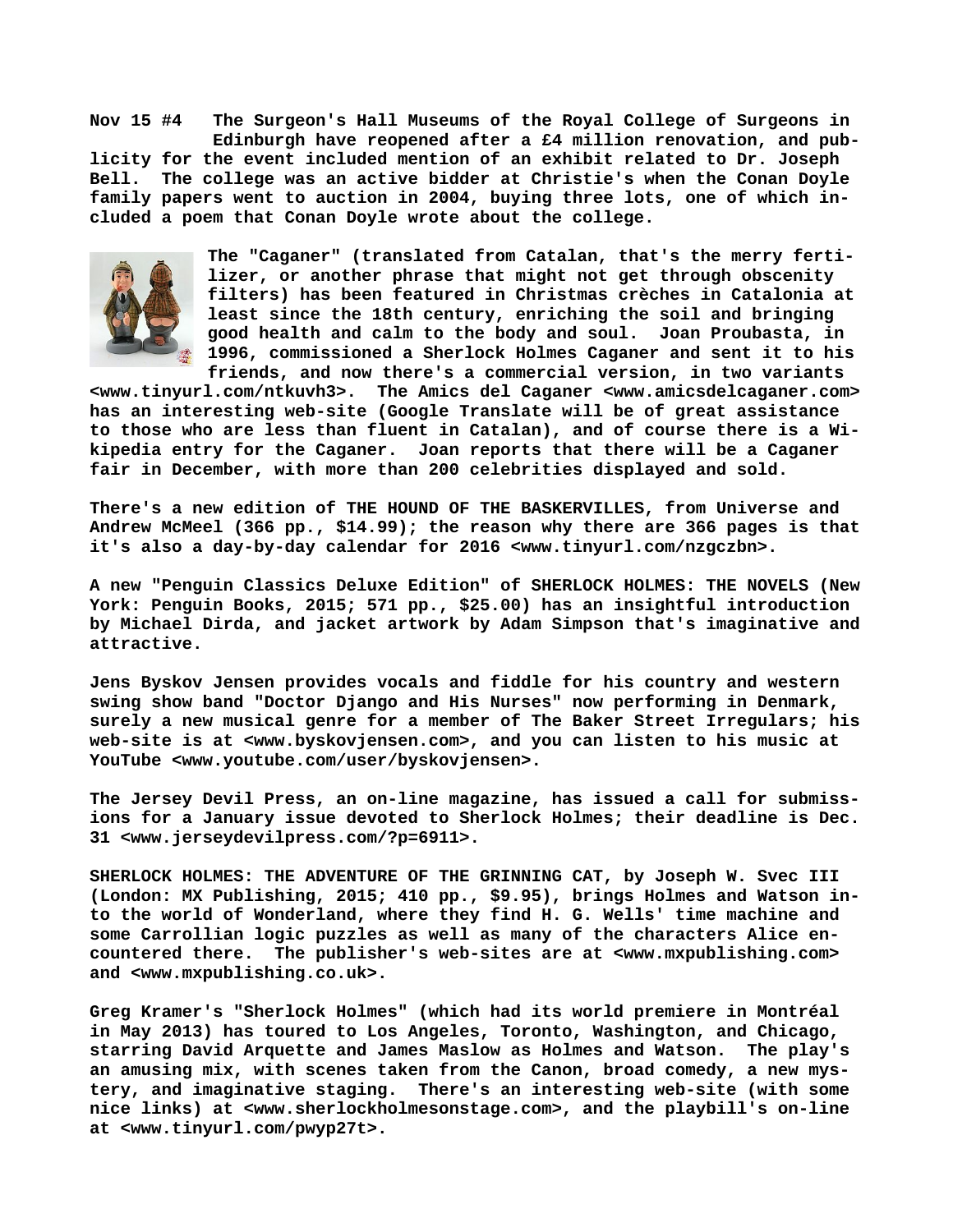**Nov 15 #5 Who's your favorite fictional hero or heroine?" was the ques tion in a "By the Book" interview in the N.Y. Times Sunday Book Review (Nov. 8). "Sherlock Holmes," was Nathan Lane's answer. "Talk about an enduring creation. Brilliant, flawed, and lonely. And it made Benedict Cumberbatch a star. Hear, hear, Sir Arthur Conan Doyle." Kindly reported by Ray Betzner; the complete interview is at [<www.tinyurl.com/nrdm2q8>.](http://www.tinyurl.com/nrdm2q8)**

**Reported: Richard Tomlinson's AMAZING GRACE: THE MAN WHO WAS W.G. (London: Little, Brown, 2015; 432 pp., £25.00); a biography of the famous cricketer who once played against Conan Doyle.**

**Collider (a web-site for entertainment news) had an interview with Charlie Hunnam (who stars in "Crimson Peak") about the film and Sherlock Holmes and Arthur Conan Doyle <[www.tinyurl.com/qxkvnu7>.](http://www.tinyurl.com/qxkvnu7) Hunnam is now at work starring as Col. Percy H. Fawcett in "The Lost City of Z" (Feb 15 #4).**

**The team that maintains a non-profit and unofficial fan-site for the television series "Elementary" has announced that they will shut down the website in December take a look before it vanishes [<www.thedeductionist.net>.](http://www.thedeductionist.net)**

**There's nice news for people who have enjoyed the delightful three-man version of "The Hound of the Baskervilles" that was dramatized by John Nicholson and Steven Canny for Peepolykus (2007) and has had many productions in the U.K., the U.S., and other countries: their new play "The Massive Tragedy of Madame Bovary" will open in Liverpool on Feb. 5. "Marvel at how many parts a Spanish man with limited English can play with only one moustache," they promise, adding that "there will be vermin, visual absurdity, wild animals, and a nun." <[www.peepolykus.com>.](http://www.peepolykus.com)**



**Mikel Jaso's artwork (titled "Ceci n'est pas Sherlock Holmes") accompanied a review of Sherlockian books in the Sunday Book Review of the N.Y. Times <[www.tinyurl.com/p92pwgc>; i](http://www.tinyurl.com/p92pwgc)t's a delightful artistic homage to René Magritte's iconic surrealist painting "La trahison des images".**

**Noted: Stephen Bates' THE POISONER: THE LIFE AND CRIMES OF ENGLAND'S MOST NOTORIOUS POISONER (London: Duckworth, 2014; 320 pp., £16.99) is a detailed account of the nefarious activities of the infamous William Palmer; "Palmer and Pritchard were among the heads of their profession," according to Sherlock Holmes (in "The Speckled Band").**

**Keith Michell died on Nov. 20. Best-known for his portrayals of King Henry VIII on stage, screen, and television, Michell had a long career as an actor, including his appearance as Sherlock Holmes in "The Crucifer of Blood" in London in 1979.**

**Rachel and Rebecca Oshlag are professional story-tellers, and they perform as "Stories Galorious"; they will presenting "An Evening at Baker Street: The Adventure of the Speckled Band" for the Sherlockian society Rochester Row on Dec. 7 in Rochester, N.Y., and on Dec. 21 in Greece, N.Y., and Feb. 15 in Williamsville, N.Y. They're also doing "Holmes for the Holidays: The Adventure of the Blue Carbuncle" on Dec. 10 in Gorham, N.Y., and their website's at [<www.storiesgalorious.com>.](http://www.storiesgalorious.com)**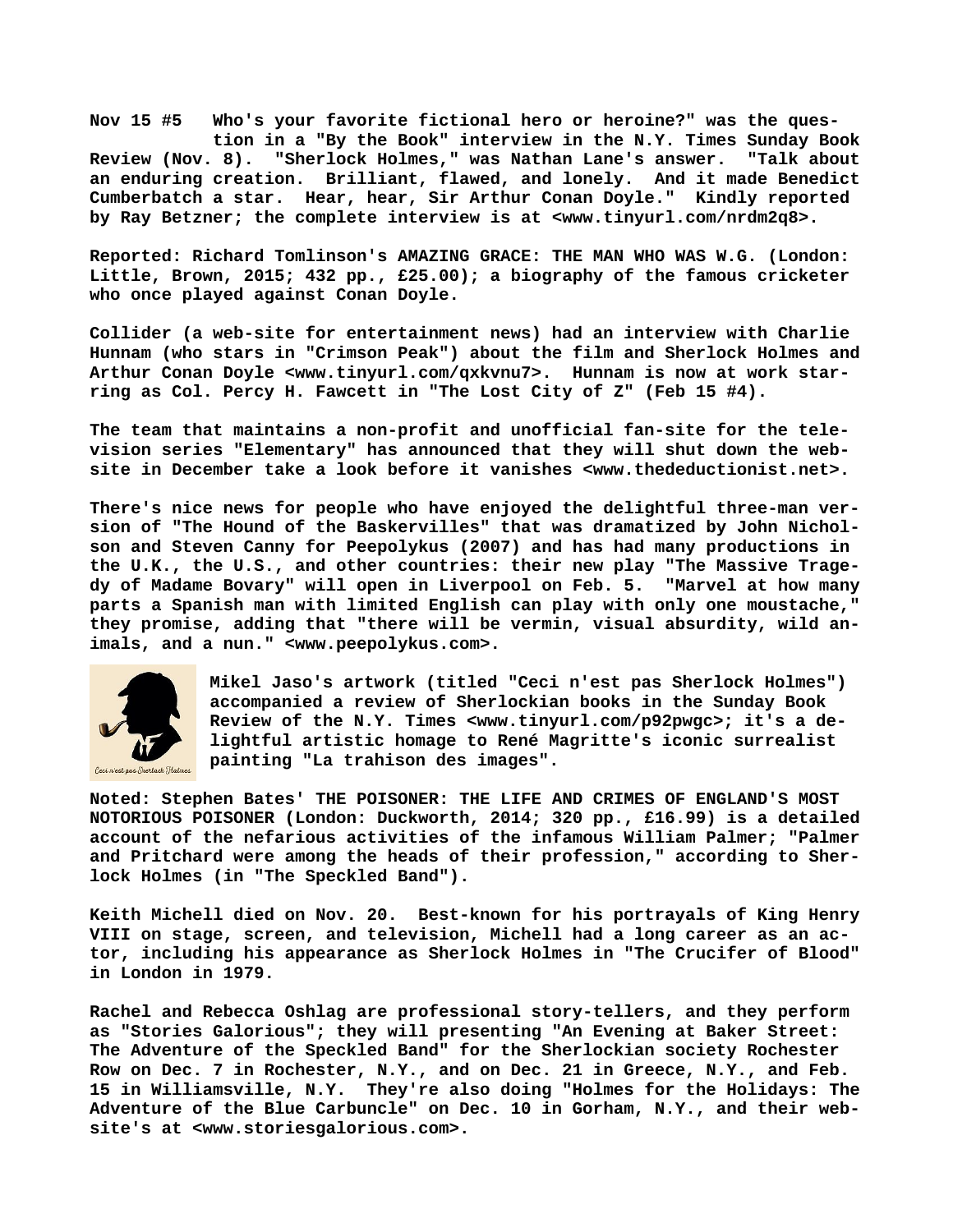**Nov 15 #6 There seem to be fewer and fewer Sherlockians who share Sher lock Holmes' penchant for smoking, but one company, at least, still sells appropriate Sherlockian pipe tobacco: "Black Shag", "Honeydew", and "Arcadia" all are available in McClelland's "221B Series" in a catalog from Pipe and Cigars (800-494-9144) <[www.pipesandcigars.com>.](http://www.pipesandcigars.com)**

**And on stage: Madeleine George's "The (Curious Case of the) Watson Intelligence" is on at the Dudley Experimental Theatre in Duluth, Minn., through Dec. 5 [<www.sfa.d.umn.edu>.](http://www.sfa.d.umn.edu)**

**John Longenbaugh's "Sherlock Holmes and the Case of the Christmas Carol" is being presented by the Forte Theatre Society at the Burnaby Village Museum in Burnaby, B.C., through Dec. 13 <[www.tinyurl.com/ohuguw4>.](http://www.tinyurl.com/ohuguw4)**

**Ken Ludwig's "The Game's Afoot, or Holmes for the Holidays" is running at the Stage Coach Theatre in Boise, Idaho, through Dec. 19 [<www.stagecoach](http://www.stagecoachtheatre.com/) [theatre.com>](http://www.stagecoachtheatre.com/) and the West Valley Playhouse in Canoga Park, Calif., through Dec. 29 [<www.wvplayhouse.com>.](http://www.wvplayhouse.com) And it's due at the Rogers City Community Theatre in Roger City, Mich., from Jan. 29 to Feb. 7 [<www.rcctheatre.org>.](http://www.rcctheatre.org)**

**Michael Menendian and John Weagley's "Sherlock Holmes and the Case of the Christmas Goose" will be performed at the Raven Theatre in Chicago, Dec. 9-Jan. 3 <[www.raventheatre.com>.](http://www.raventheatre.com)**

**Tim Kelly's dramatization of "The Hound of the Baskervilles" will be performed at the Conejo Players Theatre in Thousand Oaks, Calif., on Jan. 8-30 [<www.conejoplayers.org>.](http://www.conejoplayers.org)**

**"The Man Who Murdered Sherlock Holmes" is scheduled at the Mercury Theater in Chicago Jan. 20-Mar. 20 [<www.mercurytheaterchicago.com>.](http://www.mercurytheaterchicago.com) The new musical is by John Reeger (book) and Julie Shannon and Michael Mahler (lyrics and music).**

**"The Hound of the Baskervilles" (the excellent parody by Steven Canny and John Nicholson) will be performed on tour by the Royal Manitoba Theatre in Manitoba province, Jan. 25 to Feb. 26 [<www.royalmtc.ca>.](http://www.royalmtc.ca) Also at the Portland Stage in Portland, Maine, Jan. 26-Feb. 21 [<www.portlandstage.org>, a](http://www.portlandstage.org)nd at the Northern Stage in White River Junction, Vt., from Feb 24 to Mar. 12 [<www.northernstage.org>.](http://www.northernstage.org)**

**The Sugar Creek Players have scheduled Craig Sodaro's "The Secret Case of Sherlock Holmes" at the Vanity Theater in Crawfordsville, Ind., Feb. 12-21, 2016 [<www.sugarcreekplayers.org>.](http://www.sugarcreekplayers.org)**

**C. P. Stancich's "Sherlock Holmes and the Doom of Devilsmoor" is upcoming at Theatre Suburbia in Houston, Feb. 26-Mar. 26 [<www.theatresuburbia.org>.](http://www.theatresuburbia.org)**

**"The Hound of the Baskervilles" (a new dramatization by Althos Low) will be presented by the Idle Muse Theatre Company at the EDGE Theatre in Chicago, Mar. 3-Apr. 3, 2016 [<www.idlemuse.org>.](http://www.idlemuse.org)**

 **The Spermaceti Press: Peter E. Blau, 7103 Endicott Court, Bethesda, MD 20817-4401 (301-229-5669) <[blau7103@comcast.net>](mailto:blau7103@comcast.net)**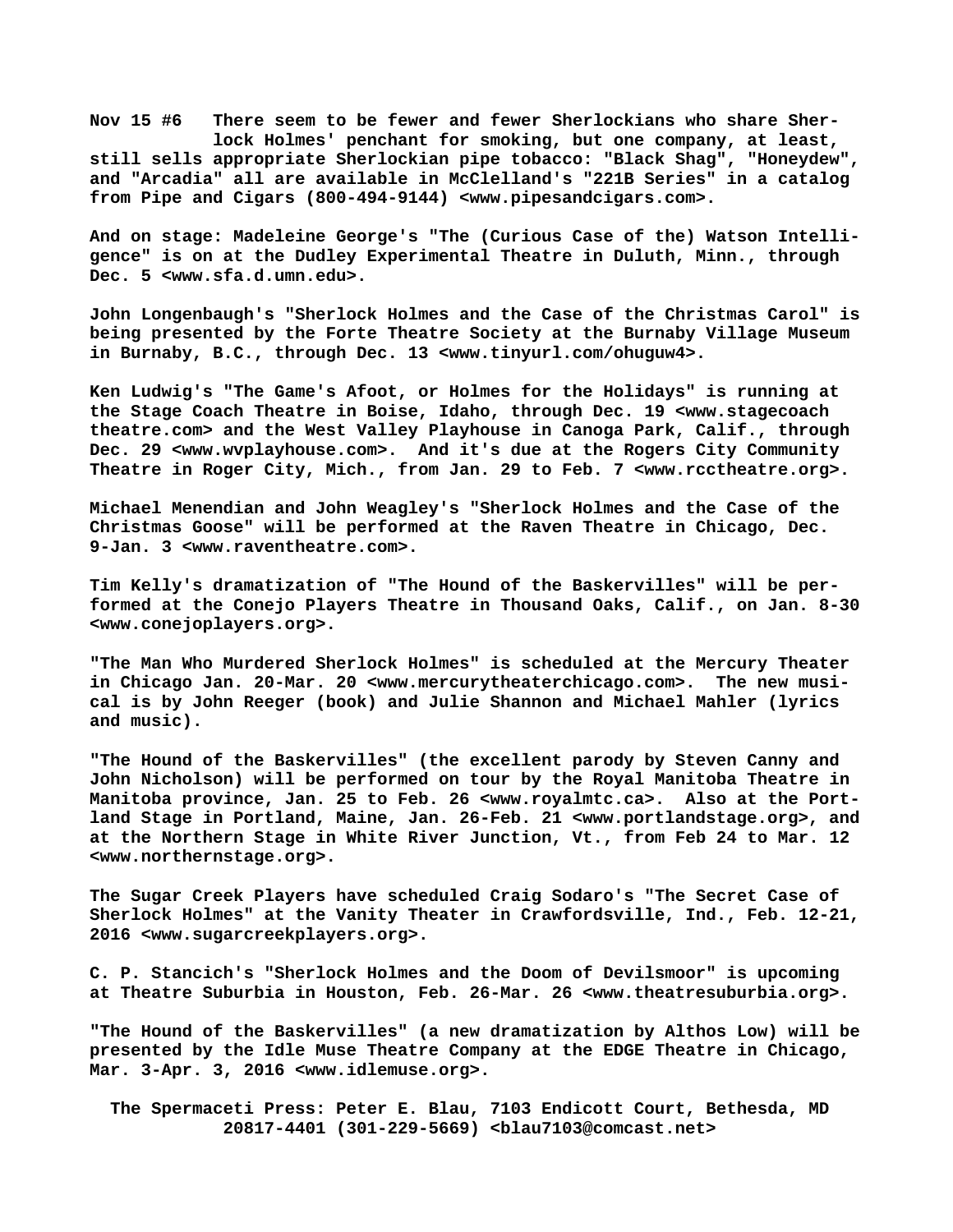**Scott Monty's "Here Are Your #BSIWeekend Tips" at his "I Hear of Sherlock Everywhere" blog [<www.ihose.co/bsi2016tips>, o](http://www.ihose.co/bsi2016tips)ffers a "series of tips for the veteran attendees and the newbies alike" that include ride-hailing apps such as Uber, Lyft, and Via (with codes for freebies and credits). Scott aptly suggests that "whether you're making the trip for the first or twenty-first time, you know that the Weekend provides the same level of excitement, anticipation, and giddiness as Christmas morning does for a child."**

**There's more than one edition of SHERLOCK HOLMES: CATALOGUE OF AN EXHIBI-TION HELD AT ABBEY HOUSE, BAKER STREET, LONDON, MAY-SEPTEMBER 1951; starting with the first edition (59 numbered pages); the second edition (60 numbered pages) also has a limited edition with 50 numbered copies, and I hope any fortunate owners of numbered copies will let me know (including whether there are inscriptions or signatures).**

**It's grand when Sherlockian societies have archives, and even grander when there's a good editor to put together a history. That's what Christopher Music has done, and done well, for The Amateur Mendicants of Detroit: FROM THE LOWER VAULT (2015; 183 pp., \$25.00 postpaid), covers the early years of the society, from 1946 to 1964, and it's great fun to see what Sherlockians did in those distant years. Checks (payable to Amateur Mendicants Society) can be sent to Chris at 6717 Snow Apple Drive, Clarkston, MI 48346.**

**Nicholas Smith died on Dec. 6. Best known as Mr. Rumbold on the long running BBC television series "Are You Being Served?", he also played Hunkston, the landlord, in the film "The Adventure of Sherlock Holmes' Smarter Brother" (1975), and Milverton in the Middle Ground Theatre Company's 1997 revival of Ernest Dudley's play "The Return of Sherlock Holmes".**

**Plan well ahead: Denny Dobry has for many years welcomed those who want to visit his splendid recreation of the sitting-room at 221B Baker Street in his home in Reading, Pa. [<www.facebook.com/221binReading>, a](http://www.facebook.com/221binReading)nd he is holding an open house on Apr. 9, 2016, from 1:00 to 6:00 pm; one of the nicest things about his sitting-room is that it's hands-on, and full of interesting artifacts. You can contact him to rsvp for the event (and to ask for directions <[dendobry@ptd.net>.](mailto:dendobry@ptd.net)**

**The animated movie "Gnomeo & Juliet: Sherlock Gnomes" was first reported as a work-in-progress a few years ago (Mar 12 #6 and Sep 12 #2), with Gnomeo and Juliet enlisting the help of Sherlock Gnomes, the world's greatest ornamental detective, to investigate why gnomes are vanishing from England's suburban gardens. It's still a work-in-progress, but Johnny Depp has been announced as the voice of Sherlock Gnomes, and the film's scheduled for release on Jan. 12, 2018.**

**Sherlock Holmes' granduncle, Horace Vernet, was a photographer as well as an artist; he visited Egypt with his nephew Frédéric Goupil-Fesquet, and in 1838 they exposed a daguerrotype that was the first photograph ever taken on the African continent. Leslie Katz reports that the photograph is reprinted in Jeff Koehler's article "Capturing the Light of the Nile" in the Nov.-Dec. issue of AramcoWorld <[www.tinyurl.com/pac3v8x>.](http://www.tinyurl.com/pac3v8x)**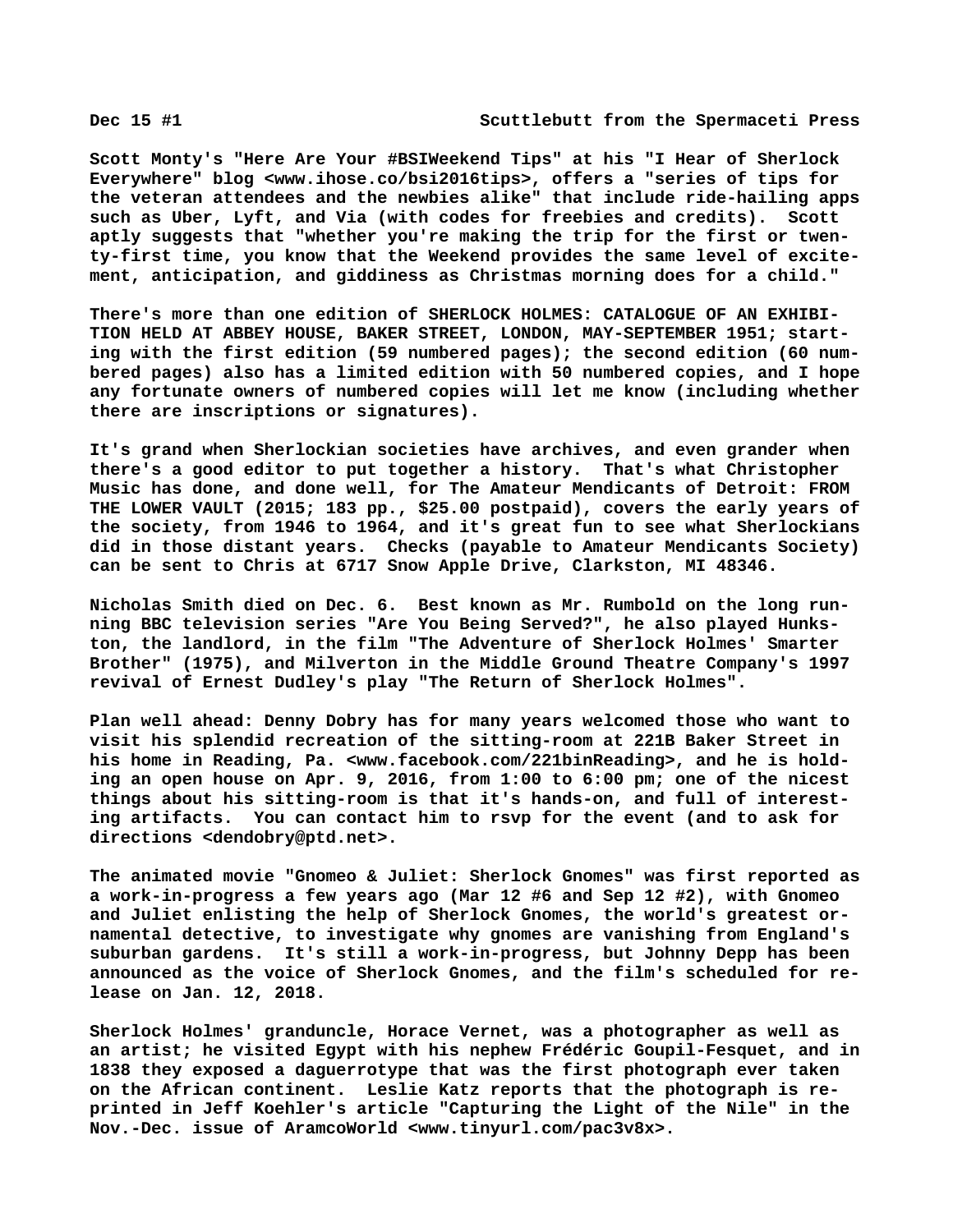**Dec 15 #2 Further to the item about Eugene T. (Sherlock) Holmes, candi date for mayor in Kings Mountain, N.C. (Oct 15 #2), it was not a surprise to locals when he came in last, with three votes. He also was arrested at a polling site the morning of the election and charged with obstruction of justice, communicating threats, and resisting arrest, after he shouted obscene statements and refused to leave.**

**BBC One had an amusing trailer for Christmas 2015: "Sprout Boy Meets a Galaxy of Stars" (with a fleeting glimpse of Benedict Cumberbatch and Martin Freeman); you can see it at [<www.youtube.com/watch?v=XnoxGr\\_sTz4>.](http://www.youtube.com/watch?v=XnoxGr_sTz4)**

**At long last, after all these years, there's a Sherlockian cross-over collectible from the world of Star Wars. Well, it's Doylean rather than Sherlockian, but no matter: Randall Stock spotted on eBay a press kit for "Star Wars" (1977) that includes a press release that begins with an almost-correct quote of Conan Doyle epigraph poem from THE LOST WORLD. The press kit attracted 43 bids, and sold for \$414.00.**

**And in case you don't remember Conan Doyle's delightful poem, he wrote: "I have wrought my simple plan/If I give one hour of joy/To the boy who's half a man/Or the man who's half a boy."**

**Actually, there is another connection between "Star Wars" and the world of Sherlock Holmes. Clive Revill, who provided the voice for the villainous Emperor in "The Empire Strikes Back" (1980), also appeared in "The Private Life of Sherlock Holmes" (1970) as Nikolai Rogozhin, the director-general of the Imperial Russian Ballet.**

**There is no shortage of giant rats in southeast Asia: archaeologists with the Australian National University have discovered fossils of seven species of giant rat on East Timor, with the largest weighing about five kilos, the size of a small dog (a large modern rat would weigh about half a kilo); a press release will be found at <[www.tinyurl.com/oq8na6o>.](http://www.tinyurl.com/oq8na6o)**

**Anthony Valentine died on Dec. 2. He began his acting career on screen in 1949 and was best known as Luftwaffe officer Max Mohn in the BBC-2 series "Colditz" (1974) and as A. J. Raffles in Yorkshire Television's "Raffles" (1975-1977); he also was seen as Baron Gruner in Granada's "The Illustrious Client" (1991), and narrated "Sherlock Holmes: The Great Detective" (1995) for A&E cable's "Biography" series.**

**The Practical, But Limited, Geologists (also known as The Friends of Sherlock Holmes) met to honor the world's first forensic geologist with drinks and dinner at Dempsey's Brew Pub & Restaurant in Baltimore on Nov. 4, welcomed by members of the local Sherlockian societies. Our next dinners will be on June 22, 2016, in Calgary, and Sept. 28 in Denver.**

**Book collectors do like dust jackets, especially if they are colorful and artistic, and you can see how attractive they can be with a set of Mysterious Classics Cards showing more than sixty high spots, available (\$14.95) from The Mysterious Bookshop <[www.tinyurl.com/nenaou9>; t](http://www.tinyurl.com/nenaou9)he titles include A. A. Milne's THE RED HOUSE MYSTERY (in which two of the characters assume the roles of Holmes and Watson).**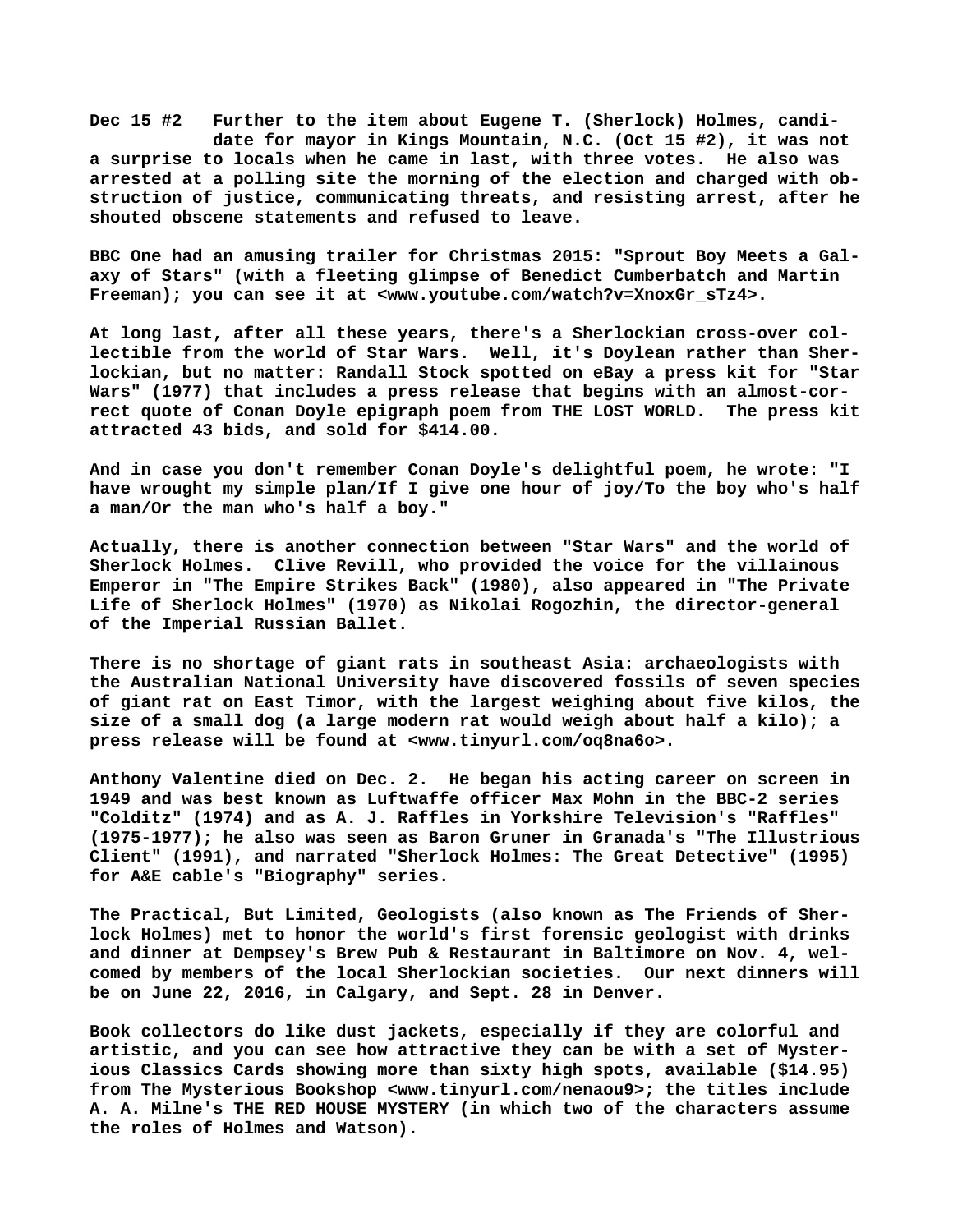**Dec 15 #3 According to Philip José Farmer, the Wold Newton family origin ated when a radioactive meteor landed in Wold Newton, England, in the year 1795; the radiation caused a genetic mutation in those who were present, which endowed many of their descendants with extremely high intelligence and strength, and an exceptional capacity and drive to perform good (or evil) deeds. The family includes Sherlock Holmes, Tarzan, and a host of other fictional characters (and it still is growing, thanks to what is called the "Crossover Universe"). The Crossover Universe is now so large, in fact, that it has been described in great detail by Win Scott Eckert in the two-volume CROSSOVERS: A SECRET CHRONOLOGY OF THE WORLD (Encino: Black Coat Press, 2010; 460+480 pp., \$30.95 each), where you'll find a lot about Holmes, Watson, Moriarty, Sir Nigel Loring, Professor George Edward Challenger, and other characters from the Conan Doyle book's and stories (and of course from many pastiches and parodies). You can read more about Eckert's work at <[www.blackcoatpress.com/crossovers.htm>.](http://www.blackcoatpress.com/crossovers.htm)**

**Steven Spielberg has received the Presidential Medal of Freedom; he was the executive producer for the film "Young Sherlock Holmes" (1985), and there's more information about the ceremony, and the medal, at Greg Ruby's web-site for The Fourth Garrideb <[www.tinyurl.com/zdnc7vu>.](http://www.tinyurl.com/zdnc7vu)**

**Carter Burwell is not well known to the general public, but he's a prolific composer for films <[www.tinyurl.com/p29mlmw> a](http://www.tinyurl.com/p29mlmw)nd has written scores for six Bill Condon films, among them Ian McKellen's "Mr. Holmes"; the soundtrack for that film is available on CD and as a download at Amazon and elsewhere. And Karen Murdock reports an interesting interview with Burwell in the Los Angeles Times (Dec. 10) <[www.tinyurl.com/heumf3x>.](http://www.tinyurl.com/heumf3x)**

**Marjorie Lord died on Nov. 28. She began acting on stage in 1935, and in films in 1937, and was most successful on the long-running television series "The Danny Thomas Show"; she also played Nancy Partridge in "Sherlock Holmes in Washington" (1943).**

**The Portsmouth City Council has unveiled a new proposal to create a "worldclass Sherlock Holmes visitor attraction" in the city, with the cost estimated at £7 million, but noted that there's no funding for the project. A similar plan was publicized last year (Feb 14 #8), with an estimated cost of £25 million, but the city was unable to find a financial backer.**

**Jon Lellenberg has reactivated his archival-history blog, and has started posting what he calls "Edgar W. Smith: Prolegomena to Any Future Biography" as a serial, a few thousand words at a time from what he calls a work-inprogress <[www.tinyurl.com/owbwq62>.](http://www.tinyurl.com/owbwq62)**

**Michael Hardwick's PRISONER OF THE DEVIL (1979) was approved by Dame Jean Conan Doyle and well received, and it is nice news indeed that after many years out-of-print the novel has a new edition, by Michael Hardwick, with Simon Haugh (New York: Meantime Books, 2016; 414 pp., \$15.95). Mike Brecher, editor of the first edition, explains in his introduction that it was Simon Haugh who provided the concept and plot of the pastiche, with Michael Hardwick contributing both his Sherlockian sensibilities and his knowledge of Conan Doyle's style. The new edition includes an alternative ending to the novel, discovered by Simon Haugh in his files on the project.**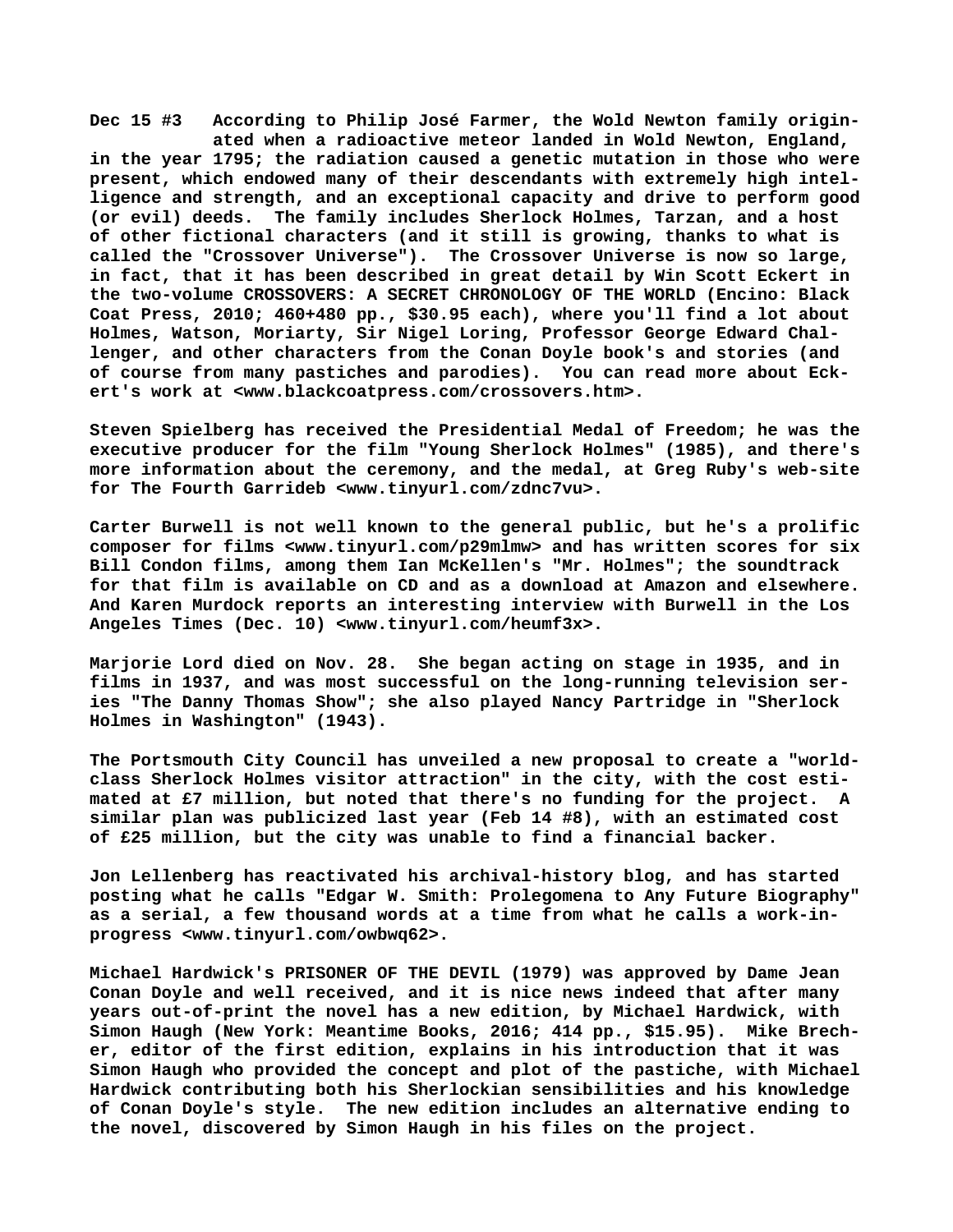**Dec 15 #4 THE ELEMENTARY SHERLOCK HOLMES (London: Portico, 2014; 160 pp., \$16.95) is, according to the publisher (Pavilion Books), based on THE SHERLOCK HOLMES ENCYCLOPEDIA, but they don't say which one (it most likely is Matthew Bunson's); there's lots of artwork, and pages of "things you didn't know about literature's greatest detective."**

**Adam Zanzie has completed his 31-minute dramatization of Conan Doyle's "The Parasite" (Apr 15 #5), and it's an impressive production. You can watch a trailer, and download the video (\$4.99) at [<www.theparasite.vhx.tv>.](http://www.theparasite.vhx.tv)**

**There's an addition to the list of actors who have played Sherlock Holmes: many American actors have appeared in television commercials in other countries, and one of them is Kirk Douglas, in a Japanese 30-second commercial for Maxim instant coffee [<www.tinyurl.com/opszb5m>, d](http://www.tinyurl.com/opszb5m)iscovered by Jennie C. Paton.**

**I recall seeing a faked Time magazine cover with Sherlock Holmes as the Man of the Year, but can't remember the name of the artist, or where or when it appeared; I'd love to hear from anyone who has a better memory than I do.**

**Reported by Bev Wolov: Ingrid Mida and Alexandra Kim's THE DRESS DETECTIVE (London: Bloomsbury, 2015; 224 pp., £75.00) is subtitled "a practical guide to object-based research in fashion," and opens with two pages devoted to a excerpt from "The Blue Carbuncle" (noting that "unlocking the personal and cultural narratives hidden in the folds of a garment is a little bit like being Sherlock Holmes").**

**Ryan Britt's "17 Hilarious Honest Definitions of Sci-Fi and Fantasy Terms" appeared on BuzzFeed on Dec. 9, Samantha Wolov reports, and one of the 17 was Sherlock Holmes; you'll find them all at [<www.tinyurl.com/qd45hhj>.](http://www.tinyurl.com/qd45hhj)**

**The Baker Street Irregulars Trust continues to expand its holdings, and its web-site <[www.bsitrust.org>, w](http://www.bsitrust.org)here there's much of interest, including current and past issues of its newsletter "For the Sake of the Trust" (click on [News]), reports on its annual dinners (click on [Images]), and links to some of its oral history (click on [Recordings]).**

**Kate Karlson reports that Mrs. Hudson, a three-year-old filly by Dark Bay out of Street Cry, made her second lifetime win at Aqueduct on Dec. 10 in a \$67,000 allowance race at six furlongs, and paid \$4.50 to win.**

**Basil of Baker Street and his friend Major Dawson still have fans: studioused maquettes prepared for animators were sold at Heritage Auctions this month for \$2,031.50 and \$1,195.00 <[www.tinyurl.com/h9h4hen>.](http://www.tinyurl.com/h9h4hen)**

**The auction at Swann Galleries on Nov. 10 had some interesting Sherlockian and Doylean items (#92-113); the most interesting, perhaps, was a copy of the first American edition of THE HOUND OF THE BASKERVILLES in Tabard Inn library binding with dust jacket (estimated at \$4,000-6,000), which brought \$8,125 (including the buyer's premium). A copy of the Once a Week Library pirated edition of THE SIGN OF FOUR (the first separate American edition) was estimated at \$7,000-10,000 and sold for \$8,125 (including the premium) [<www.tinyurl.com/p2c965u>.](http://www.tinyurl.com/p2c965u)**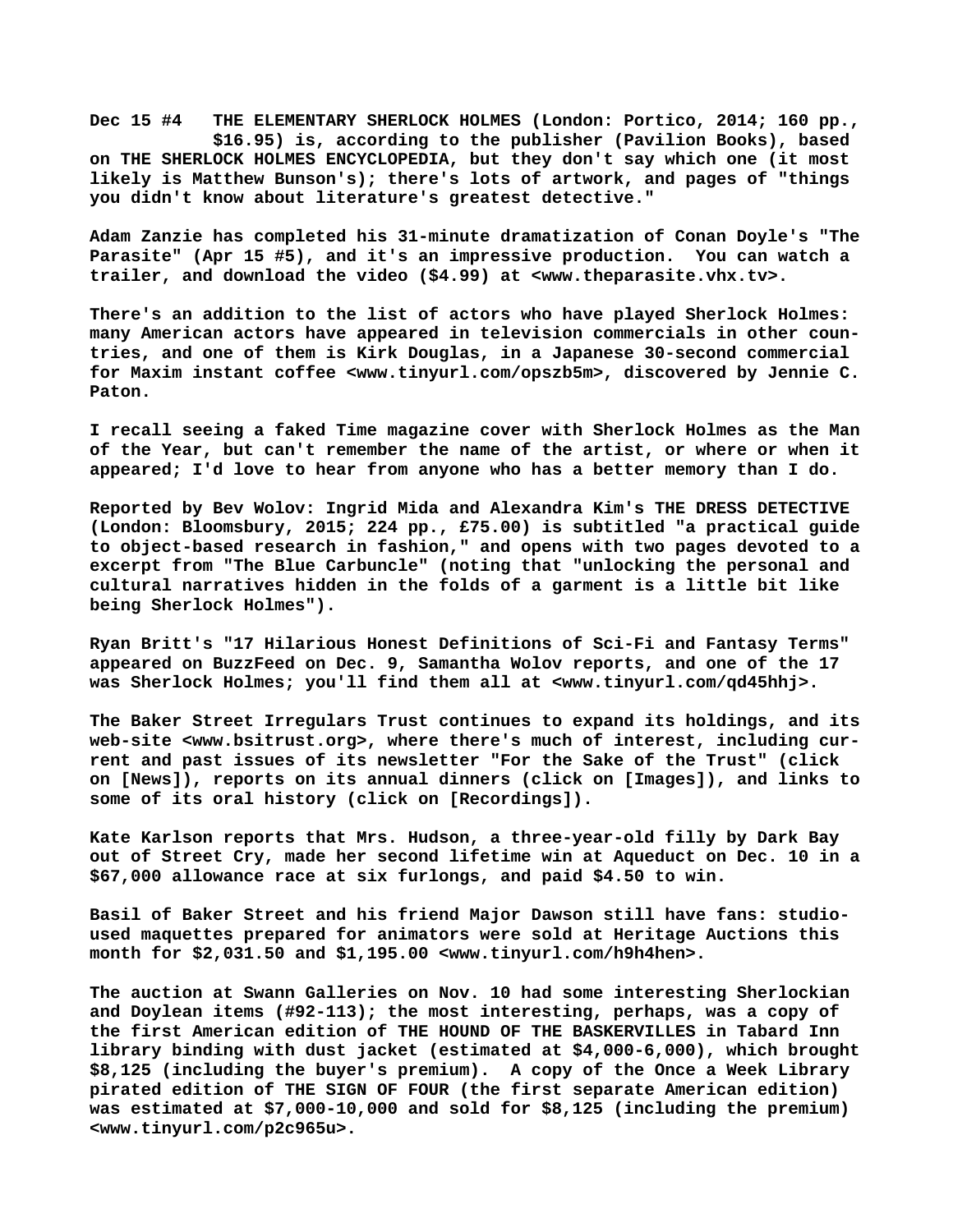**Dec 15 #5 Fyodor Pavlov's interesting artwork, reported by Carla Coupe, has appeared on the cover of the Sherlock Holmes Mystery Magazine, and his Sherlockian images are available as greeting cards and stickers, and as original art; go to [<www.fyodorpavlov.com> a](http://www.fyodorpavlov.com)nd click on [Shop]. Warning: some of his other artwork may not be for the faint of heart.**

**Patricia Guy's interview with Umberto Eco appeared in the Oct. 26 issue of Publishers Weekly, and of course included an amusing discussion of his THE NAME OF THE ROSE [<www.bit.ly/1HiqndI>.](http://www.bit.ly/1HiqndI)**

**"AUNT CLARA" CLARIFIED is a delightful 19-page booklet published by William Hyder "unearthing the original tune of "We Never Mention Aunt Clara" in the year of its 80th anniversary" and available to musical Sherlockians on request from Bill <[shawgas29@gmail.com>, w](mailto:shawgas29@gmail.com)ho has contributed new insights on the music of what has become a Sherlockian anthem.**

**THE ADVENTURE OF THE PLATED SPOON AND OTHER TALES OF SHERLOCK HOLMES, edited by Loren Estleman (Blue Ash: Tyrus Books, 2014; 272 pp., \$26.99), offers an interesting mix of a dozen reprints and new stories (including one of his own).**

**Greg Ruby has noted Red Scharlach's artwork <[www.tinyurl.com/o2hlqvw> f](http://www.tinyurl.com/o2hlqvw)or a new British £10 note; the Bank of England has announced that Jane Austen will appear on the £10 note in 2017, but Red suggests that they switch to Cumberquids.**

**The N.Y. Times reported (Nov. 1) that the St. Regis in New York offers its guests a Kindle that's encased in a custom-made Thornwillow Press leatherbound cover, with digital versions of 58 titles from the original collection of its founder John Jacob Astor IV; one of them is THE ADVENTURES OF SHERLOCK HOLMES.**

**Andrew "Sherlock" Holmes died on Oct. 18, in Nortonville, Ky., at the age of 86. It's possible that more and more people named Holmes are proud to have the nickname, but it's also possible that it's only that the Internet makes it easier to hear about them.**

**The fall issue of The Magic Door (the newsletter of The Friends of the Arthur Conan Doyle Collection at the Toronto Reference Library) has a Napoleonic theme, honoring the 200th anniversary of the Battle of Waterloo; copies of the newsletter are available from Clifford S. Goldfarb, 22 Markdale Avenue, Toronto, ON M6C, 1T1, Canada [<cgoldfarb@sympatico.ca>.](mailto:cgoldfarb@sympatico.ca)**

**The 2014 Cameron Hollyer Memorial Lecture was presented at the Library by Lyndsay Faye (on "Sir Arthur Conan Doyle: Storytelling and the Passion of the Narrator"), and her paper has been published for members of The Friends of the Arthur Conan Doyle Collection; a limited number of copies are available if you join the Friends now. Their web-site [<www.acdfriends.org> h](http://www.acdfriends.org)as PayPal and credit-card capability, or you can contact Cliff Goldfarb (addresses above); the minimum donation of \$25.00 brings you three issues of their newsletter and a copy of the 2015 Memorial Lecture (by Clifford Goldfarb on "Arthur Conan Doyle's Waterloo"). The 2016 Memorial Lecture will be given by Russell Merritt (on the William Gillette film) on May 28.**